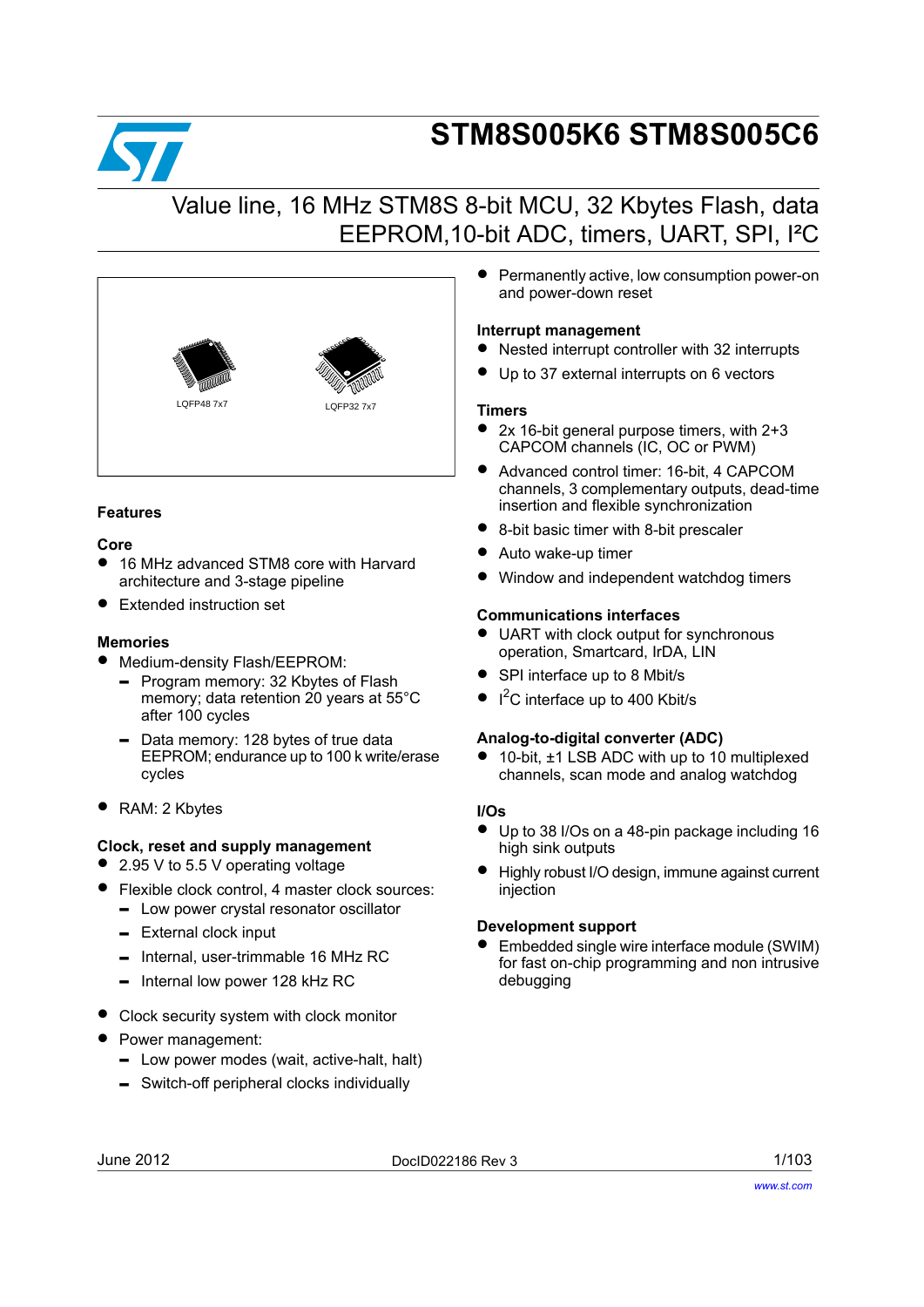# **Contents**

| 4.2 Single wire interface module (SWIM) and debug module (DM) 10 |  |
|------------------------------------------------------------------|--|
|                                                                  |  |
|                                                                  |  |
|                                                                  |  |
|                                                                  |  |
|                                                                  |  |
|                                                                  |  |
|                                                                  |  |
|                                                                  |  |
|                                                                  |  |
|                                                                  |  |
|                                                                  |  |
|                                                                  |  |
|                                                                  |  |
|                                                                  |  |
|                                                                  |  |
|                                                                  |  |
|                                                                  |  |
|                                                                  |  |
|                                                                  |  |
|                                                                  |  |
|                                                                  |  |
|                                                                  |  |
|                                                                  |  |
| 6.2.3 CPU/SWIM/debug module/interrupt controller registers 39    |  |
|                                                                  |  |
|                                                                  |  |
|                                                                  |  |
|                                                                  |  |
|                                                                  |  |
|                                                                  |  |
|                                                                  |  |

DoclD022186 Rev 3

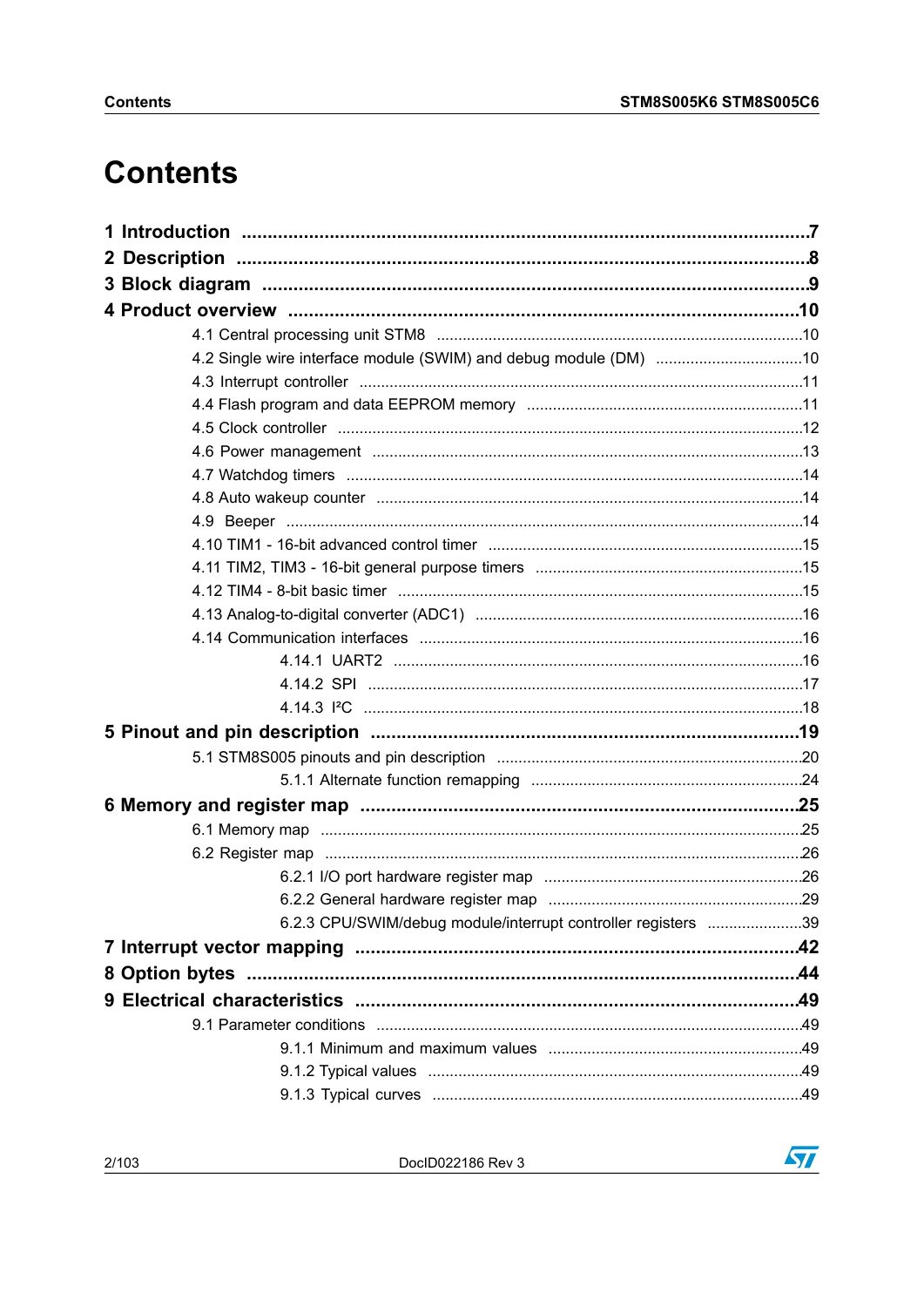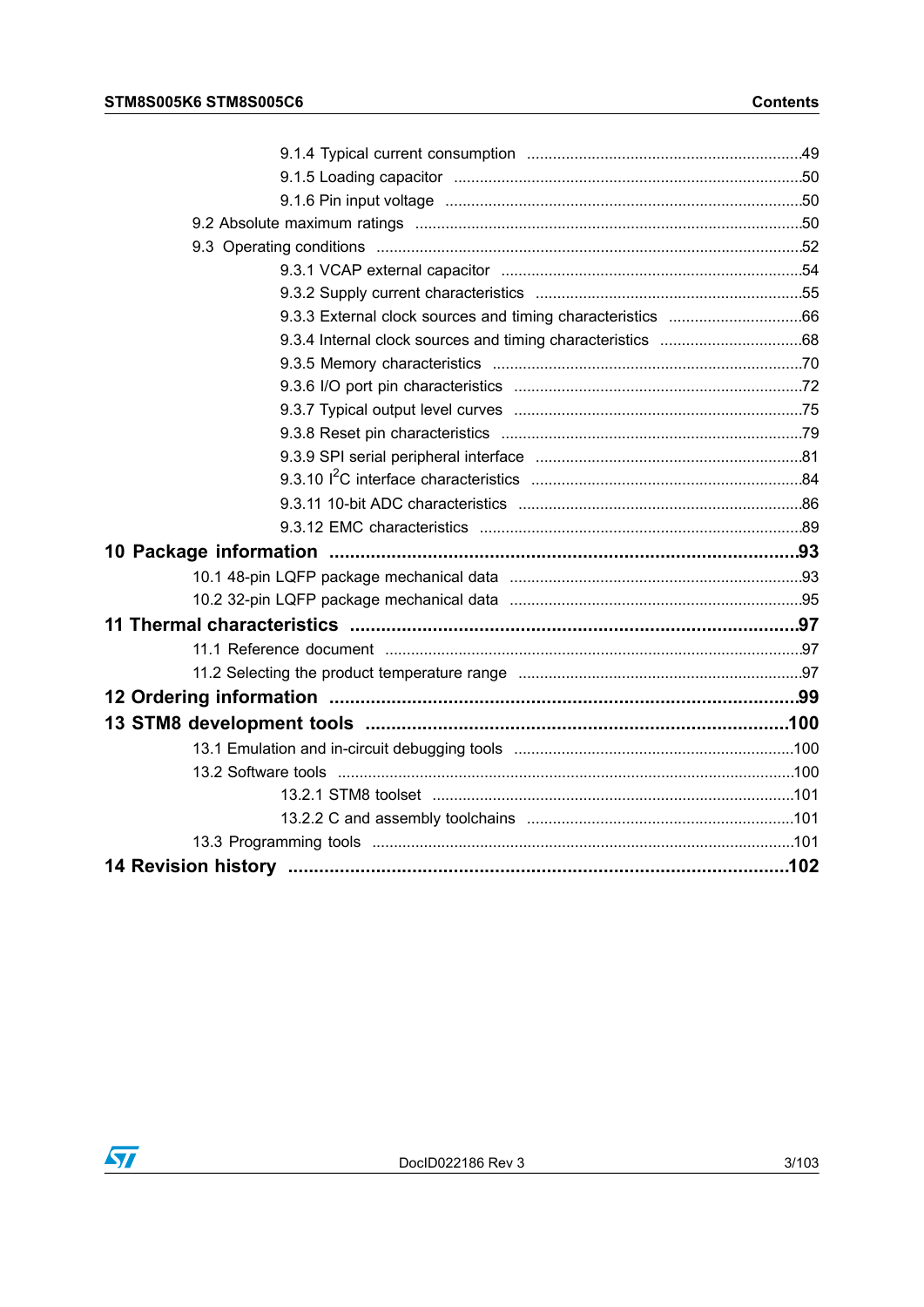# **List of tables**

| Table 2. Peripheral clock gating bit assignments in CLK_PCKENR1/2 registers 13                                 |  |
|----------------------------------------------------------------------------------------------------------------|--|
|                                                                                                                |  |
|                                                                                                                |  |
|                                                                                                                |  |
|                                                                                                                |  |
|                                                                                                                |  |
|                                                                                                                |  |
|                                                                                                                |  |
|                                                                                                                |  |
|                                                                                                                |  |
|                                                                                                                |  |
|                                                                                                                |  |
|                                                                                                                |  |
|                                                                                                                |  |
|                                                                                                                |  |
|                                                                                                                |  |
| Table 18. Operating conditions at power-up/power-down manufactured content transmitted and Table 18. Operating |  |
| Table 19. Total current consumption with code execution in run mode at $V_{DD} = 5 V$ 55                       |  |
|                                                                                                                |  |
|                                                                                                                |  |
|                                                                                                                |  |
|                                                                                                                |  |
|                                                                                                                |  |
|                                                                                                                |  |
|                                                                                                                |  |
|                                                                                                                |  |
|                                                                                                                |  |
|                                                                                                                |  |
|                                                                                                                |  |
|                                                                                                                |  |
|                                                                                                                |  |
|                                                                                                                |  |
|                                                                                                                |  |
|                                                                                                                |  |
|                                                                                                                |  |
|                                                                                                                |  |
|                                                                                                                |  |
|                                                                                                                |  |
|                                                                                                                |  |
|                                                                                                                |  |
|                                                                                                                |  |
|                                                                                                                |  |
|                                                                                                                |  |
|                                                                                                                |  |
|                                                                                                                |  |
|                                                                                                                |  |

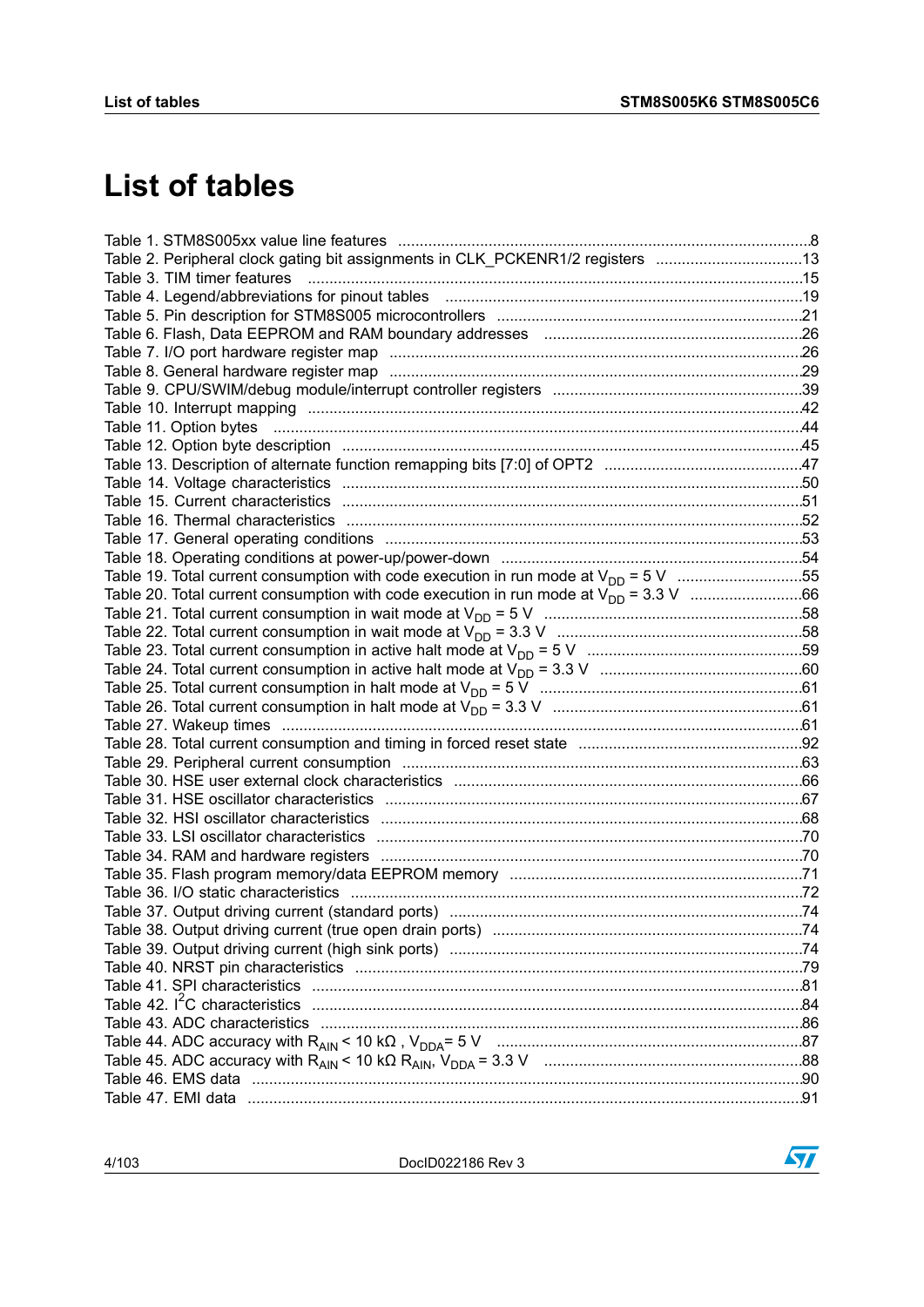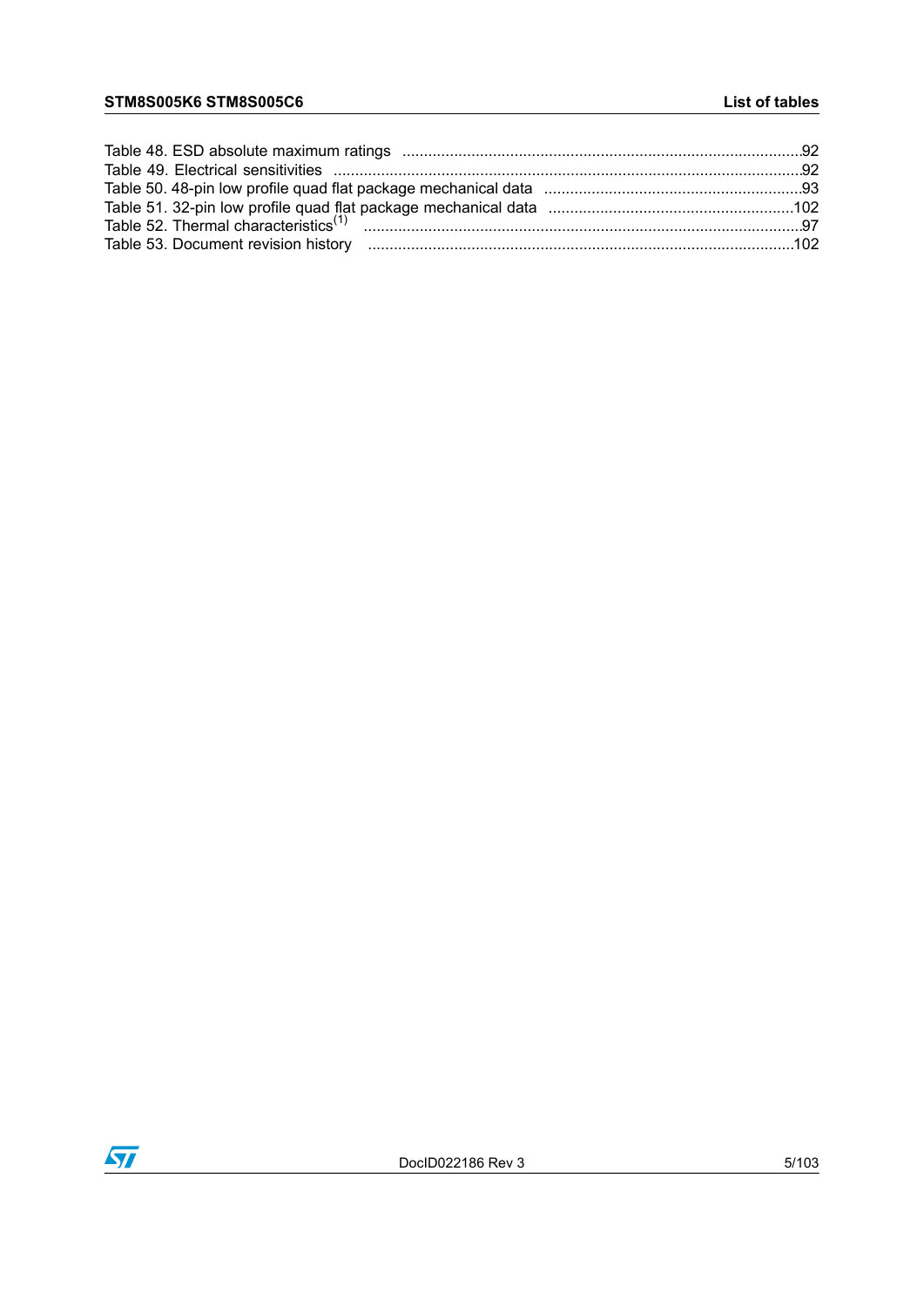# **List of figures**

| Figure 40. SPI timing diagram - master mode <sup>(1)</sup> |  |
|------------------------------------------------------------|--|
|                                                            |  |
|                                                            |  |
|                                                            |  |
|                                                            |  |
|                                                            |  |
|                                                            |  |

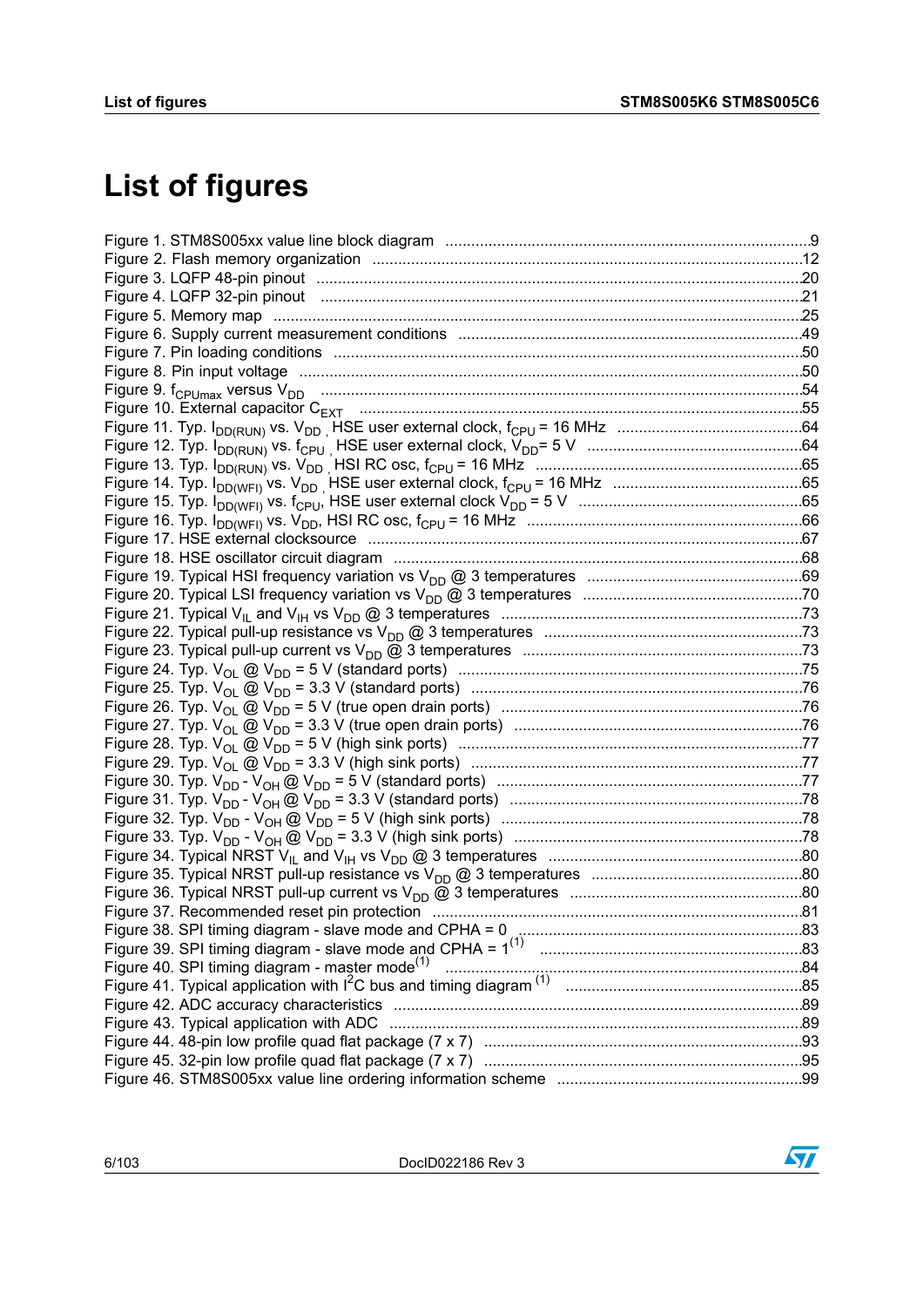## <span id="page-6-0"></span>**1 Introduction**

This datasheet contains the description of the device features, pinout, electrical characteristics, mechanical data and ordering information.

- For complete information on the STM8S microcontroller memory, registers and peripherals, please refer to the STM8S microcontroller family reference manual (RM0016).
- For information on programming, erasing and protection of the internal Flash memory please refer to the STM8S Flash programming manual (PM0051).
- For information on the debug and SWIM (single wire interface module) refer to the STM8 SWIM communication protocol and debug module user manual (UM0470).
- For information on the STM8 core, please refer to the STM8 CPU programming manual (PM0044).

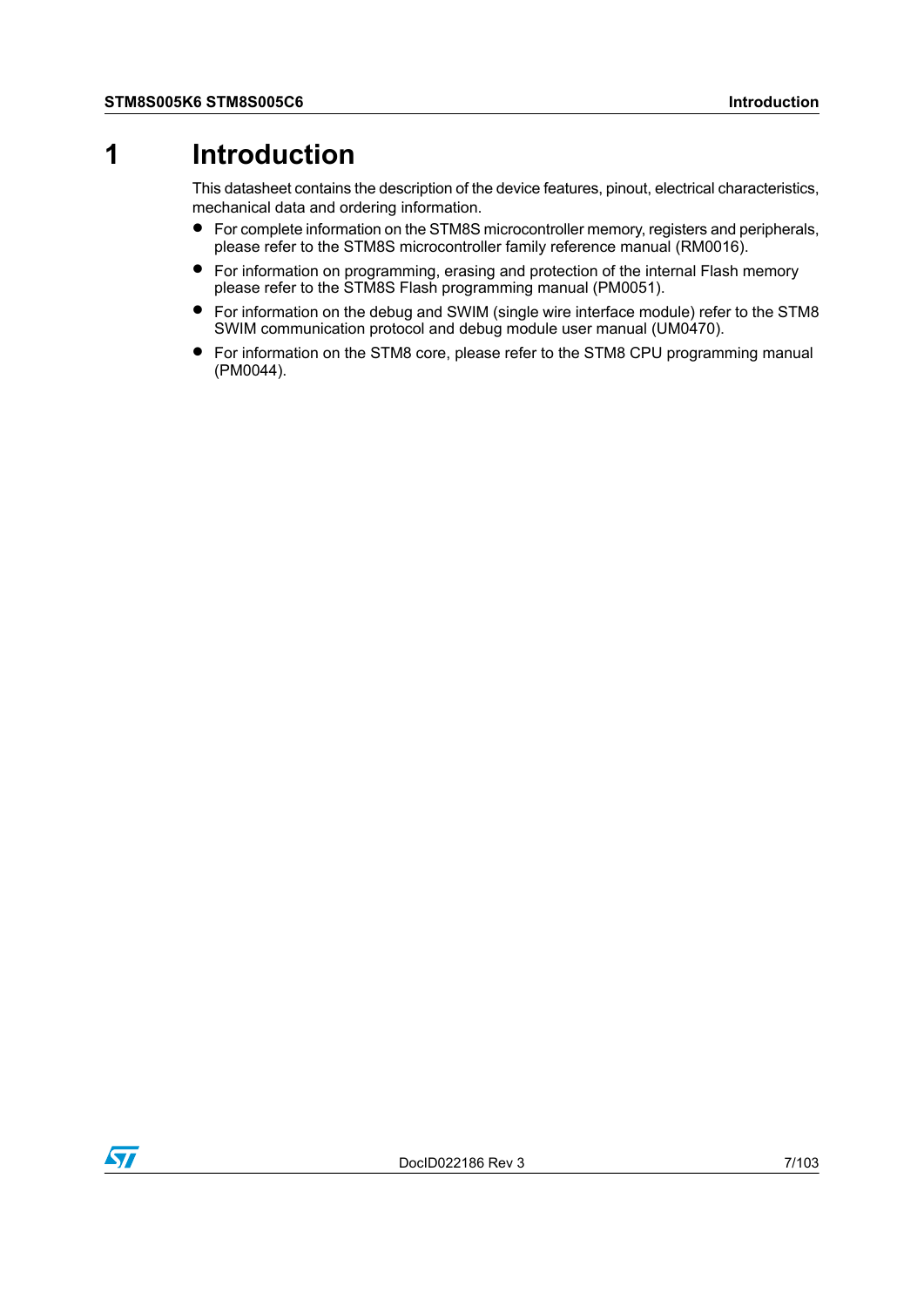## <span id="page-7-0"></span>**2 Description**

The STM8S005xx value line 8-bit microcontrollers offer 32 Kbytes of Flash program memory, plus 128 bytes of data EEPROM. They are referred to as medium-density devices in the STM8S microcontroller family reference manual (RM0016). All devices of the STM8S005xx value line provide the following benefits: performance, robustness, reduced system cost, and short develoment cycles.

Device performance and robustness are ensured by true data EEPROM supporting up to 100 000 write/erase cycles, advanced core and peripherals made in a state-of-the art technology, a 16 MHz clock frequency, robust I/Os, independent watchdogs with separate clock source, and a clock security system.

The system cost is reduced thanks to high system integration level with internal clock oscillators, watchdog and brown-out reset.

Common family product architecture with compatible pinout, memory map and modular peripherals allow application scalability and reduced development cycles.

All products operate from a 2.95 to 5.5 V supply voltage.

Full documentation is offered as well as a wide choice of development tools.

<span id="page-7-1"></span>

| <b>Device</b>                                  | <b>STM8S005C6</b>                                                                                                                                          | <b>STM8S005K6</b> |  |
|------------------------------------------------|------------------------------------------------------------------------------------------------------------------------------------------------------------|-------------------|--|
| Pin count                                      | 48                                                                                                                                                         | 32                |  |
| Maximum number of GPIOs                        | 38                                                                                                                                                         | 25                |  |
| Ext. Interrupt pins                            | 35                                                                                                                                                         | 23                |  |
| <b>Timer CAPCOM channels</b>                   | 9                                                                                                                                                          | 8                 |  |
| Timer complementary outputs                    | 3                                                                                                                                                          | 3                 |  |
| A/D Converter channels                         | 10                                                                                                                                                         | 7                 |  |
| High sink I/Os                                 | 16                                                                                                                                                         | 12                |  |
| Medium density Flash Program memory<br>(bytes) | 32K                                                                                                                                                        | 32K               |  |
| Data EEPROM (bytes)                            | 128                                                                                                                                                        | 128               |  |
| RAM (bytes)                                    | 2K                                                                                                                                                         | 2K                |  |
| Peripheral set                                 | Advanced control timer (TIM1), General-purpose timers (TIM2 and TIM3), Basic<br>timer (TIM4) SPI, I <sup>2</sup> C, UART, Window WDG, Independent WDG, ADC |                   |  |

#### **Table 1: STM8S005xx value line features**

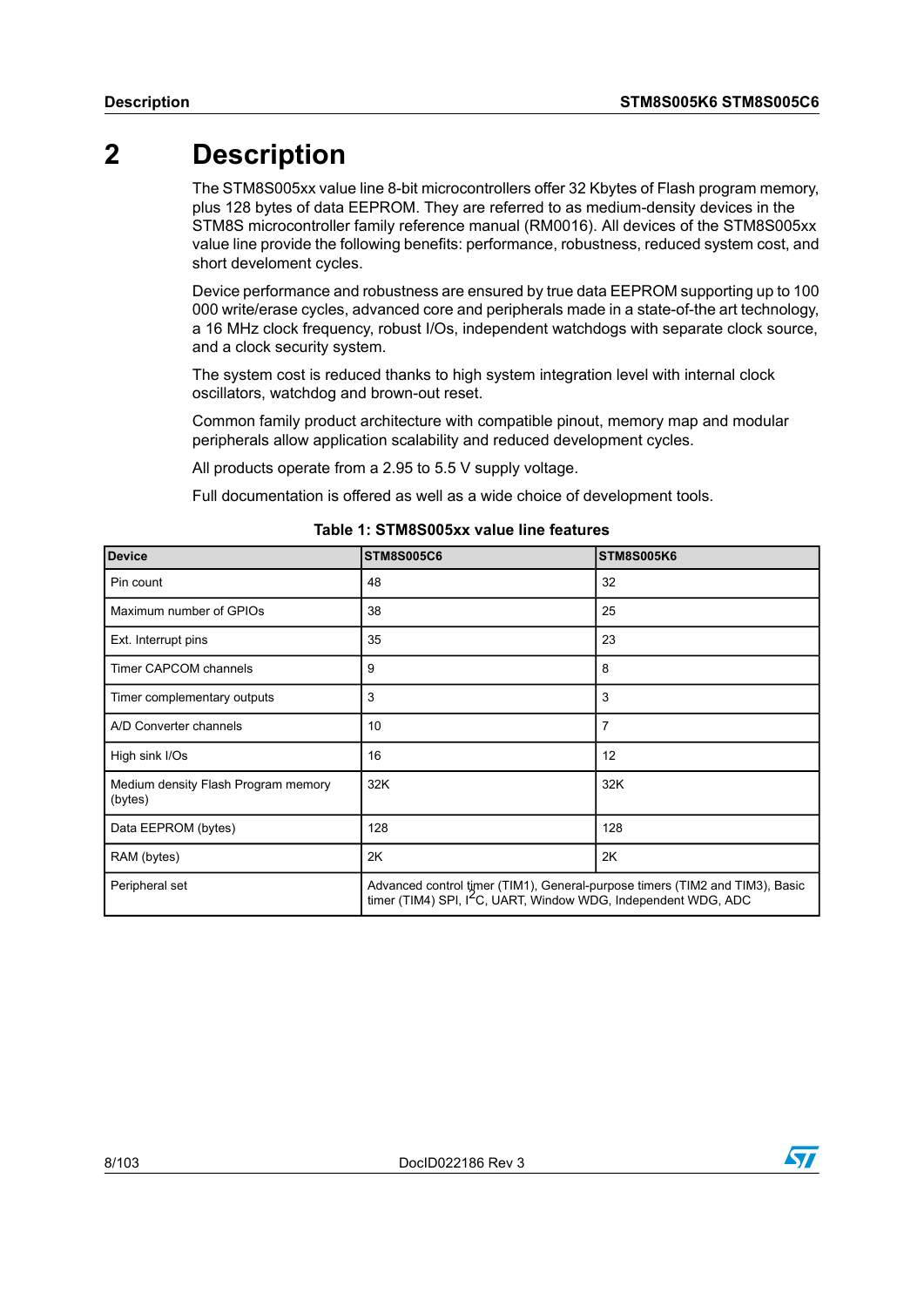## <span id="page-8-0"></span>**3 Block diagram**

 $\bm{\varpi}$ 

<span id="page-8-1"></span>

**Figure 1: STM8S005xx value line block diagram**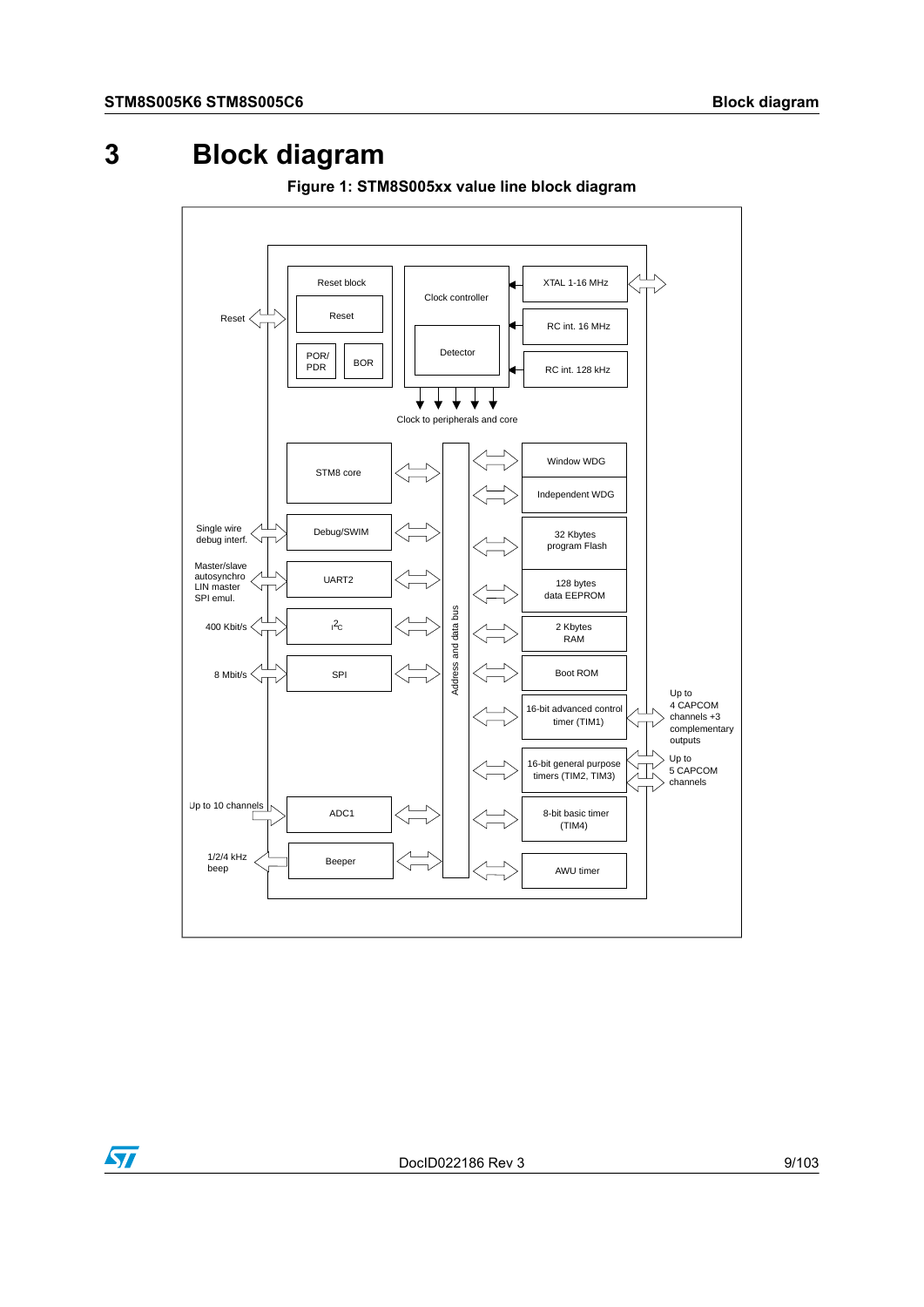## <span id="page-9-0"></span>**4 Product overview**

The following section intends to give an overview of the basic features of the device functional modules and peripherals.

For more detailed information please refer to the corresponding family reference manual (RM0016).

## <span id="page-9-1"></span>**4.1 Central processing unit STM8**

The 8-bit STM8 core is designed for code efficiency and performance.

It contains 6 internal registers which are directly addressable in each execution context, 20 addressing modes including indexed indirect and relative addressing and 80 instructions.

#### **Architecture and registers**

- Harvard architecture
- 3-stage pipeline
- 32-bit wide program memory bus single cycle fetching for most instructions
- <sup>X</sup> and <sup>Y</sup> 16-bit index registers enabling indexed addressing modes with or without offset and read-modify-write type data manipulations
- 8-bit accumulator
- 24-bit program counter 16-Mbyte linear memory space
- 16-bit stack pointer access to <sup>a</sup> <sup>64</sup> K-level stack
- 8-bit condition code register <sup>7</sup> condition flags for the result of the last instruction

#### **Addressing**

- 20 addressing modes
- Indexed indirect addressing mode for look-up tables located anywhere in the address space
- Stack pointer relative addressing mode for local variables and parameter passing

#### **Instruction set**

- 80 instructions with 2-byte average instruction size
- Standard data movement and logic/arithmetic functions
- 8-bit by 8-bit multiplication
- <span id="page-9-2"></span>• 16-bit by 8-bit and 16-bit by 16-bit division
- Bit manipulation
- Data transfer between stack and accumulator (push/pop) with direct stack access
- Data transfer using the <sup>X</sup> and <sup>Y</sup> registers or direct memory-to-memory transfers

### **4.2 Single wire interface module (SWIM) and debug module (DM)**

The single wire interface module and debug module permits non-intrusive, real-time in-circuit debugging and fast memory programming.

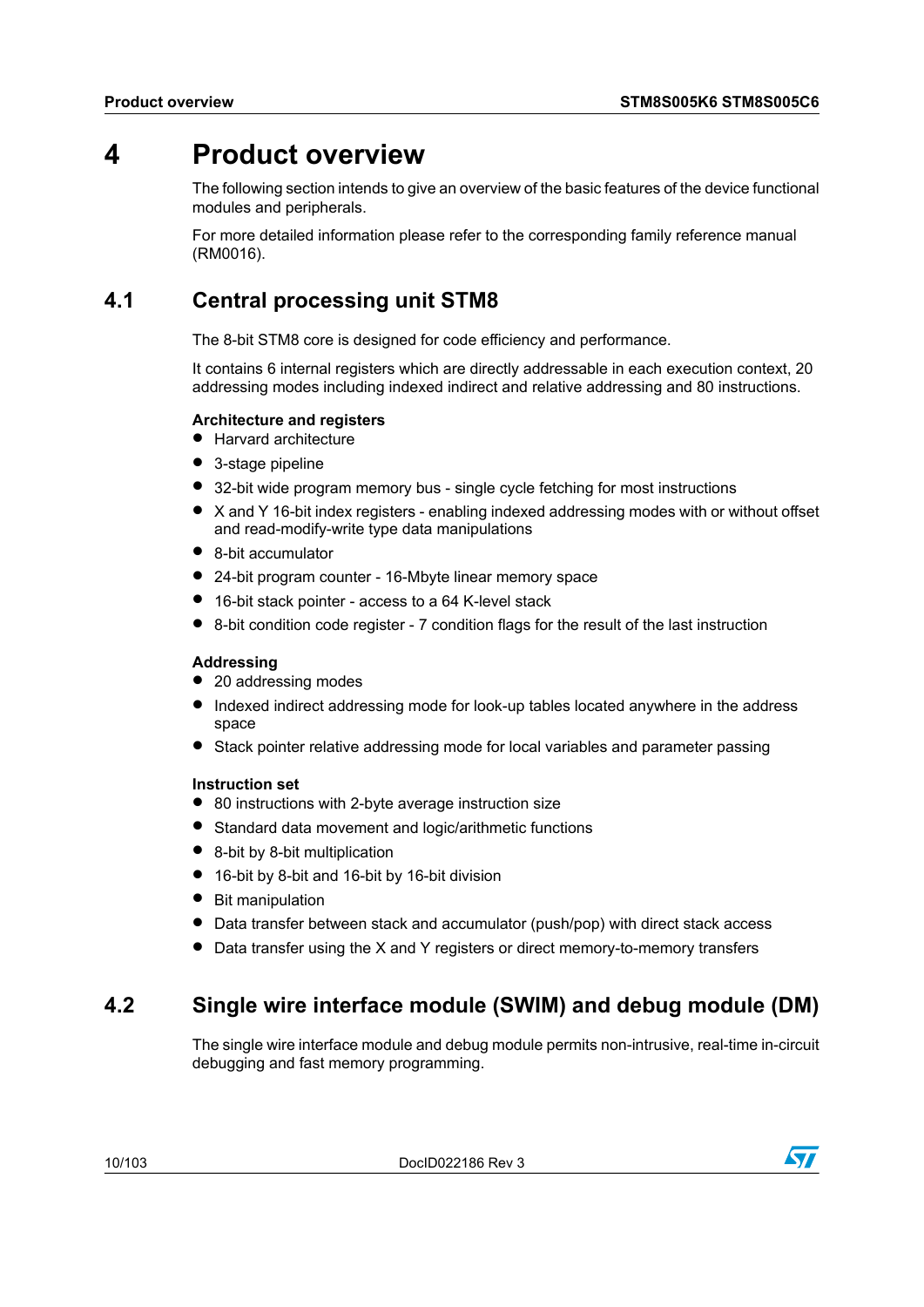#### **SWIM**

Single wire interface module for direct access to the debug module and memory programming. The interface can be activated in all device operation modes. The maximum data transmission speed is 145 bytes/ms.

#### **Debug module**

The non-intrusive debugging module features a performance close to a full-featured emulator. Beside memory and peripherals, also CPU operation can be monitored in real-time by means of shadow registers.

- R/W to RAM and peripheral registers in real-time
- R/W access to all resources by stalling the CPU
- Breakpoints on all program-memory instructions (software breakpoints)
- Two advanced breakpoints, <sup>23</sup> predefined configurations

#### <span id="page-10-0"></span>**4.3 Interrupt controller**

- Nested interrupts with three software priority levels
- 32 interrupt vectors with hardware priority
- Up to <sup>37</sup> external interrupts on <sup>6</sup> vectors including TLI
- Trap and reset interrupts

#### <span id="page-10-1"></span>**4.4 Flash program and data EEPROM memory**

- 32 Kbytes of Flash program single voltage Flash memory
- 128 bytes true data EEPROM
- $\bullet$  Read while write: Writing in data memory possible while executing code in program memory
- User option byte area

#### **Write protection (WP)**

Write protection of Flash program memory and data EEPROM is provided to avoid unintentional overwriting of memory that could result from a user software malfunction.

There are two levels of write protection. The first level is known as MASS (memory access security system). MASS is always enabled and protects the main Flash program memory, data EEPROM and option bytes.

To perform in-application programming (IAP), this write protection can be removed by writing a MASS key sequence in a control register. This allows the application to write to data EEPROM, modify the contents of main program memory or the device option bytes.

A second level of write protection, can be enabled to further protect a specific area of memory known as UBC (user boot code). Refer to the figure below.

The size of the UBC is programmable through the UBC option byte, in increments of 1 page (512 bytes) by programming the UBC option byte in ICP mode.

This divides the program memory into two areas:

- Main program memory: <sup>32</sup> Kbytes minus UBC
- User-specific boot code (UBC): Configurable up to <sup>32</sup> Kbytes

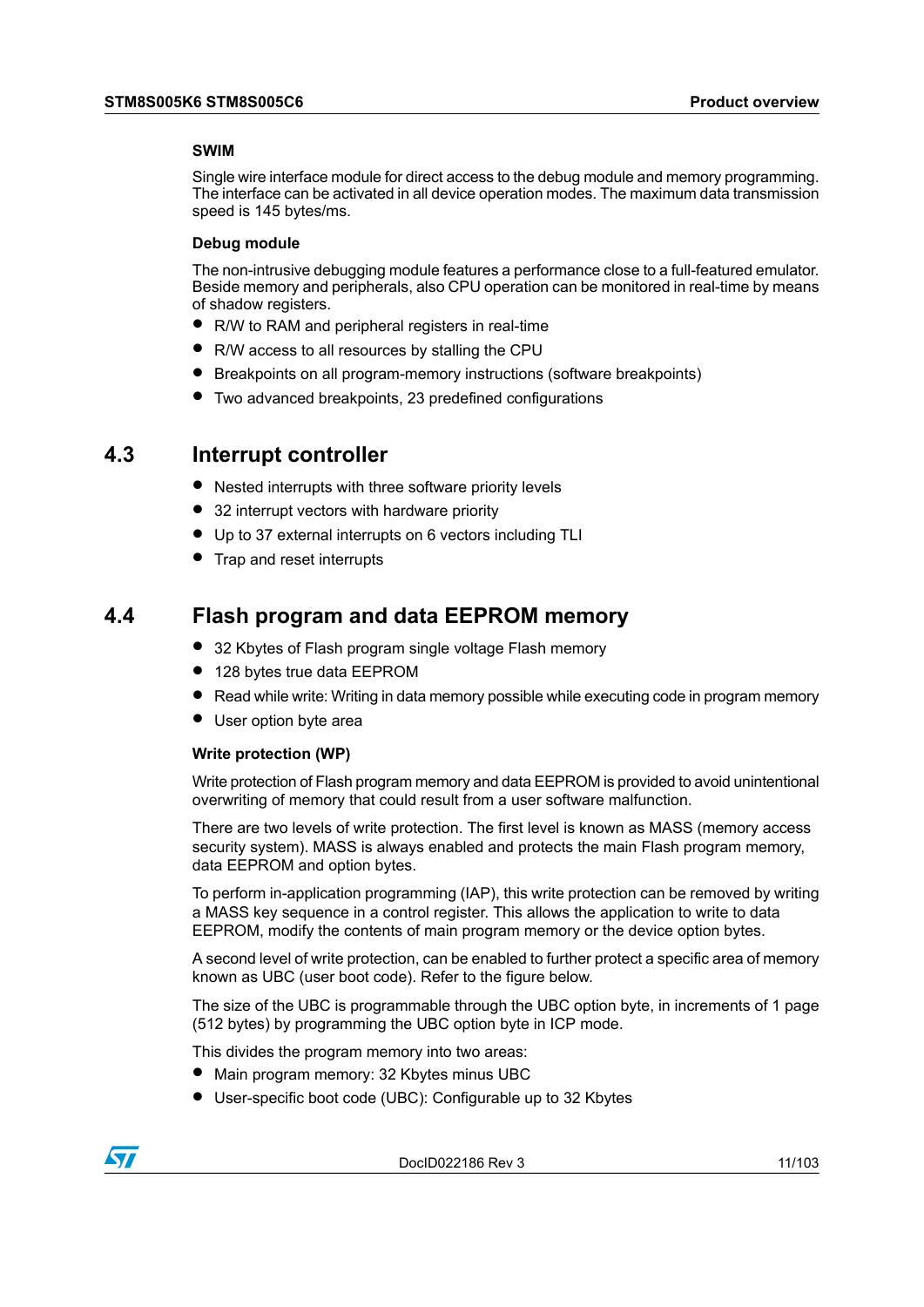<span id="page-11-1"></span>The UBC area remains write-protected during in-application programming. This means that the MASS keys do not unlock the UBC area. It protects the memory used to store the boot program, specific code libraries, reset and interrupt vectors, the reset routine and usually the IAP and communication routines.



**Figure 2: Flash memory organization**

#### **Read-out protection (ROP)**

The read-out protection blocks reading and writing the Flash program memory and data EEPROM memory in ICP mode (and debug mode). Once the read-out protection is activated, any attempt to toggle its status triggers a global erase of the program and data memory. Even if no protection can be considered as totally unbreakable, the feature provides a very high level of protection for a general purpose microcontroller.

### <span id="page-11-0"></span>**4.5 Clock controller**

The clock controller distributes the system clock  $(f_{\text{MASTER}})$  coming from different oscillators to the core and the peripherals. It also manages clock gating for low power modes and ensures clock robustness.

#### **Features**

- *Clock prescaler:* To get the best compromise between speed and current consumption the clock frequency to the CPU and peripherals can be adjusted by a programmable prescaler.
- *Safe clock switching:* Clock sources can be changed safely on the fly in run mode through a configuration register. The clock signal is not switched until the new clock source is ready. The design guarantees glitch-free switching.
- *Clock management:* To reduce power consumption, the clock controller can stop the clock to the core, individual peripherals or memory.
- *Master clock sources:* Four different clock sources can be used to drive the master clock:
	- 1-16 MHz high-speed external crystal (HSE)
	- Up to 16 MHz high-speed user-external clock (HSE user-ext)

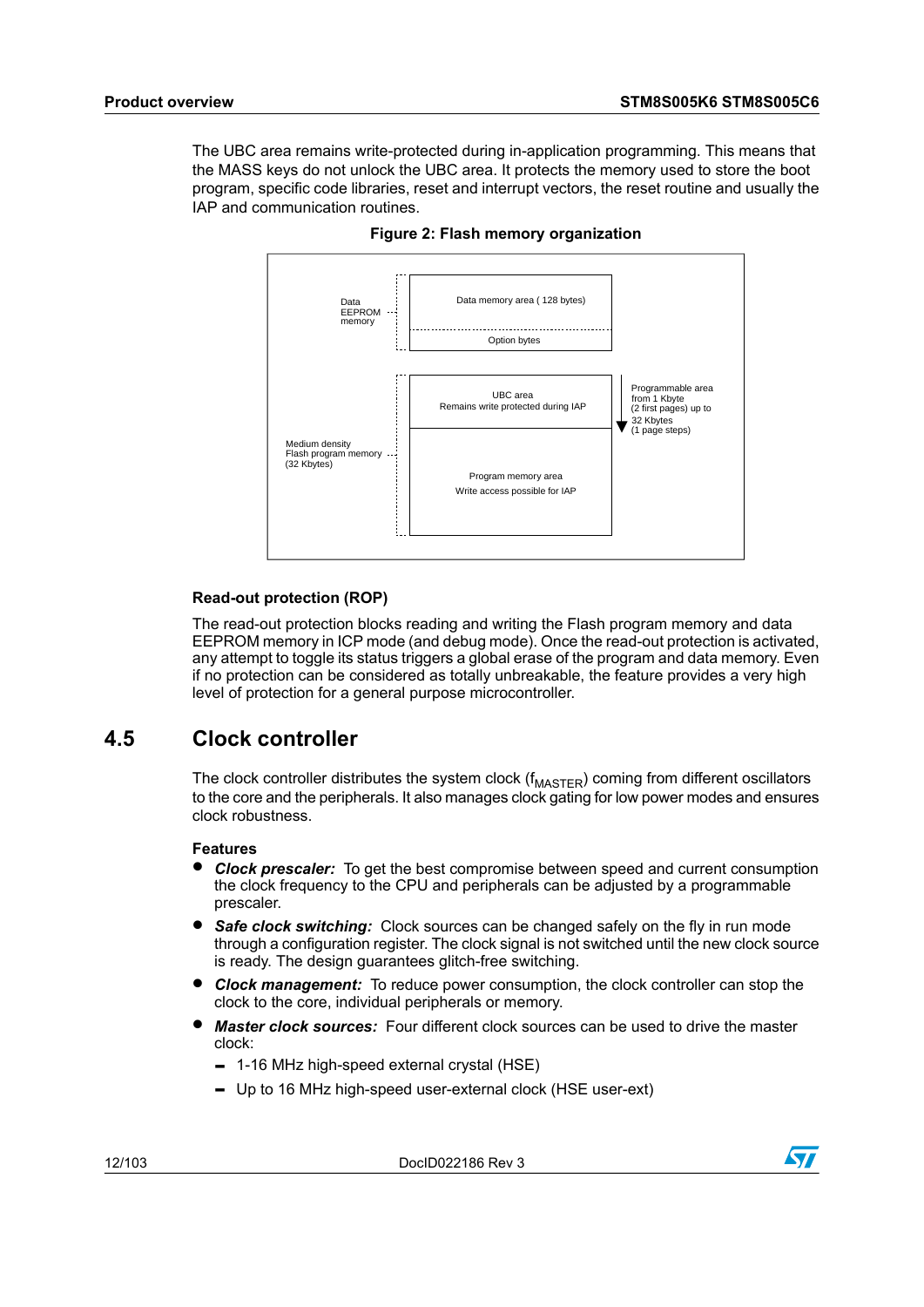- 16 MHz high-speed internal RC oscillator (HSI)
- 128 kHz low-speed internal RC (LSI)
- *Startup clock:* After reset, the microcontroller restarts by default with an internal <sup>2</sup> MHz clock (HSI/8). The prescaler ratio and clock source can be changed by the application program as soon as the code execution starts.
- *Clock security system (CSS):* This feature can be enabled by software. If an HSE clock failure occurs, the internal RC (16 MHz/8) is automatically selected by the CSS and an interrupt can optionally be generated.
- *Configurable main clock output (CCO):* This outputs an external clock for use by the application.

<span id="page-12-1"></span>

| <b>Bit</b> | Peripheral<br>lclock | <b>Bit</b> | Peripheral<br><b>clock</b> | <b>Bit</b>          | <b>Peripheral</b><br>clock | <b>Bit</b>           | Peripheral<br><b>clock</b> |
|------------|----------------------|------------|----------------------------|---------------------|----------------------------|----------------------|----------------------------|
| PCKEN17    | l TIM1               | PCKEN13    | UART <sub>2</sub>          | PCKEN <sub>27</sub> | Reserved                   | PCKEN <sub>23</sub>  | ADC.                       |
| PCKEN16    | TIM3                 | PCKEN12    | Reserved                   | PCKEN <sub>26</sub> | Reserved                   | PCKEN <sub>22</sub>  | AWU                        |
| PCKEN15    | TIM <sub>2</sub>     | PCKEN11    | <b>SPI</b>                 | PCKEN <sub>25</sub> | Reserved                   | PCKEN <sub>2</sub> 1 | Reserved                   |
| PCKEN14    | TIM4                 | PCKEN10    | $I^2C$                     | PCKEN24             | Reserved                   | PCKEN <sub>20</sub>  | Reserved                   |

**Table 2: Peripheral clock gating bit assignments in CLK\_PCKENR1/2 registers**

### <span id="page-12-0"></span>**4.6 Power management**

For efficent power management, the application can be put in one of four different low-power modes. You can configure each mode to obtain the best compromise between lowest power consumption, fastest start-up time and available wakeup sources.

- *Wait mode:* In this mode, the CPU is stopped, but peripherals are kept running. The wakeup is performed by an internal or external interrupt or reset.
- *Active halt mode with regulator on:* In this mode, the CPU and peripheral clocks are stopped. An internal wakeup is generated at programmable intervals by the auto wake up unit (AWU). The main voltage regulator is kept powered on, so current consumption is higher than in active halt mode with regulator off, but the wakeup time is faster. Wakeup is triggered by the internal AWU interrupt, external interrupt or reset.
- *Active halt mode with regulator off:* This mode is the same as active halt with regulator on, except that the main voltage regulator is powered off, so the wake up time is slower.
- *Halt mode:* In this mode the microcontroller uses the least power. The CPU and peripheral clocks are stopped, the main voltage regulator is powered off. Wakeup is triggered by external event or reset.

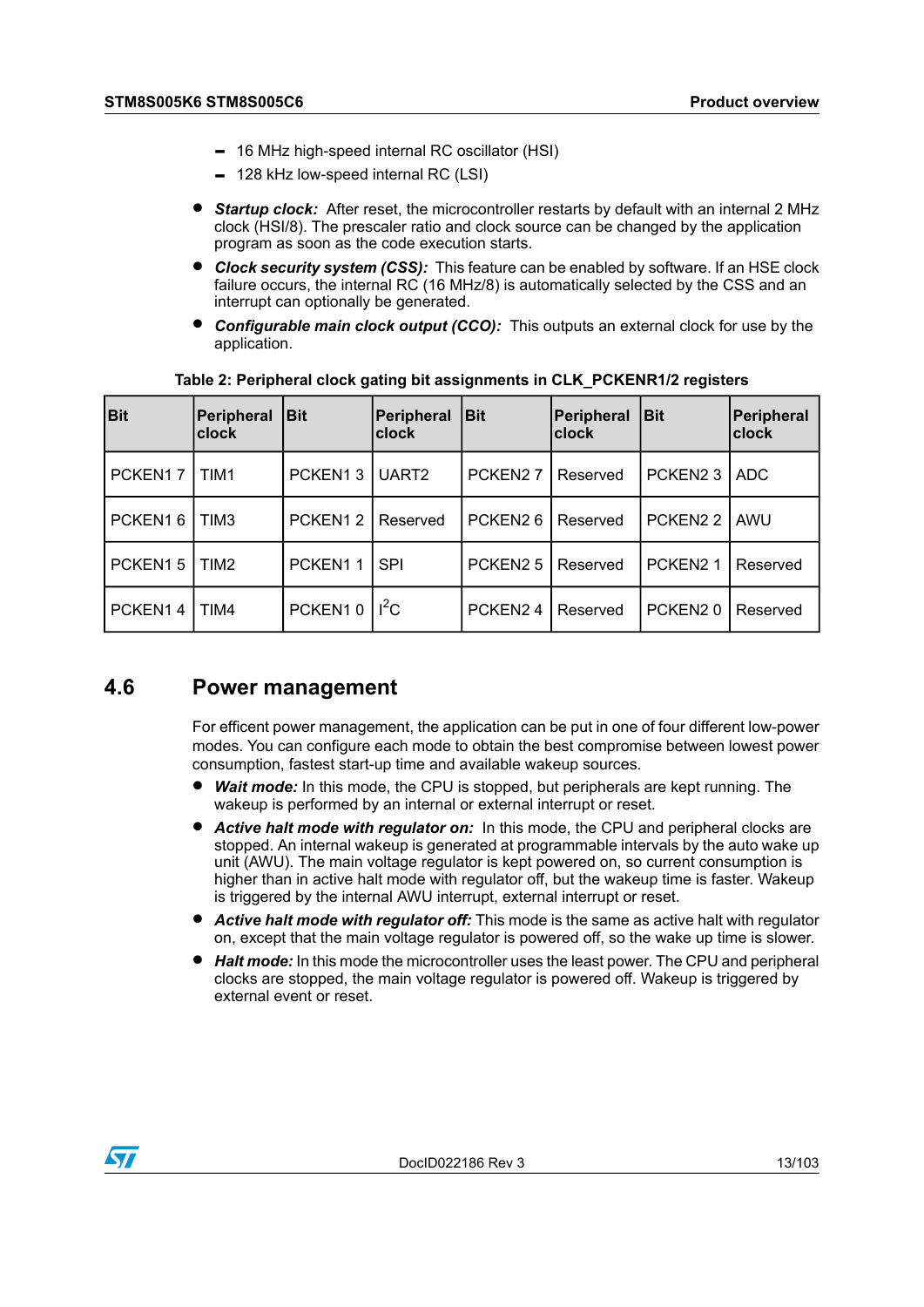### <span id="page-13-0"></span>**4.7 Watchdog timers**

The watchdog system is based on two independent timers providing maximum security to the applications.

Activation of the watchdog timers is controlled by option bytes or by software. Once activated, the watchdogs cannot be disabled by the user program without performing a reset.

#### **Window watchdog timer**

The window watchdog is used to detect the occurrence of a software fault, usually generated by external interferences or by unexpected logical conditions, which cause the application program to abandon its normal sequence.

The window function can be used to trim the watchdog behavior to match the application perfectly.

The application software must refresh the counter before time-out and during a limited time window.

A reset is generated in two situations:

- **1.** Timeout: At 16 MHz CPU clock the time-out period can be adjusted between 75 µs up to 64 ms.
- **2.** Refresh out of window: The downcounter is refreshed before its value is lower than the one stored in the window register.

#### **Independent watchdog timer**

The independent watchdog peripheral can be used to resolve processor malfunctions due to hardware or software failures.

It is clocked by the 128 kHZ LSI internal RC clock source, and thus stays active even in case of a CPU clock failure

The IWDG time base spans from 60  $\mu$ s to 1 s.

#### <span id="page-13-2"></span><span id="page-13-1"></span>**4.8 Auto wakeup counter**

- Used for auto wakeup from active halt mode
- Clock source: Internal <sup>128</sup> kHz internal low frequency RC oscillator or external clock
- LSI clock can be internally connected to TIM3 input capture channel <sup>1</sup> for calibration

#### **4.9 Beeper**

The beeper function outputs a signal on the BEEP pin for sound generation. The signal is in the range of 1, 2 or 4 kHz.

The beeper output port is only available through the alternate function remap option bit AFR7.

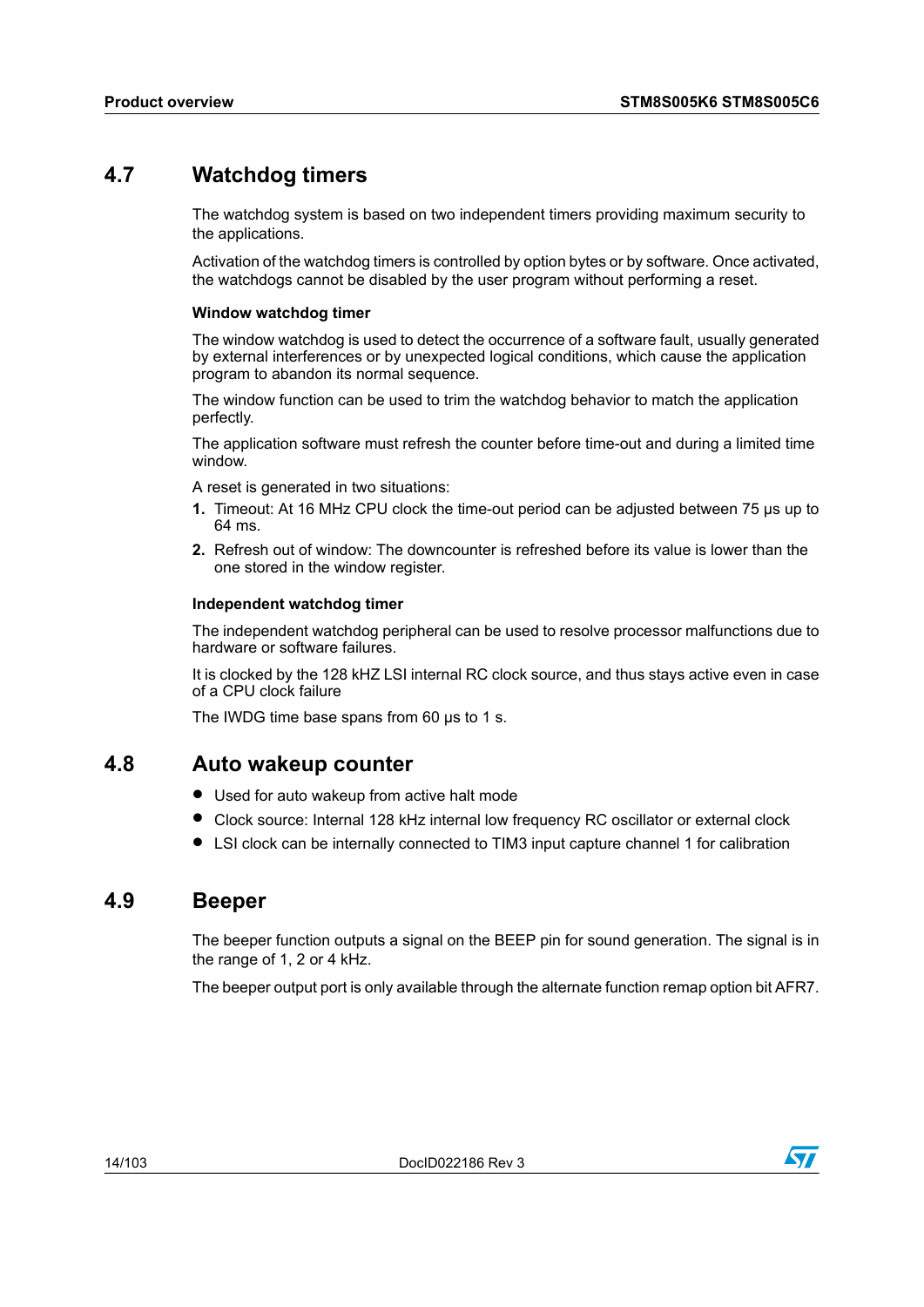#### <span id="page-14-0"></span>**4.10 TIM1 - 16-bit advanced control timer**

This is a high-end timer designed for a wide range of control applications. With its complementary outputs, dead-time control and center-aligned PWM capability, the field of applications is extended to motor control, lighting and half-bridge driver

- 16-bit up, down and up/down autoreload counter with 16-bit prescaler
- Four independent capture/compare channels (CAPCOM) configurable as input capture, output compare, PWM generation (edge and center aligned mode) and single pulse mode output
- Synchronization module to control the timer with external signals
- Break input to force the timer outputs into <sup>a</sup> defined state
- Three complementary outputs with adjustable dead time
- Encoder mode
- Interrupt sources: <sup>3</sup> <sup>x</sup> input capture/output compare, <sup>1</sup> <sup>x</sup> overflow/update, <sup>1</sup> <sup>x</sup> break

#### <span id="page-14-1"></span>**4.11 TIM2, TIM3 - 16-bit general purpose timers**

- 16-bit autoreload (AR) up-counter
- 15-bit prescaler adjustable to fixed power of <sup>2</sup> ratios 1…32768
- Timers with <sup>3</sup> or <sup>2</sup> individually configurable capture/compare channels
- PWM mode
- Interrupt sources: <sup>2</sup> or <sup>3</sup> <sup>x</sup> input capture/output compare, <sup>1</sup> <sup>x</sup> overflow/update

#### <span id="page-14-3"></span><span id="page-14-2"></span>**4.12 TIM4 - 8-bit basic timer**

- 8-bit autoreload, adjustable prescaler ratio to any power of <sup>2</sup> from <sup>1</sup> to <sup>128</sup>
- Clock source: CPU clock
- Interrupt source: 1 x overflow/update

| Timer            | size<br>(bits) | Counter   Prescaler               | lmode       | Counting CAPCOM<br>channels | Complem. Ext.<br>outputs |                | <b>Timer</b><br>trigger synchronization/<br>chaining |
|------------------|----------------|-----------------------------------|-------------|-----------------------------|--------------------------|----------------|------------------------------------------------------|
| TIM1             | 16             | Any integer from 1 to<br>65536    | Up/<br>down | 4                           | 3                        | Yes            | No                                                   |
| TIM <sub>2</sub> | 16             | Any power of 2 from<br>1 to 32768 | Up          | 3                           | 0                        | N <sub>o</sub> |                                                      |
| TIM <sub>3</sub> | 16             | Any power of 2 from<br>1 to 32768 | Up          | 2                           | 0                        | No.            |                                                      |

|  |  |  |  | Table 3: TIM timer features |
|--|--|--|--|-----------------------------|
|--|--|--|--|-----------------------------|

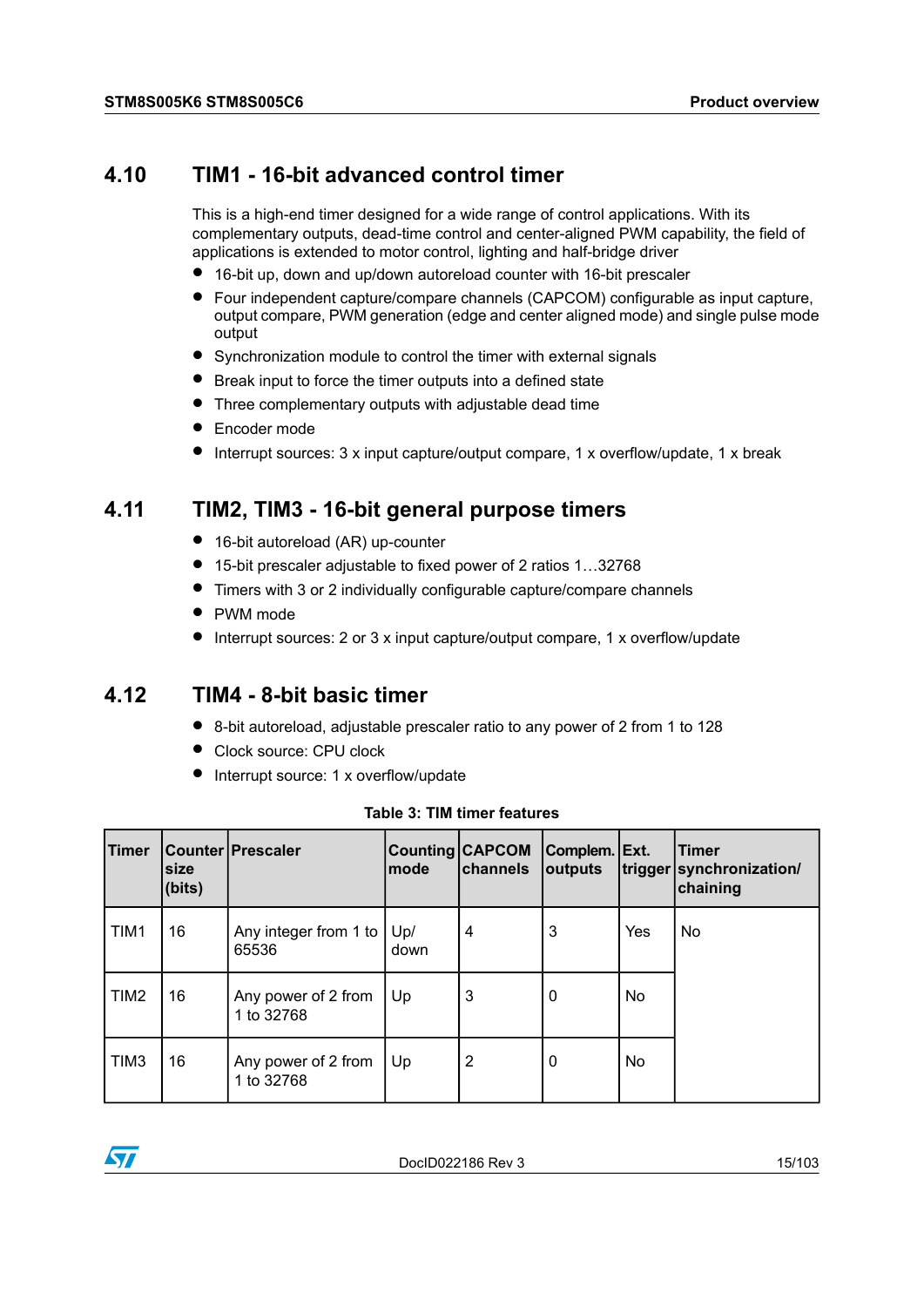| Timer | Isize<br>(bits) | Counter   Prescaler                | <b>Imode</b> | Counting CAPCOM   Complem.   Ext. |   |           | lTimer<br>channels outputs trigger synchronization/<br>chaining |
|-------|-----------------|------------------------------------|--------------|-----------------------------------|---|-----------|-----------------------------------------------------------------|
| TIM4  | 8               | Any power of 2 from Up<br>1 to 128 |              | 0                                 | 0 | <b>No</b> |                                                                 |

### <span id="page-15-0"></span>**4.13 Analog-to-digital converter (ADC1)**

The STM8S105xx products contain a 10-bit successive approximation A/D converter (ADC1) with up to 10 multiplexed input channels and the following main features:

- Input voltage range: 0 to  $V_{DDA}$
- Conversion time: 14 clock cycles
- Single and continuous and buffered continuous conversion modes
- Buffer size (n  $\times$  10 bits) where  $n =$  number of input channels
- Scan mode for single and continuous conversion of a sequence of channels
- Analog watchdog capability with programmable upper and lower thresholds
- Analog watchdog interrupt
- External trigger input
- Trigger from TIM1 TRGO
- End of conversion (EOC) interrupt

**Note:** Additional AIN12 analog input is not selectable in ADC scan mode or with analog watchdog. Values converted from AIN12 are stored only into the ADC\_DRH/ADC\_DRL registers.

### <span id="page-15-2"></span><span id="page-15-1"></span>**4.14 Communication interfaces**

The following communication interfaces are implemented:

- UART2: Full feature UART, synchronous mode, SPI master mode, Smartcard mode, IrDA mode, LIN2.1 master/slave capability
- SPI : Full and half-duplex, 8 Mbit/s
- $\bullet$  | <sup>2</sup>C: Up to 400 Kbit/s

#### **4.14.1 UART2**

#### **Main features**

- One Mbit/s full duplex SCI
- SPI emulation
- High precision baud rate generator
- Smartcard emulation
- IrDA SIR encoder decoder

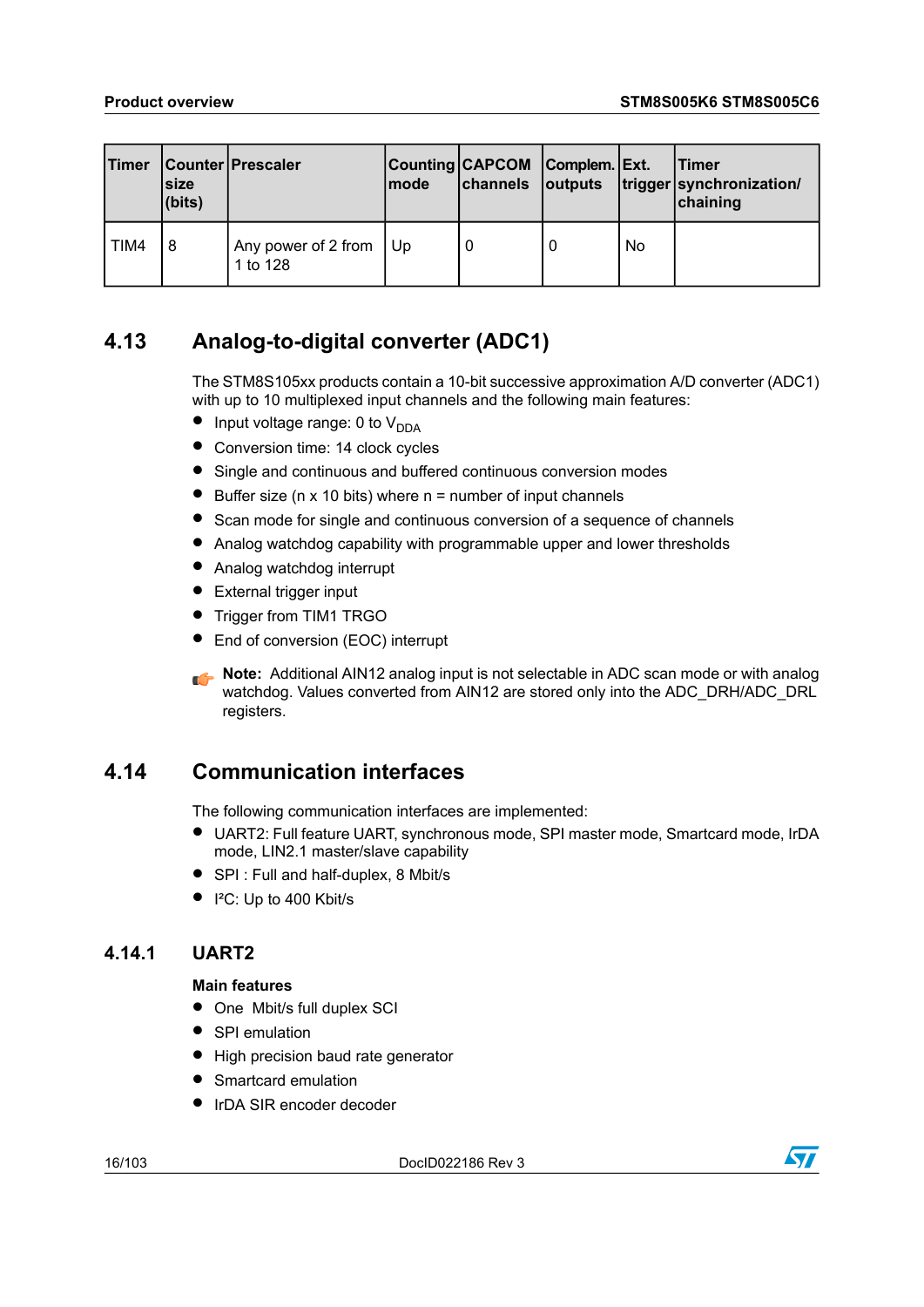- LIN master mode
- LIN slave mode

#### **Asynchronous communication (UART mode)**

- Full duplex communication NRZ standard format (mark/space)
- Programmable transmit and receive baud rates up to 1 Mbit/s ( $f_{\text{CPI}}/16$ ) and capable of following any standard baud rate regardless of the input frequency
- Separate enable bits for transmitter and receiver
- Two receiver wakeup modes:
	- Address bit (MSB)
	- Idle line (interrupt)
- Transmission error detection with interrupt generation
- Parity control

#### **Synchronous communication**

- Full duplex synchronous transfers
- SPI master operation
- 8-bit data communication
- Maximum speed: 1 Mbit/s at 16 MHz  $(f_{\text{CPI}}/16)$

#### **LIN master mode**

- Emission: Generates 13-bit synch break frame
- Reception: Detects 11-bit break frame

#### **LIN slave mode**

- Autonomous header handling one single interrupt per valid message header
- Automatic baud rate synchronization maximum tolerated initial clock deviation  $±15$  %
- Synch delimiter checking
- 11-bit LIN synch break detection break detection always active
- <span id="page-16-0"></span>• Parity check on the LIN identifier field
- LIN error management
- Hot plugging support

#### **4.14.2 SPI**

- Maximum speed: 8 Mbit/s ( $f_{\text{MASTER}}/2$ ) both for master and slave
- Full duplex synchronous transfers
- Simplex synchronous transfers on two lines with <sup>a</sup> possible bidirectional data line
- Master or slave operation selectable by hardware or software
- CRC calculation
- 1 byte Tx and Rx buffer
- Slave/master selection input pin

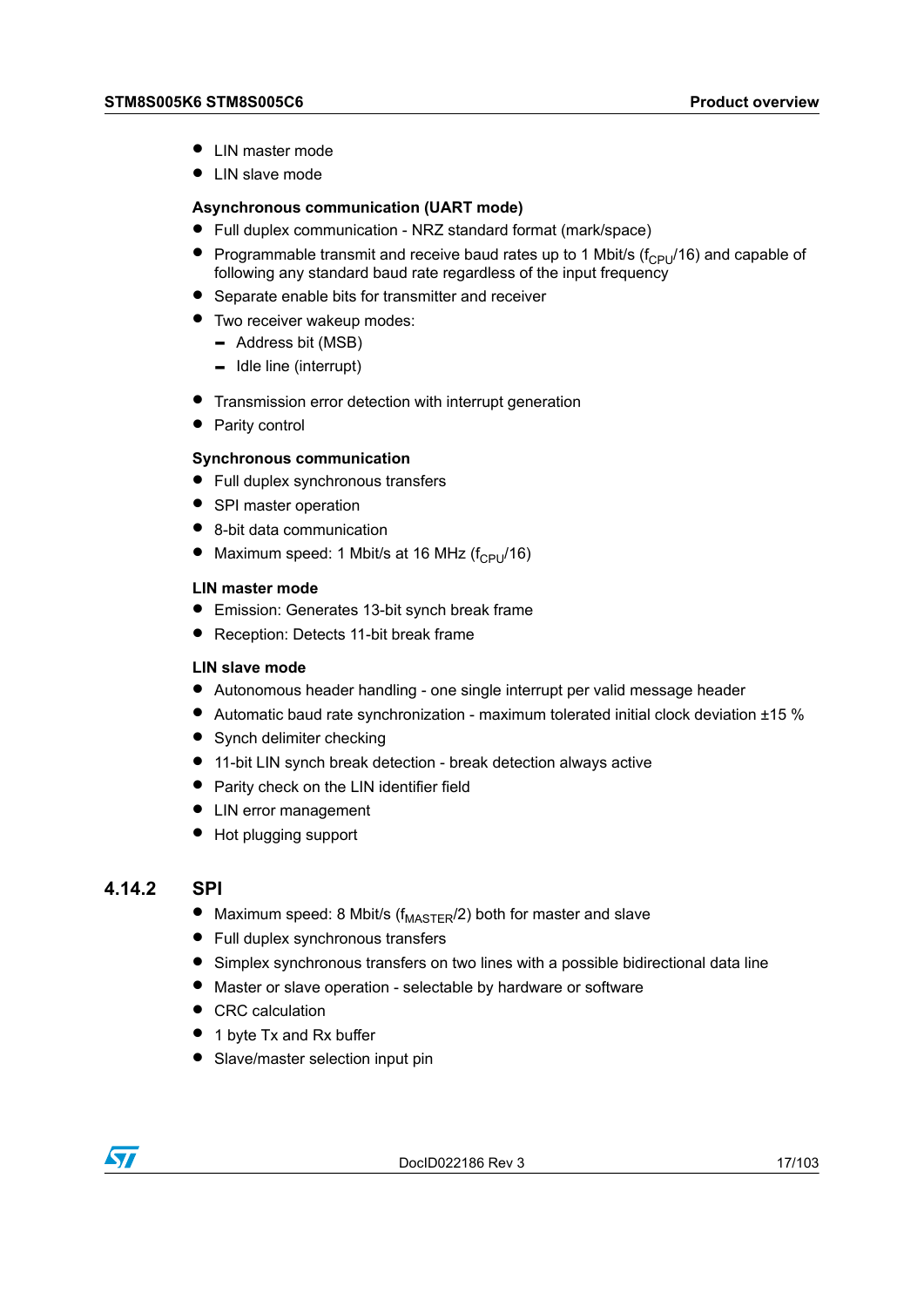#### <span id="page-17-0"></span>**4.14.3 I²C**

- I<sup>2</sup>C master features:
	- Clock generation
	- Start and stop generation
- I<sup>2</sup>C slave features:
	- Programmable I2C address detection
	- Stop bit detection
- Generation and detection of 7-bit/10-bit addressing and general call
- Supports different communication speeds:
	- Standard speed (up to 100 kHz)
	- Fast speed (up to 400 kHz)

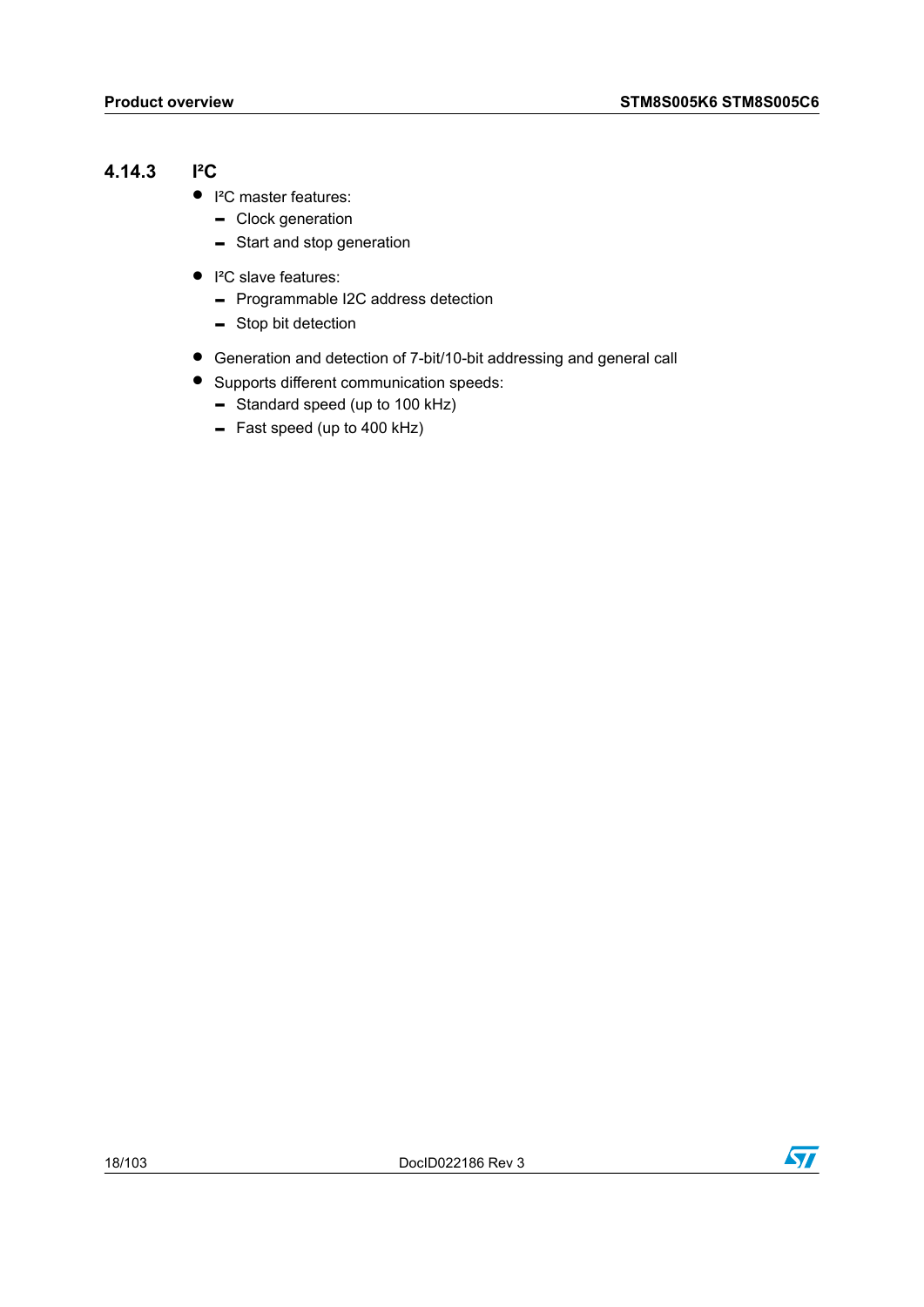# <span id="page-18-0"></span>**5 Pinout and pin description**

<span id="page-18-1"></span>

| <b>Type</b>             | $I = Input, O = Output, S = Power supply$                                                                                                                                                                 |                                                           |  |  |  |
|-------------------------|-----------------------------------------------------------------------------------------------------------------------------------------------------------------------------------------------------------|-----------------------------------------------------------|--|--|--|
| Level                   | Input                                                                                                                                                                                                     | $CM = CMOS$                                               |  |  |  |
|                         | Output                                                                                                                                                                                                    | $HS = High sink$                                          |  |  |  |
| <b>Output speed</b>     | $O1 =$ Slow (up to 2 MHz)<br>$O2$ = Fast (up to 10 MHz)<br>O3 = Fast/slow programmability with slow as default state after reset<br>O4 = Fast/slow programmability with fast as default state after reset |                                                           |  |  |  |
| <b>Port and control</b> | Input                                                                                                                                                                                                     | float = floating, $wpu = weak pull-up$                    |  |  |  |
| configuration           | Output                                                                                                                                                                                                    | $T = True$ open drain, OD = Open drain, PP =<br>Push pull |  |  |  |
| <b>Reset state</b>      | Bold $\underline{X}$ (pin state after internal reset release).<br>Unless otherwise specified, the pin state is the same during the reset<br>phase and after the internal reset release.                   |                                                           |  |  |  |

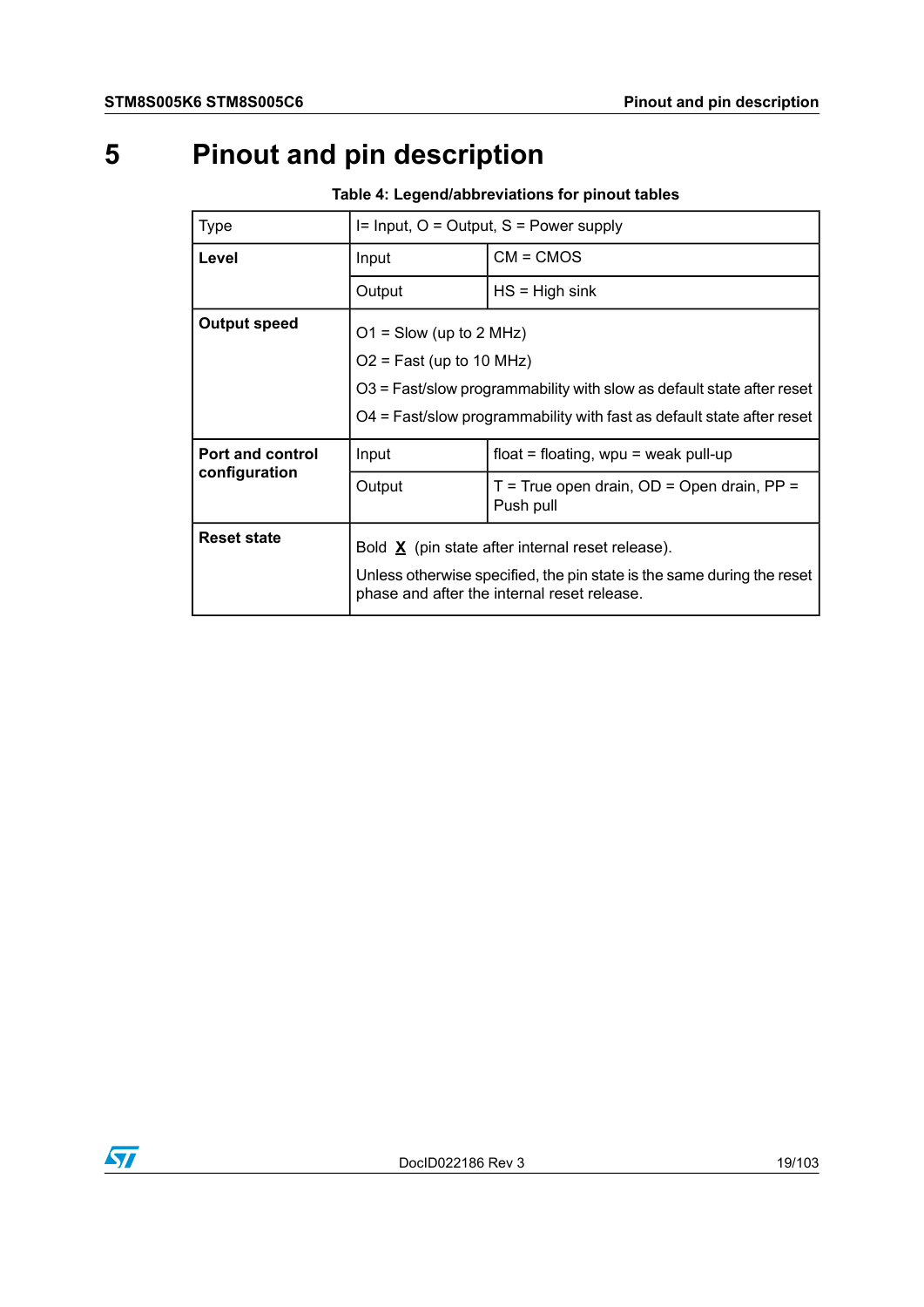## <span id="page-19-0"></span>**5.1 STM8S005 pinouts and pin description**

<span id="page-19-1"></span>

#### **Figure 3: LQFP 48-pin pinout**

- **1.** (HS) high sink capability.
- **2.** (T) True open drain (P-buffer and protection diode to  $V_{DD}$  not implemented).
- **3.** [ ] alternate function remapping option (If the same alternate function is shown twice, it indicates an exclusive choice not a duplication of the function).

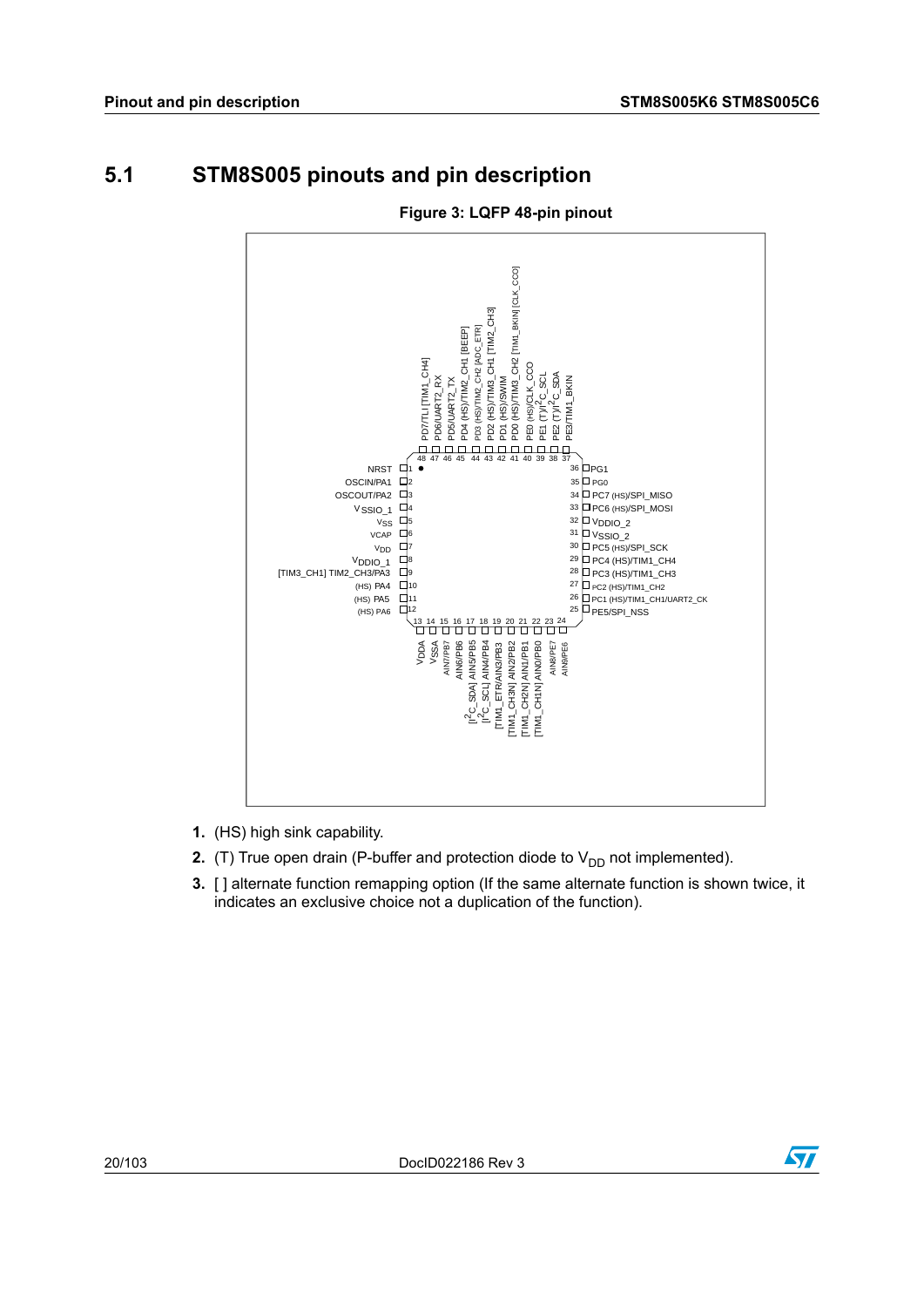<span id="page-20-1"></span>

**Figure 4: LQFP 32-pin pinout**

- <span id="page-20-0"></span>**1.** (HS) high sink capability.
- **2.** [ ] alternate function remapping option (If the same alternate function is shown twice, it indicates an exclusive choice not a duplication of the function).

| Pin number     |                          | Pin name              | <b>Type</b> | Input                    |   |                   | Output       |                |     |           | <b>Main function</b><br>(after reset) | <b>Default alternate</b><br>function | <b>Alternate</b><br>function after |
|----------------|--------------------------|-----------------------|-------------|--------------------------|---|-------------------|--------------|----------------|-----|-----------|---------------------------------------|--------------------------------------|------------------------------------|
| LQFP48         | LQFP32                   |                       |             | floating wpu             |   | Ext.<br>interrupt | High<br>sink | Speed          | OD. | <b>PP</b> |                                       |                                      | remap [option<br>bit]              |
|                | 1                        | <b>NRST</b>           | I/O         |                          | X |                   |              |                |     |           | Reset                                 |                                      |                                    |
| $\overline{2}$ | $\overline{2}$           | PA1/OSC<br>IN         | 1/O         | $\underline{\textbf{x}}$ | X |                   |              | O <sub>1</sub> | X   | X         | Port A1                               | Resonator/<br>crystal in             |                                    |
| 3              | 3                        | PA2/OSC<br><b>OUT</b> | I/O         | $\pmb{\underline{x}}$    | X | X                 |              | O <sub>1</sub> | X   | $\times$  | Port A2                               | Resonator/<br>crystal out            |                                    |
| 4              | $\overline{\phantom{a}}$ | $V$ SSIO_1            | S           |                          |   |                   |              |                |     |           | I/O ground                            |                                      |                                    |
| 5              | 4                        | <b>V<sub>SS</sub></b> | S           |                          |   |                   |              |                |     |           | Digital ground                        |                                      |                                    |

**Table 5: Pin description for STM8S005 microcontrollers**

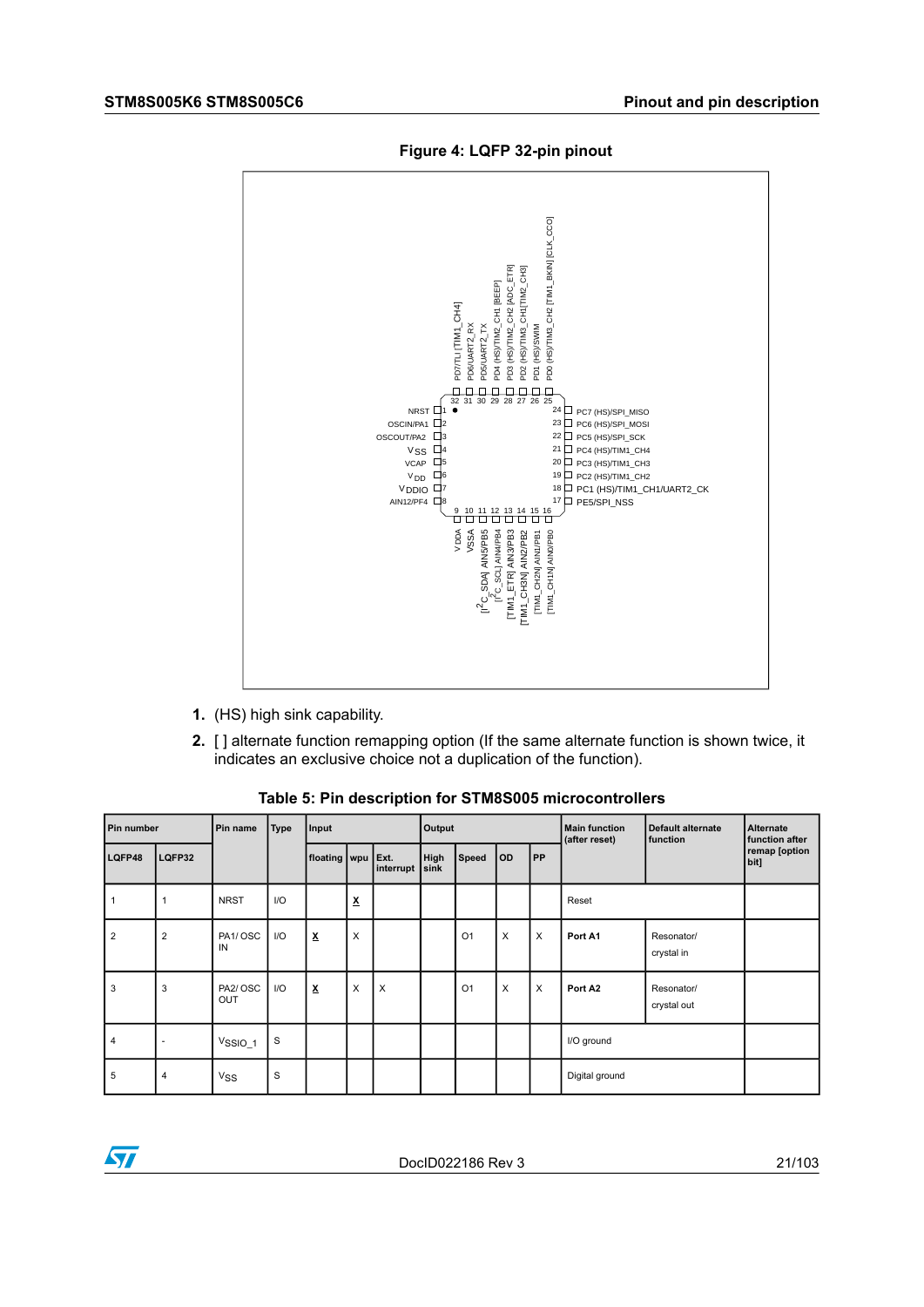| Pin number       |                          | Pin name                                                           | <b>Type</b>             | Input                          |             |                   | Output       |                |                |             | <b>Main function</b><br>(after reset) | Default alternate<br>function  | Alternate<br>function after |
|------------------|--------------------------|--------------------------------------------------------------------|-------------------------|--------------------------------|-------------|-------------------|--------------|----------------|----------------|-------------|---------------------------------------|--------------------------------|-----------------------------|
| LQFP48           | LQFP32                   |                                                                    |                         | floating                       | wpu         | Ext.<br>interrupt | High<br>sink | Speed          | OD             | PP          |                                       |                                | remap [option<br>bit]       |
| 6                | $\,$ 5 $\,$              | <b>VCAP</b>                                                        | $\mathbf S$             |                                |             |                   |              |                |                |             | 1.8 V regulator capacitor             |                                |                             |
| $\boldsymbol{7}$ | 6                        | V <sub>DD</sub>                                                    | $\mathbf S$             |                                |             |                   |              |                |                |             | Digital power supply                  |                                |                             |
| 8                | $\overline{\mathbf{7}}$  | $V_{DDIO_1}$                                                       | $\mathbf S$             |                                |             |                   |              |                |                |             | I/O power supply                      |                                |                             |
| 9                |                          | PA3/TIM2<br>CH <sub>3</sub><br>[TIM3<br>$_C$ CH <sub>1</sub>       | I/O                     | $\underline{\textbf{x}}$       | X           | X                 |              | O <sub>1</sub> | X              | X           | Port A3                               | Timer 2 -<br>channel 3         | TIM3_CH1<br>[AFR1]          |
| 10               | L                        | PA4                                                                | I/O                     | $\pmb{\underline{\mathsf{x}}}$ | X           | X                 | <b>HS</b>    | O <sub>3</sub> | X              | X           | Port A4                               |                                |                             |
| 11               | ä,                       | PA <sub>5</sub>                                                    | I/O                     | $\underline{\mathbf{x}}$       | X           | X                 | <b>HS</b>    | O <sub>3</sub> | X              | X           | Port A5                               |                                |                             |
| 12               | L                        | PA6                                                                | I/O                     | x                              | X           | X                 | HS           | O <sub>3</sub> | X              | X           | Port A6                               |                                |                             |
| $\blacksquare$   | 8                        | PF4/<br>$AIN12$ <sup>(1)</sup>                                     | I/O                     | $\underline{\mathsf{x}}$       | X           |                   |              | O <sub>1</sub> | X              | X           | Port F4                               | Analog input 12 <sup>(2)</sup> |                             |
| 13               | 9                        | V <sub>DDA</sub>                                                   | $\mathbf S$             |                                |             |                   |              |                |                |             | Analog power supply                   |                                |                             |
| 14               | 10                       | <b>VSSA</b>                                                        | $\mathbf S$             |                                |             |                   |              |                |                |             | Analog ground                         |                                |                             |
| 15               | L                        | PB7/AIN7                                                           | I/O                     | $\underline{\textbf{x}}$       | X           | X                 |              | O1             | X              | X           | Port B7                               | Analog input 7                 |                             |
| 16               | ä,                       | PB6/AIN6                                                           | I/O                     | х                              | X           | X                 |              | O <sub>1</sub> | X              | X           | Port B6                               | Analog input 6                 |                             |
| 17               | 11                       | PB <sub>5</sub> /AIN <sub>5</sub><br>$I^{2}C$<br>SDAJ              | I/O                     | $\underline{\mathbf{x}}$       | X           | $\pmb{\times}$    |              | O <sub>1</sub> | X              | X           | Port B5                               | Analog input 5                 | $12C$ _SDA<br>[AFR6]        |
| 18               | 12                       | PB4/AIN4<br>$\frac{1}{2}$ reporting $\frac{2}{3}$ cm $\frac{2}{3}$ | I/O                     | х                              | X           | $\pmb{\times}$    |              | O <sub>1</sub> | X              | X           | Port B4                               | Analog input 4                 | $12C$ _SCL<br>[AFR6]        |
| 19               | 13                       | PB3/AIN3<br>[TIM1<br>ETRJ                                          | I/O                     | x                              | X           | X                 |              | O <sub>1</sub> | X              | X           | Port B3                               | Analog input 3                 | TIM1_ETR<br>[AFR5]          |
| 20               | 14                       | PB2/AIN2<br>[TIM1<br>CH <sub>3N</sub>                              | I/O                     | $\underline{\mathbf{x}}$       | $\mathsf X$ | $\mathsf X$       |              | O <sub>1</sub> | $\pmb{\times}$ | $\mathsf X$ | Port B <sub>2</sub>                   | Analog input 2                 | TIM1_CH3N<br>[AFR5]         |
| 21               | 15                       | PB1/AIN1<br>[TIM1<br>CH2N]                                         | 1/O                     | $\underline{\textbf{x}}$       | X           | $\mathsf X$       |              | O <sub>1</sub> | $\mathsf X$    | X           | Port B1                               | Analog input 1                 | TIM1_CH2N<br>[AFR5]         |
| 22               | 16                       | PB0/AIN0<br>[TIM1_<br>CH1N                                         | I/O                     | $\pmb{\underline{\mathsf{X}}}$ | X           | $\mathsf X$       |              | O1             | $\mathsf X$    | X           | Port B0                               | Analog input 0                 | TIM1_CH1N<br>[AFR5]         |
| 23               | ä,                       | PE7/AIN8                                                           | $\mathsf{I}/\mathsf{O}$ | $\pmb{\underline{x}}$          | X           | $\mathsf X$       |              | O <sub>1</sub> | X              | X           | Port E7                               | Analog input 8                 |                             |
| 24               | $\overline{\phantom{a}}$ | PE6/AIN9                                                           | $\mathsf{I}/\mathsf{O}$ | $\underline{\textbf{x}}$       | $\mathsf X$ | $\mathsf X$       |              | O <sub>1</sub> | $\mathsf X$    | $\mathsf X$ | Port E6                               | Analog input 9                 |                             |

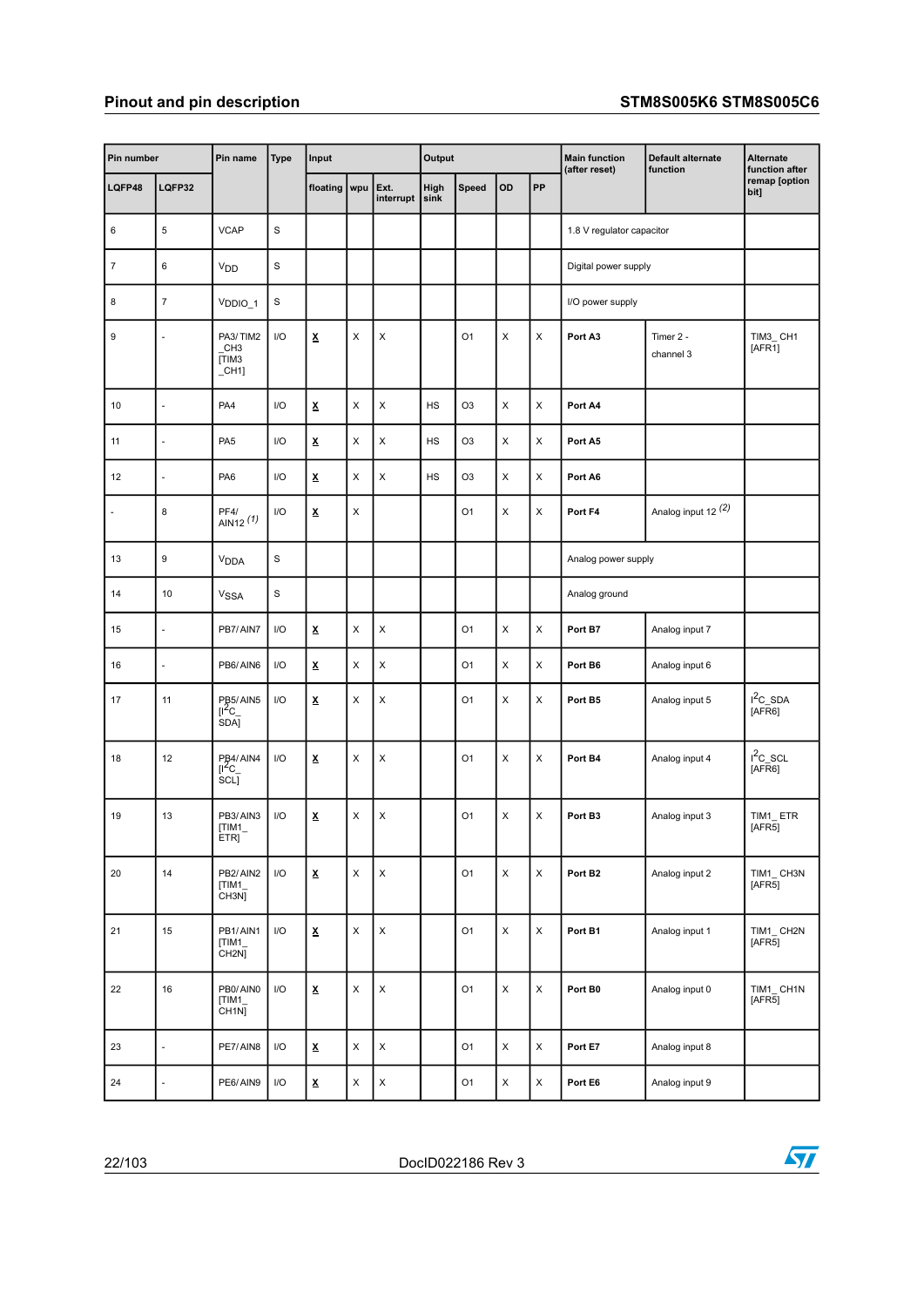#### **STM8S005K6 STM8S005C6 Pinout and pin description**

| Pin number |        | Pin name                                                                                       | <b>Type</b>             | Input                          |     |                         | Output    |                |                  |           | <b>Main function</b><br>(after reset) | Default alternate<br>function                      | Alternate<br>function after               |
|------------|--------|------------------------------------------------------------------------------------------------|-------------------------|--------------------------------|-----|-------------------------|-----------|----------------|------------------|-----------|---------------------------------------|----------------------------------------------------|-------------------------------------------|
| LQFP48     | LQFP32 |                                                                                                |                         | floating                       | wpu | Ext.<br>$interval$ sink | High      | Speed          | OD               | <b>PP</b> |                                       |                                                    | remap [option<br>bit]                     |
| 25         | 17     | PE5/SPI<br><b>NSS</b>                                                                          | I/O                     | Χ                              | X   | Χ                       |           | O <sub>1</sub> | X                | X         | Port E5                               | SPI master/slave<br>select                         |                                           |
| 26         | 18     | PC1/<br>TIM1<br>CH <sub>1</sub> /<br>UART2_CK                                                  | 1/O                     | Χ                              | X   | X                       | HS        | O <sub>3</sub> | X                | X         | Port C1                               | Timer 1 -<br>channel 1/ UART2<br>synchronous clock |                                           |
| 27         | 19     | PC2/<br>$TIM_$<br>CH <sub>2</sub>                                                              | 1/O                     | X                              | X   | X                       | <b>HS</b> | O <sub>3</sub> | X                | X         | Port C <sub>2</sub>                   | Timer 1-<br>channel 2                              |                                           |
| 28         | 20     | PC3/<br>$TIM_$<br>CH <sub>3</sub>                                                              | 1/O                     | $\underline{\mathbf{x}}$       | X   | X                       | <b>HS</b> | O <sub>3</sub> | X                | X         | Port C3                               | Timer 1 -<br>channel 3                             |                                           |
| 29         | 21     | PC4/<br>$TIM_$<br>CH4                                                                          | 1/O                     | Χ                              | X   | X                       | HS        | O <sub>3</sub> | X                | X         | Port C4                               | Timer 1 -<br>channel 4                             |                                           |
| 30         | 22     | PC5/SPI<br><b>SCK</b>                                                                          | I/O                     | X                              | X   | X                       | HS        | O <sub>3</sub> | X                | X         | Port C5                               | SPI clock                                          |                                           |
| 31         | ÷,     | V <sub>SSIO_2</sub>                                                                            | $\mathbf S$             |                                |     |                         |           |                |                  |           | I/O ground                            |                                                    |                                           |
| 32         | ÷,     | V <sub>DDIO_2</sub>                                                                            | $\mathbf S$             |                                |     |                         |           |                |                  |           | I/O power supply                      |                                                    |                                           |
| 33         | 23     | PC6/SPI<br><b>MOSI</b>                                                                         | 1/O                     | X                              | X   | Χ                       | <b>HS</b> | O <sub>3</sub> | Χ                | X         | Port C6                               | SPI master out/slave<br>in                         |                                           |
| 34         | 24     | PC7/SPI<br><b>MISO</b>                                                                         | I/O                     | X                              | X   | X                       | <b>HS</b> | O <sub>3</sub> | X                | X         | Port C7                               | SPI master in/ slave<br>out                        |                                           |
| 35         | L,     | PG <sub>0</sub>                                                                                | I/O                     | x                              | X   |                         |           | O <sub>1</sub> | Χ                | X         | Port G0                               |                                                    |                                           |
| 36         | ÷,     | PG1                                                                                            | I/O                     | $\underline{\mathsf{x}}$       | X   |                         |           | O <sub>1</sub> | X                | X         | Port G1                               |                                                    |                                           |
| 37         | ä,     | <b>PE3/</b><br>$TIM_$<br><b>BKIN</b>                                                           | I/O                     | X                              | X   | X                       |           | O <sub>1</sub> | X                | X         | Port E3                               | Timer 1 - break input                              |                                           |
| 38         | ä,     | $PE2/I^2C_$<br><b>SDA</b>                                                                      | $\mathsf{I}/\mathsf{O}$ | $\pmb{\underline{\mathsf{x}}}$ |     | X                       |           | O <sub>1</sub> | T <sup>(3)</sup> |           | Port E2                               | $I^2C$ data                                        |                                           |
| 39         | ÷,     | $PE1/I^2C_$<br>SCL                                                                             | $\mathsf{I}/\mathsf{O}$ | $\pmb{\underline{\mathsf{x}}}$ |     | X                       |           | O <sub>1</sub> | T <sup>(3)</sup> |           | Port E1                               | $I^2C$ clock                                       |                                           |
| 40         | ÷,     | PE <sub>0</sub> /<br>CLK<br>cco                                                                | 1/O                     | X                              | X   | X                       | <b>HS</b> | O <sub>3</sub> | $\pmb{\times}$   | X         | Port E0                               | Configurable clock<br>output                       |                                           |
| 41         | 25     | PD <sub>0</sub> /<br>TIM3<br>CH <sub>2</sub><br>[TIM1]<br>BKIN]<br>[CLK]<br>$cco$ <sub>I</sub> | 1/O                     | $\pmb{\underline{\mathsf{x}}}$ | X   | $\mathsf X$             | HS        | O <sub>3</sub> | X                | X         | Port D0                               | Timer 3 -<br>channel 2                             | TIM1_BKIN<br>$[AFR3]$ /CLK_<br>CCO [AFR2] |

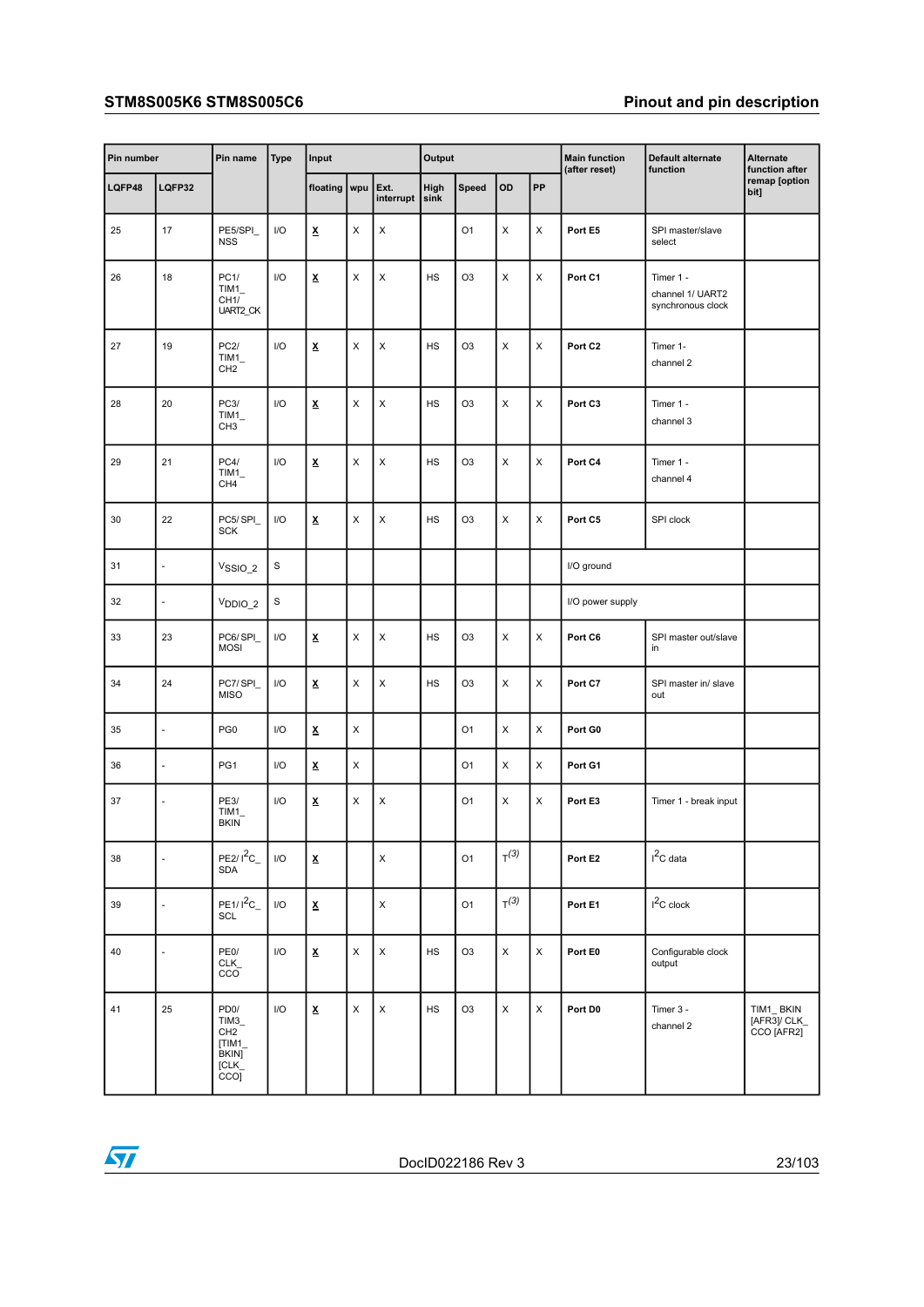| Pin number |        | Pin name                                                    | <b>Type</b> | Input                   |   |                        | Output    |                |          |           | <b>Main function</b><br>(after reset) | Default alternate<br>function | Alternate<br>function after  |
|------------|--------|-------------------------------------------------------------|-------------|-------------------------|---|------------------------|-----------|----------------|----------|-----------|---------------------------------------|-------------------------------|------------------------------|
| LQFP48     | LQFP32 |                                                             |             | floating wpu            |   | Ext.<br>interrupt sink | High      | Speed          | OD       | <b>PP</b> |                                       |                               | remap [option<br>bit]        |
| 42         | 26     | PD1/<br>$\frac{PDI}{SWIM}$ (4)                              | 1/O         | Χ                       | X | X                      | <b>HS</b> | O <sub>4</sub> | $\times$ | $\times$  | Port D1                               | SWIM data interface           |                              |
| 43         | 27     | PD2/<br>TIM3<br>CH <sub>1</sub><br>[TIM2<br>CH <sub>3</sub> | 1/O         | $\overline{\mathbf{X}}$ | X | X                      | HS        | O <sub>3</sub> | $\times$ | X         | Port D <sub>2</sub>                   | Timer 3 -<br>channel 1        | TIM2 CH3<br>[AFR1]           |
| 44         | 28     | PD3/<br>TIM2<br>CH <sub>2</sub><br>[ADC<br>ETR]             | 1/O         | x                       | X | X                      | <b>HS</b> | O <sub>3</sub> | $\times$ | $\times$  | Port D3                               | Timer 2 -<br>channel 2        | ADC ETR<br>[AFR0]            |
| 45         | 29     | PD4/<br>TIM2<br>CH <sub>1</sub><br>[BEEP]                   | 1/O         | X                       | X | X                      | HS        | O <sub>3</sub> | $\times$ | $\times$  | Port D4                               | Timer 2 -<br>channel 1        | <b>BEEP</b> output<br>[AFR7] |
| 46         | 30     | PD <sub>5</sub> /<br>UART2<br>TX                            | 1/O         | Χ                       | X | X                      |           | O <sub>1</sub> | $\times$ | X         | Port D5                               | UART2 data transmit           |                              |
| 47         | 31     | PD6/<br>UART2<br><b>RX</b>                                  | 1/O         | $\overline{\mathbf{x}}$ | X | X                      |           | O <sub>1</sub> | $\times$ | $\times$  | Port D6                               | UART2 data receive            |                              |
| 48         | 32     | PD7/TLI<br>[TIM1<br>CH4]                                    | 1/O         | x                       | X | X                      |           | O <sub>1</sub> | X        | X         | Port D7                               | Top level interrupt           | TIM1 CH4<br>[AFR4]           |

<span id="page-23-4"></span><span id="page-23-3"></span><span id="page-23-2"></span><span id="page-23-1"></span> $(1)$  A pull-up is applied to PF4 during the reset phase. This pin is input floating after reset release.

<span id="page-23-0"></span> $(2)$ AIN12 is not selectable in ADC scan mode or with analog watchdog.

 $(3)$  In the open-drain output column, 'T' defines a true open-drain I/O (P-buffer, weak pull-up, and protection diode to  $V<sub>DD</sub>$  are not implemented).

 $(4)$ The PD1 pin is in input pull-up during the reset phase and after internal reset release.

#### **5.1.1 Alternate function remapping**

As shown in the rightmost column of the pin description table, some alternate functions can be remapped at different I/O ports by programming one of eight AFR (alternate function remap) option bits. When the remapping option is active, the default alternate function is no longer available.

To use an alternate function, the corresponding peripheral must be enabled in the peripheral registers.

Alternate function remapping does not effect GPIO capabilities of the I/O ports (see the GPIO section of the family reference manual, RM0016).

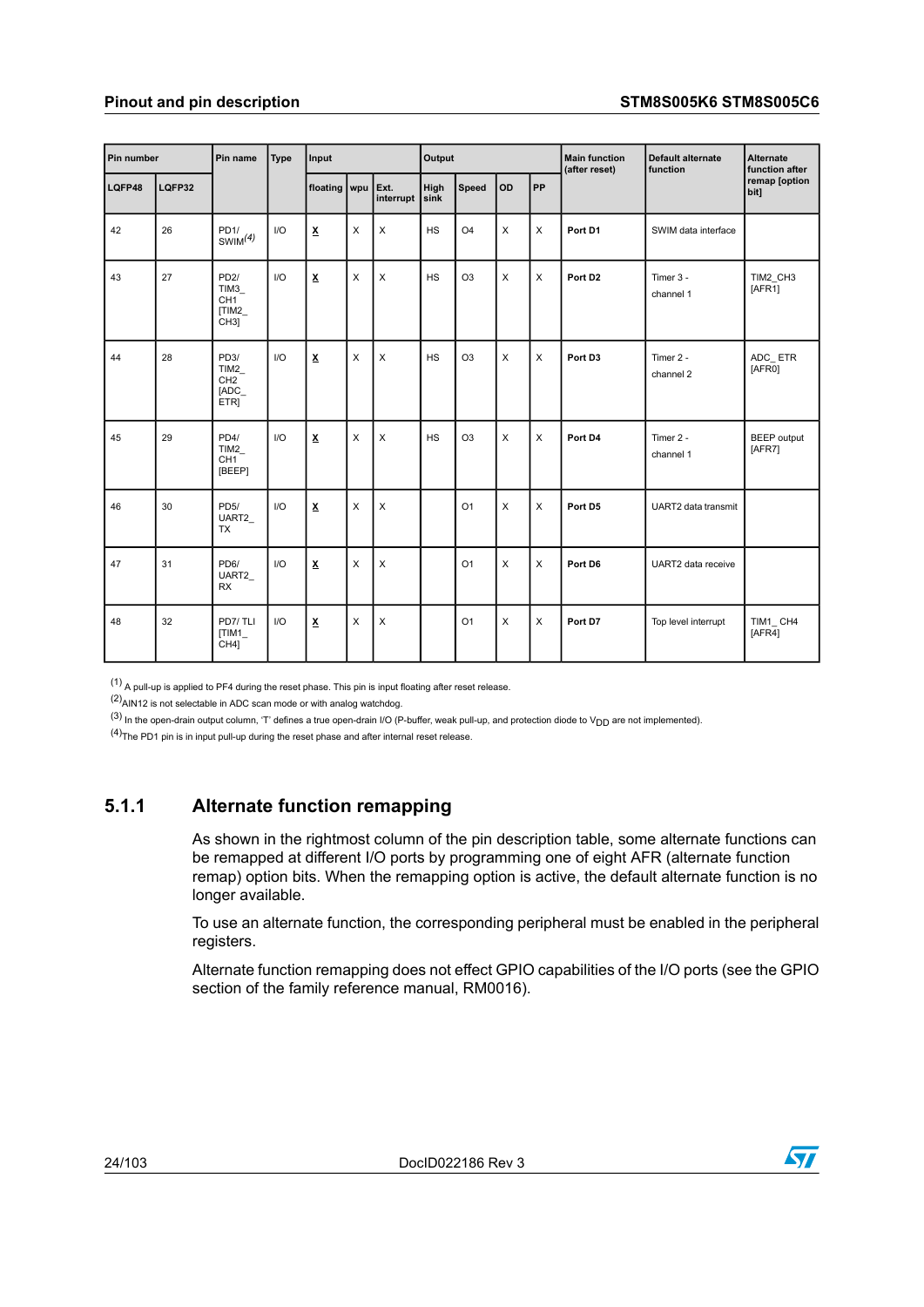## <span id="page-24-1"></span><span id="page-24-0"></span>**6 Memory and register map**

#### <span id="page-24-2"></span>**6.1 Memory map**



**Figure 5: Memory map**

The following table lists the boundary addresses for each memory size. The top of the stack is at the RAM end address in each case.

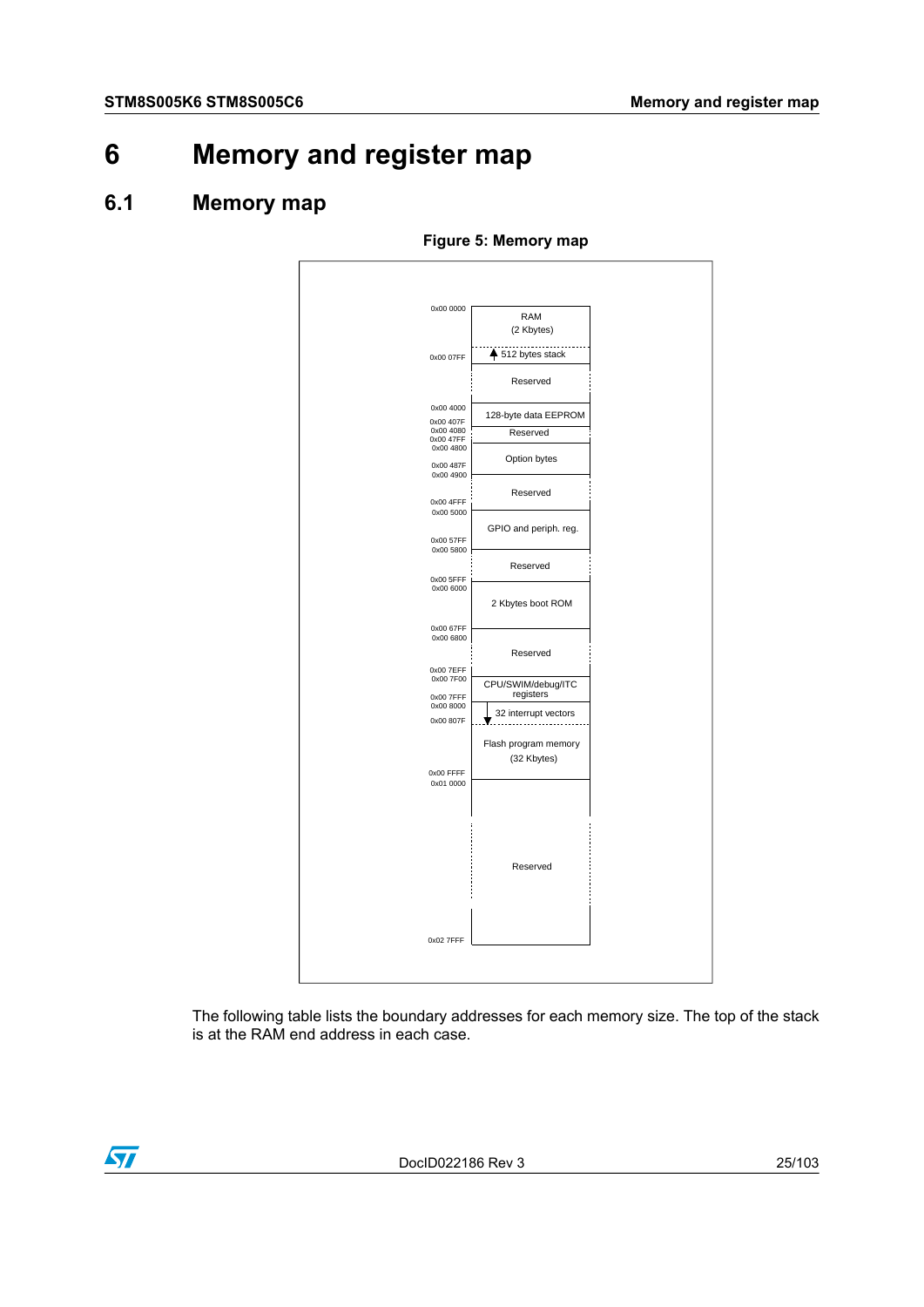<span id="page-25-2"></span>

| <b>Memory area</b>   | Size (bytes) | <b>Start address</b> | <b>End address</b> |
|----------------------|--------------|----------------------|--------------------|
| Flash program memory | 32K          | 0x00 8000            | 0x00 FFFF          |
| <b>RAM</b>           | 2K           | 0x00 0000            | 0x00 07FF          |
| Data EEPROM          | 128          | 0x00 4000            | 0x00 407F          |

**Table 6: Flash, Data EEPROM and RAM boundary addresses**

## <span id="page-25-1"></span><span id="page-25-0"></span>**6.2 Register map**

#### <span id="page-25-3"></span>**6.2.1 I/O port hardware register map**

| $1$ abic $1.1$ r $\sigma$ port Hardward register Hiap |              |                       |                                   |                        |  |  |  |  |  |  |  |
|-------------------------------------------------------|--------------|-----------------------|-----------------------------------|------------------------|--|--|--|--|--|--|--|
| <b>Address</b>                                        | <b>Block</b> | <b>Register label</b> | <b>Register name</b>              | <b>Reset</b><br>status |  |  |  |  |  |  |  |
| 0x00 5000                                             | Port A       | PA_ODR                | Port A data output latch register | 0x00                   |  |  |  |  |  |  |  |
| 0x00 5001                                             |              | PA_IDR                | Port A input pin value register   | $0$ xXX $(1)$          |  |  |  |  |  |  |  |
| 0x00 5002                                             |              | PA_DDR                | Port A data direction register    | 0x00                   |  |  |  |  |  |  |  |
| 0x00 5003                                             |              | PA_CR1                | Port A control register 1         | 0x00                   |  |  |  |  |  |  |  |
| 0x00 5004                                             |              | PA_CR2                | Port A control register 2         | 0x00                   |  |  |  |  |  |  |  |
| 0x00 5005                                             | Port B       | PB ODR                | Port B data output latch register | 0x00                   |  |  |  |  |  |  |  |
| 0x00 5006                                             |              | PB IDR                | Port B input pin value register   | $0$ xXX $(1)$          |  |  |  |  |  |  |  |
| 0x00 5007                                             |              | PB DDR                | Port B data direction register    | 0x00                   |  |  |  |  |  |  |  |
| 0x00 5008                                             |              | PB CR1                | Port B control register 1         | 0x00                   |  |  |  |  |  |  |  |
| 0x00 5009                                             |              | PB_CR2                | Port B control register 2         | 0x00                   |  |  |  |  |  |  |  |
| 0x00 500A   Port C                                    |              | PC ODR                | Port C data output latch register | 0x00                   |  |  |  |  |  |  |  |

**Table 7: I/O port hardware register map**

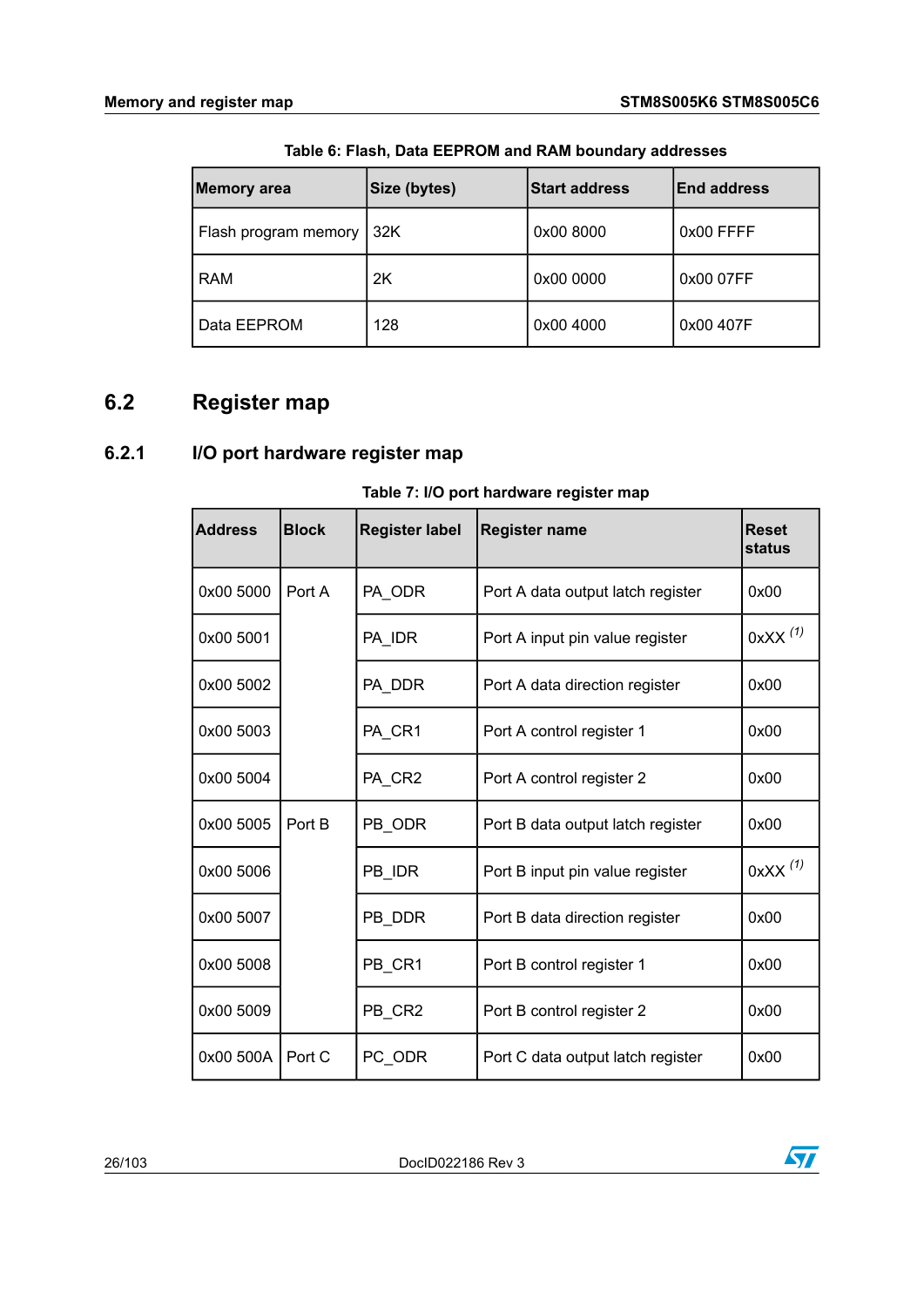| <b>Address</b> | <b>Block</b> | <b>Register label</b> | <b>Register name</b>              | <b>Reset</b><br>status |
|----------------|--------------|-----------------------|-----------------------------------|------------------------|
| 0x00 500B      |              | PC_IDR                | Port C input pin value register   | $0$ xXX $(1)$          |
| 0x00 500C      |              | PC DDR                | Port C data direction register    | 0x00                   |
| 0x00 500D      |              | PC_CR1                | Port C control register 1         | 0x00                   |
| 0x00 500E      |              | PC_CR2                | Port C control register 2         | 0x00                   |
| 0x00 500F      | Port D       | PD_ODR                | Port D data output latch register | 0x00                   |
| 0x00 5010      |              | PD_IDR                | Port D input pin value register   | $0$ xXX $(1)$          |
| 0x00 5011      |              | PD DDR                | Port D data direction register    | 0x00                   |
| 0x00 5012      |              | PD_CR1                | Port D control register 1         | 0x02                   |
| 0x00 5013      |              | PD CR2                | Port D control register 2         | 0x00                   |
| 0x00 5014      | Port E       | PE_ODR                | Port E data output latch register | 0x00                   |
| 0x00 5015      |              | PE_IDR                | Port E input pin value register   | $0$ xXX $(1)$          |
| 0x00 5016      |              | PE_DDR                | Port E data direction register    | 0x00                   |
| 0x00 5017      |              | PE_CR1                | Port E control register 1         | 0x00                   |
| 0x00 5018      |              | PE_CR2                | Port E control register 2         | 0x00                   |
| 0x00 5019      | Port F       | PF ODR                | Port F data output latch register | 0x00                   |
| 0x00 501A      |              | PF_IDR                | Port F input pin value register   | $0$ xXX $(1)$          |
| 0x00 501B      |              | PF_DDR                | Port F data direction register    | 0x00                   |
| 0x00 501C      |              | PF_CR1                | Port F control register 1         | 0x00                   |
| 0x00 501D      |              | PF_CR2                | Port F control register 2         | 0x00                   |

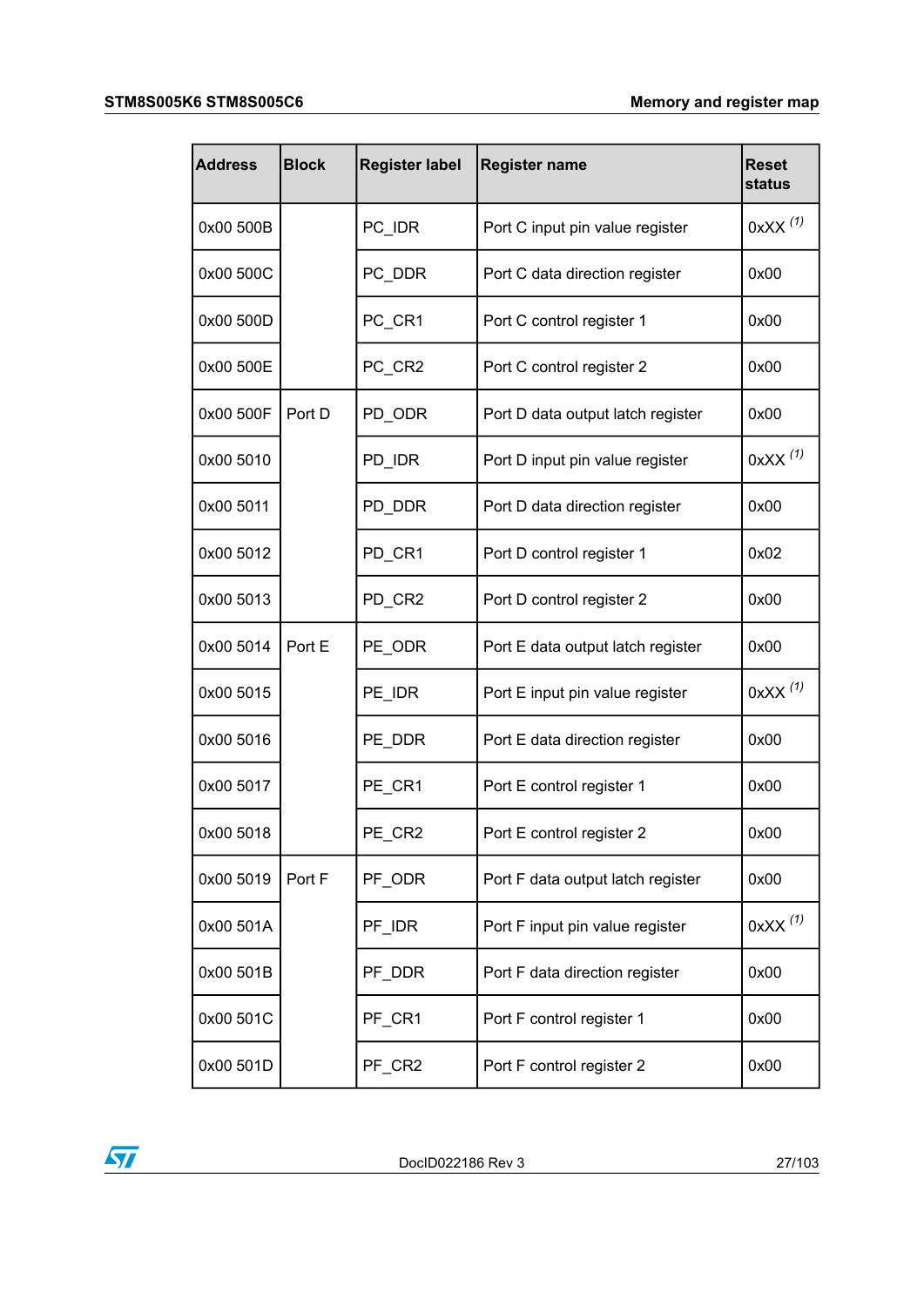| <b>Address</b> | <b>Block</b> | <b>Register label</b> | <b>Register name</b>              | <b>Reset</b><br>status |
|----------------|--------------|-----------------------|-----------------------------------|------------------------|
| 0x00 501E      | Port G       | PG ODR                | Port G data output latch register | 0x00                   |
| 0x00 501F      |              | PG IDR                | Port G input pin value register   | 0xXX <sup>(1)</sup>    |
| 0x00 5020      |              | PG DDR                | Port G data direction register    | 0x00                   |
| 0x00 5021      |              | PG_CR1                | Port G control register 1         | 0x00                   |
| 0x00 5022      |              | PG CR2                | Port G control register 2         | 0x00                   |
| 0x00 5023      | Port H       | PH ODR                | Port H data output latch register | 0x00                   |
| 0x00 5024      |              | PH IDR                | Port H input pin value register   | $0$ xXX $(1)$          |
| 0x00 5025      |              | PH DDR                | Port H data direction register    | 0x00                   |
| 0x00 5026      |              | PH CR1                | Port H control register 1         | 0x00                   |
| 0x00 5027      |              | PH_CR2                | Port H control register 2         | 0x00                   |
| 0x00 5028      | Port I       | PI_ODR                | Port I data output latch register | 0x00                   |
| 0x00 5029      |              | PI IDR                | Port I input pin value register   | $0$ xXX $(1)$          |
| 0x00 502A      |              | PI DDR                | Port I data direction register    | 0x00                   |
| 0x00 502B      |              | PI_CR1                | Port I control register 1         | 0x00                   |
| 0x00 502C      |              | PI_CR2                | Port I control register 2         | 0x00                   |

<span id="page-27-0"></span> $(1)$  Depends on the external circuitry.

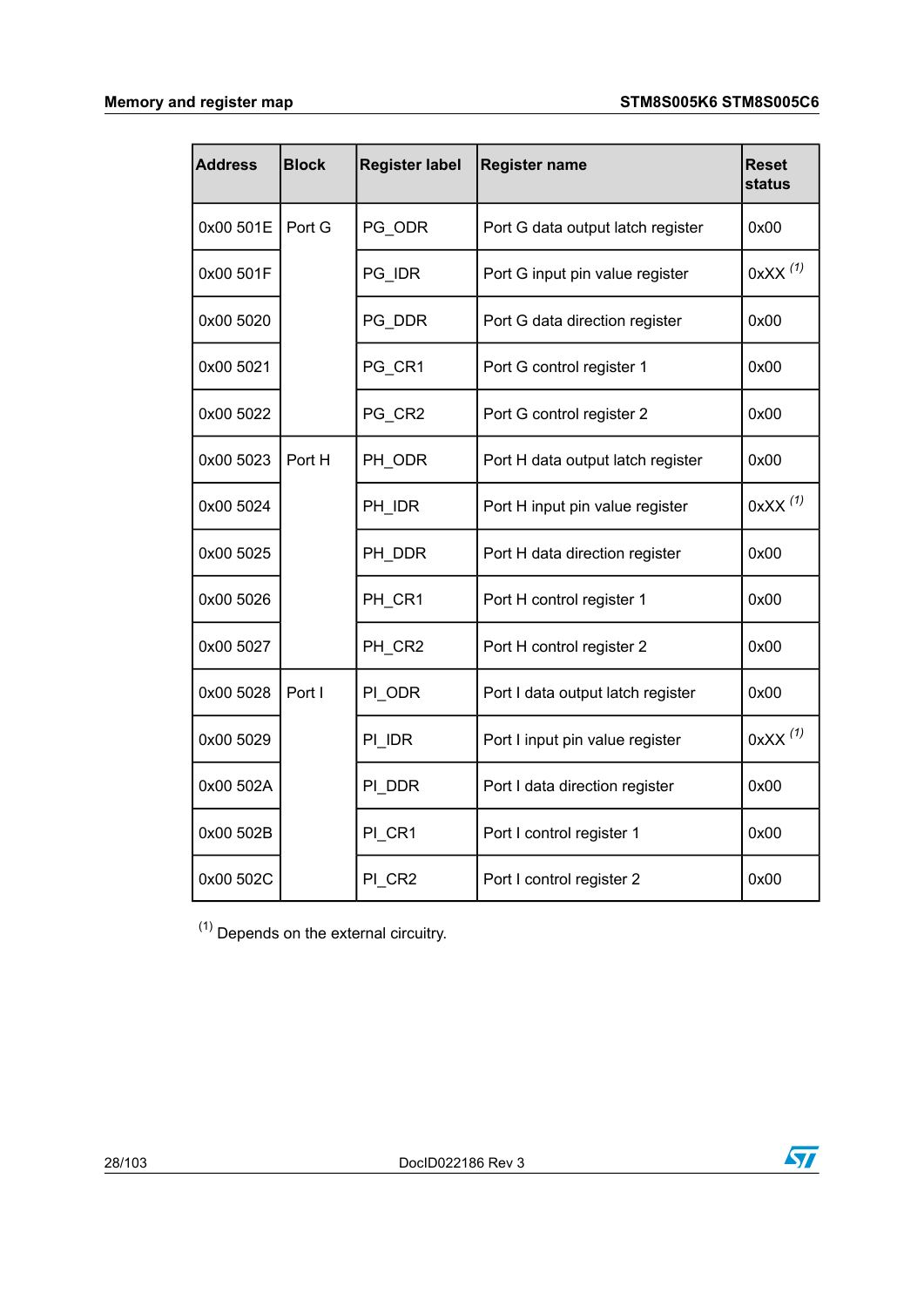### <span id="page-28-1"></span><span id="page-28-0"></span>**6.2.2 General hardware register map**

| rable 6. General naruware register map |              |                          |                                                     |                     |  |  |  |  |  |  |
|----------------------------------------|--------------|--------------------------|-----------------------------------------------------|---------------------|--|--|--|--|--|--|
| <b>Address</b>                         | <b>Block</b> | <b>Register label</b>    | <b>Register name</b>                                | <b>Reset status</b> |  |  |  |  |  |  |
| 0x00 5050 to<br>0x00 5059              |              | Reserved area (10 bytes) |                                                     |                     |  |  |  |  |  |  |
| 0x00 505A                              | Flash        | FLASH_CR1                | Flash control register 1                            | 0x00                |  |  |  |  |  |  |
| 0x00 505B                              |              | FLASH_CR2                | Flash control register 2                            | 0x00                |  |  |  |  |  |  |
| 0x00 505C                              |              | FLASH_NCR2               | Flash complementary control<br>register 2           | 0xFF                |  |  |  |  |  |  |
| 0x00 505D                              |              | FLASH_FPR                | Flash protection register                           | 0x00                |  |  |  |  |  |  |
| 0x00 505E                              |              | FLASH_NFPR               | Flash complementary protection register             | 0xFF                |  |  |  |  |  |  |
| 0x00 505F                              |              | FLASH IAPSR              | Flash in-application programming status<br>register | 0x00                |  |  |  |  |  |  |
| 0x00 5060 to<br>0x00 5061              |              | Reserved area (2 bytes)  |                                                     |                     |  |  |  |  |  |  |
| 0x00 5062                              | Flash        | FLASH_PUKR               | Flash program memory unprotection<br>register       | 0x00                |  |  |  |  |  |  |
| 0x00 5063                              |              | Reserved area (1 byte)   |                                                     |                     |  |  |  |  |  |  |
| 0x00 5064                              | Flash        | FLASH_DUKR               | Data EEPROM unprotection register                   | 0x00                |  |  |  |  |  |  |
| 0x00 5065 to<br>0x00 509F              |              | Reserved area (59 bytes) |                                                     |                     |  |  |  |  |  |  |
| 0x00 50A0                              | <b>ITC</b>   | EXTI_CR1                 | External interrupt control register 1               | 0x00                |  |  |  |  |  |  |
| 0x00 50A1                              |              | EXTI_CR2                 | External interrupt control register 2               | 0x00                |  |  |  |  |  |  |
| 0x00 50A2 to<br>0x00 50B2              |              | Reserved area (17 bytes) |                                                     |                     |  |  |  |  |  |  |

#### **Table 8: General hardware register map**

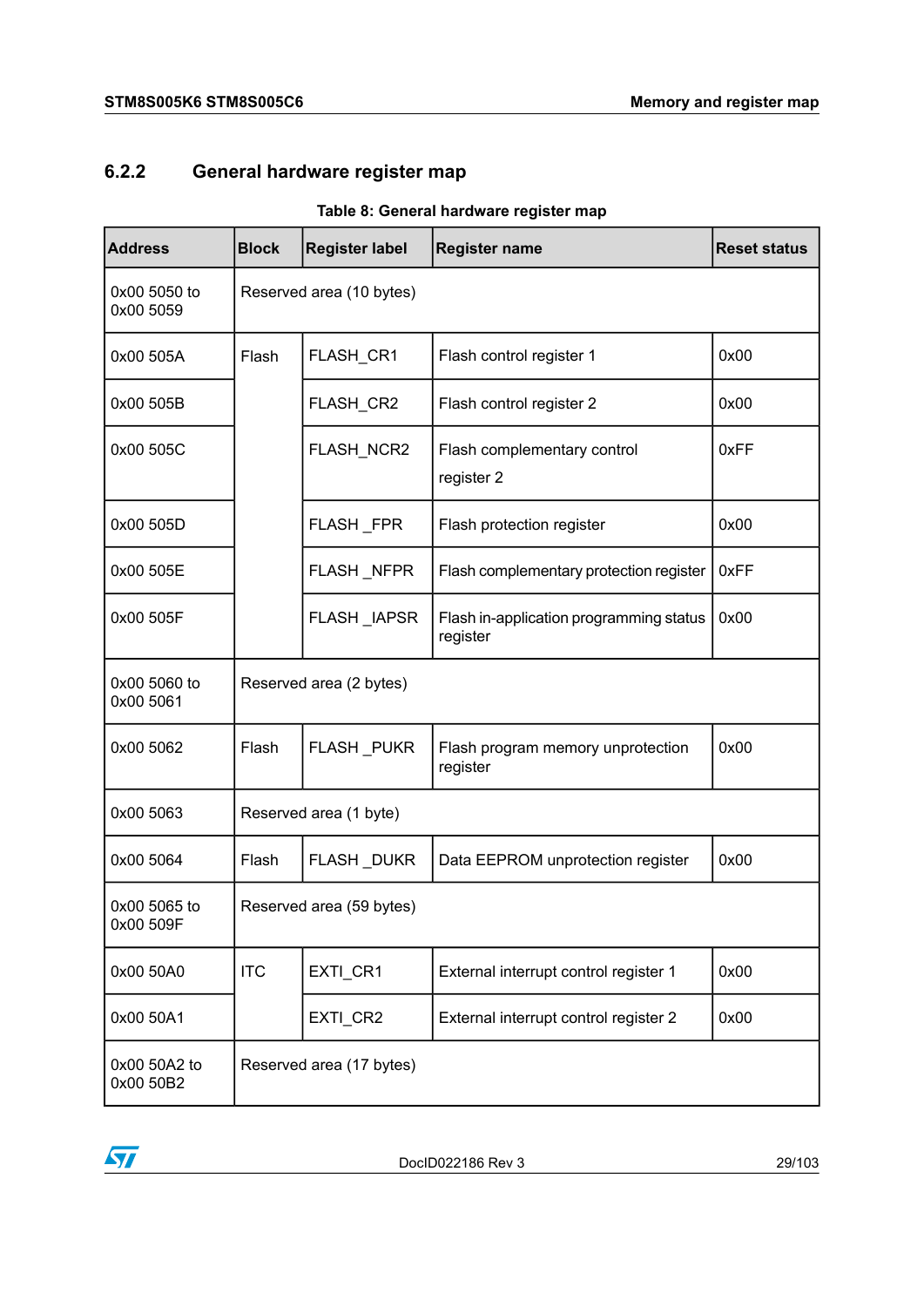| <b>Address</b>            | <b>Block</b> | <b>Register label</b>    | <b>Register name</b>                    | <b>Reset status</b> |  |  |  |  |
|---------------------------|--------------|--------------------------|-----------------------------------------|---------------------|--|--|--|--|
| 0x00 50B3                 | <b>RST</b>   | RST_SR                   | Reset status register                   | $0$ x $XX^{(1)}$    |  |  |  |  |
| 0x00 50B4 to<br>0x00 50BF |              | Reserved area (12 bytes) |                                         |                     |  |  |  |  |
| 0x00 50C0                 | <b>CLK</b>   | CLK_ICKR                 | Internal clock control register         | 0x01                |  |  |  |  |
| 0x00 50C1                 |              | CLK_ECKR                 | External clock control register         | 0x00                |  |  |  |  |
| 0x00 50C2                 |              | Reserved area (1 byte)   |                                         |                     |  |  |  |  |
| 0x00 50C3                 | <b>CLK</b>   | CLK CMSR                 | Clock master status register            | 0xE1                |  |  |  |  |
| 0x00 50C4                 |              | CLK_SWR                  | Clock master switch register            | 0xE1                |  |  |  |  |
| 0x00 50C5                 |              | CLK_SWCR                 | Clock switch control register           | 0xXX                |  |  |  |  |
| 0x00 50C6                 |              | CLK_CKDIVR               | Clock divider register                  | 0x18                |  |  |  |  |
| 0x00 50C7                 |              | CLK_PCKENR1              | Peripheral clock gating register 1      | 0xFF                |  |  |  |  |
| 0x00 50C8                 |              | CLK_CSSR                 | Clock security system register          | 0x00                |  |  |  |  |
| 0x00 50C9                 |              | CLK_CCOR                 | Configurable clock control register     | 0x00                |  |  |  |  |
| 0x00 50CA                 |              | CLK_PCKENR2              | Peripheral clock gating register 2      | 0xFF                |  |  |  |  |
| 0x00 50CC                 |              | CLK_HSITRIMR             | HSI clock calibration trimming register | 0x00                |  |  |  |  |
| 0x00 50CD                 |              | CLK SWIMCCR              | SWIM clock control register             | 0bXXXX<br>XXX0      |  |  |  |  |
| 0x00 50CE to<br>0x00 50D0 |              | Reserved area (3 bytes)  |                                         |                     |  |  |  |  |
| 0x00 50D1                 | <b>WWDG</b>  | WWDG_CR                  | WWDG control register                   | 0x7F                |  |  |  |  |
| 0x00 50D2                 |              | WWDG_WR                  | WWDR window register                    | 0x7F                |  |  |  |  |

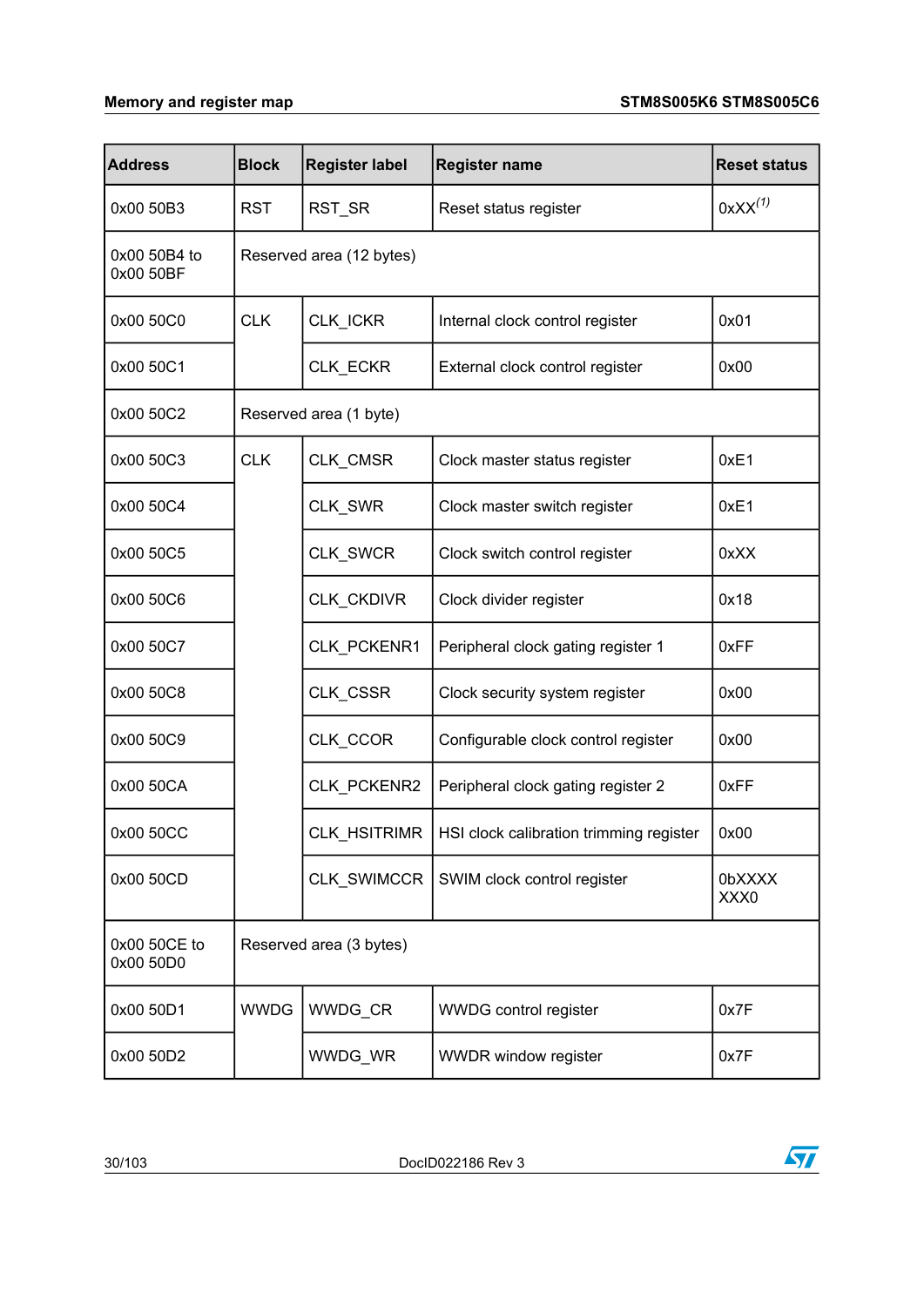#### **STM8S005K6 STM8S005C6 Memory and register map**

| <b>Address</b>            | <b>Block</b> | <b>Register label</b>    | <b>Register name</b>                          | <b>Reset status</b> |  |  |  |  |
|---------------------------|--------------|--------------------------|-----------------------------------------------|---------------------|--|--|--|--|
| 0x00 50D3 to<br>0x00 50DF |              | Reserved area (13 bytes) |                                               |                     |  |  |  |  |
| 0x00 50E0                 | <b>IWDG</b>  | IWDG_KR                  | <b>IWDG</b> key register                      | $0$ xXX $(2)$       |  |  |  |  |
| 0x00 50E1                 |              | IWDG_PR                  | IWDG prescaler register                       | 0x00                |  |  |  |  |
| 0x00 50E2                 |              | IWDG_RLR                 | <b>IWDG</b> reload register                   | 0xFF                |  |  |  |  |
| 0x00 50E3 to<br>0x00 50EF |              | Reserved area (13 bytes) |                                               |                     |  |  |  |  |
| 0x00 50F0                 | AWU          | AWU_CSR1                 | AWU control/ status register 1                | 0x00                |  |  |  |  |
| 0x00 50F1                 |              | AWU_APR                  | AWU asynchronous prescaler buffer<br>register | 0x3F                |  |  |  |  |
| 0x00 50F2                 |              | AWU_TBR                  | AWU timebase selection register               | 0x00                |  |  |  |  |
| 0x00 50F3                 | <b>BEEP</b>  | BEEP_CSR                 | BEEP control/ status register                 | 0x1F                |  |  |  |  |
| 0x00 50F4 to<br>0x00 50FF |              | Reserved area (12 bytes) |                                               |                     |  |  |  |  |
| 0x00 5200                 | <b>SPI</b>   | SPI_CR1                  | SPI control register 1                        | 0x00                |  |  |  |  |
| 0x00 5201                 |              | SPI_CR2                  | SPI control register 2                        | 0x00                |  |  |  |  |
| 0x00 5202                 |              | SPI_ICR                  | SPI interrupt control register                | 0x00                |  |  |  |  |
| 0x00 5203                 |              | SPI_SR                   | SPI status register                           | 0x02                |  |  |  |  |
| 0x00 5204                 |              | SPI_DR                   | SPI data register                             | 0x00                |  |  |  |  |
| 0x00 5205                 |              | SPI_CRCPR                | SPI CRC polynomial register                   | 0x07                |  |  |  |  |
| 0x00 5206                 |              | SPI_RXCRCR               | SPI Rx CRC register                           | 0xFF                |  |  |  |  |
| 0x00 5207                 |              | SPI_TXCRCR               | SPI Tx CRC register                           | 0xFF                |  |  |  |  |

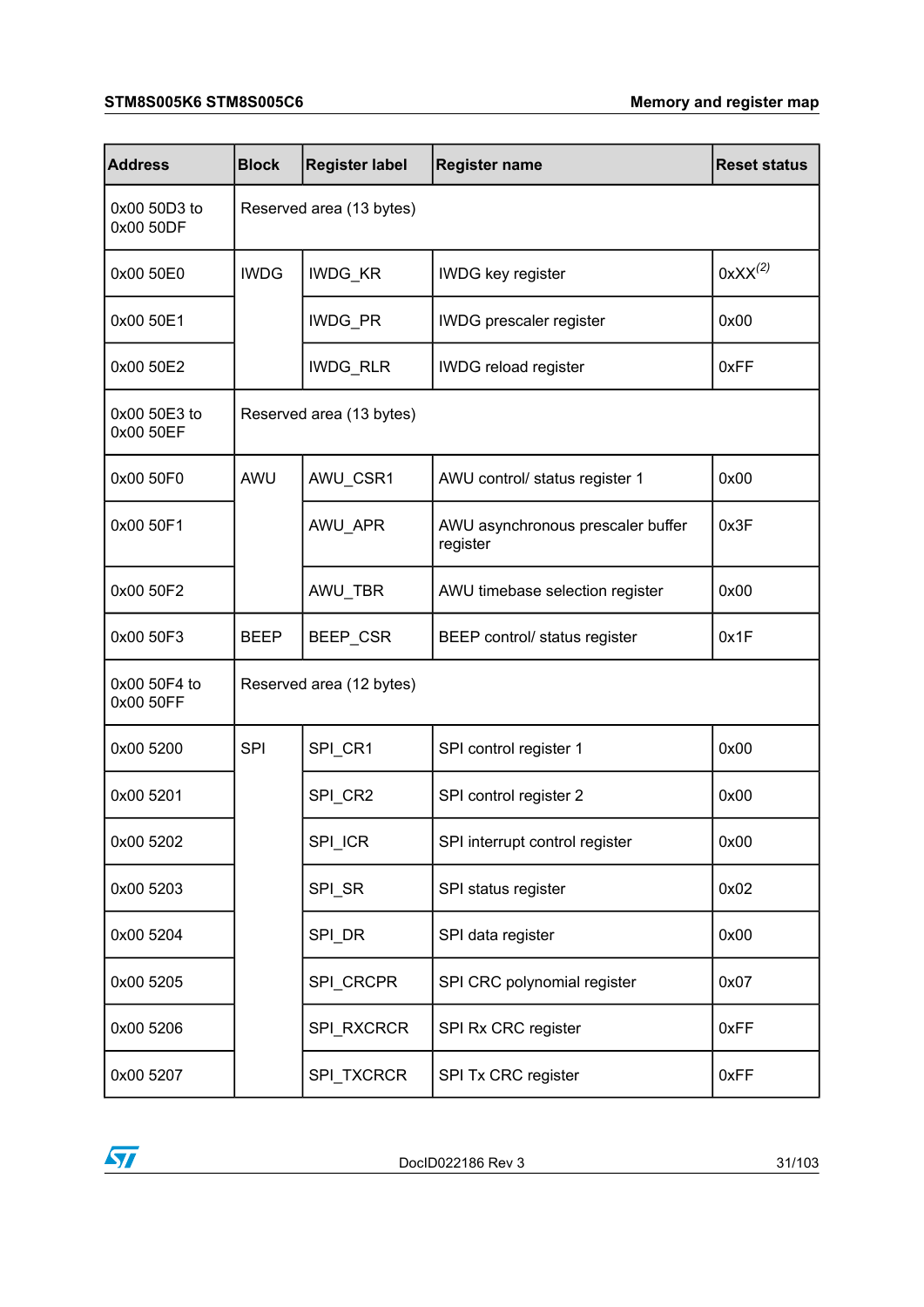| <b>Address</b>            | <b>Block</b> | <b>Register label</b>    | <b>Register name</b>                            | <b>Reset status</b> |  |  |  |  |
|---------------------------|--------------|--------------------------|-------------------------------------------------|---------------------|--|--|--|--|
| 0x00 5208 to<br>0x00 520F |              | Reserved area (8 bytes)  |                                                 |                     |  |  |  |  |
| 0x00 5210                 | $I^2C$       | I2C_CR1                  | $I2C$ control register 1                        | 0x00                |  |  |  |  |
| 0x00 5211                 |              | I2C_CR2                  | I <sup>2</sup> C control register 2             | 0x00                |  |  |  |  |
| 0x00 5212                 |              | I2C_FREQR                | I <sup>2</sup> C frequency register             | 0x00                |  |  |  |  |
| 0x00 5213                 |              | I2C_OARL                 | I <sup>2</sup> C Own address register low       | 0x00                |  |  |  |  |
| 0x00 5214                 |              | I2C_OARH                 | I <sup>2</sup> C own address register high      | 0x00                |  |  |  |  |
| 0x00 5215                 |              | Reserved                 |                                                 |                     |  |  |  |  |
| 0x00 5216                 |              | I2C_DR                   | l <sup>2</sup> C data register                  | 0x00                |  |  |  |  |
| 0x00 5217                 |              | I2C_SR1                  | I <sup>2</sup> C status register 1              | 0x00                |  |  |  |  |
| 0x00 5218                 |              | I2C_SR2                  | I <sup>2</sup> C status register 2              | 0x00                |  |  |  |  |
| 0x00 5219                 |              | I2C_SR3                  | I <sup>2</sup> C status register 3              | 0x00                |  |  |  |  |
| 0x00 521A                 |              | I2C_ITR                  | <sup>2</sup> C interrupt control register       | 0x00                |  |  |  |  |
| 0x00 521B                 |              | I2C_CCRL                 | I <sup>2</sup> C clock control register low     | 0x00                |  |  |  |  |
| 0x00 521C                 |              | I2C_CCRH                 | I <sup>2</sup> C clock control register high    | 0x00                |  |  |  |  |
| 0x00 521D                 |              | I2C_TRISER               | I <sup>2</sup> C TRISE register                 | 0x02                |  |  |  |  |
| 0x00 521E                 |              | I2C_PECR                 | I <sup>2</sup> C packet error checking register | 0x00                |  |  |  |  |
| 0x00 521F to<br>0x00 522F |              | Reserved area (17 bytes) |                                                 |                     |  |  |  |  |
| 0x00 5230 to<br>0x00 523F |              | Reserved area (6 bytes)  |                                                 |                     |  |  |  |  |

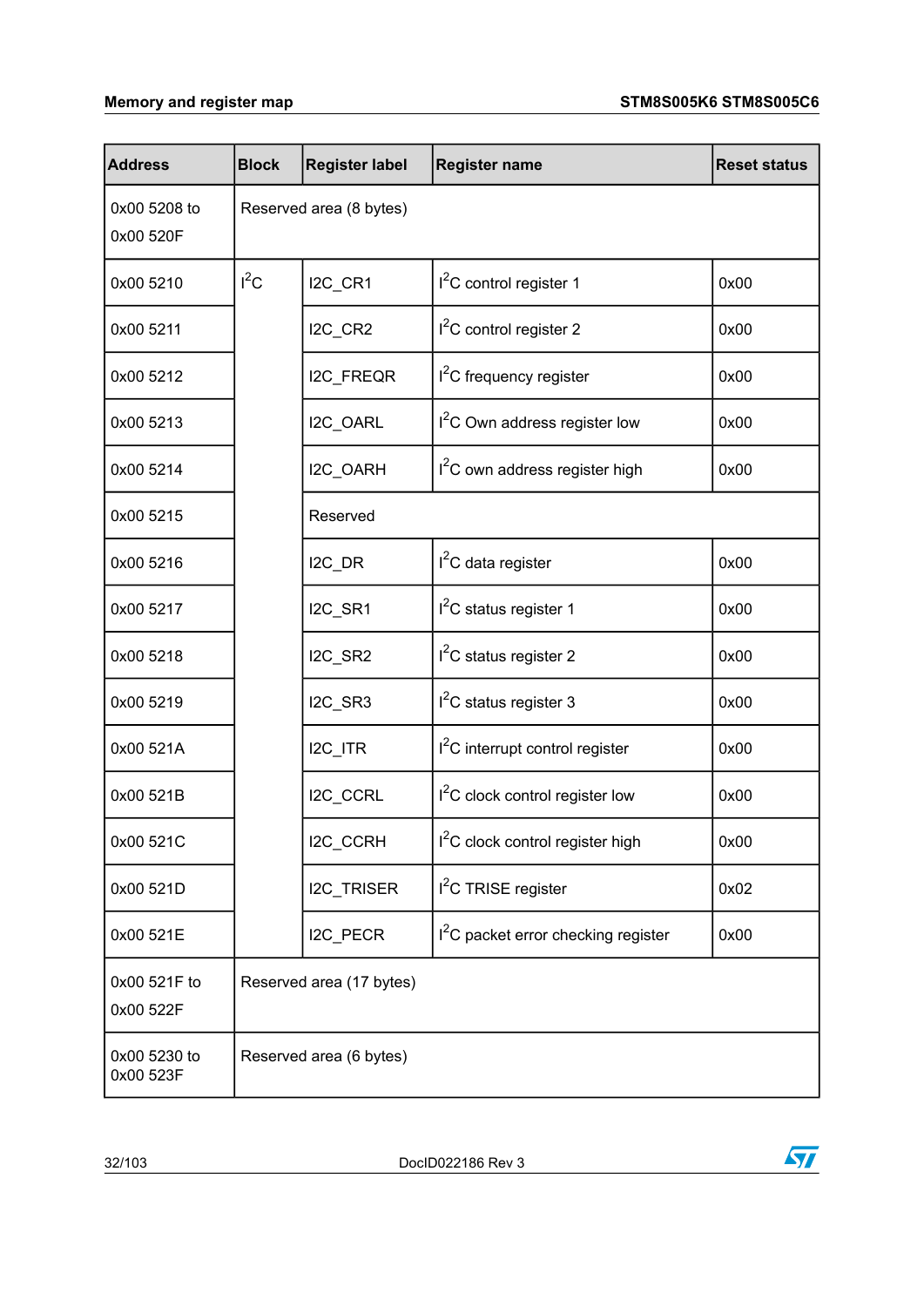#### **STM8S005K6 STM8S005C6 Memory and register map**

| <b>Address</b>            | <b>Block</b>            | <b>Register label</b> | <b>Register name</b>             | <b>Reset status</b> |
|---------------------------|-------------------------|-----------------------|----------------------------------|---------------------|
| 0x00 5240                 | UART <sub>2</sub>       | UART2_SR              | UART2 status register            | 0xC0                |
| 0x00 5241                 |                         | UART2_DR              | UART2 data register              | 0xXX                |
| 0x00 5242                 |                         | UART2_BRR1            | UART2 baud rate register 1       | 0x00                |
| 0x00 5243                 |                         | UART2_BRR2            | UART2 baud rate register 2       | 0x00                |
| 0x00 5244                 |                         | UART2_CR1             | UART2 control register 1         | 0x00                |
| 0x00 5245                 |                         | UART2_CR2             | UART2 control register 2         | 0x00                |
| 0x00 5246                 |                         | UART2_CR3             | UART2 control register 3         | 0x00                |
| 0x00 5247                 |                         | UART2_CR4             | UART2 control register 4         | 0x00                |
| 0x00 5248                 |                         | UART2_CR5             | UART2 control register 5         | 0x00                |
| 0x00 5249                 |                         | UART2_CR6             | UART2 control register 6         | 0x00                |
| 0x00 524A                 |                         | UART2_GTR             | UART2 guard time register        | 0x00                |
| 0x00 524B                 |                         | UART2_PSCR            | UART2 prescaler register         | 0x00                |
| 0x00 524C to<br>0x00 524F | Reserved area (4 bytes) |                       |                                  |                     |
| 0x00 5250                 | TIM1                    | TIM1_CR1              | TIM1 control register 1          | 0x00                |
| 0x00 5251                 |                         | TIM1_CR2              | TIM1 control register 2          | 0x00                |
| 0x00 5252                 |                         | TIM1_SMCR             | TIM1 slave mode control register | 0x00                |
| 0x00 5253                 |                         | TIM1_ETR              | TIM1 external trigger register   | 0x00                |
| 0x00 5254                 |                         | TIM1_IER              | TIM1 interrupt enable register   | 0x00                |
| 0x00 5255                 |                         | TIM1_SR1              | TIM1 status register 1           | 0x00                |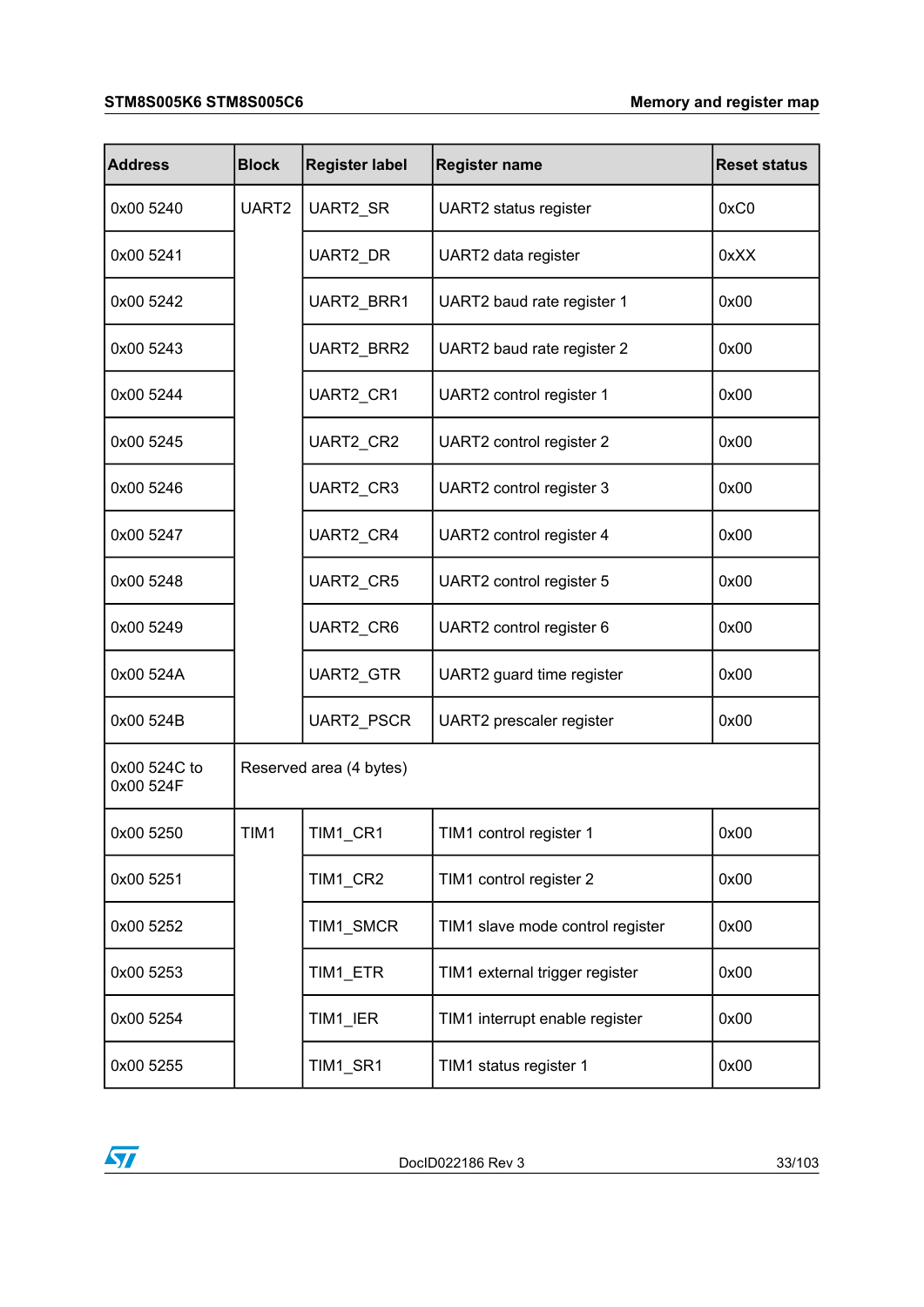| <b>Address</b> | <b>Block</b> | <b>Register label</b> | <b>Register name</b>                       | <b>Reset status</b> |
|----------------|--------------|-----------------------|--------------------------------------------|---------------------|
| 0x00 5256      |              | TIM1_SR2              | TIM1 status register 2                     | 0x00                |
| 0x00 5257      |              | TIM1_EGR              | TIM1 event generation register             | 0x00                |
| 0x00 5258      |              | TIM1_CCMR1            | TIM1 capture/ compare mode<br>register 1   | 0x00                |
| 0x00 5259      |              | TIM1_CCMR2            | TIM1 capture/compare mode<br>register 2    | 0x00                |
| 0x00 525A      |              | TIM1 CCMR3            | TIM1 capture/ compare mode<br>register 3   | 0x00                |
| 0x00 525B      |              | TIM1 CCMR4            | TIM1 capture/compare mode<br>register 4    | 0x00                |
| 0x00 525C      |              | TIM1_CCER1            | TIM1 capture/ compare enable<br>register 1 | 0x00                |
| 0x00 525D      |              | TIM1_CCER2            | TIM1 capture/compare enable<br>register 2  | 0x00                |
| 0x00 525E      |              | TIM1_CNTRH            | TIM1 counter high                          | 0x00                |
| 0x00 525F      |              | TIM1_CNTRL            | TIM1 counter low                           | 0x00                |
| 0x00 5260      |              | TIM1_PSCRH            | TIM1 prescaler register high               | 0x00                |
| 0x00 5261      |              | TIM1_PSCRL            | TIM1 prescaler register low                | 0x00                |
| 0x00 5262      |              | TIM1_ARRH             | TIM1 auto-reload register high             | 0xFF                |
| 0x00 5263      |              | TIM1_ARRL             | TIM1 auto-reload register low              | 0xFF                |
| 0x00 5264      |              | TIM1_RCR              | TIM1 repetition counter register           | 0x00                |
| 0x00 5265      |              | TIM1_CCR1H            | TIM1 capture/ compare register 1 high      | 0x00                |

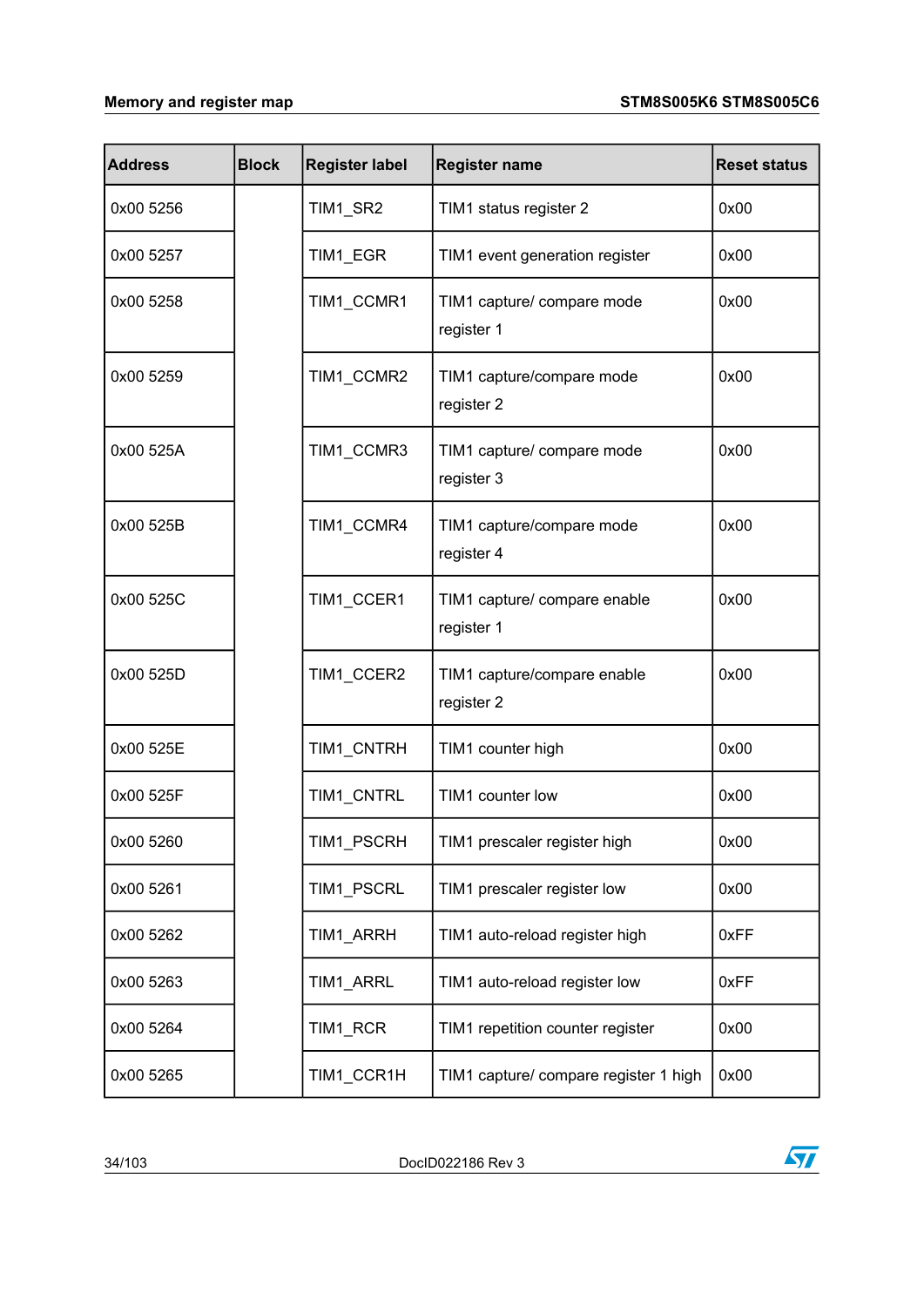#### **STM8S005K6 STM8S005C6 Memory and register map**

| <b>Address</b>            | <b>Block</b>              | <b>Register label</b> | <b>Register name</b>                     | <b>Reset status</b> |  |
|---------------------------|---------------------------|-----------------------|------------------------------------------|---------------------|--|
| 0x00 5266                 |                           | TIM1_CCR1L            | TIM1 capture/ compare register 1 low     | 0x00                |  |
| 0x00 5267                 |                           | TIM1_CCR2H            | TIM1 capture/ compare register 2 high    | 0x00                |  |
| 0x00 5268                 |                           | TIM1_CCR2L            | TIM1 capture/ compare register 2 low     | 0x00                |  |
| 0x00 5269                 |                           | TIM1_CCR3H            | TIM1 capture/ compare register 3 high    | 0x00                |  |
| 0x00 526A                 |                           | TIM1_CCR3L            | TIM1 capture/ compare register 3 low     | 0x00                |  |
| 0x00 526B                 |                           | TIM1_CCR4H            | TIM1 capture/ compare register 4 high    | 0x00                |  |
| 0x00 526C                 |                           | TIM1_CCR4L            | TIM1 capture/ compare register 4 low     | 0x00                |  |
| 0x00 526D                 |                           | TIM1_BKR              | TIM1 break register                      | 0x00                |  |
| 0x00 526E                 |                           | TIM1_DTR              | TIM1 dead-time register                  | 0x00                |  |
| 0x00 526F                 |                           | TIM1_OISR             | TIM1 output idle state register          | 0x00                |  |
| 0x00 5270 to<br>0x00 52FF | Reserved area (147 bytes) |                       |                                          |                     |  |
| 0x00 5300                 | TIM2                      | TIM2_CR1              | TIM2 control register 1                  | 0x00                |  |
| 0x00 5301                 |                           | TIM2_IER              | TIM2 interrupt enable register           | 0x00                |  |
| 0x00 5302                 |                           | TIM2 SR1              | TIM2 status register 1                   | 0x00                |  |
| 0x00 5303                 |                           | TIM2_SR2              | TIM2 status register 2                   | 0x00                |  |
| 0x00 5304                 |                           | TIM2_EGR              | TIM2 event generation register           | 0x00                |  |
| 0x00 5305                 |                           | TIM2 CCMR1            | TIM2 capture/ compare mode<br>register 1 | 0x00                |  |
| 0x00 5306                 |                           | TIM2_CCMR2            | TIM2 capture/ compare mode<br>register 2 | 0x00                |  |

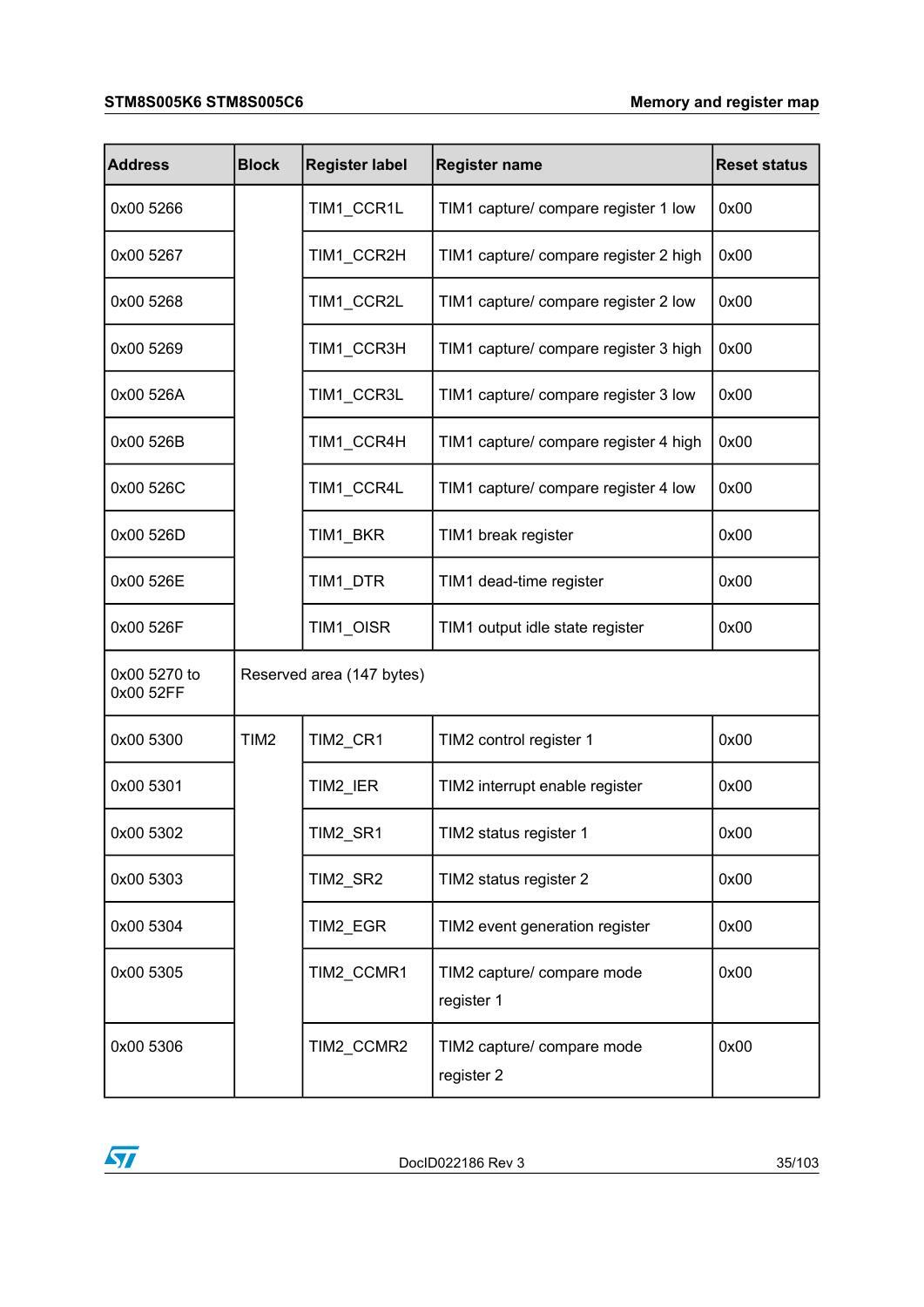| <b>Address</b>            | <b>Block</b>             | <b>Register label</b> | <b>Register name</b>                       | <b>Reset status</b> |  |
|---------------------------|--------------------------|-----------------------|--------------------------------------------|---------------------|--|
| 0x00 5307                 |                          | TIM2_CCMR3            | TIM2 capture/ compare mode<br>register 3   | 0x00                |  |
| 0x00 5308                 |                          | TIM2_CCER1            | TIM2 capture/ compare enable register<br>1 | 0x00                |  |
| 0x00 5309                 |                          | TIM2_CCER2            | TIM2 capture/ compare enable register<br>2 | 0x00                |  |
| 0x00 530A                 |                          | TIM2_CNTRH            | TIM2 counter high                          | 0x00                |  |
| 0x00 530B                 |                          | TIM2_CNTRL            | TIM2 counter low                           | 0x00                |  |
| 0x00 530C                 |                          | TIM2_PSCR             | TIM2 prescaler register                    | 0x00                |  |
| 0x00 530D                 |                          | <b>TIM2 ARRH</b>      | TIM2 auto-reload register high             | 0xFF                |  |
| 0x00 530E                 |                          | TIM2_ARRL             | TIM2 auto-reload register low              | 0xFF                |  |
| 0x00 530F                 |                          | TIM2_CCR1H            | TIM2 capture/ compare register 1 high      | 0x00                |  |
| 0x00 5310                 |                          | TIM2_CCR1L            | TIM2 capture/ compare register 1 low       | 0x00                |  |
| 0x00 5311                 |                          | TIM2_CCR2H            | TIM2 capture/ compare reg. 2 high          | 0x00                |  |
| 0x00 5312                 |                          | TIM2_CCR2L            | TIM2 capture/ compare register 2 low       | 0x00                |  |
| 0x00 5313                 |                          | TIM2_CCR3H            | TIM2 capture/ compare register 3 high      | 0x00                |  |
| 0x00 5314                 |                          | TIM2_CCR3L            | TIM2 capture/ compare register 3 low       | 0x00                |  |
| 0x00 5315 to<br>0x00 531F | Reserved area (11 bytes) |                       |                                            |                     |  |
| 0x00 5320                 | TIM <sub>3</sub>         | TIM3_CR1              | TIM3 control register 1                    | 0x00                |  |
| 0x00 5321                 |                          | TIM3_IER              | TIM3 interrupt enable register             | 0x00                |  |
| 0x00 5322                 |                          | TIM3_SR1              | TIM3 status register 1                     | 0x00                |  |

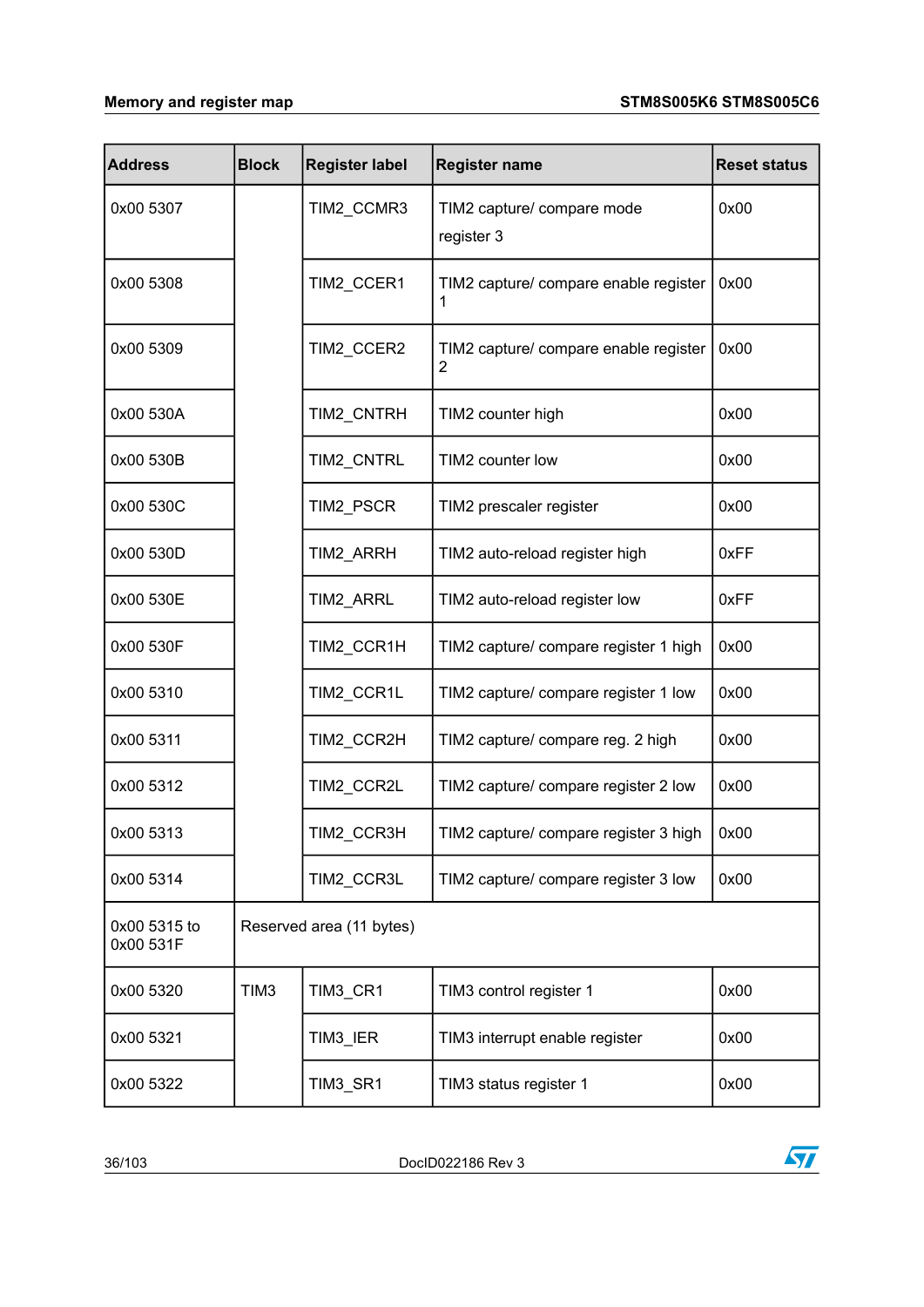#### **STM8S005K6 STM8S005C6 Memory and register map**

| <b>Address</b>            | <b>Block</b> | <b>Register label</b>    | <b>Register name</b>                         | <b>Reset status</b> |  |
|---------------------------|--------------|--------------------------|----------------------------------------------|---------------------|--|
| 0x00 5323                 |              | TIM3_SR2                 | TIM3 status register 2                       | 0x00                |  |
| 0x00 5324                 |              | TIM3_EGR                 | TIM3 event generation register               | 0x00                |  |
| 0x00 5325                 |              | TIM3_CCMR1               | TIM3 capture/ compare mode<br>register 1     | 0x00                |  |
| 0x00 5326                 |              | TIM3_CCMR2               | TIM3 capture/ compare mode<br>register 2     | 0x00                |  |
| 0x00 5327                 |              | TIM3_CCER1               | TIM3 capture/ compare enable register        | 0x00                |  |
| 0x00 5328                 |              | TIM3_CNTRH               | TIM3 counter high                            | 0x00                |  |
| 0x00 5329                 |              | TIM3_CNTRL               | TIM3 counter low                             | 0x00                |  |
| 0x00 532A                 |              | TIM3_PSCR                | TIM3 prescaler register                      | 0x00                |  |
| 0x00 532B                 |              | TIM3_ARRH                | TIM3 auto-reload register high               | 0xFF                |  |
| 0x00 532C                 |              | TIM3_ARRL                | TIM3 auto-reload register low                | 0xFF                |  |
| 0x00 532D                 |              | TIM3_CCR1H               | TIM3 capture/ compare register 1 high        | 0x00                |  |
| 0x00 532E                 |              | TIM3_CCR1L               | TIM3 capture/ compare register 1 low         | 0x00                |  |
| 0x00 532F                 |              | TIM3_CCR2H               | TIM3 capture/ compare register 2 high        | $\int$ 0x00         |  |
| 0x00 5330                 |              | TIM3_CCR2L               | TIM3 capture/ compare register 2 low<br>0x00 |                     |  |
| 0x00 5331 to<br>0x00 533F |              | Reserved area (15 bytes) |                                              |                     |  |
| 0x00 5340                 | TIM4         | TIM4_CR1                 | TIM4 control register 1                      | 0x00                |  |
| 0x00 5341                 |              | TIM4_IER                 | TIM4 interrupt enable register               | 0x00                |  |
| 0x00 5342                 |              | TIM4_SR                  | TIM4 status register<br>0x00                 |                     |  |

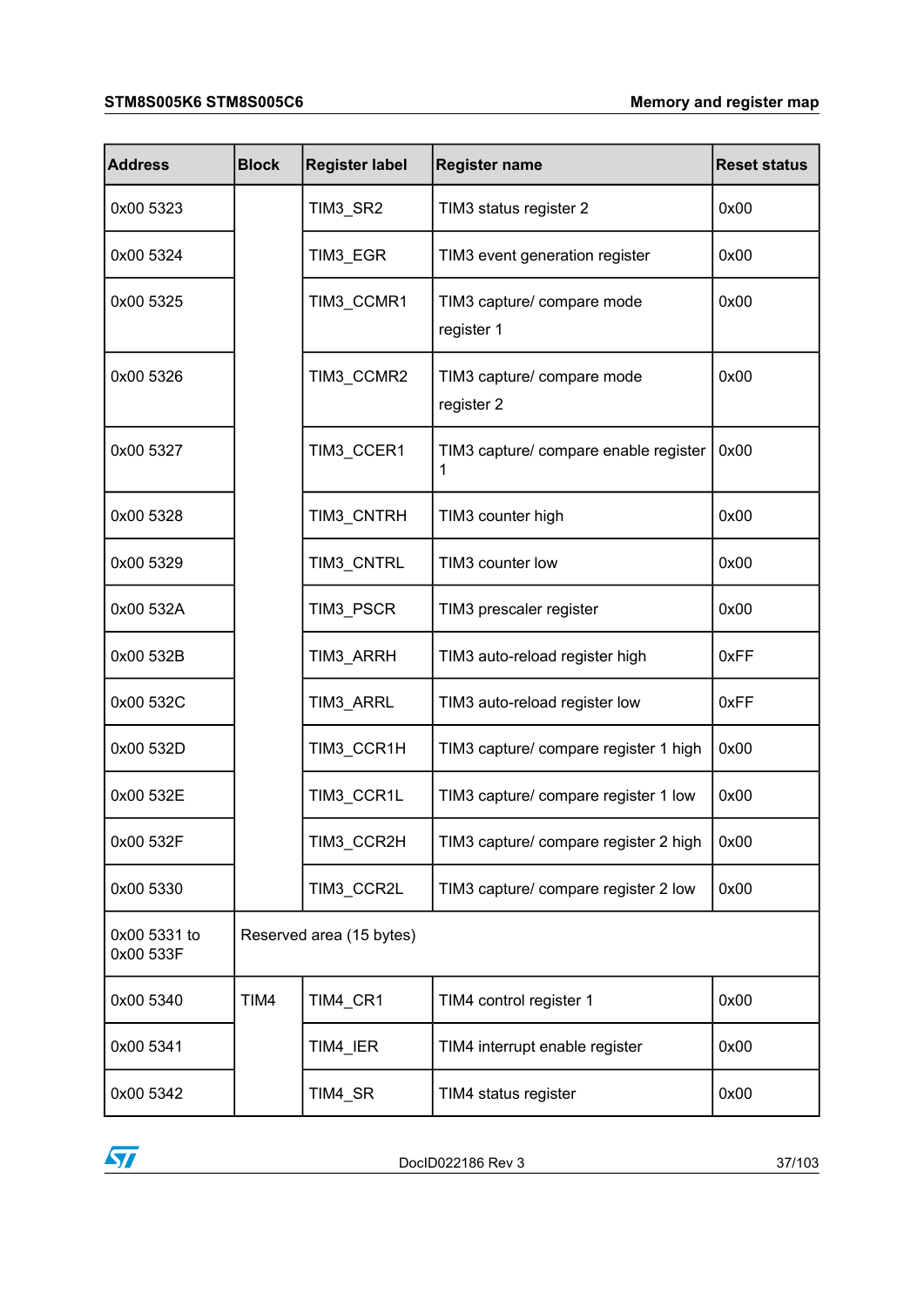| <b>Address</b>            | <b>Block</b> | <b>Register label</b>     | <b>Register name</b>                         | <b>Reset status</b> |  |  |  |  |
|---------------------------|--------------|---------------------------|----------------------------------------------|---------------------|--|--|--|--|
| 0x00 5343                 |              | TIM4_EGR                  | TIM4 event generation register               | 0x00                |  |  |  |  |
| 0x00 5344                 |              | TIM4_CNTR                 | TIM4 counter                                 | 0x00                |  |  |  |  |
| 0x00 5345                 |              | TIM4_PSCR                 | TIM4 prescaler register                      | 0x00                |  |  |  |  |
| 0x00 5346                 |              | TIM4 ARR                  | TIM4 auto-reload register                    | 0xFF                |  |  |  |  |
| 0x00 5347 to<br>0x00 53DF |              | Reserved area (153 bytes) |                                              |                     |  |  |  |  |
| 0x00 53E0 to<br>0x00 53F3 | ADC1         | ADC_DBxR                  | ADC data buffer registers                    | 0x00                |  |  |  |  |
| 0x00 53F4 to<br>0x00 53FF |              | Reserved area (12 bytes)  |                                              |                     |  |  |  |  |
| 0x00 5400                 | ADC1         | ADC_CSR                   | ADC control/ status register                 | 0x00                |  |  |  |  |
| 0x00 5401                 |              | ADC_CR1                   | ADC configuration register 1                 | 0x00                |  |  |  |  |
| 0x00 5402                 |              | ADC_CR2                   | ADC configuration register 2                 | 0x00                |  |  |  |  |
| 0x00 5403                 |              | ADC_CR3                   | ADC configuration register 3                 | 0x00                |  |  |  |  |
| 0x00 5404                 |              | ADC_DRH                   | ADC data register high                       | 0xXX                |  |  |  |  |
| 0x00 5405                 |              | ADC_DRL                   | ADC data register low                        | 0xXX                |  |  |  |  |
| 0x00 5406                 |              | ADC TDRH                  | ADC Schmitt trigger disable<br>register high | 0x00                |  |  |  |  |
| 0x00 5407                 |              | ADC_TDRL                  | ADC Schmitt trigger disable<br>register low  | 0x00                |  |  |  |  |
| 0x00 5408                 |              | ADC_HTRH                  | ADC high threshold register high             | 0x03                |  |  |  |  |
| 0x00 5409                 |              | ADC_HTRL                  | ADC high threshold register low              | 0xFF                |  |  |  |  |

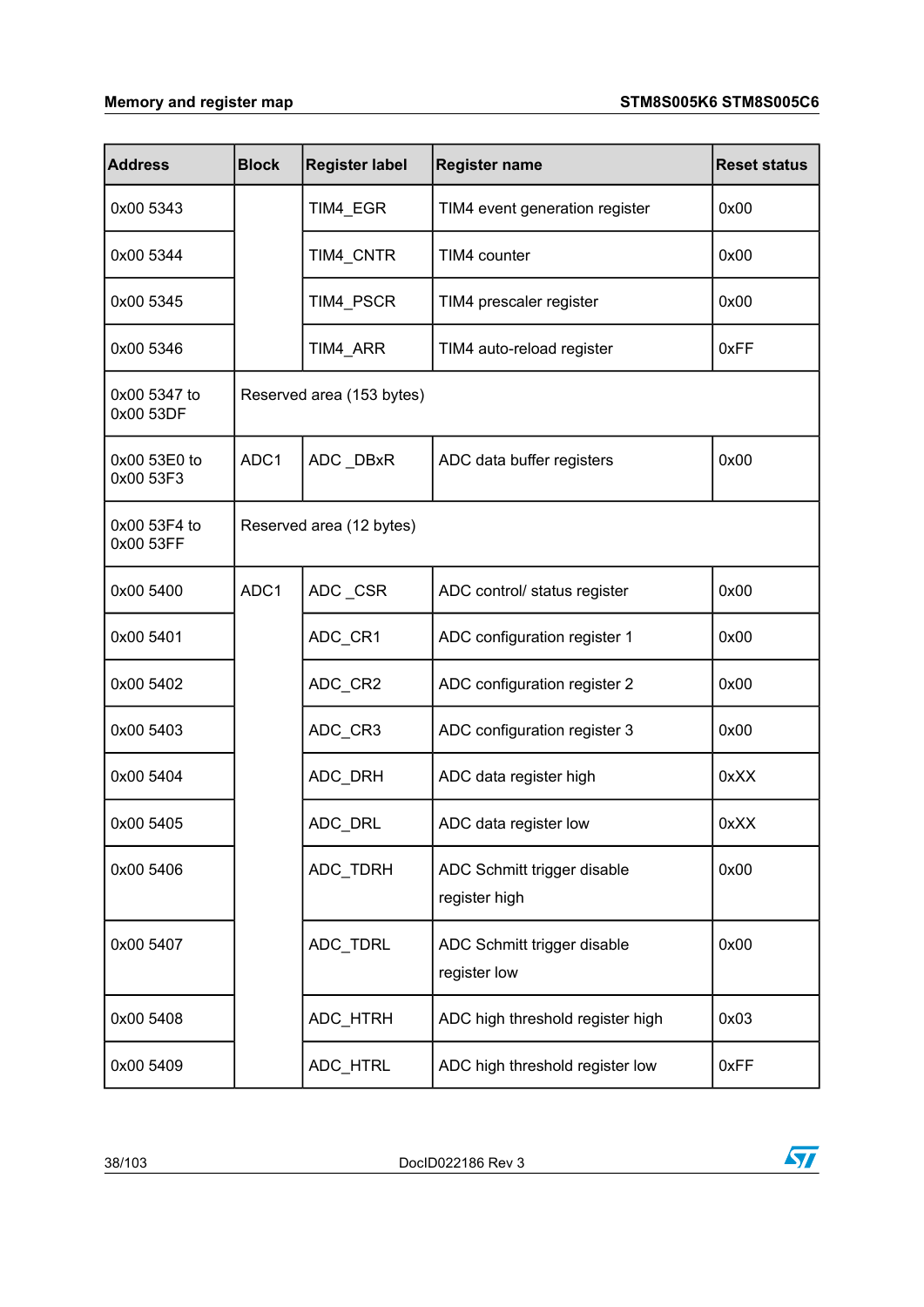| <b>Address</b>            | <b>Block</b> | <b>Register label</b>      | <b>Register name</b>                         | <b>Reset status</b> |
|---------------------------|--------------|----------------------------|----------------------------------------------|---------------------|
| 0x00 540A                 |              | ADC_LTRH                   | ADC low threshold register high              | 0x00                |
| 0x00 540B                 |              | ADC_LTRL                   | ADC low threshold register low               | 0x00                |
| 0x00 540C                 |              | ADC AWSRH                  | ADC analog watchdog status<br>register high  | 0x00                |
| 0x00 540D                 |              | ADC_AWSRL                  | ADC analog watchdog status<br>register low   | 0x00                |
| 0x00 540E                 |              | ADC_AWCRH                  | ADC analog watchdog control<br>register high | 0x00                |
| 0x00 540F                 |              | ADC_AWCRL                  | ADC analog watchdog control<br>register low  | 0x00                |
| 0x00 5410 to<br>0x00 57FF |              | Reserved area (1008 bytes) |                                              |                     |

 $(1)$  Depends on the previous reset source.

(2) Write only register.

### **6.2.3 CPU/SWIM/debug module/interrupt controller registers**

### **Table 9: CPU/SWIM/debug module/interrupt controller registers**

| <b>Address</b> | <b>Block</b>       | <b>Register label</b> | <b>Register name</b>     | <b>IReset</b><br>Istatus |
|----------------|--------------------|-----------------------|--------------------------|--------------------------|
| 0x00 7F00      | CPU <sup>(1)</sup> | A                     | Accumulator              | 0x00                     |
| 0x00 7F01      |                    | <b>PCE</b>            | Program counter extended | 0x00                     |
| 0x00 7F02      |                    | <b>PCH</b>            | Program counter high     | 0x00                     |
| 0x00 7F03      |                    | <b>PCL</b>            | Program counter low      | 0x00                     |
| 0x00 7F04      |                    | <b>XH</b>             | X index register high    | 0x00                     |

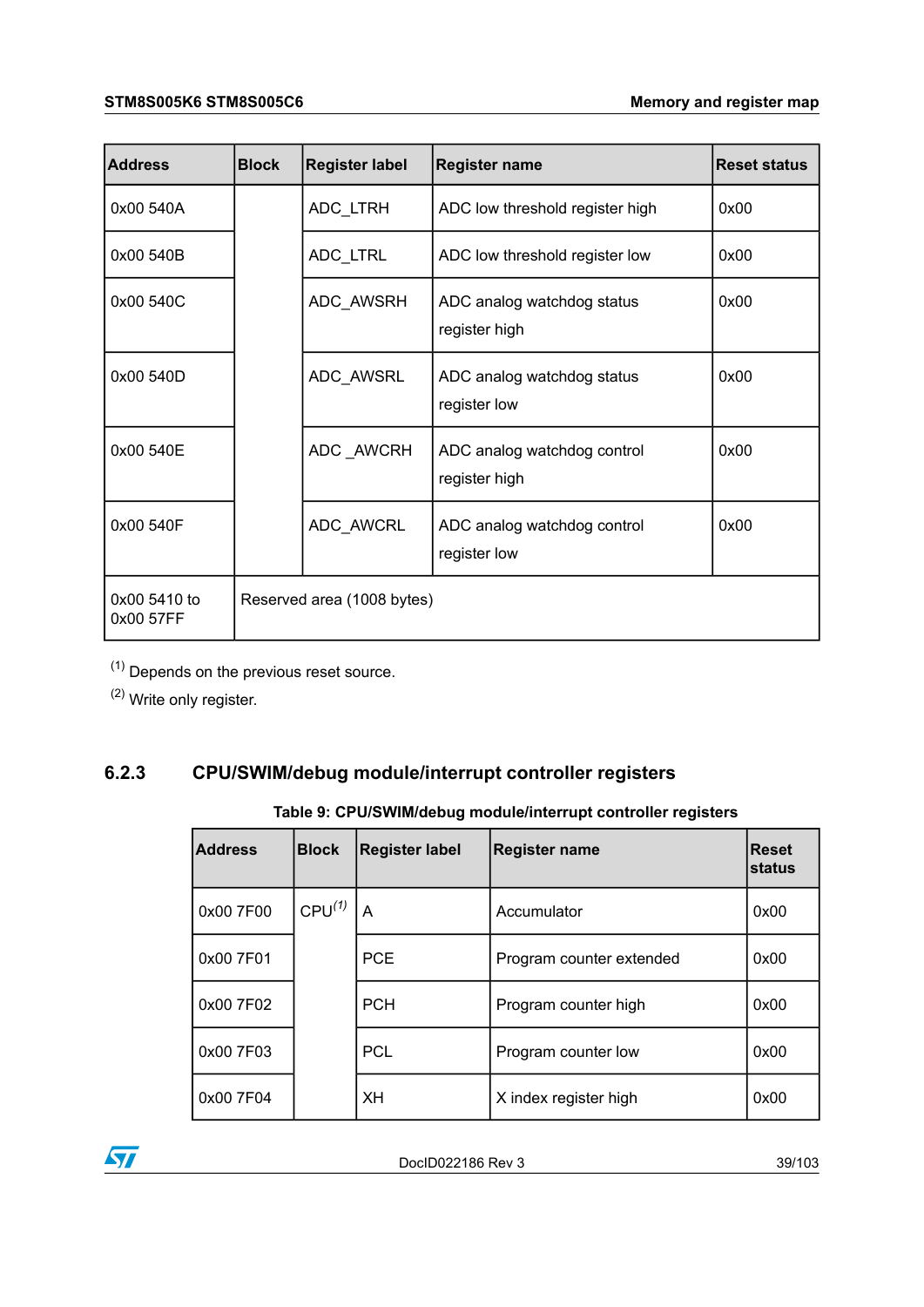| <b>Address</b>            | <b>Block</b> | <b>Register label</b><br><b>Register name</b><br><b>Reset</b><br><b>status</b> |                                        |      |  |
|---------------------------|--------------|--------------------------------------------------------------------------------|----------------------------------------|------|--|
| 0x00 7F05                 |              | XL                                                                             | X index register low                   | 0x00 |  |
| 0x00 7F06                 |              | YH                                                                             | Y index register high                  | 0x00 |  |
| 0x00 7F07                 |              | YL                                                                             | Y index register low                   | 0x00 |  |
| 0x00 7F08                 |              | <b>SPH</b>                                                                     | Stack pointer high                     | 0x07 |  |
| 0x00 7F09                 |              | <b>SPL</b>                                                                     | Stack pointer low                      | 0xFF |  |
| 0x00 7F0A                 |              | <b>CCR</b>                                                                     | Condition code register                | 0x28 |  |
| 0x00 7F0B to<br>0x00 7F5F |              | Reserved area (85 bytes)                                                       |                                        |      |  |
| 0x00 7F60                 | CPU          | CFG_GCR                                                                        | Global configuration register          | 0x00 |  |
| 0x00 7F70                 | <b>ITC</b>   | ITC_SPR1                                                                       | Interrupt software priority register 1 | 0xFF |  |
| 0x00 7F71                 |              | ITC_SPR2                                                                       | Interrupt software priority register 2 | 0xFF |  |
| 0x00 7F72                 |              | ITC_SPR3                                                                       | Interrupt software priority register 3 | 0xFF |  |
| 0x00 7F73                 |              | ITC_SPR4                                                                       | Interrupt software priority register 4 | 0xFF |  |
| 0x00 7F74                 |              | ITC_SPR5                                                                       | Interrupt software priority register 5 | 0xFF |  |
| 0x00 7F75                 |              | ITC_SPR6                                                                       | Interrupt software priority register 6 | 0xFF |  |
| 0x00 7F76                 |              | ITC_SPR7                                                                       | Interrupt software priority register 7 | 0xFF |  |
| 0x00 7F77                 |              | ITC_SPR8                                                                       | Interrupt software priority register 8 | 0xFF |  |
| 0x00 7F78 to<br>0x00 7F79 |              | Reserved area (2 bytes)                                                        |                                        |      |  |
| 0x00 7F80                 | <b>SWIM</b>  | SWIM_CSR                                                                       | SWIM control status register           | 0x00 |  |

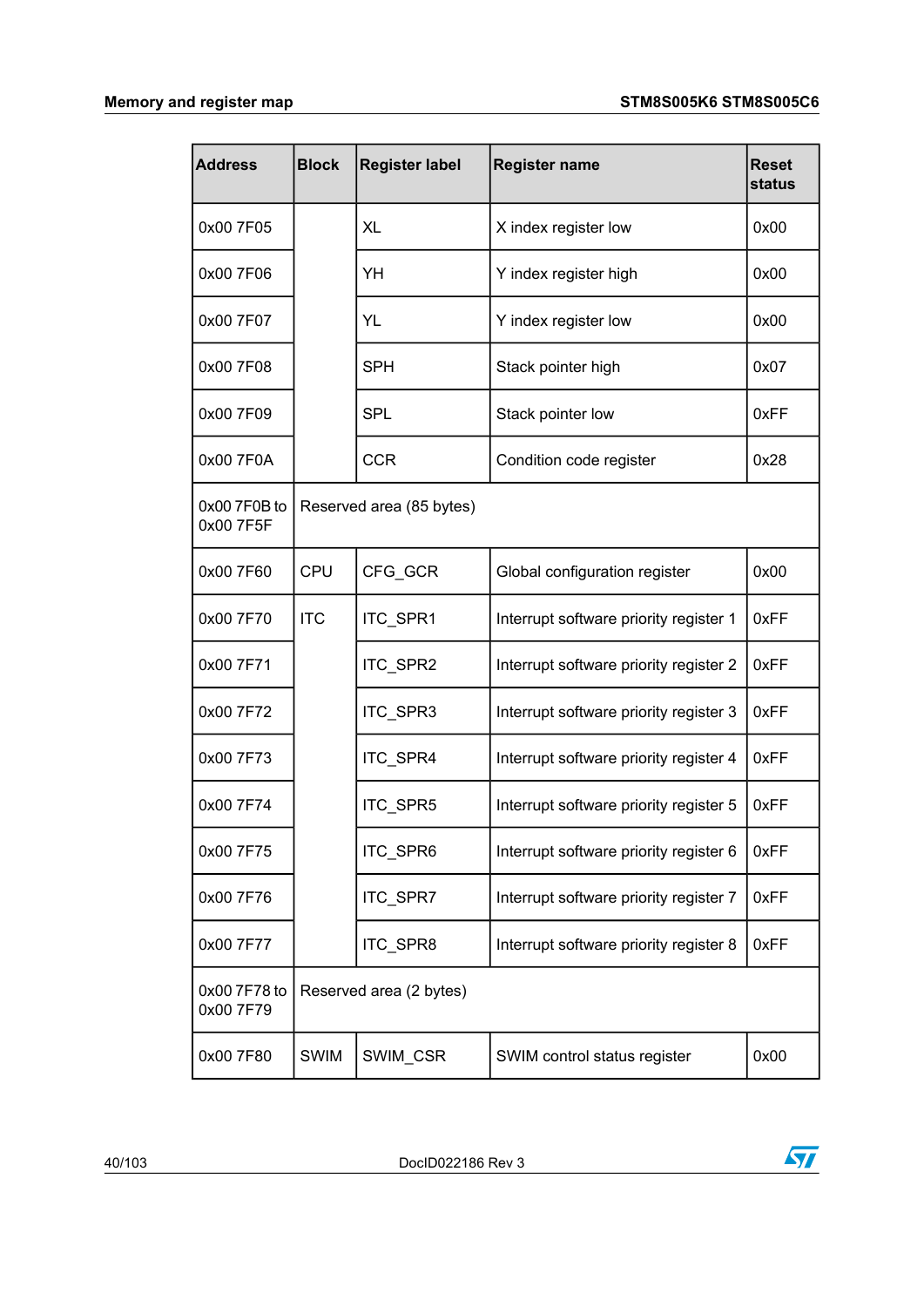#### **STM8S005K6 STM8S005C6 Memory and register map**

| <b>Address</b>            | <b>Block</b> | <b>Register label</b>    | <b>Reset</b><br>status                       |      |
|---------------------------|--------------|--------------------------|----------------------------------------------|------|
| 0x00 7F81 to<br>0x00 7F8F |              | Reserved area (15 bytes) |                                              |      |
| 0x00 7F90                 | <b>DM</b>    | DM BK1RE                 | DM breakpoint 1 register extended<br>byte    | 0xFF |
| 0x00 7F91                 |              | DM BK1RH                 | DM breakpoint 1 register high byte           | 0xFF |
| 0x00 7F92                 |              | DM_BK1RL                 | DM breakpoint 1 register low byte            | 0xFF |
| 0x00 7F93                 |              | DM BK2RE                 | DM breakpoint 2 register extended<br>byte    | 0xFF |
| 0x00 7F94                 |              | DM_BK2RH                 | DM breakpoint 2 register high byte           | 0xFF |
| 0x00 7F95                 |              | DM_BK2RL                 | DM breakpoint 2 register low byte            | 0xFF |
| 0x00 7F96                 |              | DM_CR1                   | DM debug module control register 1           | 0x00 |
| 0x00 7F97                 |              | DM CR2                   | DM debug module control register 2           | 0x00 |
| 0x00 7F98                 |              | DM CSR1                  | DM debug module control/status<br>register 1 | 0x10 |
| 0x00 7F99                 |              | DM_CSR2                  | DM debug module control/status<br>register 2 | 0x00 |
| 0x00 7F9A                 |              | DM_ENFCTR                | DM enable function register                  | 0xFF |
| 0x00 7F9B to<br>0x00 7F9F |              | Reserved area (5 bytes)  |                                              |      |

<span id="page-40-0"></span> $(1)$  Accessible by debug module only

 $\sqrt{2}$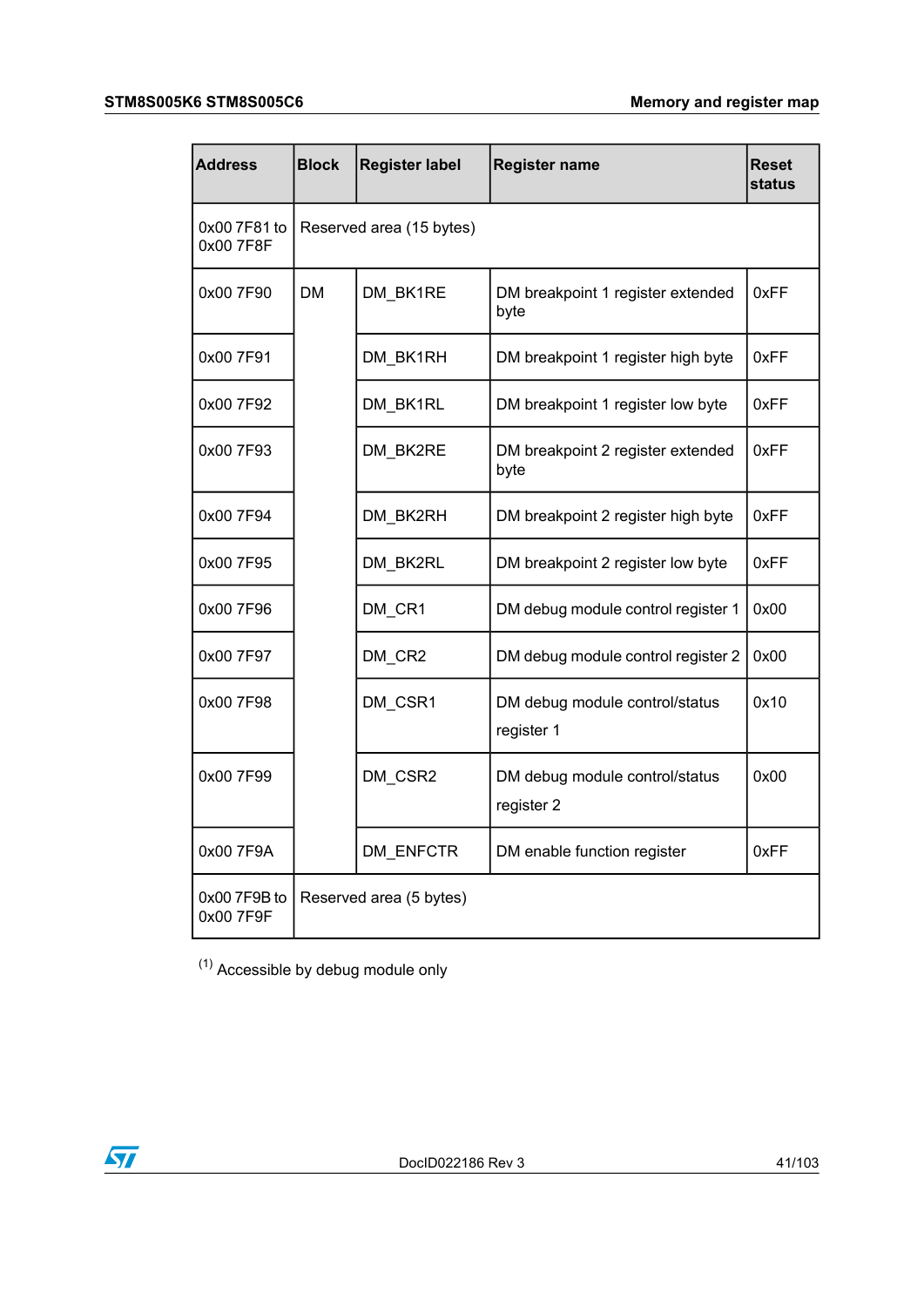# **7 Interrupt vector mapping**

| <b>IRQ</b><br>no.       | <b>Source</b><br>block | <b>Description</b>                                  | <b>Wakeup</b><br>from halt<br>mode | <b>Wakeup from</b><br>active-halt<br>mode | <b>Vector</b><br>address |
|-------------------------|------------------------|-----------------------------------------------------|------------------------------------|-------------------------------------------|--------------------------|
|                         | <b>RESET</b>           | Reset                                               | Yes                                | Yes                                       | 0x00 8000                |
|                         | TRAP                   | Software interrupt                                  | $\qquad \qquad \blacksquare$       | -                                         | 0x00 8004                |
| $\mathbf 0$             | <b>TLI</b>             | External top level interrupt                        |                                    | -                                         | 0x00 8008                |
| $\mathbf{1}$            | AWU                    | Auto wake up from halt                              | $\qquad \qquad \blacksquare$       | Yes                                       | 0x00 800C                |
| $\overline{2}$          | <b>CLK</b>             | Clock controller                                    | $\qquad \qquad \blacksquare$       | -                                         | 0x00 8010                |
| $\mathbf{3}$            | EXTI0                  | Port A external interrupts                          | $Yes^{(1)}$                        | $Yes^{(1)}$                               | 0x00 8014                |
| $\overline{\mathbf{4}}$ | EXTI1                  | Port B external interrupts                          | Yes                                | Yes                                       | 0x00 8018                |
| 5                       | EXTI <sub>2</sub>      | Port C external interrupts                          | Yes                                | Yes                                       | 0x00 801C                |
| 6                       | EXTI3                  | Port D external interrupts                          | Yes                                | Yes                                       | 0x00 8020                |
| $\overline{7}$          | EXTI4                  | Port E external interrupts                          | Yes                                | Yes                                       | 0x00 8024                |
| 8                       |                        |                                                     |                                    |                                           | 0x00 8028                |
| 9                       |                        | Reserved                                            | $\qquad \qquad \blacksquare$       | $\qquad \qquad \blacksquare$              | 0x00 802C                |
| 10                      | <b>SPI</b>             | End of transfer                                     | Yes                                | Yes                                       | 0x00 8030                |
| 11                      | TIM1                   | TIM1 update/ overflow/<br>underflow/ trigger/ break | $\frac{1}{2}$                      |                                           | 0x00 8034                |
| 12                      | TIM1                   | TIM1 capture/ compare                               | $\overline{\phantom{0}}$           |                                           | 0x00 8038                |
| 13                      | <b>TIM</b>             | TIM update/ overflow                                | $\qquad \qquad \blacksquare$       |                                           | 0x00 803C                |
| 14                      | <b>TIM</b>             | TIM capture/ compare                                |                                    |                                           | 0x00 8040                |

#### **Table 10: Interrupt mapping**

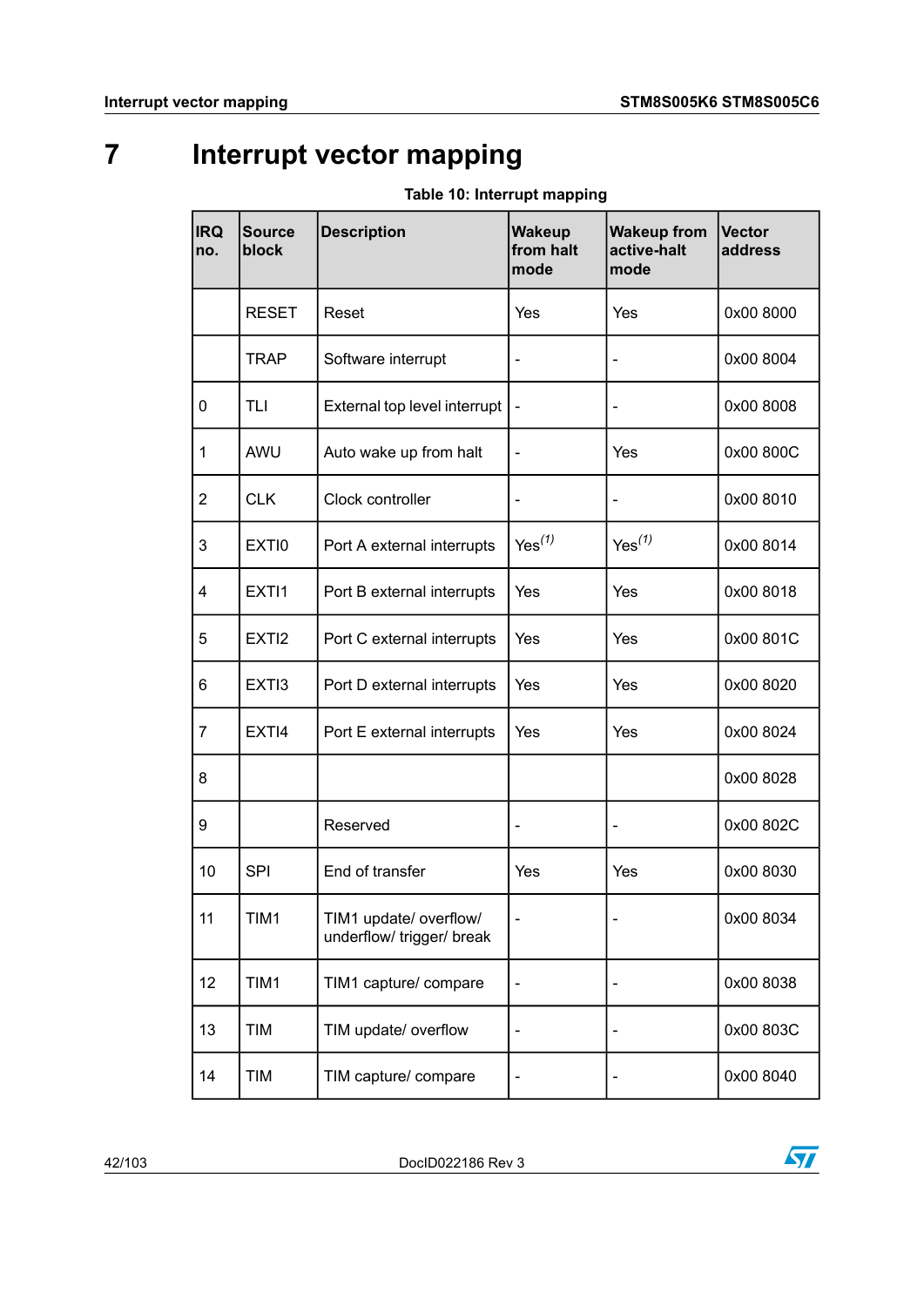| <b>IRQ</b><br>no. | <b>Source</b><br>block | <b>Description</b>                                   | <b>Wakeup</b><br>from halt<br>mode | <b>Wakeup from</b><br>active-halt<br>mode | <b>Vector</b><br>address     |
|-------------------|------------------------|------------------------------------------------------|------------------------------------|-------------------------------------------|------------------------------|
| 15                | TIM <sub>3</sub>       | Update/ overflow                                     | $\qquad \qquad \blacksquare$       | -                                         | 0x00 8044                    |
| 16                | TIM <sub>3</sub>       | Capture/ compare                                     | $\overline{\phantom{0}}$           | $\overline{a}$                            | 0x00 8048                    |
| 17                |                        | Reserved                                             |                                    | -                                         | 0x00 804C                    |
| 18                |                        | Reserved                                             |                                    | $\overline{\phantom{0}}$                  | 0x00 8050                    |
| 19                | $I^2C$                 | I <sup>2</sup> C interrupt                           | Yes                                | Yes                                       | 0x00 8054                    |
| 20                | UART2                  | Tx complete                                          |                                    |                                           | 0x00 8058                    |
| 21                | UART <sub>2</sub>      | Receive register DATA<br><b>FULL</b>                 |                                    | -                                         | 0x00 805C                    |
| 22                | ADC1                   | ADC1 end of conversion/<br>analog watchdog interrupt |                                    |                                           | 0x00 8060                    |
| 23                | <b>TIM</b>             | TIM update/ overflow                                 |                                    |                                           | 0x00 8064                    |
| 24                | Flash                  | EOP/WR_PG_DIS                                        | $\overline{\phantom{0}}$           | -                                         | 0x00 8068                    |
| Reserved          |                        |                                                      |                                    |                                           | 0x00 806C<br>to 0x00<br>807C |

<span id="page-42-0"></span> $(1)$  Except PA1

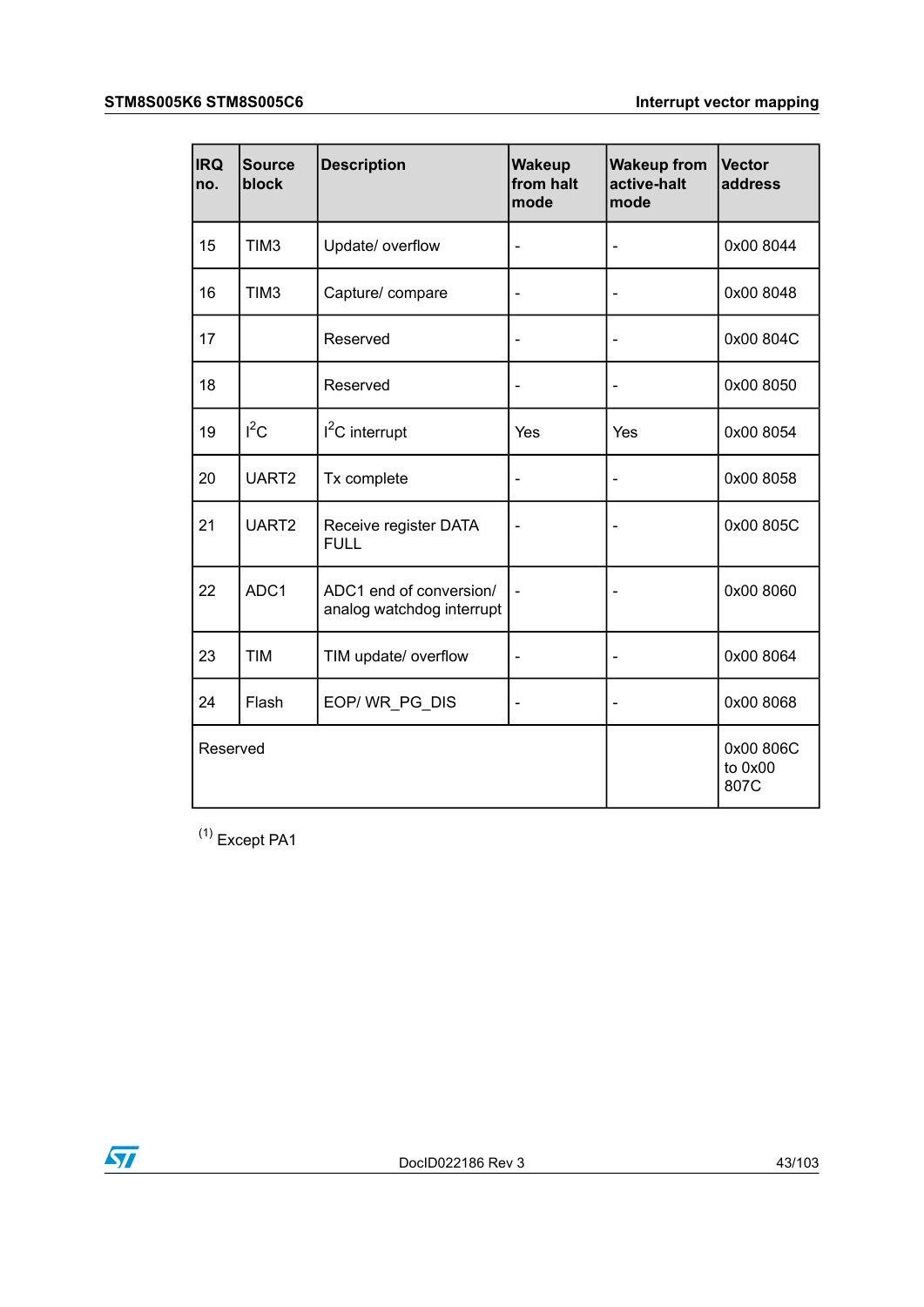# **8 Option bytes**

Option bytes contain configurations for device hardware features as well as the memory protection of the device. They are stored in a dedicated block of the memory. Except for the ROP (read-out protection) byte, each option byte has to be stored twice, in a regular form (OPTx) and a complemented one (NOPTx) for redundancy.

Option bytes can be modified in ICP mode (via SWIM) by accessing the EEPROM address shown in the table below.

Option bytes can also be modified 'on the fly' by the application in IAP mode, except the ROP option that can only be modified in ICP mode (via SWIM).

Refer to the STM8S Flash programming manual (PM0051) and STM8 SWIM communication protocol and debug module user manual (UM0470) for information on SWIM programming procedures.

| Addr.   | Option<br>name                  | Option<br>byte no. | <b>Option bits</b> |                                                                                                                 |                         |                            |                  |                         | Factory<br>default    |                             |         |
|---------|---------------------------------|--------------------|--------------------|-----------------------------------------------------------------------------------------------------------------|-------------------------|----------------------------|------------------|-------------------------|-----------------------|-----------------------------|---------|
|         |                                 |                    | $\overline{7}$     | 6                                                                                                               | $\overline{\mathbf{5}}$ | $\overline{\mathbf{4}}$    | $\overline{3}$   | $\overline{2}$          | $\mathbf{1}$          | I٥                          | setting |
| 0x4800  | Read-out<br>protection<br>(ROP) | OPT0               | ROP [7:0]          |                                                                                                                 |                         |                            |                  |                         |                       | 00h                         |         |
| 0x4801  | User boot<br>code(UBC)          | OPT1               | UBC [7:0]          |                                                                                                                 |                         |                            |                  |                         |                       | 00h                         |         |
| 0x4802  |                                 | NOPT1              | <b>NUBC</b> [7:0]  |                                                                                                                 |                         |                            |                  |                         |                       |                             | FFh     |
| 0x4803  | Alternate<br>function           | OPT <sub>2</sub>   | AFR7               | AFR <sub>6</sub>                                                                                                | AFR <sub>5</sub>        | AFR4                       | AFR <sub>3</sub> | AFR <sub>2</sub>        | AFR1                  | AFR <sub>0</sub>            | 00h     |
| 0x4804  | remapping<br>(AFR)              | NOPT <sub>2</sub>  | NAFR7              | NAFR6                                                                                                           | NAFR <sub>5</sub>       | NAFR4                      | NAFR3            | NAFR <sub>2</sub>       | NAFR1                 | NAFR0                       | FFh     |
| 0x4805h | Miscell.<br>option              | OPT <sub>3</sub>   | Reserved           |                                                                                                                 |                         |                            | LSI_EN           | <b>IWDG</b><br>HW       | <b>WWDG</b><br>$H$ W  | <b>WWDG</b><br>$\_$ HALT    | 00h     |
| 0x4806  |                                 | NOPT3              | Reserved           |                                                                                                                 |                         | <b>NHSI</b><br><b>TRIM</b> | NLSI_<br>EN      | <b>NIWDG</b><br>$\_$ HW | <b>NWWDG</b><br>$_Hw$ | <b>NWW</b><br><b>G_HALT</b> | FFh     |
| 0x4807  | Clock<br>option                 | OPT4               | Reserved           | <b>EXT CLK</b><br><b>CKAWU</b><br>PRS <sub>C1</sub><br><b>SEL</b>                                               |                         |                            |                  | PRS C0                  | 00h                   |                             |         |
| 0x4808  |                                 | NOPT4              |                    | <b>NEXT</b><br><b>NCKA</b><br>NPRSC1<br><b>NPR</b><br>Reserved<br>SC <sub>0</sub><br><b>CLK</b><br><b>WUSEL</b> |                         |                            |                  |                         | FFh                   |                             |         |
| 0x4809  | <b>HSE</b> clock<br>startup     | OPT5               |                    | HSECNT [7:0]                                                                                                    |                         |                            |                  |                         | 00h                   |                             |         |
| 0x480A  |                                 | NOPT5              | NHSECNT [7:0]      |                                                                                                                 |                         |                            |                  |                         |                       |                             | FFh     |
| 0x480B  | Reserved                        | OPT6               | Reserved           |                                                                                                                 |                         |                            |                  |                         |                       |                             | 00h     |

#### **Table 11: Option bytes**

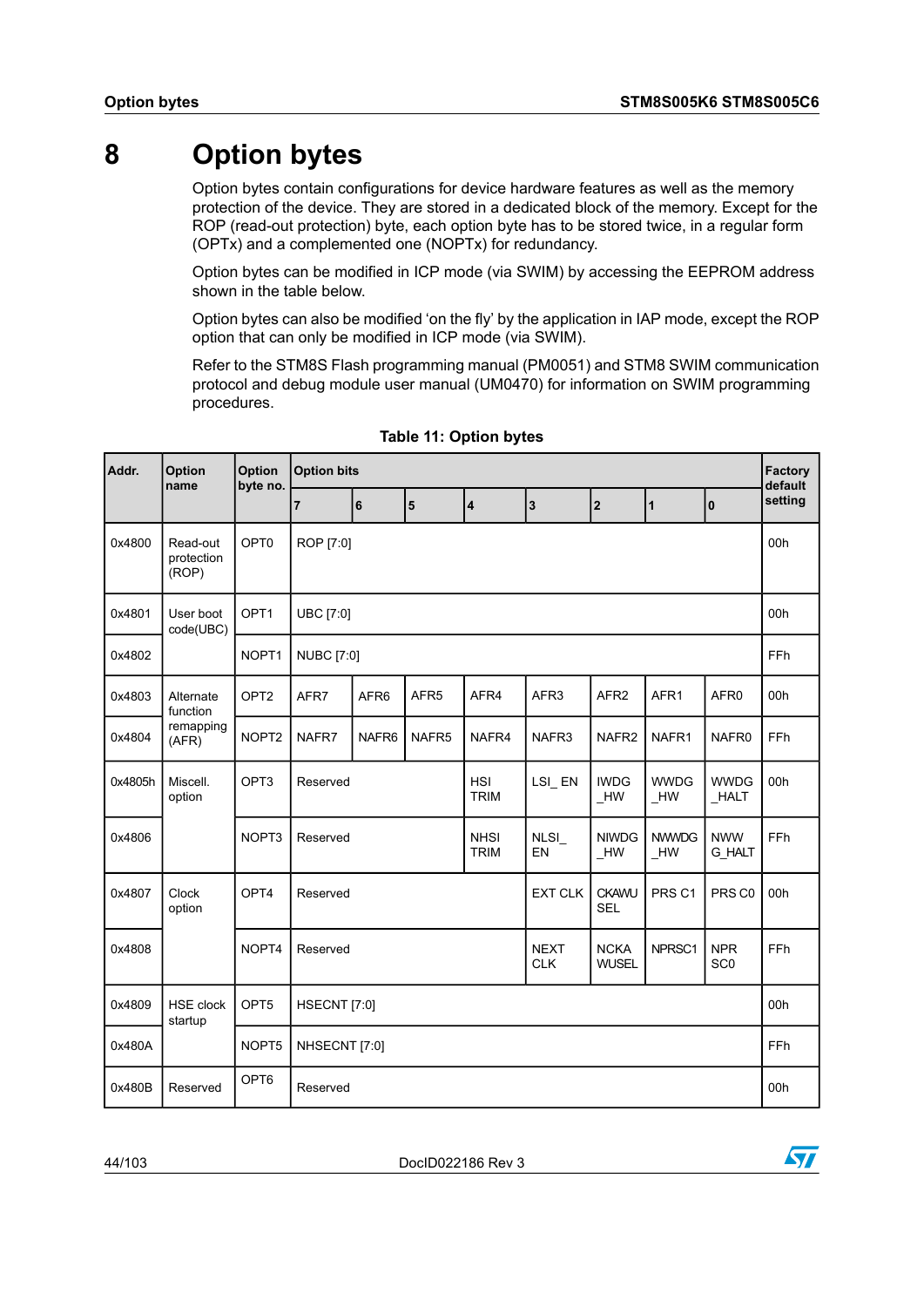| Addr.  | <b>Option</b><br>Iname | <b>Option</b><br>byte no. |          | <b>Option bits</b> |   |    |    |              |     | Factory<br>default |         |
|--------|------------------------|---------------------------|----------|--------------------|---|----|----|--------------|-----|--------------------|---------|
|        |                        |                           |          | 6                  | 5 | 14 | 13 | $\mathbf{2}$ |     | o                  | setting |
| 0x480C |                        | NOPT6                     | Reserved |                    |   |    |    |              |     | FFh                |         |
| 0x480D | Reserved               | OPT7                      | Reserved |                    |   |    |    |              | 00h |                    |         |
| 0x480E |                        | NOPT7                     | Reserved |                    |   |    |    |              |     |                    | FFh     |
| 0x487E | <b>Bootloader</b>      | <b>OPTBL</b>              | BL[7:0]  |                    |   |    |    |              |     |                    | 00h     |
| 0x487F |                        | <b>NOPTBL</b>             | NBL[7:0] |                    |   |    |    |              |     |                    | FFh     |

#### **Table 12: Option byte description**

| Option byte no.  | <b>Description</b>                                                                                                    |
|------------------|-----------------------------------------------------------------------------------------------------------------------|
| OPT <sub>0</sub> | ROP[7:0] Memory readout protection (ROP)                                                                              |
|                  | AAh: Enable readout protection (write access via SWIM protocol)                                                       |
|                  | Note: Refer to the family reference manual (RM0016) section on<br>Flash/EEPROM memory readout protection for details. |
| OPT <sub>1</sub> | <b>UBC[7:0]</b> User boot code area                                                                                   |
|                  | 0x00: no UBC, no write-protection                                                                                     |
|                  | 0x01: Page 0 to 1 defined as UBC, memory write-protected                                                              |
|                  | 0x02: Page 0 to 3 defined as UBC, memory write-protected                                                              |
|                  | 0x03: Page 0 to 4 defined as UBC, memory write-protected                                                              |
|                  |                                                                                                                       |
|                  | 0x3E: Pages 0 to 63 defined as UBC, memory write-protected                                                            |
|                  | Other values: Reserved                                                                                                |
|                  | Note: Refer to the family reference manual (RM0016) section on<br>Flash write protection for more details.            |
| OPT <sub>2</sub> | AFR[7:0]                                                                                                              |
|                  | Refer to following table for the alternate function remapping<br>decriptions of bits [7:2].                           |
| OPT <sub>3</sub> | <b>HSITRIM:</b> High speed internal clock trimming register size                                                      |
|                  | 0: 3-bit trimming supported in CLK HSITRIMR register                                                                  |
|                  | 1: 4-bit trimming supported in CLK_HSITRIMR register                                                                  |

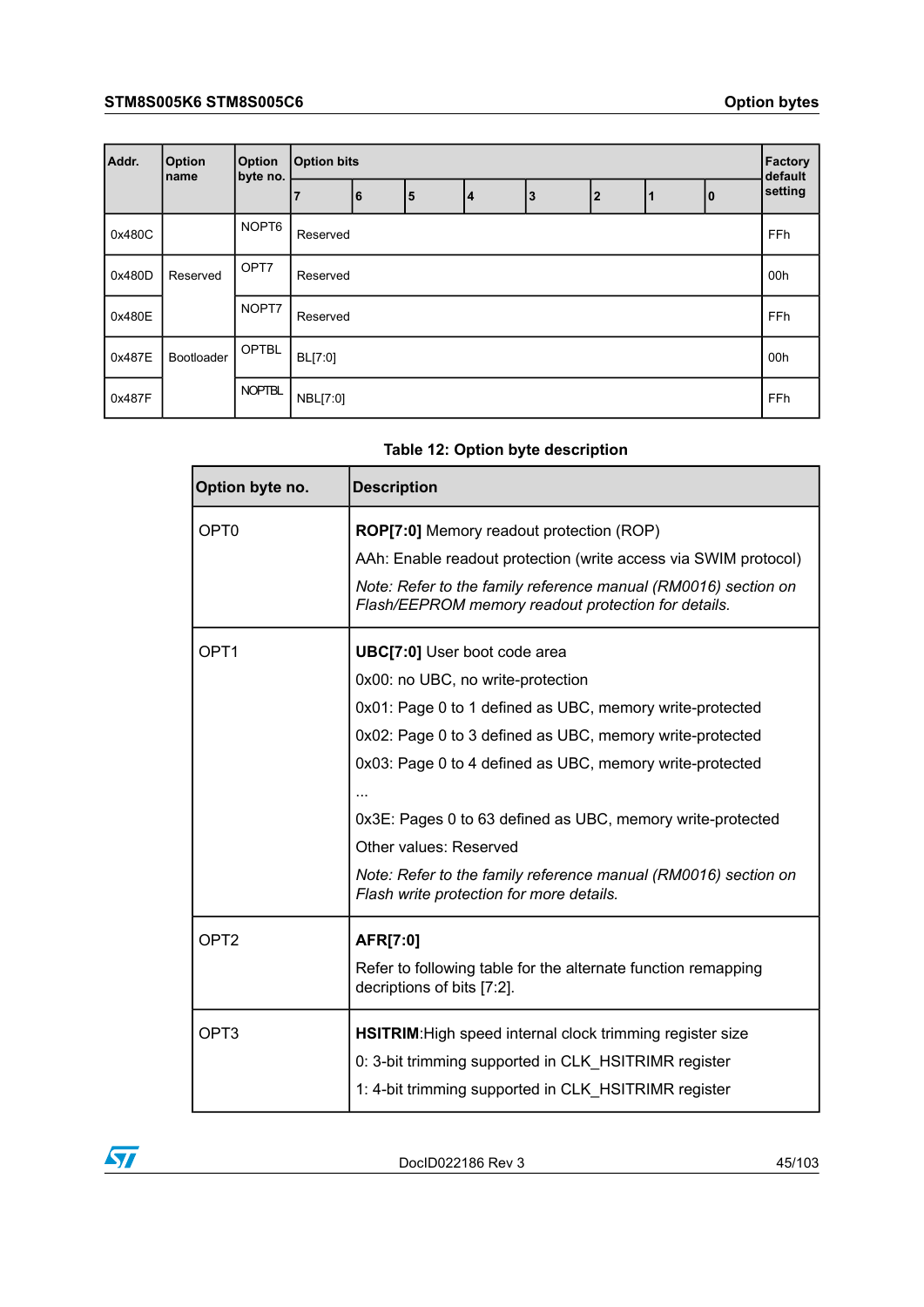| Option byte no.  | <b>Description</b>                                               |
|------------------|------------------------------------------------------------------|
|                  | LSI_EN:Low speed internal clock enable                           |
|                  | 0: LSI clock is not available as CPU clock source                |
|                  | 1: LSI clock is available as CPU clock source                    |
|                  | <b>IWDG_HW: Independent watchdog</b>                             |
|                  | 0: IWDG Independent watchdog activated by software               |
|                  | 1: IWDG Independent watchdog activated by hardware               |
|                  | <b>WWDG_HW: Window watchdog activation</b>                       |
|                  | 0: WWDG window watchdog activated by software                    |
|                  | 1: WWDG window watchdog activated by hardware                    |
|                  | <b>WWDG_HALT:</b> Window watchdog reset on halt                  |
|                  | 0: No reset generated on halt if WWDG active                     |
|                  | 1: Reset generated on halt if WWDG active                        |
| OPT4             | <b>EXTCLK: External clock selection</b>                          |
|                  | 0: External crystal connected to OSCIN/OSCOUT                    |
|                  | 1: External clock signal on OSCIN                                |
|                  | <b>CKAWUSEL:</b> Auto wake-up unit/clock                         |
|                  | 0: LSI clock source selected for AWU                             |
|                  | 1: HSE clock with prescaler selected as clock source for for AWU |
|                  | PRSC[1:0] AWU clock prescaler                                    |
|                  | 0x: 16 MHz to 128 kHz prescaler                                  |
|                  | 10: 8 MHz to 128 kHz prescaler                                   |
|                  | 11: 4 MHz to 128 kHz prescaler                                   |
| OPT <sub>5</sub> | HSECNT[7:0]:HSE crystal oscillator stabilization time            |
|                  | 0x00: 2048 HSE cycles                                            |
|                  | 0xB4: 128 HSE cycles                                             |
|                  | 0xD2: 8 HSE cycles                                               |
|                  | 0xE1: 0.5 HSE cycles                                             |

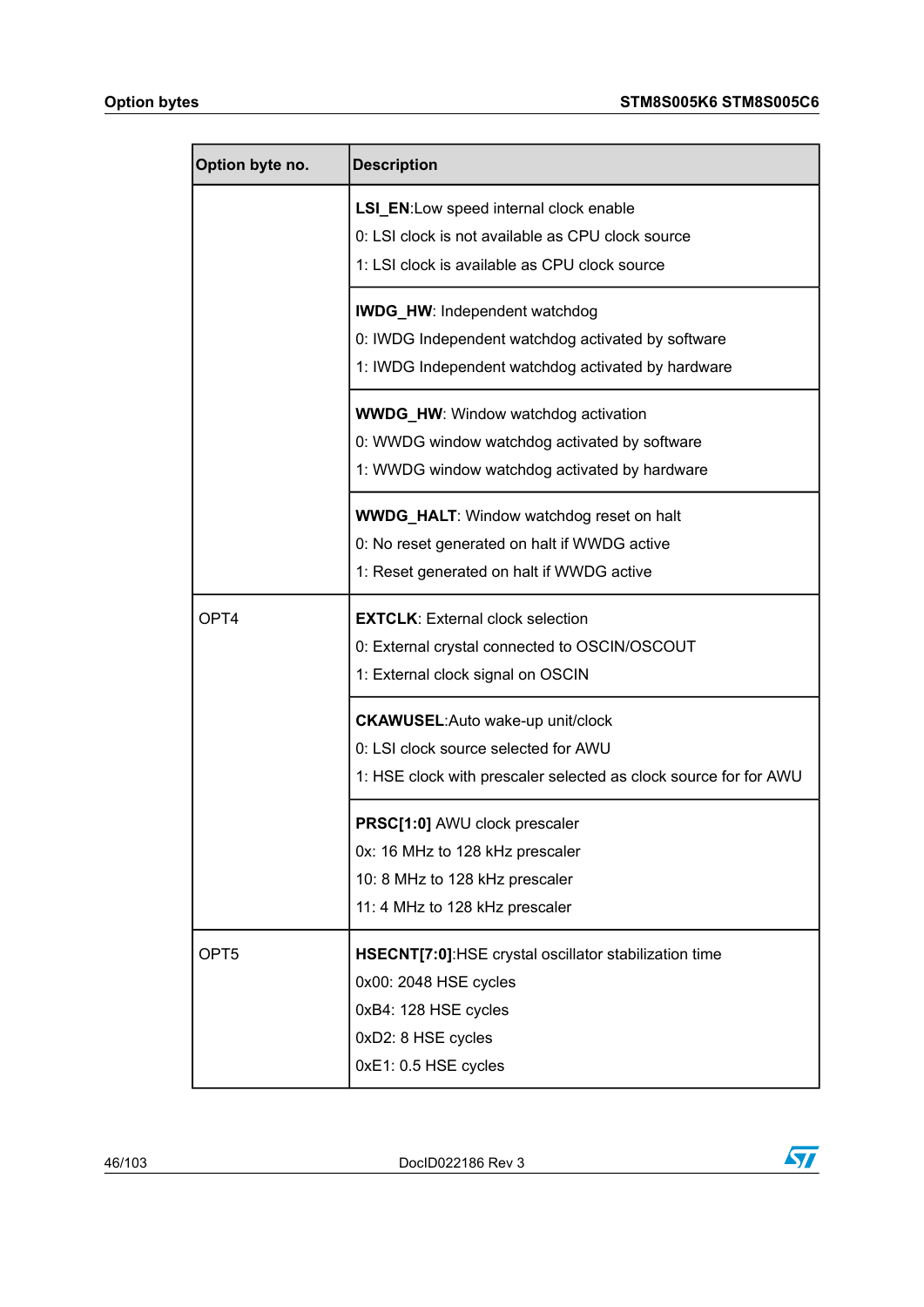$\sqrt{1}$ 

| Option byte no.  | <b>Description</b>                                                                                                                                                                                                                                                                                                                           |
|------------------|----------------------------------------------------------------------------------------------------------------------------------------------------------------------------------------------------------------------------------------------------------------------------------------------------------------------------------------------|
| OPT <sub>6</sub> | Reserved                                                                                                                                                                                                                                                                                                                                     |
| OPT7             | Reserved                                                                                                                                                                                                                                                                                                                                     |
| OPTBL            | <b>BL[7:0]</b> Bootloader option byte<br>For STM8S products, this option is checked by the boot ROM code<br>after reset. Depending on the content of addresses 0x487E, 0x487F,<br>and 0x8000 (reset vector), the CPU jumps to the bootloader or to<br>the reset vector. Refer to the UM0560 (STM8L/S bootloader manual)<br>for more details. |
|                  | For STM8L products, the bootloader option bytes are on addresses<br>0xXXXX and 0xXXXX+1 (2 bytes). These option bytes control<br>whether the bootloader is active or not. For more details, refer to the<br>UM0560 (STM8L/S bootloader manual) for more details.                                                                             |

| Option byte no.  | Description <sup>(1)</sup>                                                                                                                                              |
|------------------|-------------------------------------------------------------------------------------------------------------------------------------------------------------------------|
| OPT <sub>2</sub> | AFR7 Alternate function remapping option 7                                                                                                                              |
|                  | 0: AFR7 remapping option inactive: Default alternate function <sup>(2)</sup> .                                                                                          |
|                  | 1: Port D4 alternate function = BEEP.                                                                                                                                   |
|                  | AFR6 Alternate function remapping option 6                                                                                                                              |
|                  | 0: AFR6 remapping option inactive: Default alternate functions <sup>(2)</sup> .                                                                                         |
|                  | 1: Port B5 alternate function = $I^2C$ _SDA; port B4 alternate function<br>$= I2C$ SCL.                                                                                 |
|                  | <b>AFR5</b> Alternate function remapping option 5                                                                                                                       |
|                  | 0: AFR5 remapping option inactive: Default alternate functions <sup>(2)</sup> .                                                                                         |
|                  | 1: Port B3 alternate function = TIM1_ETR; port B2 alternate function<br>= TIM1 NCC3; port B1 alternate function = TIM1_CH2N; port B0<br>alternate function = TIM1 CH1N. |
|                  | AFR4 Alternate function remapping option 4                                                                                                                              |
|                  | 0: AFR4 remapping option inactive: Default alternate function <sup>(2)</sup> .                                                                                          |
|                  | 1: Port D7 alternate function = TIM1_CH4.                                                                                                                               |
|                  | AFR3 Alternate function remapping option 3                                                                                                                              |
|                  | 0: AFR3 remapping option inactive: Default alternate function <sup>(2)</sup> .                                                                                          |
|                  | 1: Port D0 alternate function = TIM1_BKIN.                                                                                                                              |
|                  | <b>AFR2</b> Alternate function remapping option 2                                                                                                                       |

**Table 13: Description of alternate function remapping bits [7:0] of OPT2**

DocID022186 Rev 3 47/103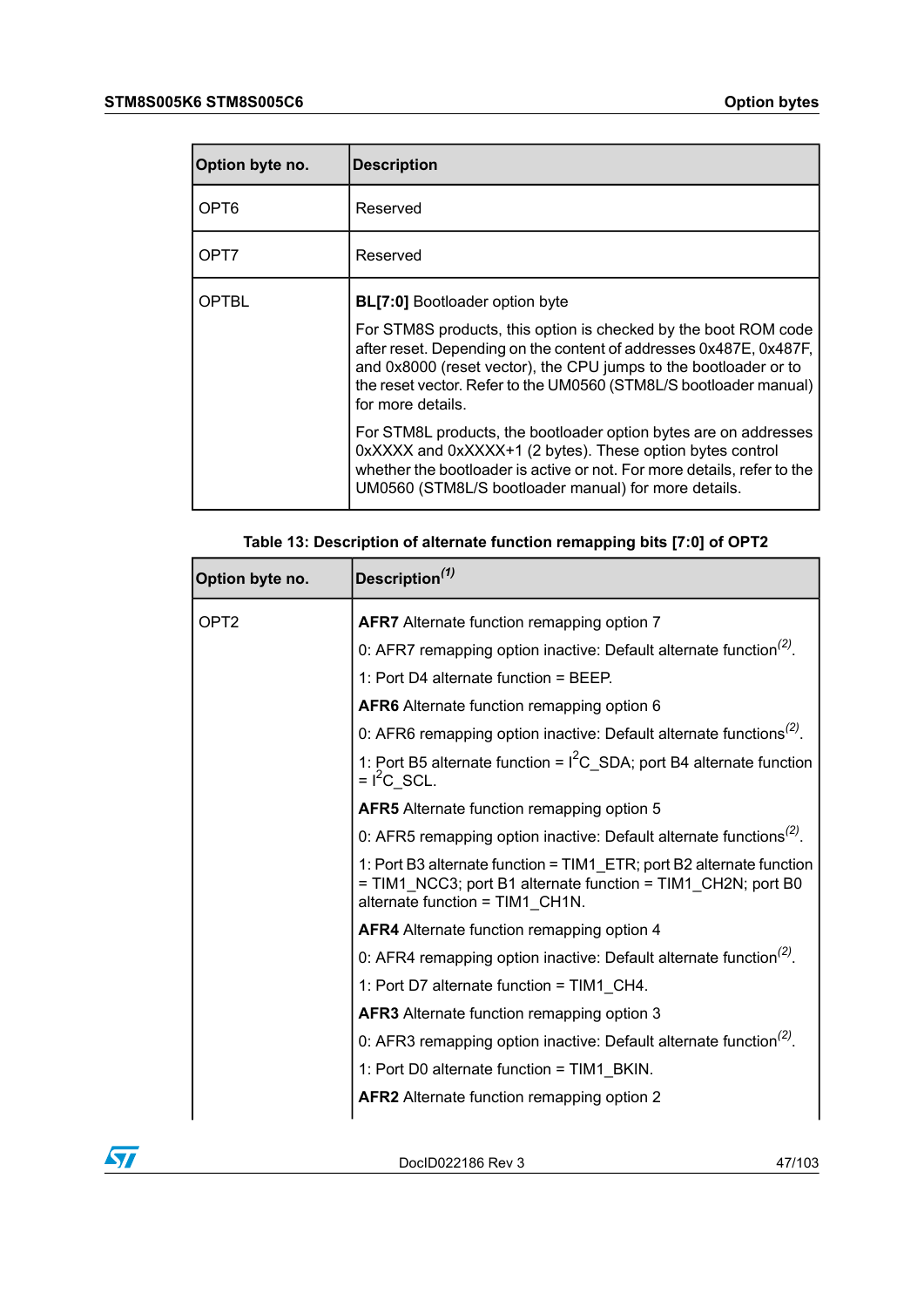| Option byte no. | Description $(1)$                                                                                           |
|-----------------|-------------------------------------------------------------------------------------------------------------|
|                 | 0: AFR2 remapping option inactive: Default alternate function <sup>(2)</sup> .                              |
|                 | 1: Port D0 alternate function = CLK CCO. Note: AFR2 option has<br>priority over AFR3 if both are activated. |
|                 | <b>AFR1</b> Alternate function remapping option 1                                                           |
|                 | 0: AFR1 remapping option inactive: Default alternate functions <sup>(2)</sup> .                             |
|                 | 1: Port A3 alternate function = TIM3 CH1; port D2 alternate function<br>TIM2 CH3.                           |
|                 | <b>AFR0</b> Alternate function remapping option 0                                                           |
|                 | 0: AFR0 remapping option inactive: Default alternate function <sup>(2)</sup> .                              |
|                 | 1: Port D3 alternate function = ADC ETR.                                                                    |

<span id="page-47-1"></span><span id="page-47-0"></span> $(1)$  Do not use more than one remapping option in the same port.

(2) Refer to pinout description.

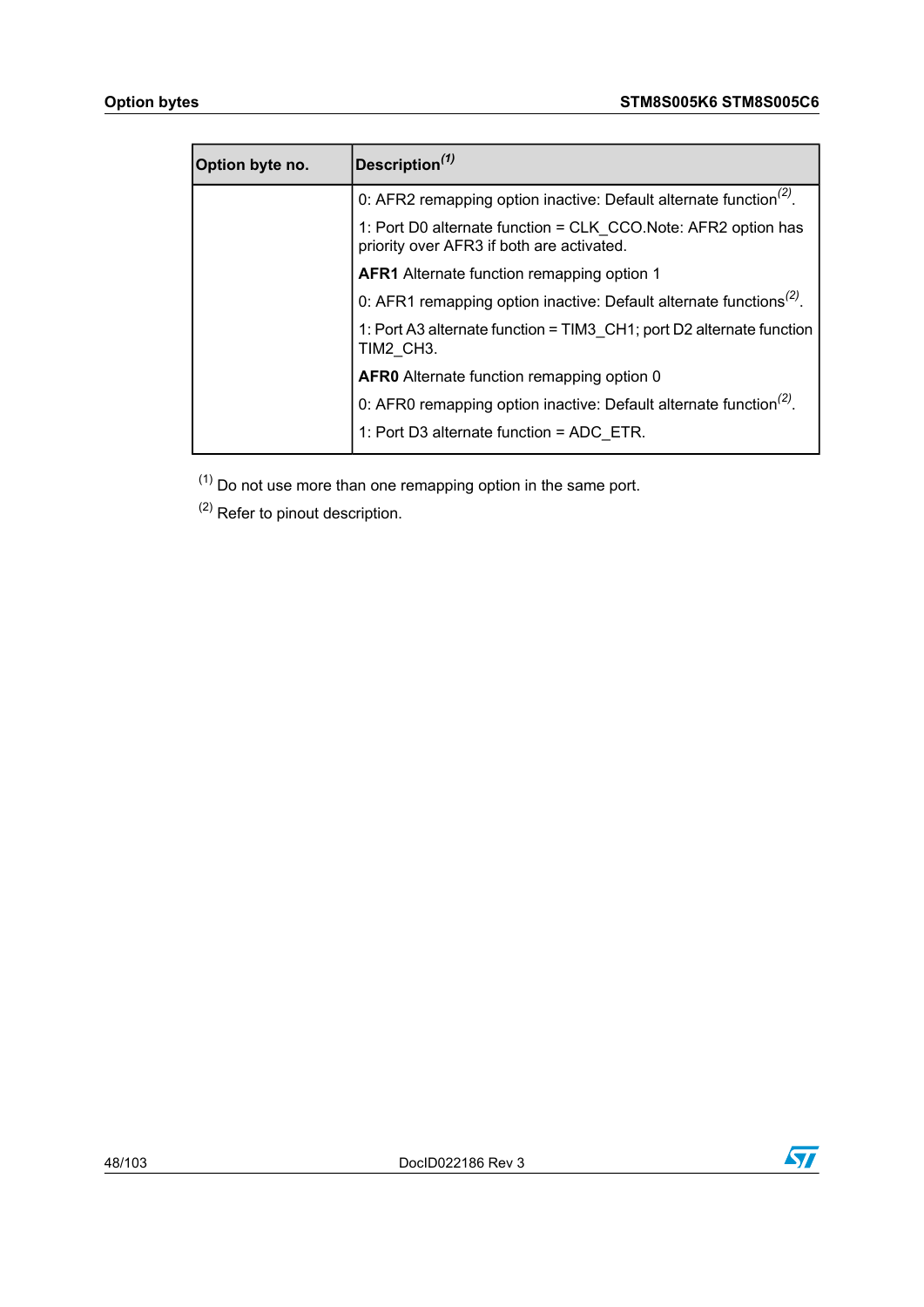# **9 Electrical characteristics**

### **9.1 Parameter conditions**

Unless otherwise specified, all voltages are referred to  $V_{SS}$ .

#### **9.1.1 Minimum and maximum values**

Unless otherwise specified the minimum and maximum values are guaranteed in the worst conditions of ambient temperature, supply voltage and frequencies by tests in production on 100 % of the devices with an ambient temperature at  $T_A$  = 25 °C and  $T_A$  =  $T_{Amax}$  (given by the selected temperature range).

Data based on characterization results, design simulation and/or technology characteristics are indicated in the table footnotes and are not tested in production. Based on characterization, the minimum and maximum values refer to sample tests and represent the mean value plus or minus three times the standard deviation (mean  $\pm$  3  $\Sigma$ ).

#### **9.1.2 Typical values**

Unless otherwise specified, typical data are based on  $T_A = 25 \degree C$ ,  $V_{DD} = 5$  V. They are given only as design guidelines and are not tested.

Typical ADC accuracy values are determined by characterization of a batch of samples from a standard diffusion lot over the full temperature range, where 95% of the devices have an error less than or equal to the value indicated (mean  $\pm 2 \Sigma$ ).

#### **9.1.3 Typical curves**

Unless otherwise specified, all typical curves are given only as design guidelines and are not tested.

#### **9.1.4 Typical current consumption**

For typical current consumption measurements,  $V_{DD}$ ,  $V_{DDIO}$  and  $V_{DDA}$  are connected together in the configuration shown in the following figure.



#### **Figure 6: Supply current measurement conditions**

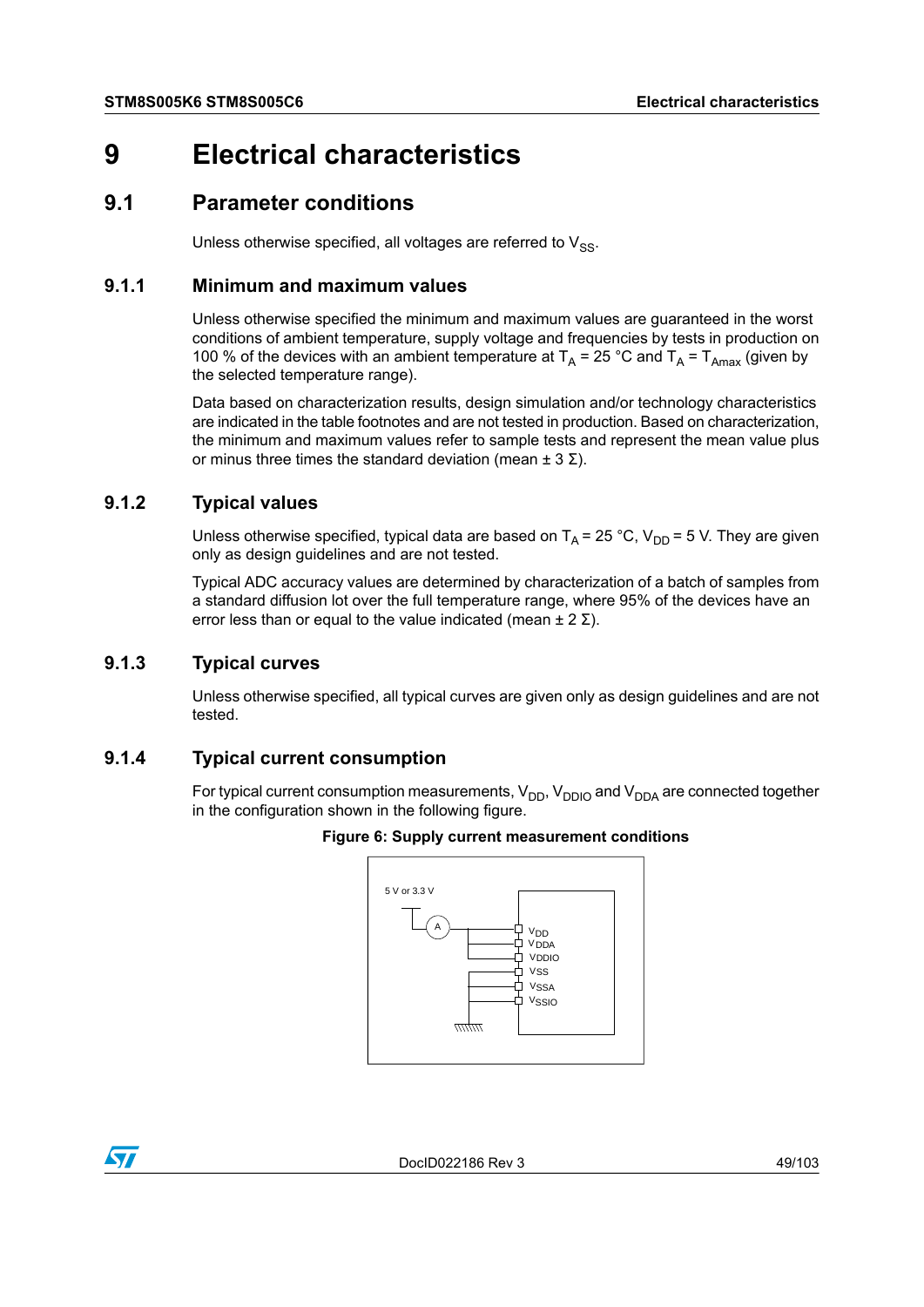### **9.1.5 Loading capacitor**

The loading conditions used for pin parameter measurement are shown in the following figure.

**Figure 7: Pin loading conditions**



### <span id="page-49-0"></span>**9.1.6 Pin input voltage**

The input voltage measurement on a pin of the device is described in the following figure.

**Figure 8: Pin input voltage**



## **9.2 Absolute maximum ratings**

Stresses above those listed as 'absolute maximum ratings' may cause permanent damage to the device. This is a stress rating only and functional operation of the device under these conditions is not implied. Exposure to maximum rating conditions for extended periods may affect device reliability.

| <b>Table 14: Voltage characteristics</b> |  |
|------------------------------------------|--|
|------------------------------------------|--|

| Symbol                     | <b>Ratings</b>                                                             | Min                  | Max | Unit |
|----------------------------|----------------------------------------------------------------------------|----------------------|-----|------|
| $V_{DDx}$ - $V_{SS}$       | Supply voltage (including $V_{DDA \text{ and }} V_{DDIO}$ ) <sup>(1)</sup> | $-0.3$               | 6.5 |      |
| $\mathsf{V}_{\mathsf{IN}}$ | Input voltage on true open drain pins (PE1,<br>$PE2)^{(2)}$                | $V_{SS}$ - 0.3   6.5 |     |      |

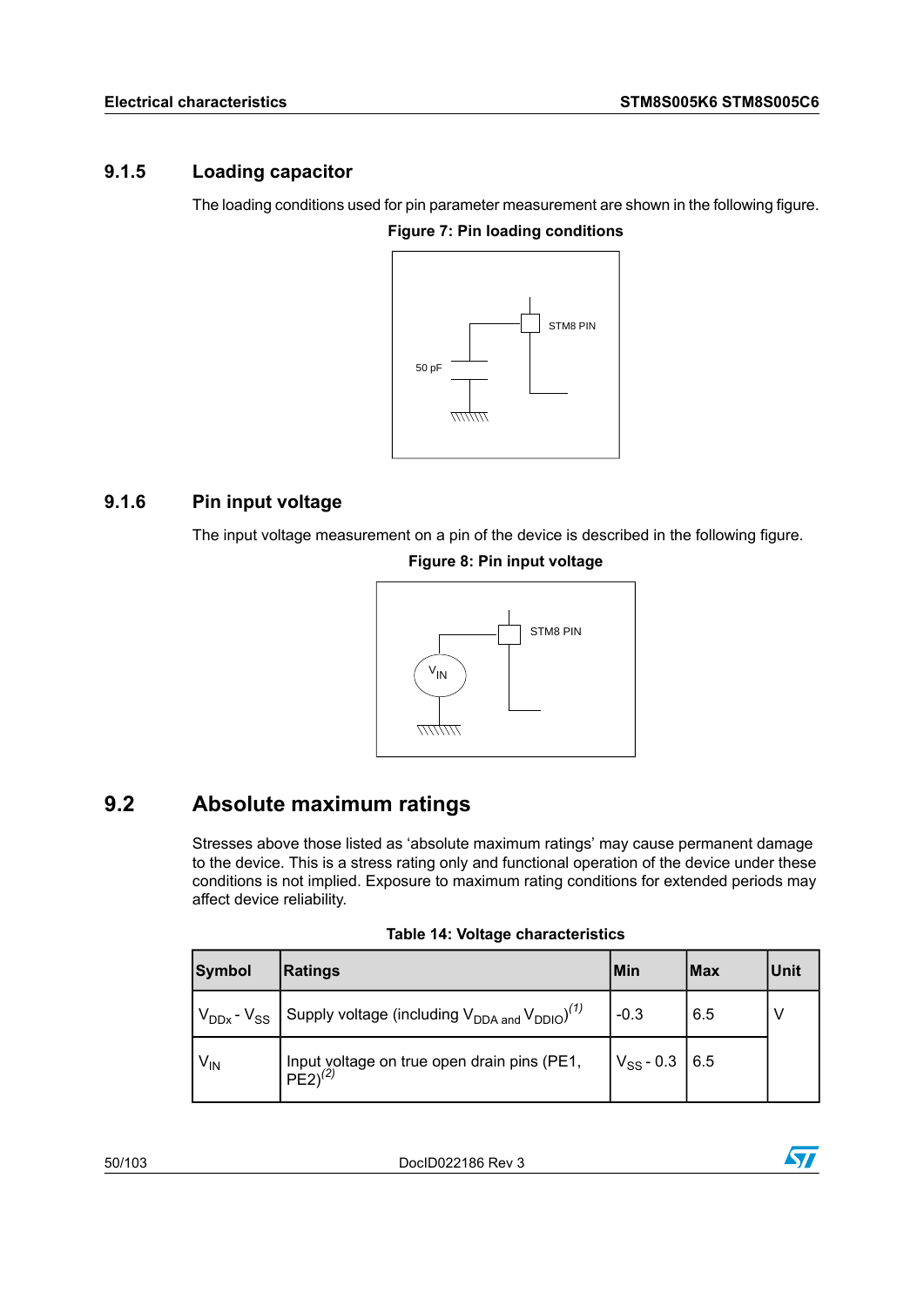| Symbol                 | <b>Ratings</b>                                   | l Min                                                    | lMax                            | <b>Unit</b> |
|------------------------|--------------------------------------------------|----------------------------------------------------------|---------------------------------|-------------|
|                        | Input voltage on any other $pin^{(2)}$           |                                                          | $V_{SS}$ - 0.3   $V_{DD}$ + 0.3 |             |
| $ V_{DDx} - V_{DD}  $  | Variations between different power pins          |                                                          | 50                              | mV          |
| $ V_{SSx}$ - $V_{SS} $ | Variations between all the different ground pins |                                                          | 50                              |             |
| V <sub>ESD</sub>       | Electrostatic discharge voltage                  | see Absolute maximum<br>ratings (electrical sensitivity) |                                 |             |

<span id="page-50-1"></span><span id="page-50-0"></span> $^{(1)}$  All power (V<sub>DD</sub>, V<sub>DDIO</sub>, V<sub>DDA</sub>) and ground (V<sub>SS</sub>, V<sub>SSIO</sub>, V<sub>SSA</sub>) pins must always be connected to the external power supply

 $^{(2)}$  I<sub>INJ(PIN)</sub> must never be exceeded. This is implicitly insured if V<sub>IN</sub> maximum is respected. If V<sub>IN</sub> maximum cannot be respected, the injection current must be limited externally to the I<sub>INJ(PIN)</sub> value. A positive injection is induced by V<sub>IN</sub>>V<sub>DD</sub> while a negative injection is induced by V<sub>IN</sub><V<sub>SS</sub>. For true open-drain pads, there is no positive injection current, and the corresponding  $V_{\text{IN}}$  maximum must always be respected

| <b>Symbol</b>   | <b>Ratings</b>                                                                                                        | Max.(1) | <b>Unit</b> |
|-----------------|-----------------------------------------------------------------------------------------------------------------------|---------|-------------|
| $I_{VDD}$       | Total current into $V_{DD}$ power lines (source) <sup>(2)</sup>                                                       | 60      | mA          |
| $I_{VSS}$       | Total current out of $V_{SS}$ ground lines (sink) <sup>(2)</sup>                                                      | 60      |             |
| Ι <sub>ΙΟ</sub> | Output current sunk by any I/O and control pin                                                                        | 20      |             |
|                 | Output current source by any I/Os and control pin                                                                     | 20      |             |
| $\Sigma I_{10}$ | Total output current sourced (sum of all I/O and control<br>pins) for devices with two $V_{DDIO}$ pins <sup>(3)</sup> | 200     |             |
|                 | Total output current sourced (sum of all I/O and control<br>pins) for devices with one $V_{DDIO}$ pin <sup>(3)</sup>  | 100     |             |
|                 | Total output current sunk (sum of all I/O and control<br>pins) for devices with two $V_{SSIO}$ pins <sup>(3)</sup>    | 160     |             |
|                 | Total output current sunk (sum of all I/O and control<br>pins) for devices with one $V_{SSIO}$ pin <sup>(3)</sup>     | 80      |             |

|  |  | <b>Table 15: Current characteristics</b> |
|--|--|------------------------------------------|
|--|--|------------------------------------------|

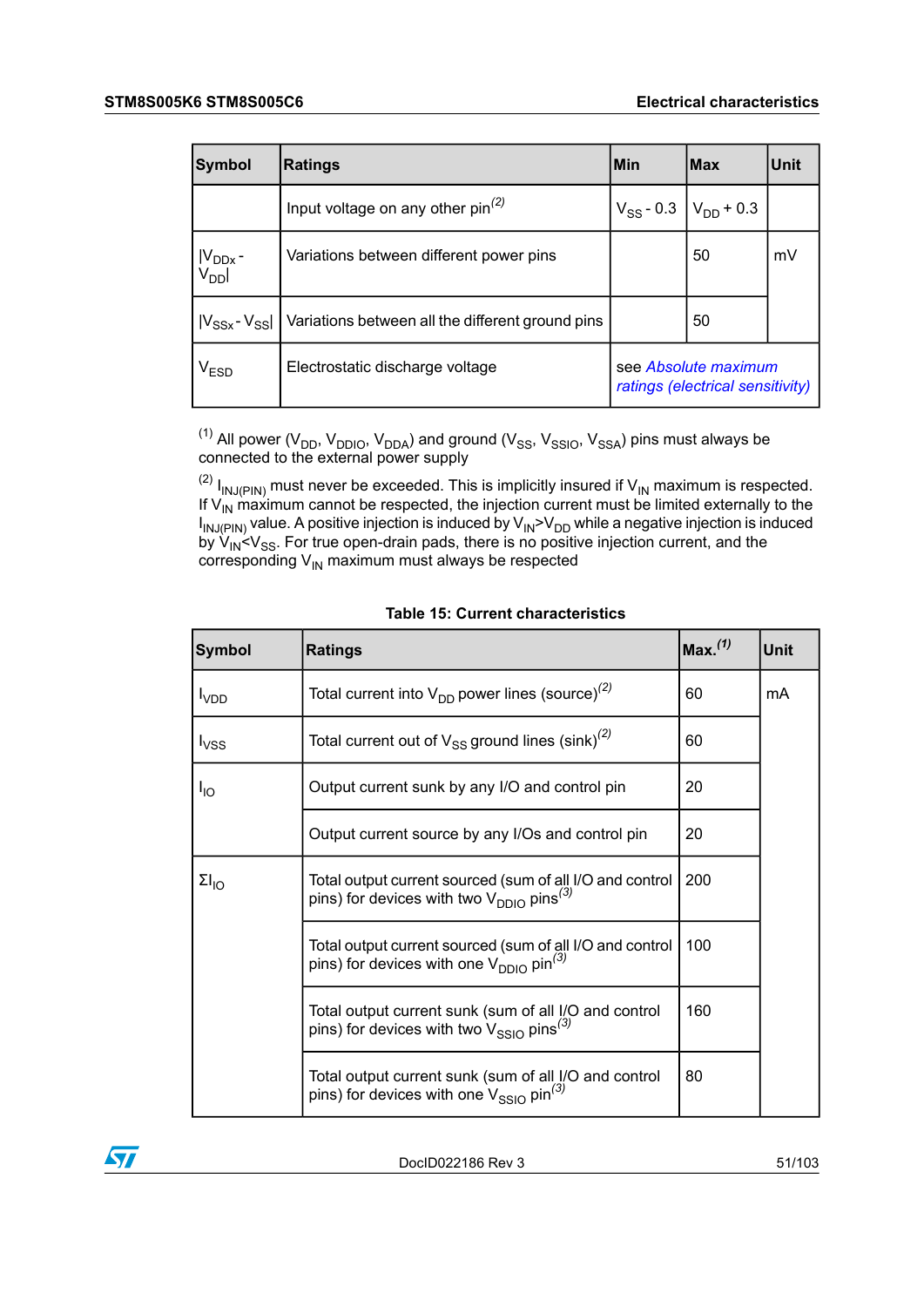| <b>Symbol</b>                               | <b>Ratings</b>                                                    | $\mathsf{Max}^{(1)}$ | <b>Unit</b> |
|---------------------------------------------|-------------------------------------------------------------------|----------------------|-------------|
| $(4)$ $(5)$<br>$I_{INJ(PIN)}$               | Injected current on NRST pin                                      | ±4                   |             |
|                                             | Injected current on OSCIN pin                                     | ±4                   |             |
|                                             | Injected current on any other pin <sup>(6)</sup>                  | ±4                   |             |
| $\Sigma I_{\mathsf{INJ}(\mathsf{PIN})}$ (4) | Total injected current (sum of all I/O and control pins) $^{(6)}$ | ±20                  |             |

<span id="page-51-1"></span><span id="page-51-0"></span> $(1)$  Data based on characterization results, not tested in production.

<span id="page-51-2"></span> $^{(2)}$  All power (V<sub>DD</sub>, V<sub>DDIO</sub>, V<sub>DDA</sub>) and ground (V<sub>SS</sub>, V<sub>SSIO</sub>, V<sub>SSA</sub>) pins must always be connected to the external supply.

<span id="page-51-3"></span> $<sup>(3)</sup>$  I/O pins used simultaneously for high current source/sink must be uniformly spaced</sup> around the package between the  $V_{DDIO}/V_{SSIO}$  pins.

<span id="page-51-4"></span> $^{(4)}$  I<sub>INJ(PIN)</sub> must never be exceeded. This is implicitly insured if V<sub>IN</sub> maximum is respected. If  $\mathsf{V}_{\mathsf{IN}}$  maximum cannot be respected, the injection current must be limited externally to the I<sub>INJ(PIN)</sub> value. A positive injection is induced by V<sub>IN</sub>>V<sub>DD</sub> while a negative injection is induced by V<sub>IN</sub><V<sub>SS</sub>. For true open-drain pads, there is no positive injection current, and the corresponding  $V_{IN}$  maximum must always be respected

<span id="page-51-5"></span><sup>(5)</sup> Negative injection disturbs the analog performance of the device. See note in *I2C [interface](#page-83-0) [characteristics](#page-83-0)*.

<sup>(6)</sup> When several inputs are submitted to a current injection, the maximum ΣI<sub>INJ(PIN)</sub> is the absolute sum of the positive and negative injected currents (instantaneous values). These results are based on characterization with  $\Sigma I_{INJ(PIN)}$  maximum current injection on four I/O port pins of the device.

| Symbol | <b>Ratings</b>               | Value        | Unit |
|--------|------------------------------|--------------|------|
| ' STG  | Storage temperature range    | $-65$ to 150 | °C   |
|        | Maximum junction temperature | 150          |      |

#### **Table 16: Thermal characteristics**

## <span id="page-51-6"></span>**9.3 Operating conditions**

The device must be used in operating conditions that respect the parameters in the table below. In addition, full account must be taken of all physical capacitor characteristics and tolerances.

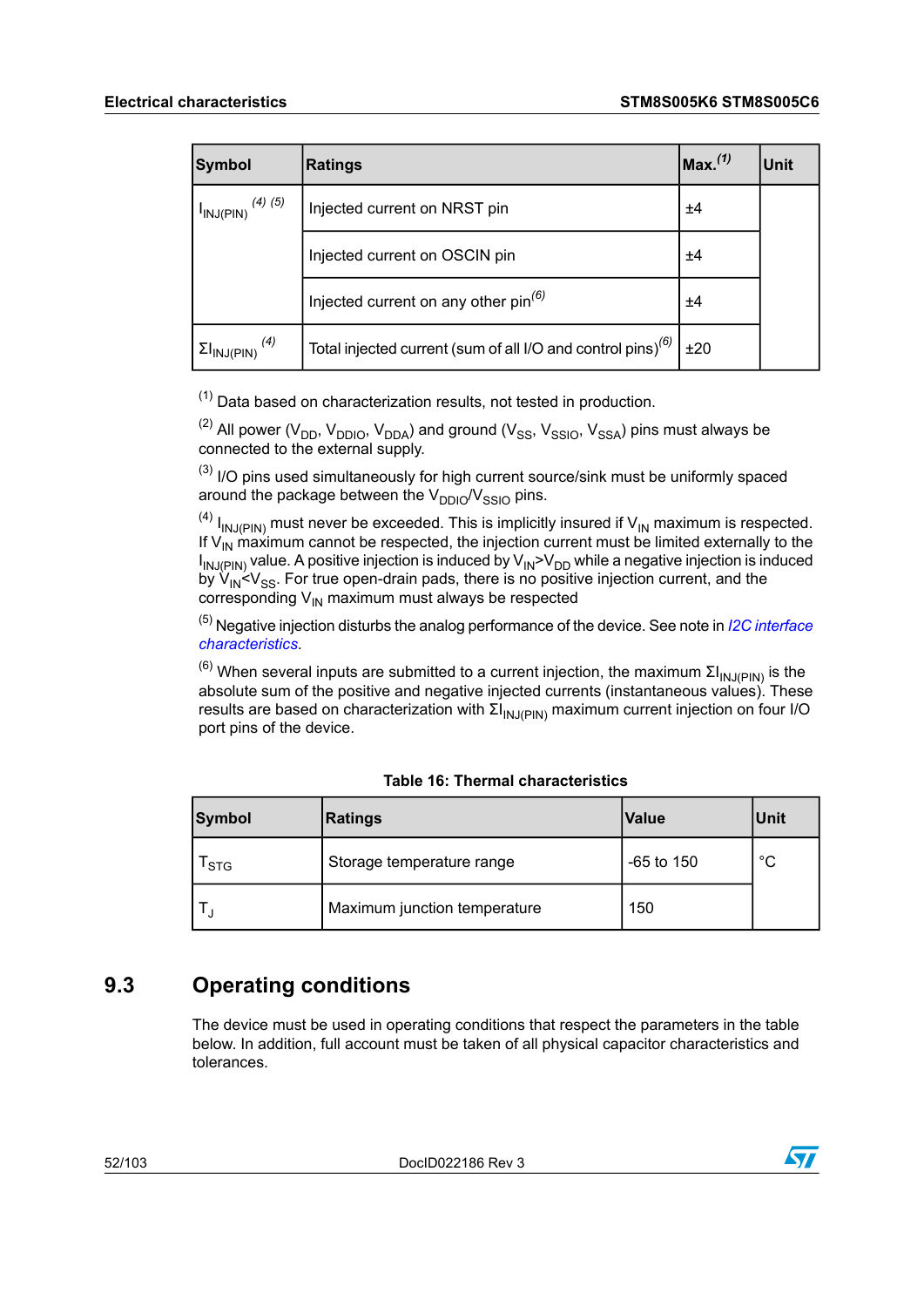| <b>Symbol</b>           | <b>Parameter</b>                                         | <b>Conditions</b>                                                                                                                           | Min   | <b>Max</b> | <b>Unit</b> |
|-------------------------|----------------------------------------------------------|---------------------------------------------------------------------------------------------------------------------------------------------|-------|------------|-------------|
| $f_{CPU}$               | Internal CPU clock<br>frequency                          |                                                                                                                                             | 0     | 16         | <b>MHz</b>  |
| $V_{DD}/V_{DD}$ IO      | Standard operating<br>voltage                            |                                                                                                                                             | 2.95  | 5.5        | $\vee$      |
| $VCAP$ <sup>(1)</sup>   | $C_{EXT}$ : capacitance of<br>external capacitor         |                                                                                                                                             | 470   | 3300       | nF          |
|                         | <b>ESR</b> of external<br>capacitor                      | at 1 MHz $^{(4)}$                                                                                                                           |       | 0.3        | Ohm         |
|                         | ESL of external<br>capacitor                             |                                                                                                                                             |       | 15         | nH          |
| $P_D^{(2)}$             | Power dissipation at<br>TA = $85^{\circ}$ C for suffix 6 | 48-pin devices, with<br>output on eight standard<br>ports, two high sink ports<br>and two open drain ports<br>simultaneously <sup>(3)</sup> |       | 443        | mW          |
|                         |                                                          | 32-pin package, with<br>output on eight standard<br>ports and two high sink<br>ports simultaneously <sup>(3)</sup>                          |       | 360        |             |
| $T_A$                   | Ambient temperature<br>for 6 suffix version              | Maximum power<br>dissipation                                                                                                                | $-40$ | 85         | $^{\circ}C$ |
| $\mathsf{T}_\mathrm{J}$ | Junction temperature<br>range                            | 6 suffix version                                                                                                                            | $-40$ | 105        |             |

**Table 17: General operating conditions**

<span id="page-52-3"></span><span id="page-52-2"></span><span id="page-52-0"></span> $<sup>(1)</sup>$ Care should be taken when selecting the capacitor, due to its tolerance, as well as the</sup> parameter dependency on temperature, DC bias and frequency in addition to other factors. The parameter maximum value must be respected for the full application range.

<span id="page-52-1"></span><sup>(2)</sup> To calculate P<sub>Dmax</sub>(T<sub>A</sub>), use the formula P<sub>Dmax</sub> = (T<sub>Jmax</sub> - T<sub>A</sub>)/Θ<sub>JA</sub> (see *[Thermal](#page-96-0) [characteristics](#page-96-0)* ) with the value for T<sub>Jmax</sub> given in the current table and the value for Θ<sub>JA</sub> given in *Thermal [characteristics](#page-96-0)*.

(3) Refer to *Thermal [characteristics](#page-96-0)*.

<sup>(4)</sup>This frequency of 1 MHz as a condition for  $V_{\text{CAP}}$  parameters is given by design of the internal regulator.

DocID022186 Rev 3 53/103

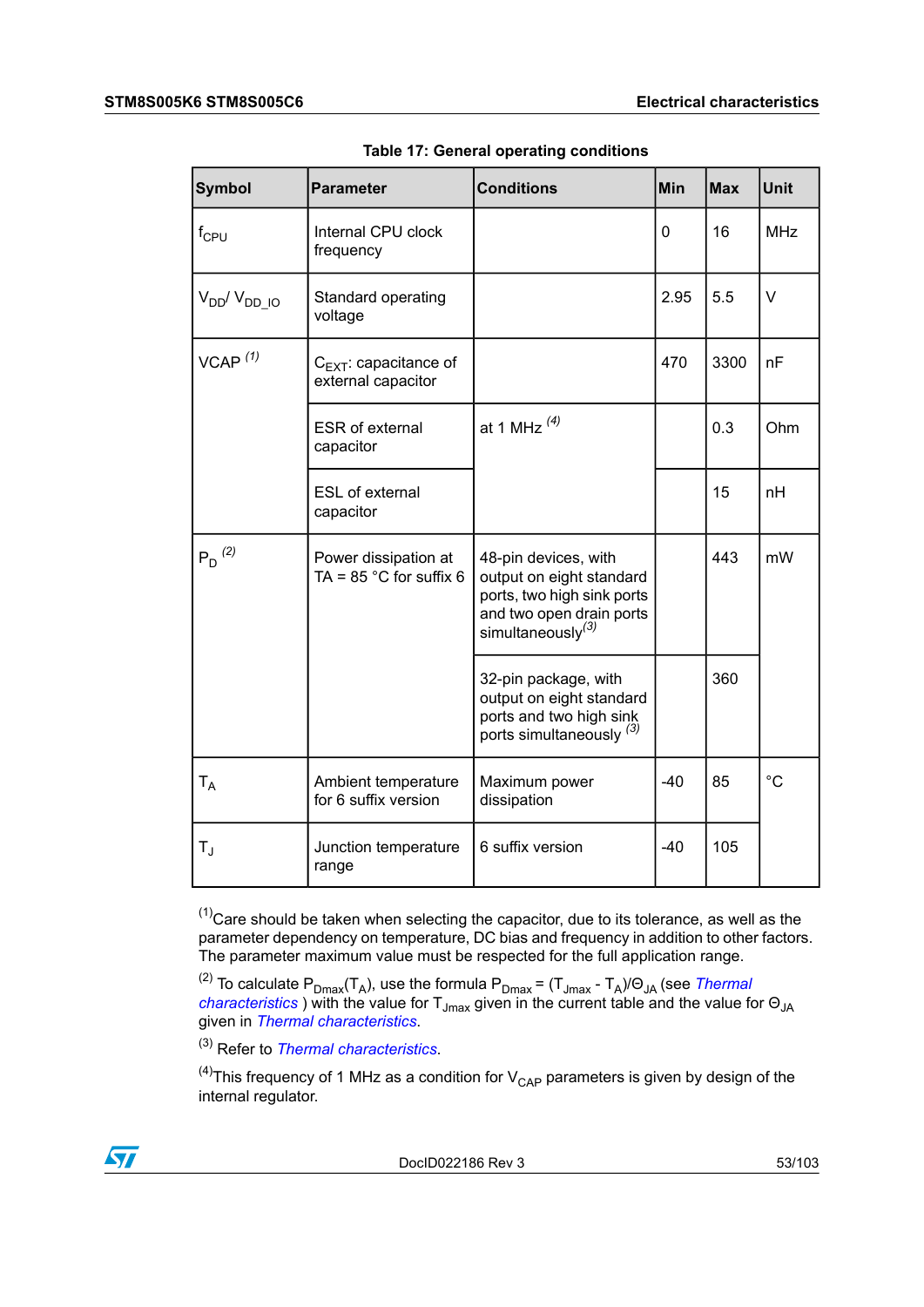



**Table 18: Operating conditions at power-up/power-down**

| <b>Symbol</b>     | <b>Parameter</b>              | <b>Conditions</b> | Min         | <b>Typ</b> | <b>Max</b>  | <b>Unit</b> |
|-------------------|-------------------------------|-------------------|-------------|------------|-------------|-------------|
| t <sub>VDD</sub>  | $V_{DD}$ rise time rate       |                   | $2.0^{(1)}$ |            | $\infty$    | $\mu s/V$   |
|                   | $V_{DD}$ fall time rate       |                   | $2.0^{(1)}$ |            | $\infty$    |             |
| $t_{\text{TEMP}}$ | Reset releasedelay            | $V_{DD}$ rising   |             |            | $1.7^{(1)}$ | ms          |
| $V_{IT+}$         | Power-on reset<br>threshold   |                   | 2.65        | 2.8        | 2.95        | ٧           |
| $V_{IT}$          | Brown-out reset<br>threshold  |                   | 2.58        | 2.7        | 2.88        |             |
| $V_{HYS(BOR)}$    | Brown-out reset<br>hysteresis |                   |             | 70         |             | mV          |

<span id="page-53-0"></span> $(1)$  Guaranteed by design, not tested in production.

### **9.3.1 VCAP external capacitor**

Stabilization for the main regulator is achieved connecting an external capacitor  $\mathsf{C}_\mathsf{EXT}$  to the  $\rm V_{CAP}$  pin.  $\rm C_{EXT}$  is specified in the Operating conditions section. Care should be taken to limit the series inductance to less than 15 nH.

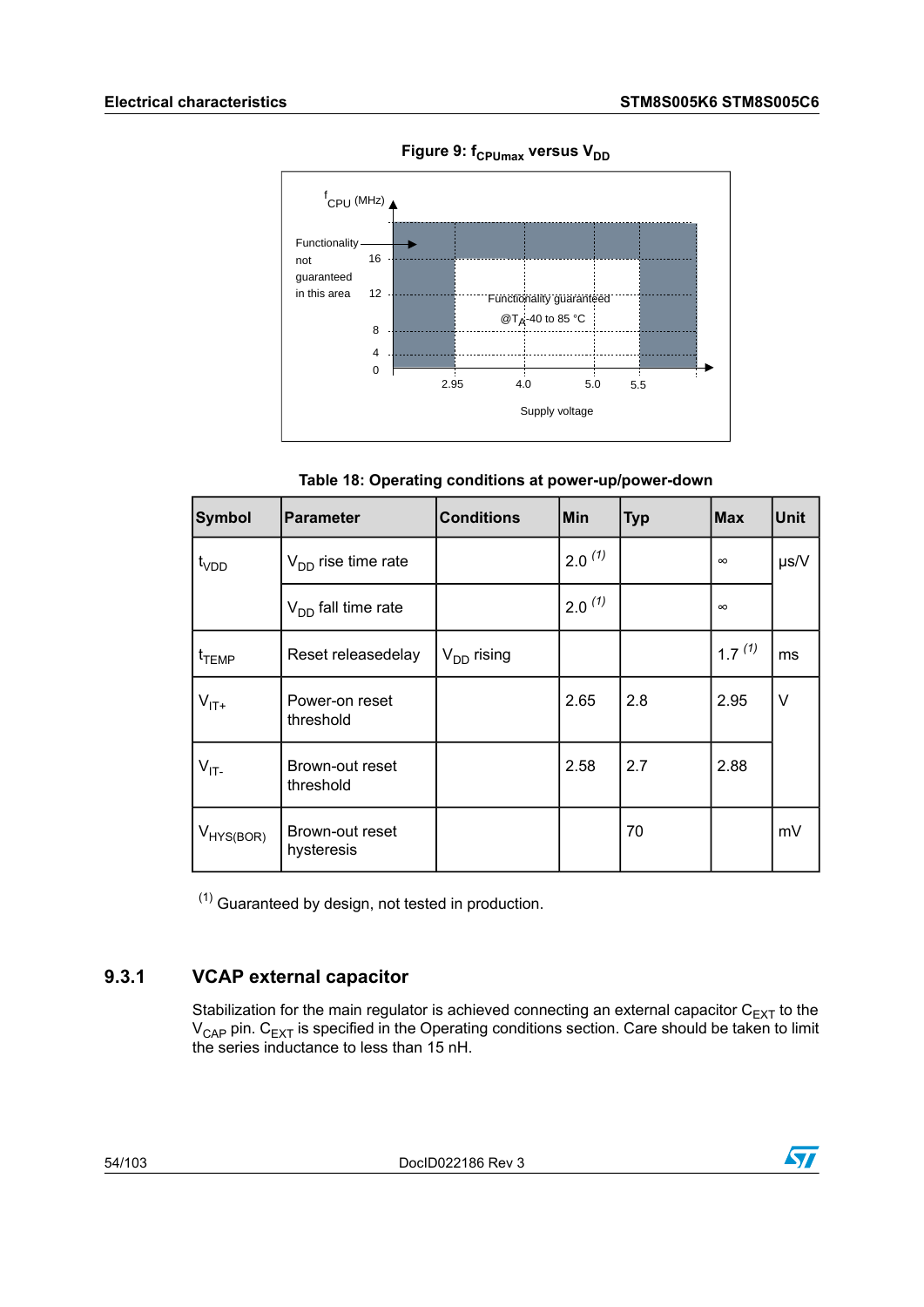**Figure 10: External capacitor C<sub>EXT</sub>** 



**1.** ESR is the equivalent series resistance and ESL is the equivalent inductance.

### **9.3.2 Supply current characteristics**

The current consumption is measured as described in *Pin input [voltage](#page-49-0)*.

### **9.3.2.1 Total current consumption in run mode**

|                         | Symbol   Parameter                                   | <b>Conditions</b>                          |                                 | <b>Typ</b> | $\left \text{Max}^{(1)}\right $ Unit |    |
|-------------------------|------------------------------------------------------|--------------------------------------------|---------------------------------|------------|--------------------------------------|----|
| Supply<br>$I_{DD(RUN)}$ | current in run<br>mode, code<br>executed<br>from RAM | $f_{CPU} = f_{MASTER}$<br>$= 16 MHz$       | HSE crystal osc.<br>(16 MHz)    | 3.2        |                                      | mA |
|                         |                                                      |                                            | HSE user ext. clock<br>(16 MHz) | 2.6        | 3.2                                  |    |
|                         |                                                      |                                            | HSI RC osc.<br>(16 MHz)         | 2.5        | 3.2                                  |    |
|                         |                                                      | $f_{CPU} = f_{MASTER}/128 =$<br>125 kHz    | HSE user ext. clock<br>(16 MHz) | 1.6        | 2.2                                  |    |
|                         |                                                      |                                            | HSI RC osc.<br>(16 MHz)         | 1.3        | 2.0                                  |    |
|                         |                                                      | $f_{CPU} = f_{MASTER}/128 =$<br>15.625 kHz | HSI RC osc.<br>(16 MH3z/8)      | 0.75       |                                      |    |
|                         |                                                      | $f_{CPU} = f_{MASTER}$<br>$= 128$ kHz      | LSI RC osc.<br>$(128$ kHz)      | 0.55       |                                      |    |

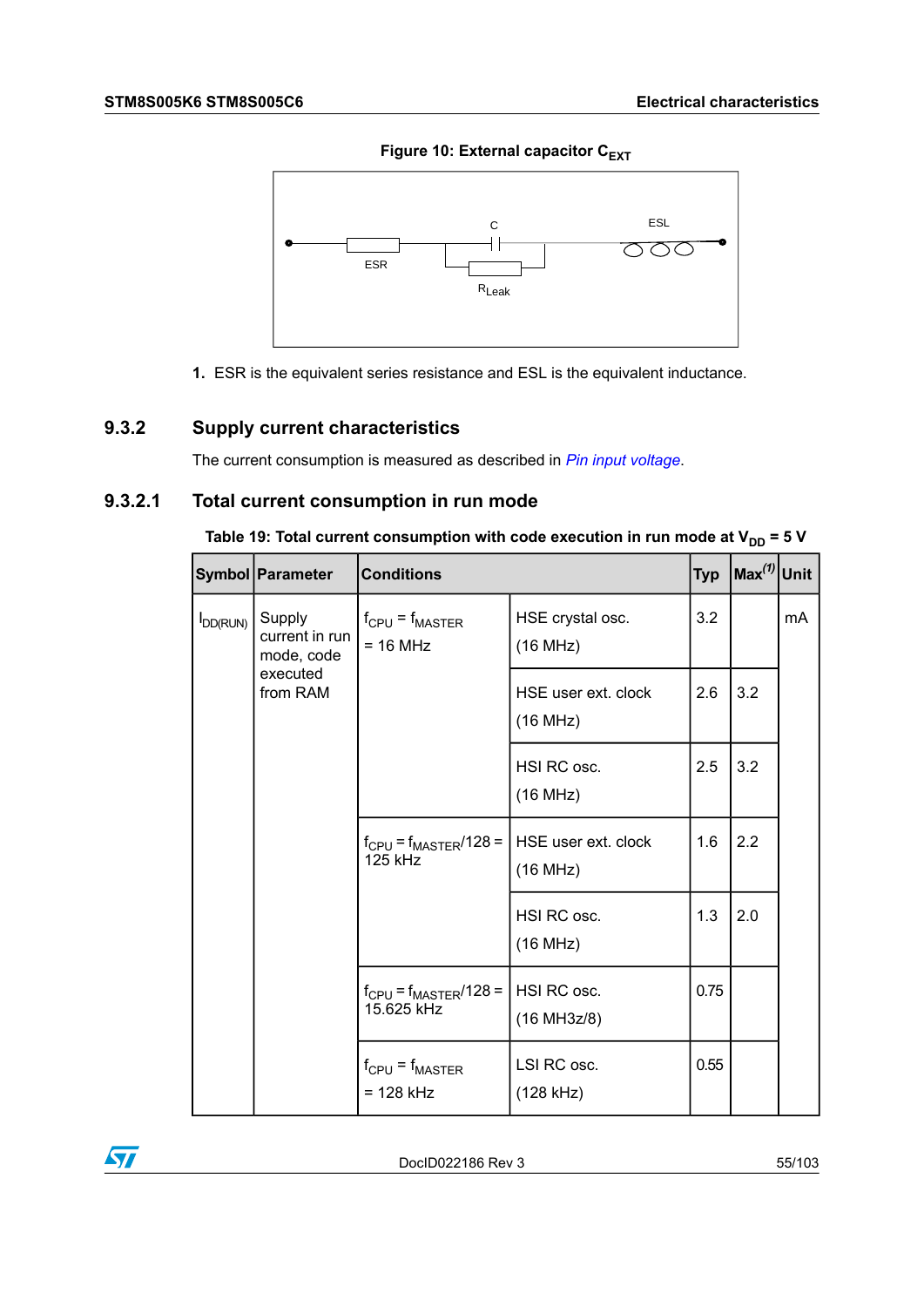|                      | Symbol   Parameter                     | <b>Conditions</b>                                            |                                           | <b>Typ</b> | $\left \textsf{Max}^{(1)}\right $ Unit |  |
|----------------------|----------------------------------------|--------------------------------------------------------------|-------------------------------------------|------------|----------------------------------------|--|
| D <sub>D</sub> (RUN) | Supply<br>current in run<br>mode, code | $f_{CPU} = f_{MASTER}$<br>$= 16 MHz$                         | HSE crystal osc.<br>(16 MHz)              | 7.7        |                                        |  |
|                      | executed<br>fromFlash                  |                                                              | HSE user ext. clock<br>(16 MHz)           | 7.0        | 8.0                                    |  |
|                      |                                        |                                                              | HSI RC osc.<br>(16 MHz)                   | 7.0        | 8.0                                    |  |
|                      |                                        | $f_{CPU} = f_{MASTER}$<br>$= 2 MHz$                          | HSI RC osc.<br>$(16 \text{ MHz/B})^{(2)}$ | 1.5        |                                        |  |
|                      |                                        | $f_{CPU} = f_{MASTER}/128 =  $ HSI RC osc.<br><b>125 kHz</b> | (16 MHz)                                  | 1.35       | 2.0                                    |  |
|                      |                                        | $f_{CPU} = f_{MASTER}/128 =  $ HSI RC osc.<br>15.625 kHz     | (16 MHz/8)                                | 0.75       |                                        |  |
|                      |                                        | $f_{CPU} = f_{MASTER}$<br>$= 128$ kHz                        | LSI RC osc.<br>$(128$ kHz)                | 0.6        |                                        |  |

<span id="page-55-1"></span><span id="page-55-0"></span> $(1)$  Data based on characterization results, not tested in production.

 $(2)$  Default clock configuration measured with all peripherals off.

|                      |                                                 | Symbol Parameter Conditions               | <b>Typ</b>                      | $\left \textsf{Max}^{(1)}\right $ Unit |     |    |
|----------------------|-------------------------------------------------|-------------------------------------------|---------------------------------|----------------------------------------|-----|----|
| D <sub>D</sub> (RUN) | Supply<br>current<br>in run                     | $f_{\rm CPU}$ = $f_{\rm MAXTER}$ = 16 MHz | HSE crystal osc.<br>(16 MHz)    | 2.8                                    |     | mA |
|                      | mode,<br>code<br>executed<br>from<br><b>RAM</b> |                                           | HSE user ext. clock<br>(16 MHz) | 2.6                                    | 3.2 |    |
|                      |                                                 |                                           | HSI RC osc.<br>(16 MHz)         | 2.5                                    | 3.2 |    |

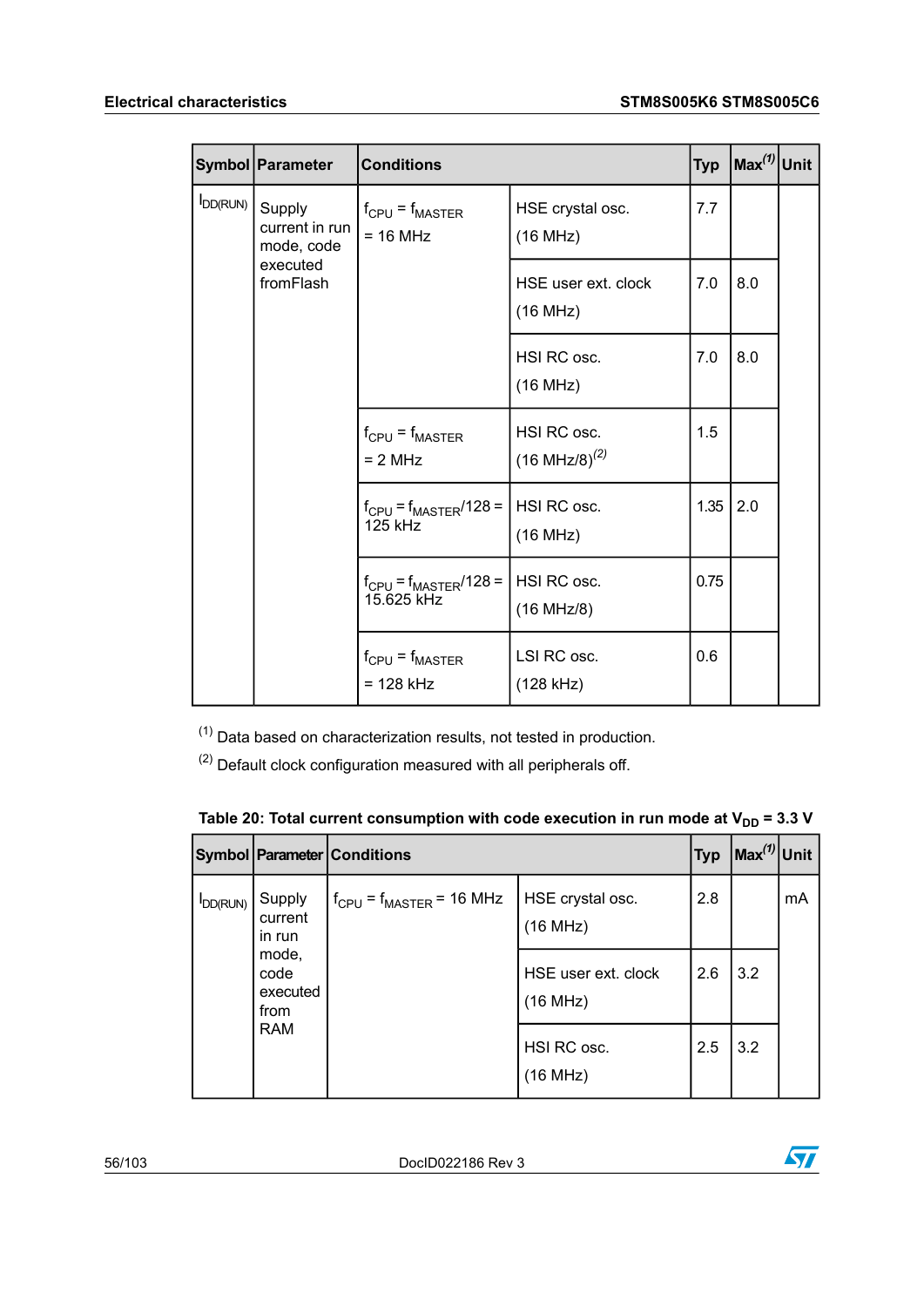|  |                                                                           | Symbol   Parameter   Conditions<br><b>Typ</b> |                                           |      | $\textsf{Max}^{(1)}$ Unit |  |
|--|---------------------------------------------------------------------------|-----------------------------------------------|-------------------------------------------|------|---------------------------|--|
|  |                                                                           | $f_{CPU} = f_{MASTER}/128$<br>$= 125$ kHz     | HSE user ext. clock<br>(16 MHz)           | 1.6  | 2.2                       |  |
|  |                                                                           |                                               | HSI RC osc.<br>(16 MHz)                   | 1.3  | 2.0                       |  |
|  |                                                                           | $f_{CPU} = f_{MASTER}/128 =$<br>15.625 kHz    | HSI RC osc. (16 MHz/8)                    | 0.75 |                           |  |
|  |                                                                           | $f_{CPU} = f_{MASTER} = 128$ kHz              | LSI RC osc.<br>$(128$ kHz)                | 0.55 |                           |  |
|  | Supply<br>current<br>in run<br>mode,<br>code<br>executed<br>from<br>Flash | $f_{CPU} = f_{MASTER} = 16 MHz$               | HSE crystal osc.<br>(16 MHz)              | 7.3  |                           |  |
|  |                                                                           |                                               | HSE user ext. clock<br>(16 MHz)           | 7.0  | 8.0                       |  |
|  |                                                                           |                                               | HSI RC osc.<br>(16 MHz)                   | 7.0  | 8.0                       |  |
|  |                                                                           | $f_{CPU} = f_{MASTER} = 2 MHz$                | HSI RC osc.<br>$(16 \text{ MHz/B})^{(2)}$ | 1.5  |                           |  |
|  |                                                                           | $f_{CPU} = f_{MASTER}/128$<br>$= 125$ kHz     | HSI RC osc.<br>(16 MHz)                   | 1.35 | 2.0                       |  |
|  |                                                                           | $f_{CPU} = f_{MASTER}/128 =$<br>15.625 kHz    | HSI RC osc.<br>(16 MHz/8)                 | 0.75 |                           |  |
|  |                                                                           | $f_{CPU} = f_{MASTER} = 128$ kHz              | LSI RC osc.<br>(128 kHz)                  | 0.6  |                           |  |

<span id="page-56-1"></span><span id="page-56-0"></span> $(1)$  Data based on characterization results, not tested in production.

 $(2)$  Default clock configuration measured with all peripherals off.

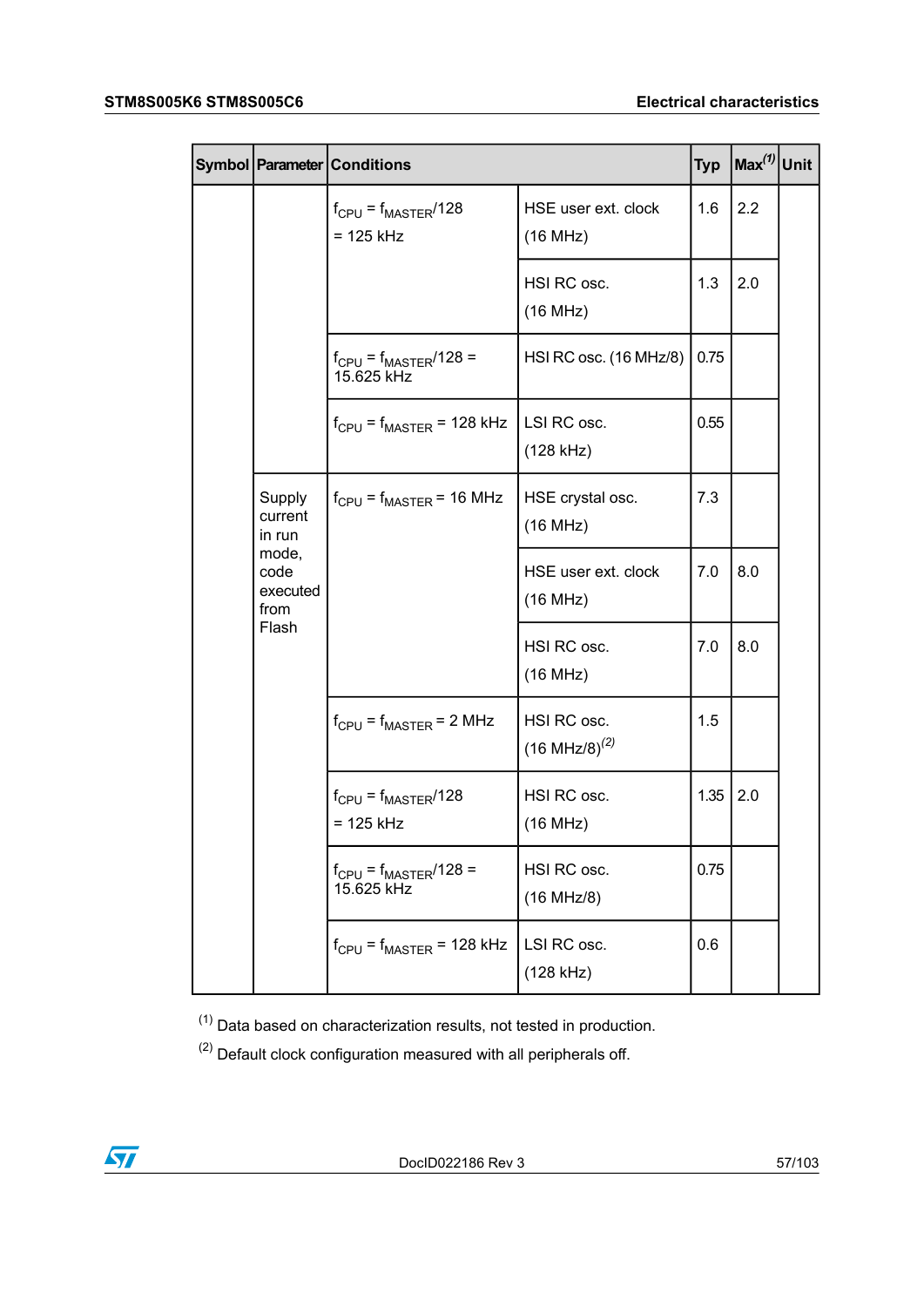### **9.3.2.2 Total current consumption in wait mode**

 **Table** 21: Total current consumption in wait mode at  $V_{DD} = 5$  V

|               | Symbol   Parameter                | <b>Conditions</b>                                 | <b>Typ</b>                                |      |     |    |
|---------------|-----------------------------------|---------------------------------------------------|-------------------------------------------|------|-----|----|
| $I_{DD(WFI)}$ | Supply<br>current in<br>wait mode | $f_{CPU} = f_{MASTER} = 16$<br><b>MHz</b>         | HSE crystal osc.<br>(16 MHz)              | 2.15 |     | mA |
|               |                                   |                                                   | HSE user ext. clock<br>(16 MHz)           | 1.55 | 2.0 |    |
|               |                                   |                                                   | HSI RC osc.<br>(16 MHz)                   | 1.5  | 1.9 |    |
|               |                                   | $f_{CPU} = f_{MASTER}/128$<br>$= 125$ kHz         | HSI RC osc.<br>(16 MHz)                   | 1.3  |     |    |
|               |                                   | $f_{CPU} = f_{MASTER}/128$<br>$= 15.625$ kHz      | HSI RC osc.<br>$(16 \text{ MHz/B})^{(2)}$ | 0.7  |     |    |
|               |                                   | $f_{CPU} = f_{MASTER} = 128$   LSI RC osc.<br>kHz | (128 kHz)                                 | 0.5  |     |    |

<span id="page-57-1"></span><span id="page-57-0"></span> $(1)$  Data based on characterization results, not tested in production.

 $(2)$  Default clock configuration measured with all peripherals off.

|               | Symbol Parameter                  | <b>Typ</b><br><b>Conditions</b>                              |                                 |      | $\sqrt{Max^{(1)}}$ | Unit |
|---------------|-----------------------------------|--------------------------------------------------------------|---------------------------------|------|--------------------|------|
| $I_{DD(WFI)}$ | Supply<br>current in<br>wait mode | $f_{CPU} = f_{MASTER} = 16$   HSE crystal osc.<br><b>MHz</b> | (16 MHz)                        | 1.75 |                    | mA   |
|               |                                   |                                                              | HSE user ext. clock<br>(16 MHz) | 1.55 | l 2.0              |      |
|               |                                   |                                                              | HSI RC osc.<br>(16 MHz)         | 1.5  | 1.9                |      |

|  | Table 22: Total current consumption in wait mode at V <sub>DD</sub> = 3.3 V |  |  |
|--|-----------------------------------------------------------------------------|--|--|
|--|-----------------------------------------------------------------------------|--|--|

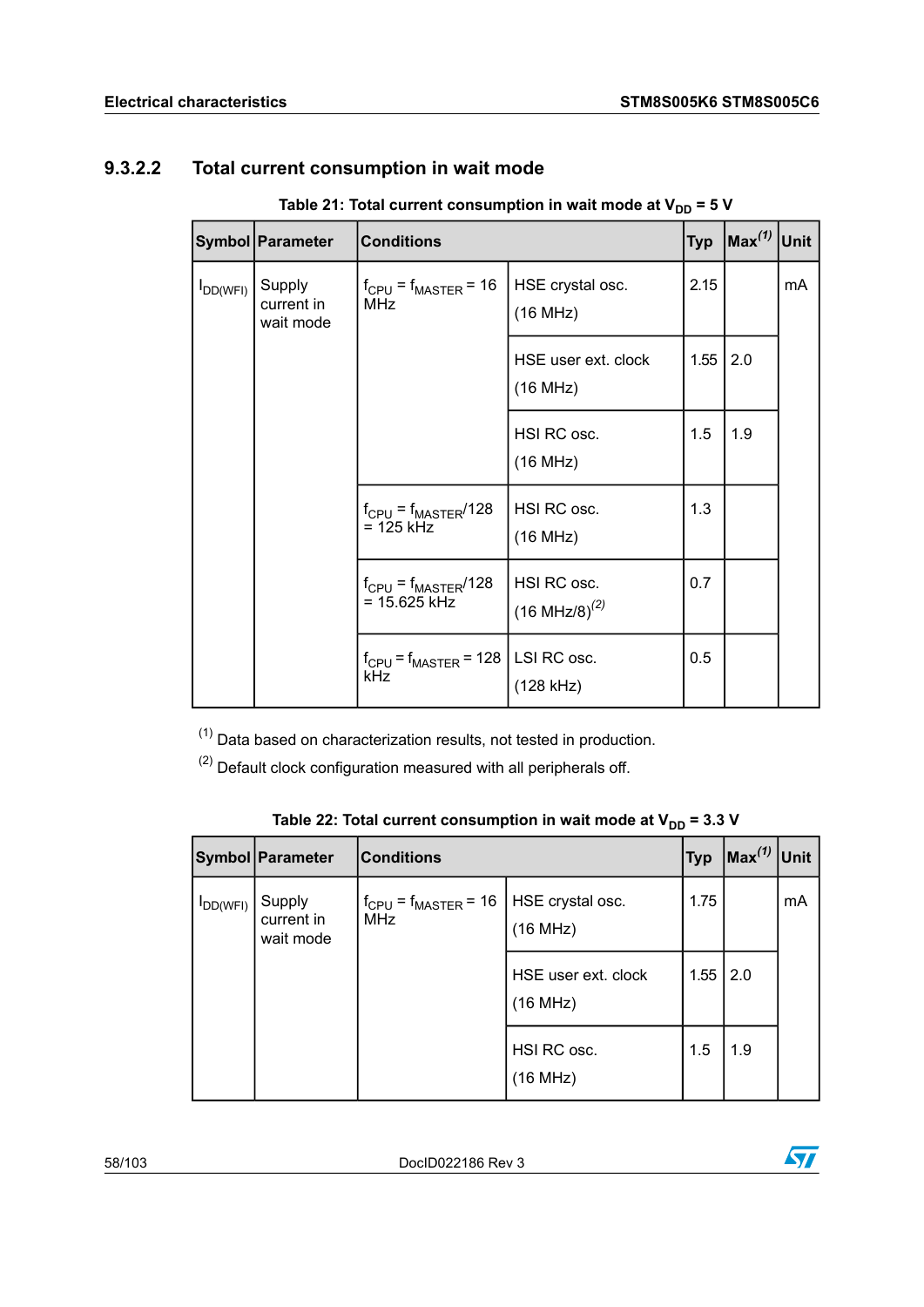| <b>Symbol   Parameter</b> | <b>Typ</b><br><b>Conditions</b>              |                                           |     | $\ln x^{(1)}$ Unit |  |
|---------------------------|----------------------------------------------|-------------------------------------------|-----|--------------------|--|
|                           | $f_{CPU} = f_{MASTER}/128$<br>$= 125$ kHz    | HSI RC osc.<br>(16 MHz)                   | 1.3 |                    |  |
|                           | $f_{CPU} = f_{MASTER}/128$<br>$= 15.625$ kHz | HSI RC osc.<br>$(16 \text{ MHz}/8)^{(2)}$ | 0.7 |                    |  |
|                           | $f_{CPU} = f_{MASTER} =$<br>128 kHz          | LSI RC osc.<br>(128 kHz)                  | 0.5 |                    |  |

<span id="page-58-1"></span><span id="page-58-0"></span> $(1)$  Data based on characterization results, not tested in production.

 $(2)$  Default clock configuration measured with all peripherals off.

### **9.3.2.3 Total current consumption in active halt mode**

|              | Symbol   Parameter                          | <b>Conditions</b>                                     | <b>Typ</b>                |                                        |      |                                  | Max at Unit |
|--------------|---------------------------------------------|-------------------------------------------------------|---------------------------|----------------------------------------|------|----------------------------------|-------------|
|              |                                             | <b>Main</b><br>voltage<br>regulator<br>(MVR) $^{(2)}$ | Flash mode <sup>(3)</sup> | <b>Clock source</b>                    |      | 85<br>$\mathrm{^{\circ}C^{(1)}}$ |             |
| $I_{DD(AH)}$ | Supply<br>current in<br>active halt<br>mode | On                                                    | Operating mode            | <b>HSE</b> crystal<br>OSC.<br>(16 MHz) | 1080 |                                  | μA          |
|              |                                             |                                                       |                           | LSI RC osc.<br>(128 kHz)               | 200  | 320                              |             |
|              |                                             |                                                       | Power-down<br>mode        | <b>HSE crystal</b><br>OSC.<br>(16 MHz) | 1030 |                                  |             |
|              |                                             |                                                       |                           | LSI RC osc.<br>(128 kHz)               | 140  | 270                              |             |

 **Table 23: Total current consumption in active halt mode at**  $V_{DD} = 5$  **V** 

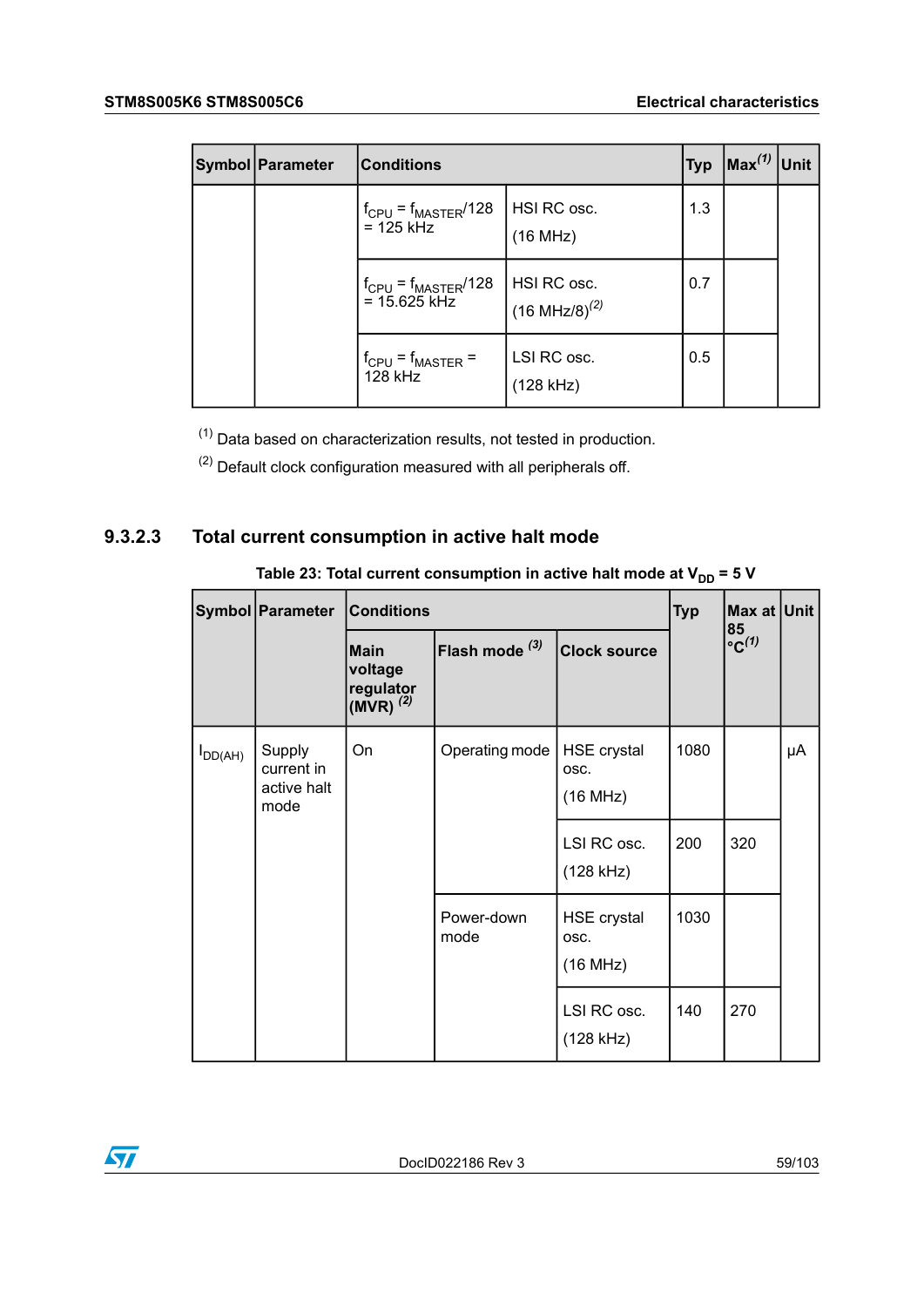57

|  | Symbol Parameter | <b>Conditions</b><br><b>Typ</b>                      |                              |                     |    | Max at Unit               |  |
|--|------------------|------------------------------------------------------|------------------------------|---------------------|----|---------------------------|--|
|  |                  | Main<br>voltage<br>regulator<br>(MVR) <sup>(2)</sup> | Flash mode $^{(3)}$          | <b>Clock source</b> |    | $85$<br>°C <sup>(1)</sup> |  |
|  |                  | Off                                                  | Operating mode   LSI RC osc. |                     | 68 | 120                       |  |
|  |                  |                                                      | Power-down<br>mode           | (128 kHz)           | 12 | 60                        |  |

<span id="page-59-2"></span><span id="page-59-0"></span> $(1)$  Data based on characterization results, not tested in production.

<span id="page-59-1"></span>(2) Configured by the REGAH bit in the CLK\_ICKR register.

(3) Configured by the AHALT bit in the FLASH\_CR1 register.

|              | Symbol   Parameter                          | <b>Conditions</b>                                           |                                  |                              |     | Max at Unit                      |    |
|--------------|---------------------------------------------|-------------------------------------------------------------|----------------------------------|------------------------------|-----|----------------------------------|----|
|              |                                             | <b>Main</b><br>voltage<br>regulator<br>(MVR) <sup>(2)</sup> | Flash mode $^{(3)}$ Clock source |                              |     | 85<br>$\mathrm{^{\circ}C^{(1)}}$ |    |
| $I_{DD(AH)}$ | Supply<br>current in<br>active halt<br>mode | On                                                          | Operating<br>mode                | HSE crystal osc.<br>(16 MHz) | 680 |                                  | μA |
|              |                                             |                                                             |                                  | LSI RC osc.<br>(128 kHz)     | 200 | 320                              |    |
|              |                                             |                                                             | Power-down<br>mode               | HSE crystal osc.<br>(16 MHz) | 630 |                                  |    |
|              |                                             |                                                             |                                  | LSI RC osc.<br>(128 kHz)     | 140 | 270                              |    |
|              |                                             | Off                                                         | Operating<br>mode                | LSI RC osc.<br>(128 kHz)     | 66  | 120                              |    |
|              |                                             |                                                             | Power-down<br>mode               |                              | 10  | 60                               |    |

| Table 24: Total current consumption in active halt mode at $V_{DD}$ = 3.3 V |  |
|-----------------------------------------------------------------------------|--|
|-----------------------------------------------------------------------------|--|

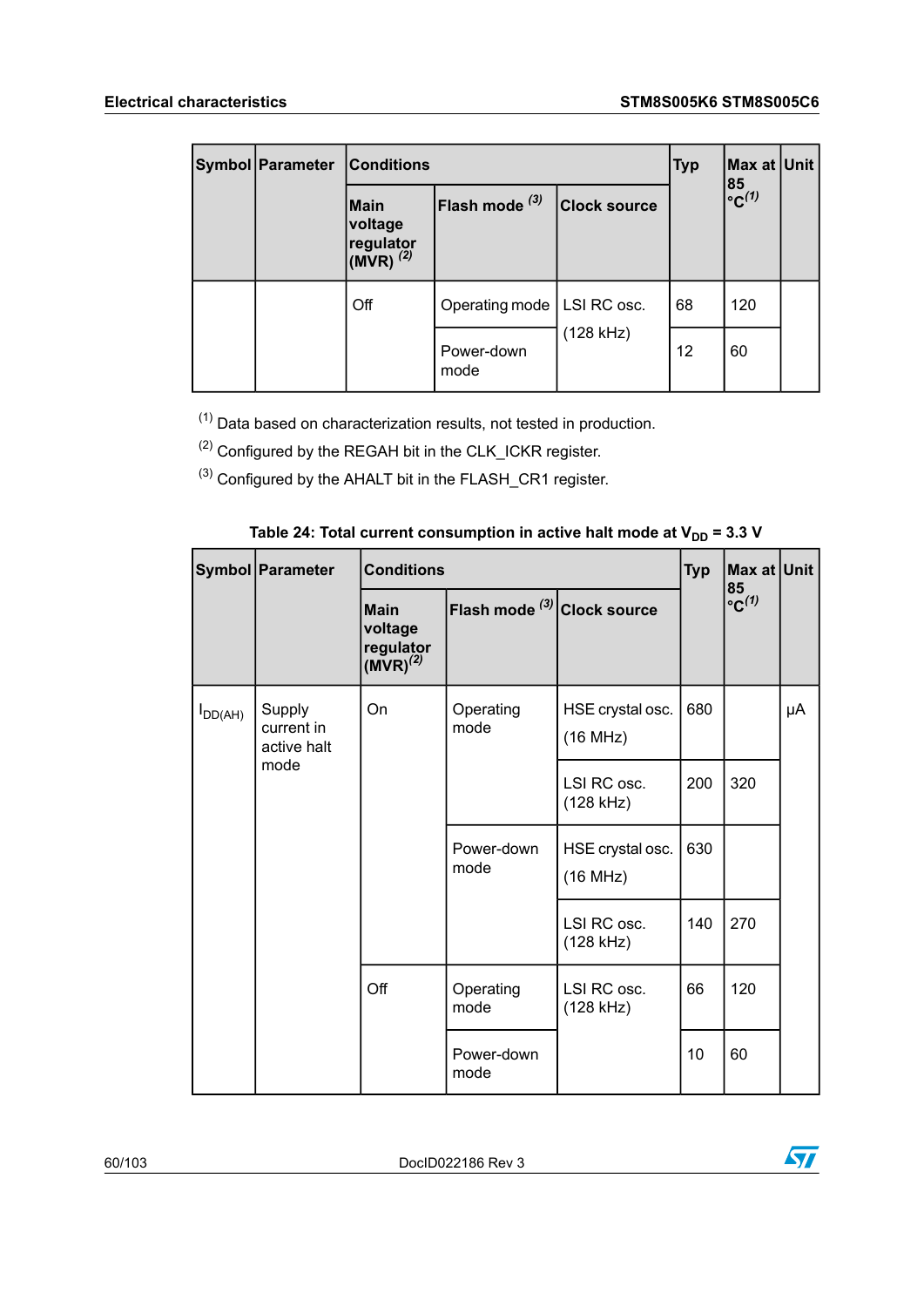- <span id="page-60-0"></span> $(1)$  Data based on characterization results, not tested in production.
- <span id="page-60-2"></span><span id="page-60-1"></span>(2) Configured by the REGAH bit in the CLK\_ICKR register.
- (3) Configured by the AHALT bit in the FLASH\_CR1 register.

#### **9.3.2.4 Total current consumption in halt mode**

| Symbol      | l Parameter                    | <b>Conditions</b>                                  | <b>Typ</b> | Max at 85 °C <sup>(1)</sup> | <b>Unit</b> |
|-------------|--------------------------------|----------------------------------------------------|------------|-----------------------------|-------------|
| $I_{DD(H)}$ | Supply current in<br>halt mode | Flash in operating mode, HSI<br>clock after wakeup | 62         | 90                          | μA          |
|             |                                | Flash in powerdown mode, HSI<br>clock after wakeup | 6.5        | 25                          |             |

 **Table** 25: Total current consumption in halt mode at  $V_{DD} = 5$  V

<span id="page-60-3"></span> $(1)$  Data based on characterization results, not tested in production.

| <b>Symbol</b> | <b>Parameter</b>               | <b>Conditions</b>                                  | <b>Typ</b> | Max at<br>85 °C <sup>(1)</sup> | <b>Unit</b> |
|---------------|--------------------------------|----------------------------------------------------|------------|--------------------------------|-------------|
| $I_{DD(H)}$   | Supply current in<br>halt mode | Flash in operating mode, HSI<br>clock after wakeup | 60         | 90                             | μA          |
|               |                                | Flash in powerdown mode, HSI<br>clock after wakeup | 4.5        | 20                             |             |

| Table 26: Total current consumption in halt mode at $V_{DD}$ = 3.3 V |  |
|----------------------------------------------------------------------|--|
|----------------------------------------------------------------------|--|

<span id="page-60-4"></span> $(1)$  Data based on characterization results, not tested in production.

### **9.3.2.5 Low power mode wakeup times**

#### **Table 27: Wakeup times**

| <b>Symbol</b> | Parameter                            | <b>IConditions</b>              | <b>Typ</b> | $\sqrt{Max^{(1)}}$         | Unit |
|---------------|--------------------------------------|---------------------------------|------------|----------------------------|------|
| wu(wFI)       | Wakeup time from<br>wait mode to run | 0 to 16 MHz                     |            | See<br>note <sup>(2)</sup> | us   |
|               | $mode^{(3)}$                         | $f_{CPU} = f_{MASTER} = 16 MHz$ | 0.56       |                            |      |

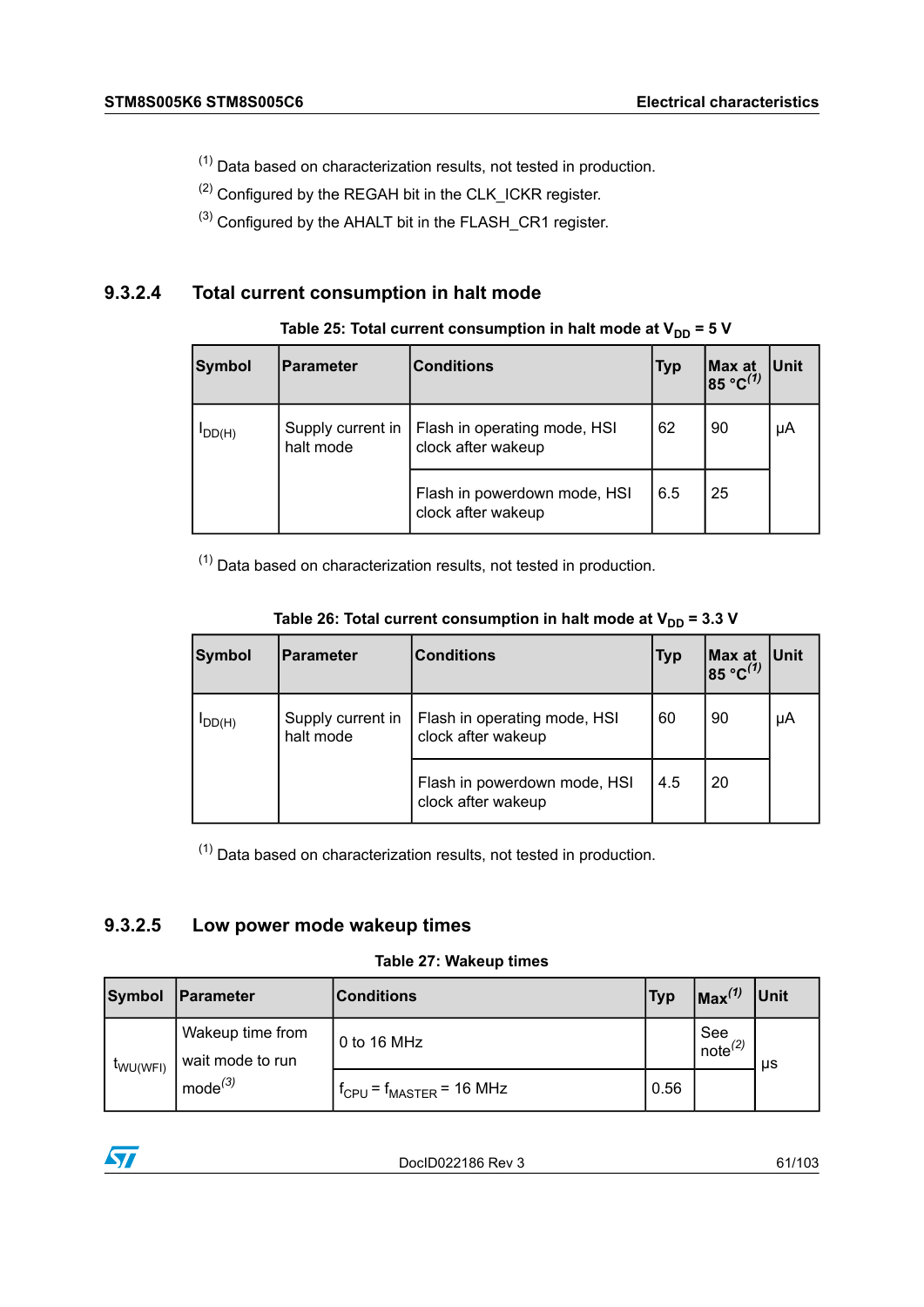| Symbol       | Parameter                                              | <b>Conditions</b>                                    |                                        |                                 | <b>Typ</b> | Max <sup>(1)</sup> | Unit |
|--------------|--------------------------------------------------------|------------------------------------------------------|----------------------------------------|---------------------------------|------------|--------------------|------|
| $t_{WU(AH)}$ | Wakeup time active<br>halt mode to run<br>$mode^{(3)}$ | <b>MVR</b> voltage<br>regulator<br>on <sup>(4)</sup> | Flash in operating<br>$mode^{(5)}$     | <b>HSI</b><br>(after<br>wakeup) | $1^{(6)}$  | $2^{(6)}$          |      |
|              | Wakeup time active<br>halt mode to run<br>$mode^{(3)}$ | MVR voltage<br>regulator<br>on <sup>(4)</sup>        | Flash in<br>power-down<br>$mode^{(5)}$ | <b>HSI</b><br>(after<br>wakeup) | $3^{(6)}$  |                    |      |
|              | Wakeup time active<br>halt mode to run<br>$mode^{(3)}$ | MVR voltage<br>regulator<br>off <sup>(4)</sup>       | Flash in operating<br>$mode^{(5)}$     | <b>HSI</b><br>(after<br>wakeup) | $48^{(6)}$ |                    |      |
|              | Wakeup time active<br>halt mode to run<br>$mode^{(3)}$ | MVR voltage<br>regulator<br>off <sup>(4)</sup>       | Flash in<br>power-down<br>$mode^{(5)}$ | <b>HSI</b><br>(after<br>wakeup) | $50^{(6)}$ |                    |      |
|              | Wakeup time from                                       | Flash in operating mode <sup>(5)</sup>               |                                        |                                 | 52         |                    |      |
| $t_{WU(H)}$  | halt mode to run<br>$mode^{(3)}$                       | Flash in power-down mode <sup>(5)</sup>              |                                        | 54                              |            |                    |      |

<span id="page-61-5"></span><span id="page-61-2"></span><span id="page-61-1"></span><span id="page-61-0"></span> $(1)$  Data guaranteed by design, not tested in production.

<span id="page-61-4"></span>(2)  $t_{WU(WFI)} = 2 \times 1/f_{\text{master}} + \times 1/f_{\text{CPU}}$ .

- <span id="page-61-3"></span>(3) Measured from interrupt event to interrupt vector fetch.
- $(4)$  Configured by the REGAH bit in the CLK ICKR register.
- $(5)$  Configured by the AHALT bit in the FLASH CR1 register.
- $(6)$  Plus 1 LSI clock depending on synchronization.

### **9.3.2.6 Total current consumption and timing in forced reset state**

### **Table 28: Total current consumption and timing in forced reset state**

| <b>Symbol</b> | Parameter                                       | Conditions       | <b>Typ</b> | $\ln x^{(1)}$ | <b>Unit</b> |
|---------------|-------------------------------------------------|------------------|------------|---------------|-------------|
| $IDD(R)$      | Supply current in reset<br>state <sup>(2)</sup> | $V_{DD} = 5 V$   | 500        |               |             |
|               |                                                 | $V_{DD}$ = 3.3 V | 400        |               | μA          |

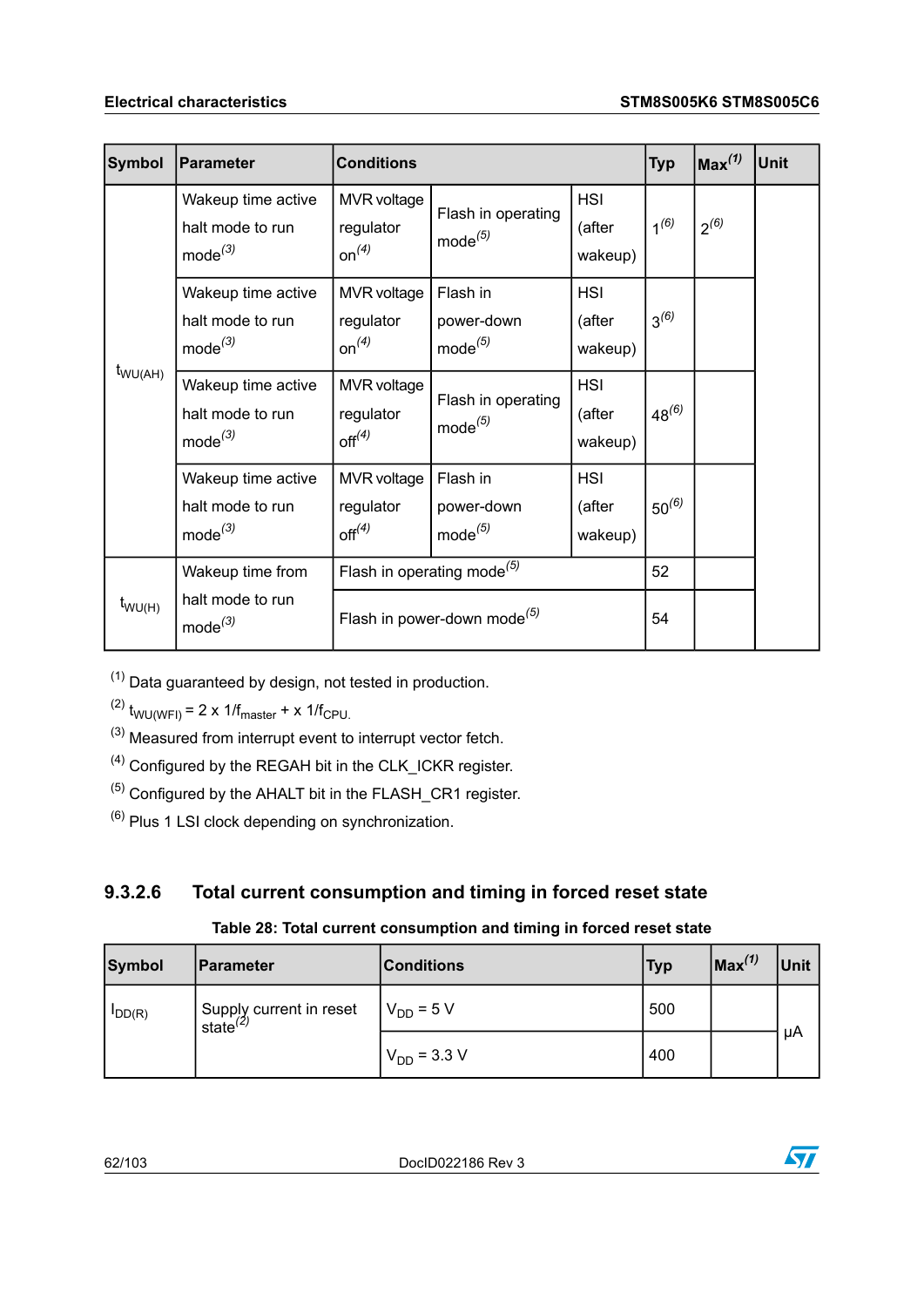| Symbol         | <b>IParameter</b>                    | <b>Conditions</b> | <b>Typ</b> | $Max^{(1)}$ | Unit |
|----------------|--------------------------------------|-------------------|------------|-------------|------|
| <b>RESETBL</b> | Reset pin release to<br>vector fetch |                   |            | 150         | μs   |

<span id="page-62-1"></span><span id="page-62-0"></span> $(1)$  Data guaranteed by design, not tested in production.

 $(2)$  Characterized with all I/Os tied to  $V_{SS}$ .

### **9.3.2.7 Current consumption of on-chip peripherals**

Subject to general operating conditions for  $\mathsf{V}_{\mathsf{DD}}$  and  $\mathsf{T}_{\mathsf{A}}$ .

HSI internal RC/ $f_{CPU}$  =  $f_{MASTER}$  = 16 MHz.

|  | Table 29: Peripheral current consumption |
|--|------------------------------------------|
|  |                                          |

| <b>Symbol</b>              | <b>Parameter</b>                                   | Typ. | <b>Unit</b> |
|----------------------------|----------------------------------------------------|------|-------------|
| $I_{DD(TIM1)}$             | TIM1 supply current <sup>(1)</sup>                 | 230  |             |
| $I_{DD(TIM2)}$             | TIM2 supply current (1)                            | 115  |             |
| $I_{DD(TIM3)}$             | TIM3 timer supply current $(1)$                    | 90   |             |
| $I_{DD(TIM4)}$             | TIM4 timer supply current $(1)$                    | 30   |             |
| DD(UART2)                  | UART2 supply current <sup>(2)</sup>                | 110  | μA          |
| $I_{DD(SPI)}$              | SPI supply current <sup>(2)</sup>                  | 45   |             |
| $I_{DD(1}$ <sup>2</sup> c) | $I2C$ supply current $(2)$                         | 65   |             |
| $I_{DD(ADC1)}$             | ADC1 supply current when converting <sup>(3)</sup> | 955  |             |

<span id="page-62-4"></span><span id="page-62-3"></span><span id="page-62-2"></span> $(1)$  Data based on a differential  $I_{DD}$  measurement between reset configuration and timer counter running at 16 MHz. No IC/OC programmed (no I/O pads toggling). Not tested in production.

 $(2)$  Data based on a differential  $I_{DD}$  measurement between the on-chip peripheral when kept under reset and not clocked and the on-chip peripheral when clocked and not kept under reset. No I/O pads toggling. Not tested in production.

 $^{(3)}$  Data based on a differential  $I_{DD}$  measurement between reset configuration and continuous A/D conversions. Not tested in production.

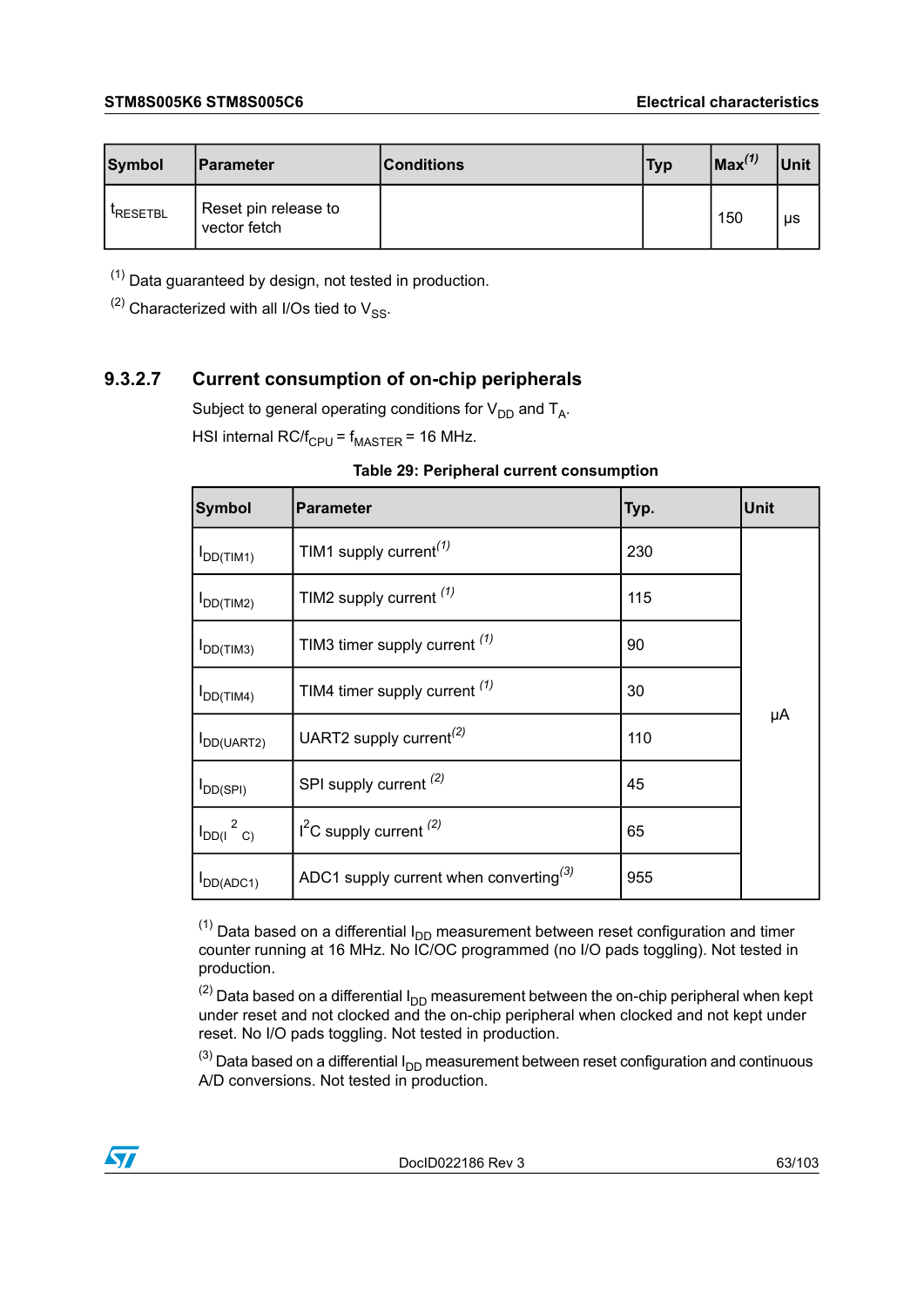### **9.3.2.8 Current consumption curves**

The following figures show typical current consumption measured with code executing in RAM.





**Figure** 12: Typ.  $I_{DD(RUN)}$  vs.  $f_{CPU}$ , HSE user external clock,  $V_{DD}$ = 5 V



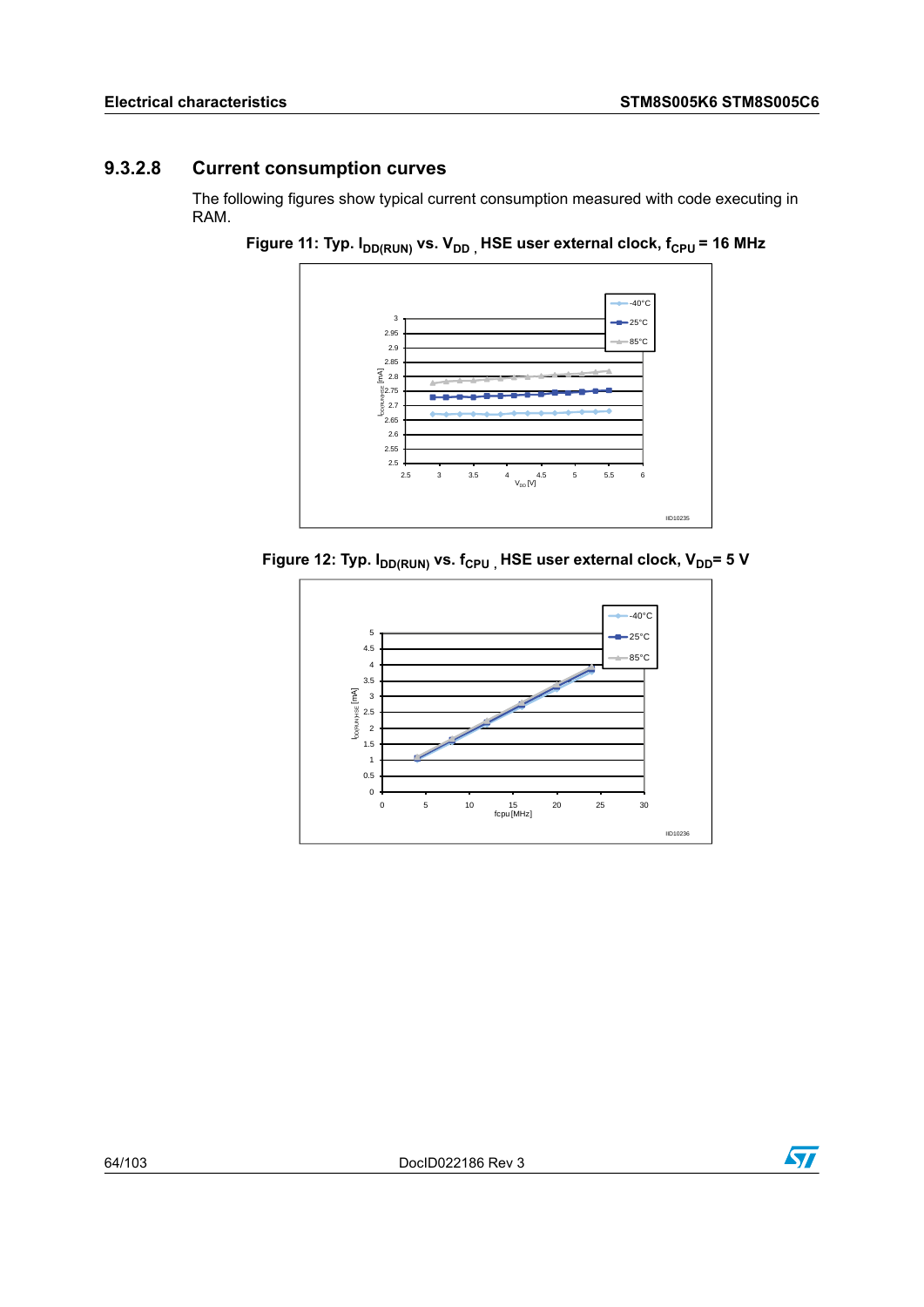

**Figure 13: Typ.**  $I_{DD(RUN)}$  vs.  $V_{DD}$ <sub>,</sub> HSI RC osc,  $f_{CPU}$  = 16 MHz





**Figure 15:** Typ.  $I_{DD(WFI)}$  vs.  $f_{CPU}$ , HSE user external clock  $V_{DD}$  = 5 V



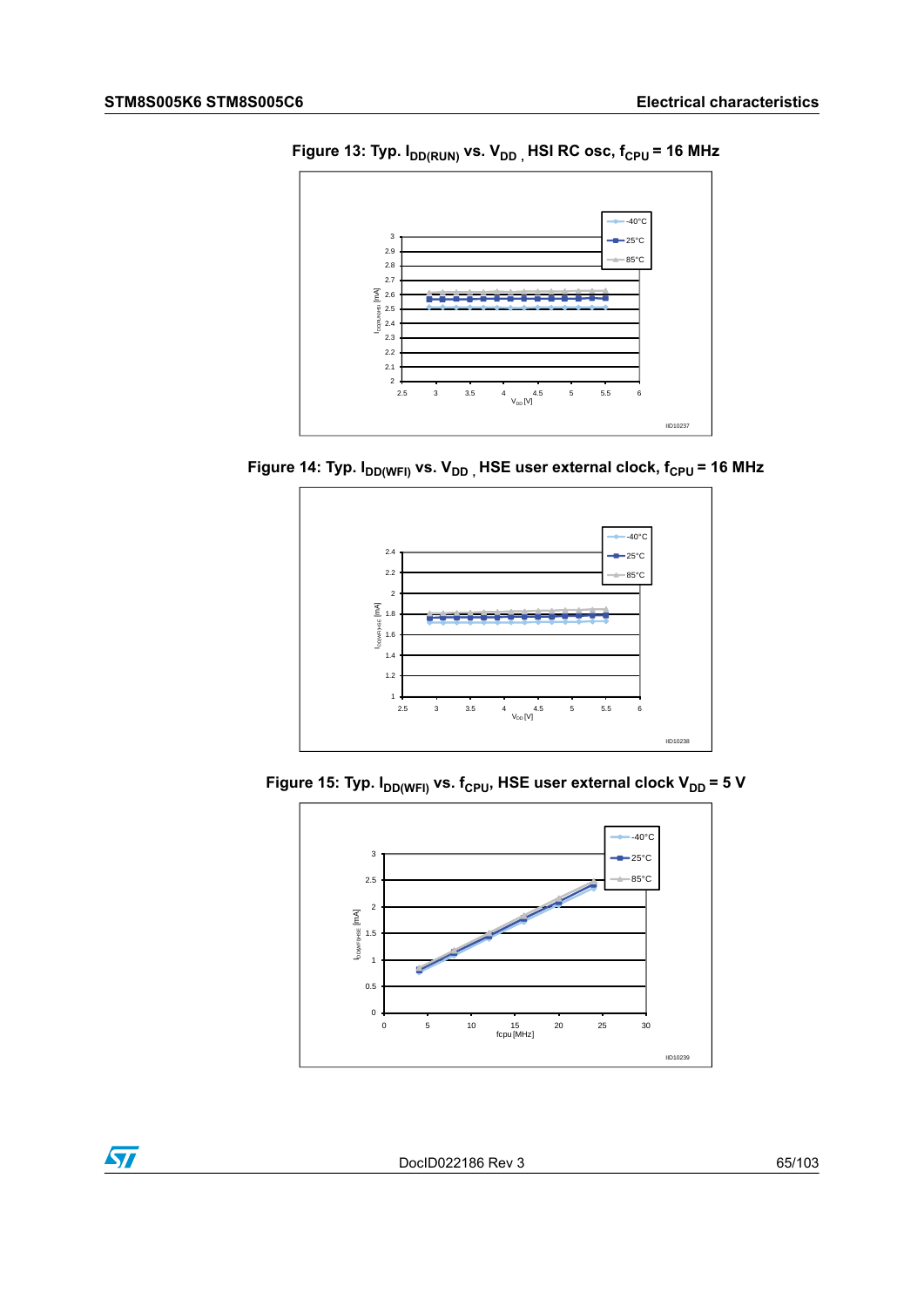

**Figure 16: Typ.**  $I_{DD(WFI)}$  vs.  $V_{DD}$ , HSI RC osc,  $f_{CPU} = 16 MHz$ 

### **9.3.3 External clock sources and timing characteristics**

#### **HSE user external clock**

Subject to general operating conditions for  $\mathsf{V}_{\mathsf{DD}}$  and  $\mathsf{T}_{\mathsf{A}}$ .

| Symbol                    | Parameter                               | <b>Conditions</b>                    | <b>Min</b>                 | <b>Max</b>       | <b>Unit</b> |
|---------------------------|-----------------------------------------|--------------------------------------|----------------------------|------------------|-------------|
| $f_{HSE,ext}$             | User external clock source<br>frequency |                                      |                            | 16               | <b>MHz</b>  |
| $V_{HSEH}$ <sup>(1)</sup> | OSCIN input pin high level<br>voltage   |                                      | $0.7 \times VDD$           | $V_{DD}$ + 0.3 V |             |
| (1)<br>$V_{HSEL}$         | OSCIN input pin low level<br>voltage    |                                      | $\mathsf{V}_{\mathsf{SS}}$ | $0.3 \times VDD$ |             |
| <sup>I</sup> LEAK_HSE     | OSCIN input leakage current             | $ V_{SS}$ < $V_{IN}$ < $V_{DD}$   -1 |                            | $+1$             | μA          |

#### **Table 30: HSE user external clock characteristics**

<span id="page-65-0"></span> $(1)$  Data based on characterization results, not tested in production.



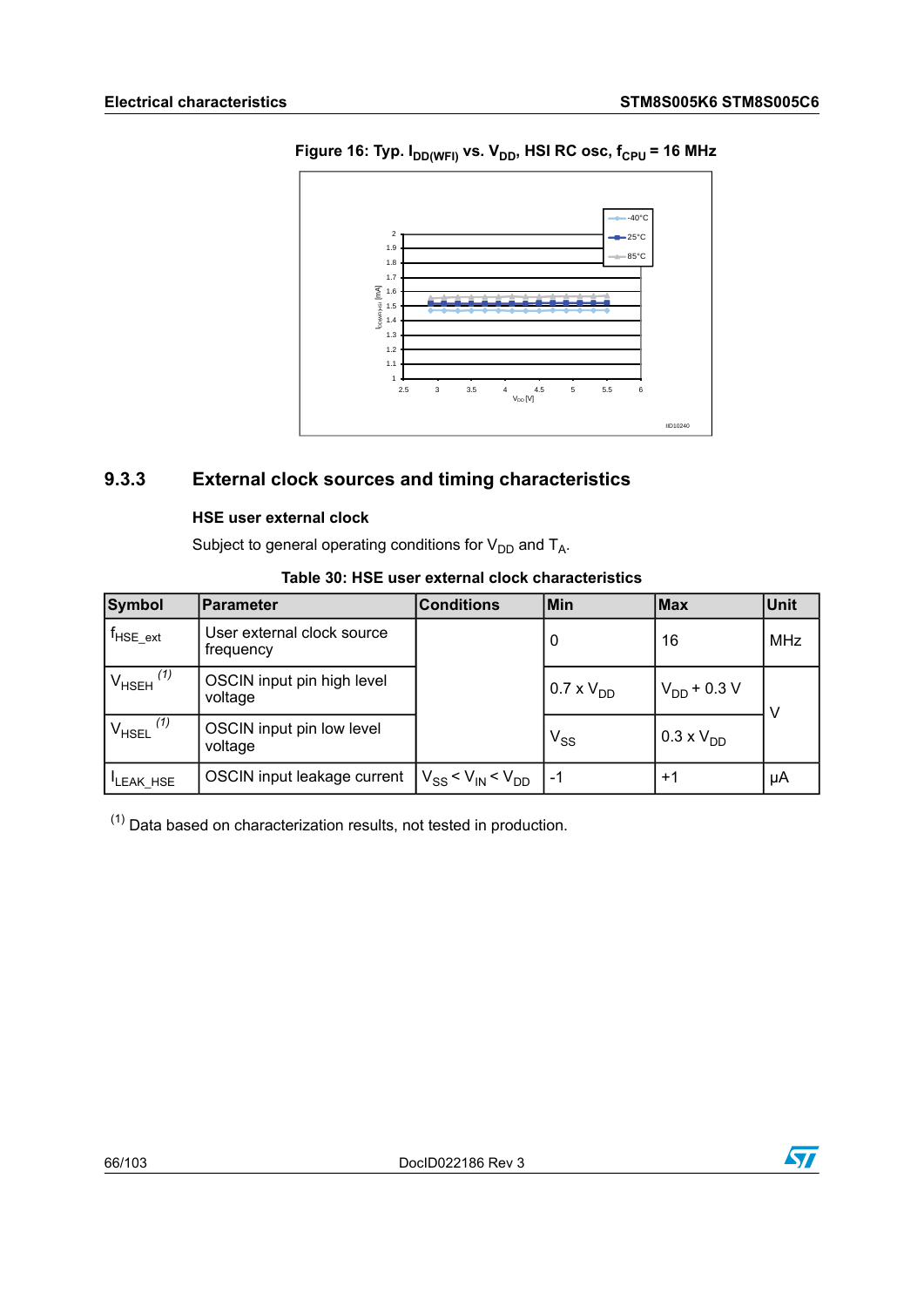

**Figure 17: HSE external clocksource**

#### **HSE crystal/ceramic resonator oscillator**

The HSE clock can be supplied with a 1 to 16 MHz crystal/ceramic resonator oscillator. All the information given in this paragraph is based on characterization results with specified typical external components. In the application, the resonator and the load capacitors have to be placed as close as possible to the oscillator pins in order to minimize output distortion and start-up stabilization time. Refer to the crystal resonator manufacturer for more details (frequency, package, accuracy...).

| Symbol                      | <b>Parameter</b>                               | <b>Conditions</b>                      | Min | <b>Typ</b> | <b>Max</b>                            | Unit       |
|-----------------------------|------------------------------------------------|----------------------------------------|-----|------------|---------------------------------------|------------|
| $f_{HSE}$                   | External high speed<br>oscillator frequency    |                                        | 1   |            | 16                                    | <b>MHz</b> |
| $R_F$                       | Feedback resistor                              |                                        |     | 220        |                                       | kΩ         |
| $\overline{C^{(1)}}$        | Recommended load<br>capacitance <sup>(2)</sup> |                                        |     |            | 20                                    | pF         |
| <b>I</b> DD(HSE)            | HSE oscillator power<br>consumption            | $C = 20 pF,$<br>$f_{\rm OSC}$ = 16 MHz |     |            | 6 (startup)<br>1.6 (stabilized) $(3)$ | mA         |
|                             |                                                | $C = 10 pF,$<br>$f_{\rm OSC}$ = 16 MHz |     |            | 6 (startup)<br>1.2 (stabilized) $(3)$ |            |
| $g_m$                       | Oscillator<br>transconductance                 |                                        | 5   |            |                                       | mA/V       |
| (4)<br>$t_{\text{SU(HSE)}}$ | Startup time                                   | $V_{DD}$ is stabilized                 |     | 1          |                                       | ms         |

|  |  |  |  | Table 31: HSE oscillator characteristics |
|--|--|--|--|------------------------------------------|
|--|--|--|--|------------------------------------------|

<span id="page-66-0"></span> $(1)$  C is approximately equivalent to 2 x crystal Cload.

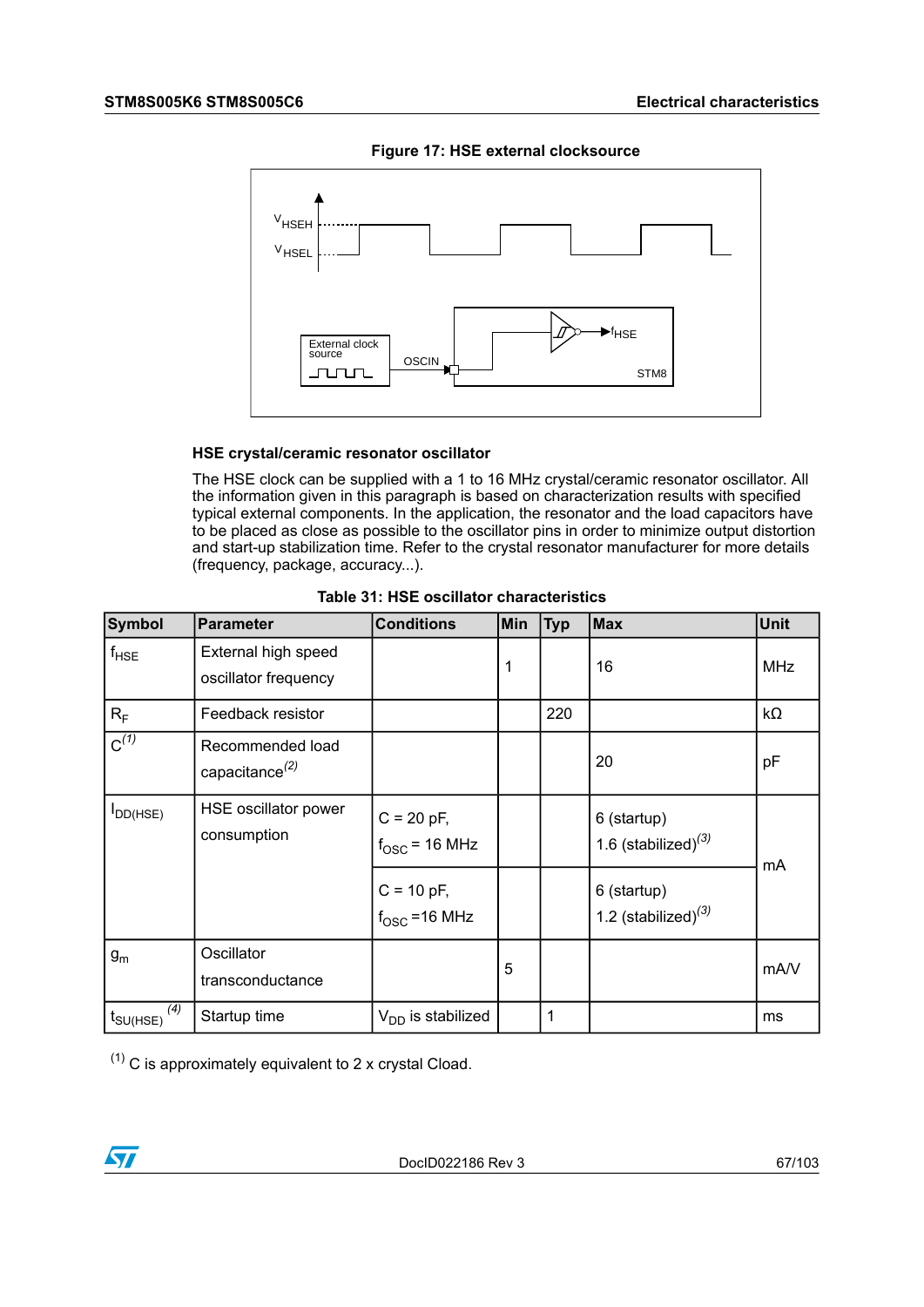<span id="page-67-0"></span> $(2)$  The oscillator selection can be optimized in terms of supply current using a high quality resonator with small  $R<sub>m</sub>$  value. Refer to crystal manufacturer for more details

<span id="page-67-2"></span><span id="page-67-1"></span> $(3)$  Data based on characterization results, not tested in production.

 $^{(4)}$  t<sub>SU(HSE)</sub> is the start-up time measured from the moment it is enabled (by software) to a stabilized 16 MHz oscillation is reached. This value is measured for a standard crystal resonator and it can vary significantly with the crystal manufacturer.



**Figure 18: HSE oscillator circuit diagram**

#### **HSE oscillator critical g** <sup>m</sup> **equation**

 $\mathsf{g}_{\mathsf{mcrit}}$ = (2 ×  $\Pi$  ×  $\mathsf{f}_{\mathsf{HSE}}$ )<sup>2</sup> ×  $\mathsf{R}_{\mathsf{m}}$ (2Co + C)<sup>2</sup>

Rm: Notional resistance (see crystal specification)

L<sub>m</sub>: Notional inductance (see crystal specification)

C<sub>m</sub>: Notional capacitance (see crystal specification)

Co: Shunt capacitance (see crystal specification)

 $C_{1,1}$ = C<sub>L2</sub> = C: Grounded external capacitance

 $g_m \gg g_{m\text{crit}}$ 

### **9.3.4 Internal clock sources and timing characteristics**

Subject to general operating conditions for  $\mathsf{V}_{\mathsf{DD}}$  and  $\mathsf{T}_{\mathsf{A}}$ . High speed internal RC oscillator (HSI)

#### **Table 32: HSI oscillator characteristics**

|                  | Symbol Parameter | Conditions | <b>Min</b> | <b>Typ</b> | Max | Unit |
|------------------|------------------|------------|------------|------------|-----|------|
| <sup>I</sup> HSI | Frequency        |            |            | 16         |     | MHz  |

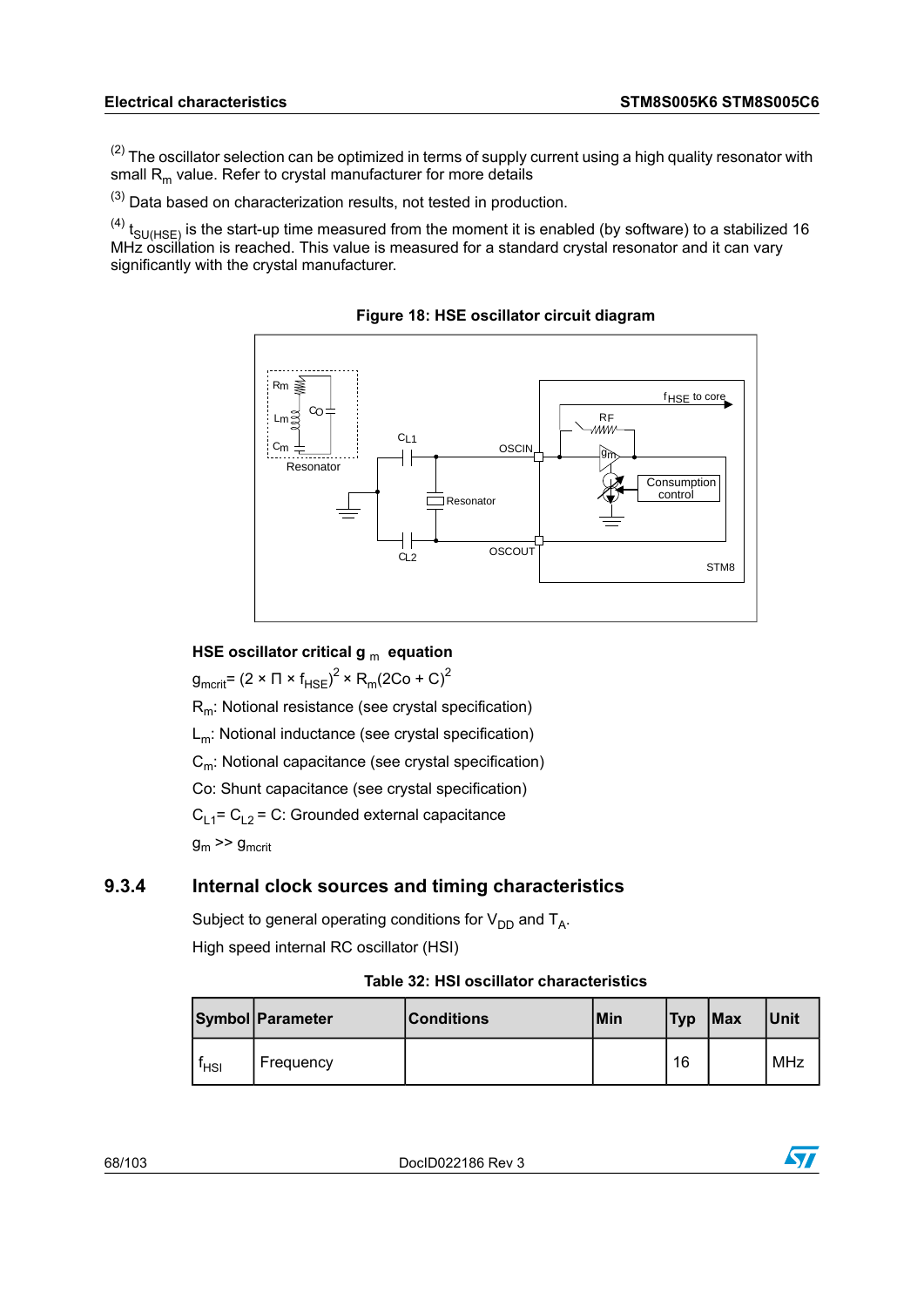|                        | <b>Symbol Parameter</b>                                       | <b>Conditions</b>                                                                                           | Min    | <b>Typ</b> | <b>IMax</b> | Unit |
|------------------------|---------------------------------------------------------------|-------------------------------------------------------------------------------------------------------------|--------|------------|-------------|------|
| ACC <sub>HSI</sub>     | Accuracy of HSI<br>oscillator                                 | User-trimmed with<br><b>CLK HSITRIMR register</b><br>for given $V_{DD}$ and $T_A$ conditions <sup>(7)</sup> |        |            | $1.0^{(2)}$ | $\%$ |
|                        | Accuracy of HSI<br>oscillator (factory<br>calibrated)         | $V_{DD}$ = 5 V, T <sub>A</sub> = 25°C <sup>(3)</sup>                                                        |        | 5.0        |             |      |
|                        |                                                               | $V_{DD} = 5 V$ ,<br>-40 °C $\leq$ T <sub>A</sub> $\leq$ 85 °C                                               | $-5.0$ |            | 5.0         |      |
| $t_{\mathsf{su(HSI)}}$ | <b>HSI</b> oscillator<br>wakeup time<br>including calibration |                                                                                                             |        |            | $1.0^{(2)}$ | μs   |
| $I_{DD(HSI)}$          | HSI oscillator power<br>consumption                           |                                                                                                             |        | 170        | $250^{(3)}$ | μA   |

<span id="page-68-2"></span><span id="page-68-1"></span><span id="page-68-0"></span> $(1)$  Refer to application note.

 $(2)$  Guaranteed by design, not tested in production.

 $(3)$  Data based on characterization results, not tested in production.



**Figure 19: Typical HSI frequency variation vs V<sub>DD</sub> @ 3 temperatures** 

### **Low speed internal RC oscillator (LSI)**

Subject to general operating conditions for  $\mathsf{V}_{\mathsf{DD}}$  and  $\mathsf{T}_{\mathsf{A}}$ .



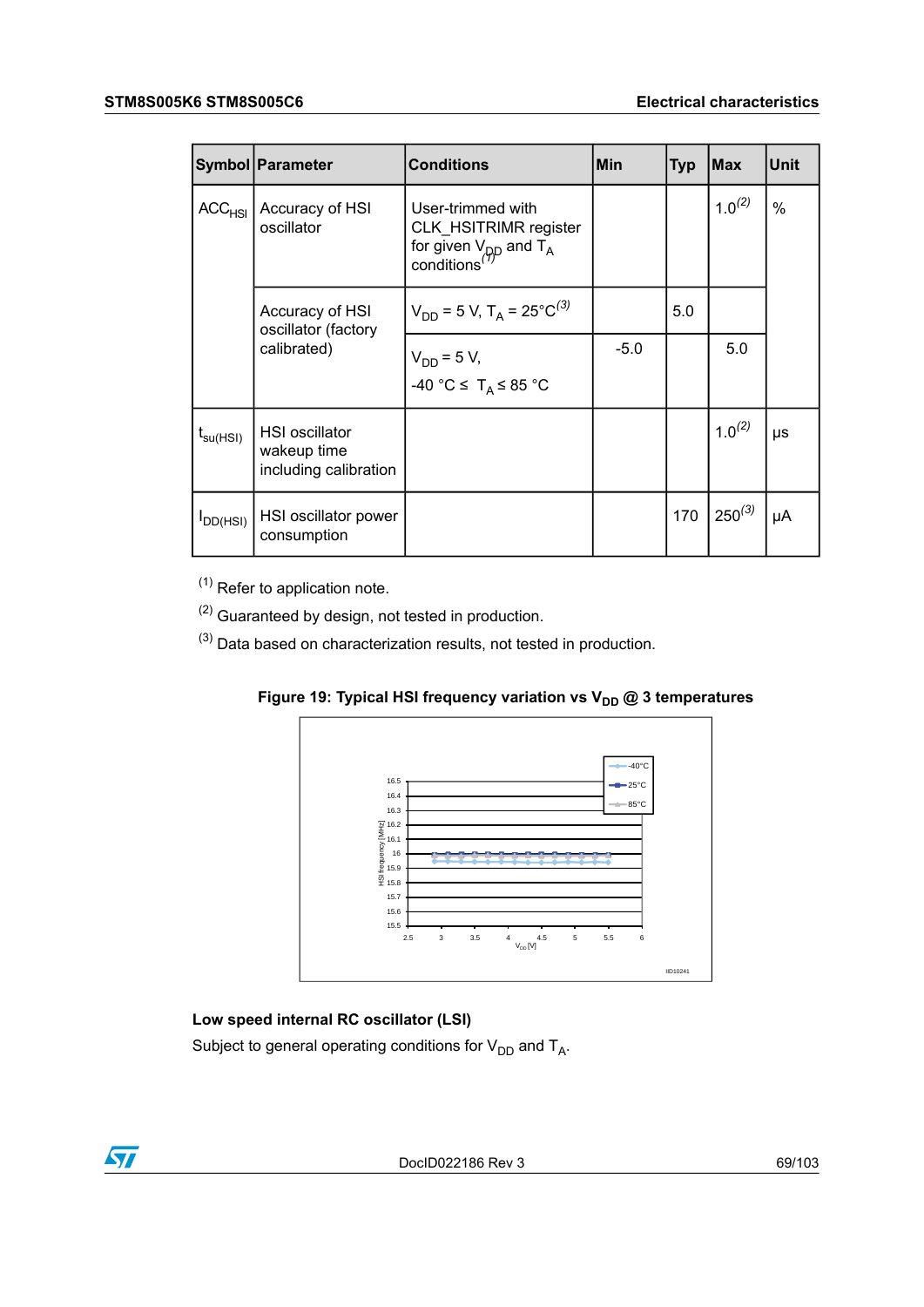| Symbol               | Parameter                        | Min | <b>Typ</b> | Max       | <b>Unit</b> |
|----------------------|----------------------------------|-----|------------|-----------|-------------|
| $f_{LSI}$            | Frequency                        |     | 128        |           | kHz         |
| $t_{\text{su(LSI)}}$ | LSI oscillator wakeup time       |     |            | $7^{(1)}$ | μs          |
| $IDD(LSI)$           | LSI oscillator power consumption |     | 5          |           | μA          |

**Table 33: LSI oscillator characteristics**

<span id="page-69-0"></span> $(1)$  Guaranteeed by design, not tested in production.





#### **9.3.5 Memory characteristics**

#### **RAM and hardware registers**

**Table 34: RAM and hardware registers**

<span id="page-69-2"></span>

| Symbol | lParameter                | <b>Conditions</b>    | Min                        | lUnit |
|--------|---------------------------|----------------------|----------------------------|-------|
| VRM    | Data retention mode $(1)$ | Halt mode (or reset) | (2)<br>V <sub>IT-max</sub> |       |

<span id="page-69-1"></span> $(1)$  Minimum supply voltage without losing data stored in RAM (in halt mode or under reset) or in hardware registers (only in halt mode). Guaranteed by design, not tested in production. refer to *Operating [conditions](#page-51-6)* for the value of V<sub>IT-max</sub>

<sup>(2)</sup>Refer to the Operating conditions section for the value of  $V_{IT-max}$ 

#### **Flash program memory/data EEPROM memory**

General conditions:  $T_A$  = -40 to 85°C.

70/103 DocID022186 Rev 3

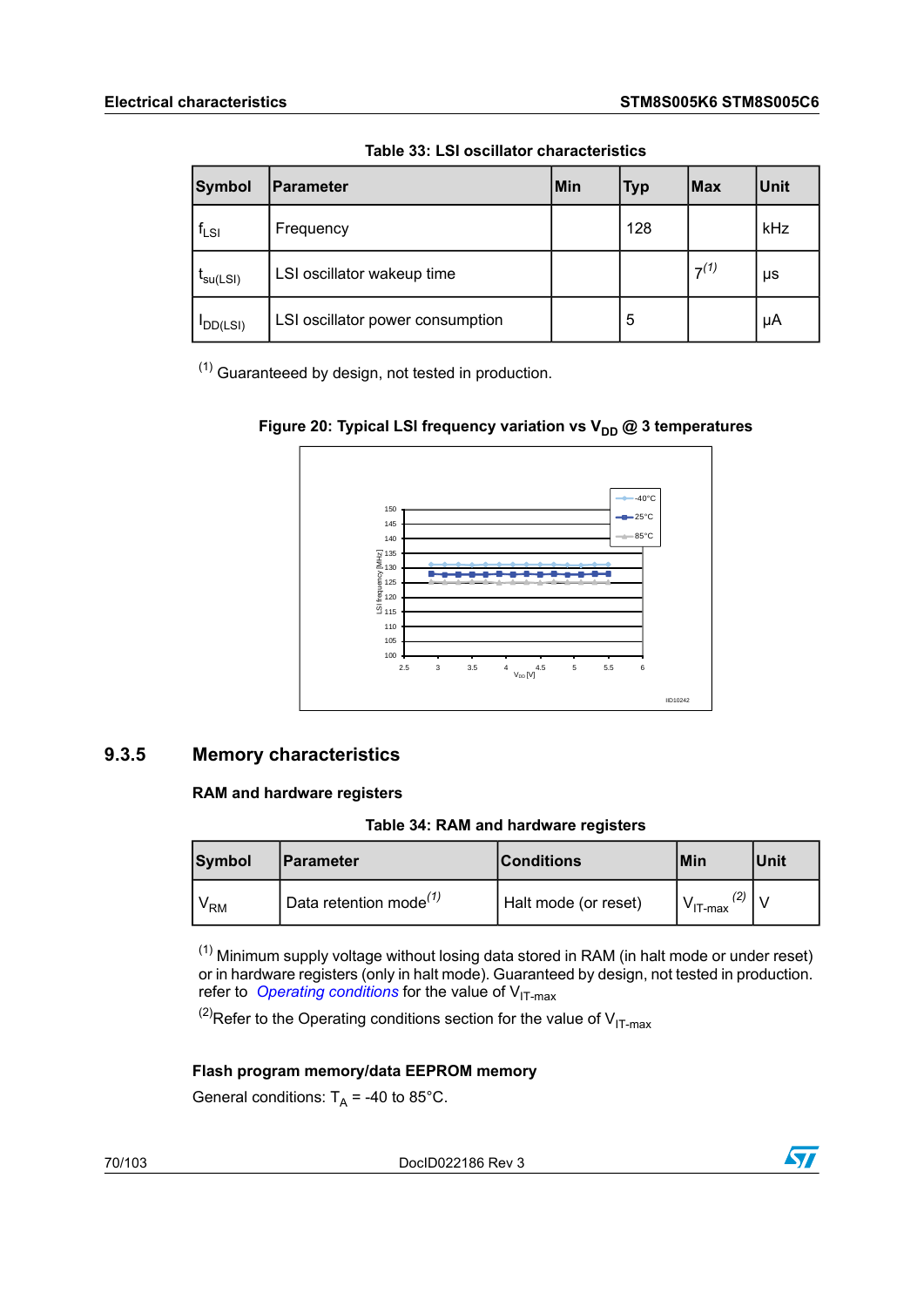|                   | Symbol Parameter                                                                                    | <b>Conditions</b>                    | Min <sup>(1)</sup> | <b>Typ</b> | <b>Max</b> | <b>Unit</b> |
|-------------------|-----------------------------------------------------------------------------------------------------|--------------------------------------|--------------------|------------|------------|-------------|
| $V_{DD}$          | Operating voltage (all modes,<br>execution/write/erase)                                             | $f_{\text{CPU}} \leq 16 \text{ MHz}$ | 2.95               |            | 5.5        | $\vee$      |
| t <sub>prog</sub> | Standard programming time<br>(including erase) for<br>byte/word/block (1 byte/4<br>bytes/128 bytes) |                                      |                    | 6.0        | 6.6        | ms          |
|                   | Fast programming time for 1 block<br>(128 bytes)                                                    |                                      |                    | 3.0        | 3.3        | ms          |
| $t_{\sf erase}$   | Erase time for 1 block (128 bytes)                                                                  |                                      |                    | 3.0        | 3.3        | ms          |
| $N_{\rm RW}$      | Erase/write cycles <sup>(2)</sup> (program<br>memory)                                               | $T_A = 85 °C$                        | 100                |            |            | cycles      |
|                   | Erase/write cycles(data memory) <sup>(2)</sup>                                                      | $T_A = 85 ° C$                       | 100 k              |            |            |             |
| $t_{\sf RET}$     | Data retention (program memory)<br>after 100 erase/write cycles at $T_A$<br>$= 85 °C$               | $T_{RFT}$ = 55 $^{\circ}$ C          | 20                 |            |            | years       |
|                   | Data retention (data memory) after<br>10 k erase/write cycles at $T_A$ = 85<br>$^{\circ}C$          |                                      | 20                 |            |            |             |
|                   | Data retention (data memory) after<br>100 k erase/write cyclesat $T_A$ = 85<br>$^{\circ}C$          | $T_{\text{RET}}$ = 85 $^{\circ}$ C   | $\mathbf{1}$       |            |            |             |
| $I_{DD}$          | Supply current (Flash<br>programming or erasing for 1 to<br>128 bytes)                              |                                      |                    | 2.0        |            | mA          |

|  | Table 35: Flash program memory/data EEPROM memory |  |  |
|--|---------------------------------------------------|--|--|
|--|---------------------------------------------------|--|--|

<span id="page-70-1"></span><span id="page-70-0"></span> $(1)$  Data based on characterization results, not tested in production.

 $^{(2)}$  The physical granularity of the memory is 4 bytes, so cycling is performed on 4 bytes even when a write/erase operation addresses a single byte.

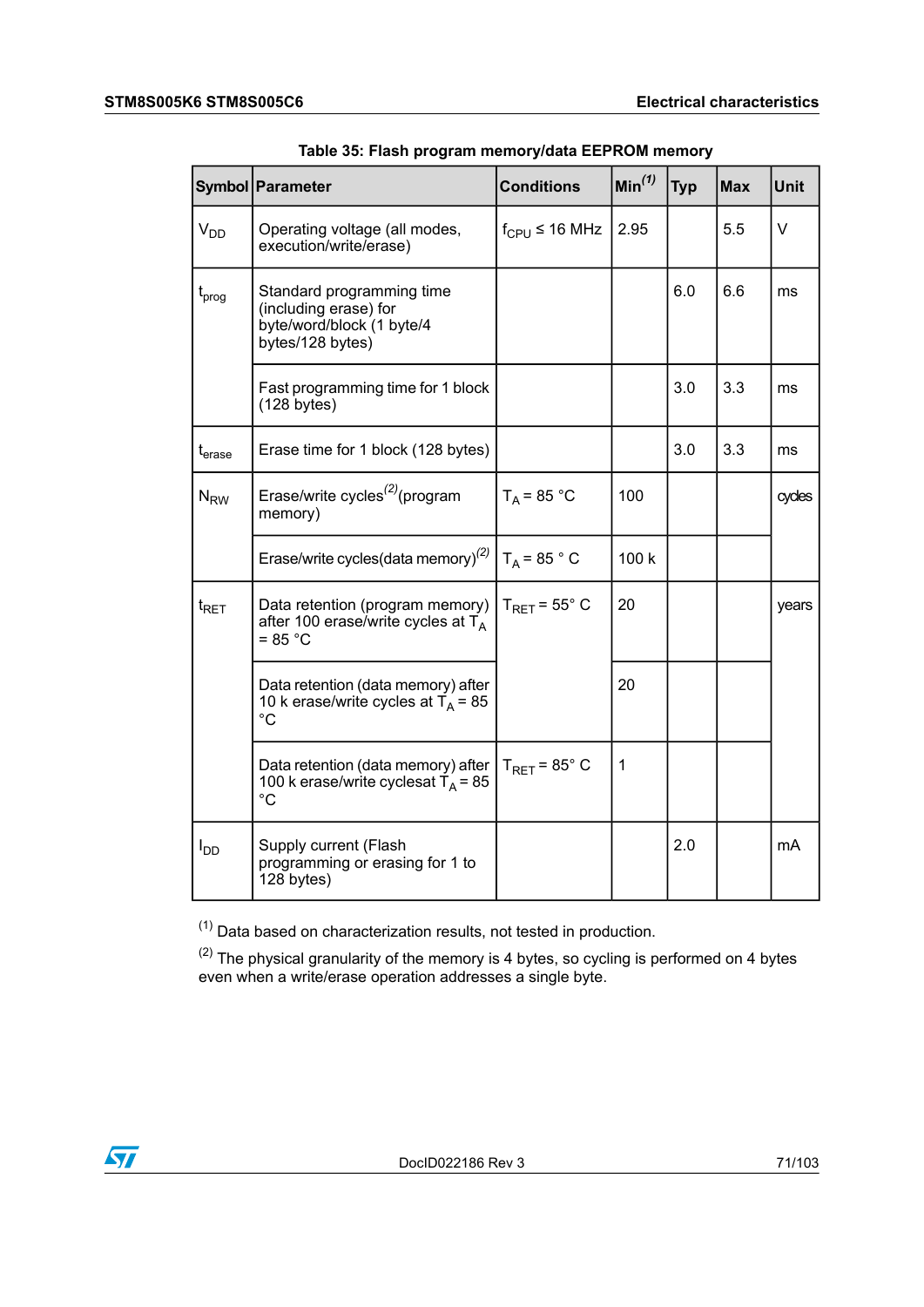### **9.3.6 I/O port pin characteristics**

#### **General characteristics**

Subject to general operating conditions for  $\mathsf{V}_{\mathsf{DD}}$  and  $\mathsf{T}_\mathsf{A}$  unless otherwise specified. All unused pins must be kept at a fixed voltage: using the output mode of the I/O for example or an external pull-up or pull-down resistor.

|                            | Symbol   Parameter                              | <b>Conditions</b>                            | Min                                | <b>Typ</b> | <b>Max</b>               | <b>Unit</b> |
|----------------------------|-------------------------------------------------|----------------------------------------------|------------------------------------|------------|--------------------------|-------------|
| $V_{IL}$                   | Input low level<br>voltage                      | $V_{DD}$ = 5 V                               | $-0.3$                             |            | $0.3 \times V_{DD}$      | V           |
| $\mathsf{V}_{\mathsf{IH}}$ | Input high level<br>voltage                     |                                              | 0.7x<br>$\mathsf{V}_{\mathsf{DD}}$ |            | $V_{DD}$ + 0.3<br>$\vee$ | $\vee$      |
| V <sub>hys</sub>           | Hysteresis $(1)$                                |                                              |                                    | 700        |                          | mV          |
| $R_{\text{pu}}$            | Pull-up resistor                                | $V_{DD}$ = 5 V, $V_{IN}$ = $V_{SS}$          | 30                                 | 55         | 80                       | kΩ          |
| $t_R$ , $t_F$              | Rise and fall<br>time(10 $% -90%$ )             | Fast I/Os load = $50$ pF                     |                                    |            | $35^{(3)}$               | ns          |
|                            |                                                 | Standard and high sink<br>$I/OsLoad = 50 pF$ |                                    |            | $125^{(3)}$              | ns          |
| l <sub>lkg</sub>           | Input leakage<br>current, analog<br>and digital | $V_{SS} \le V_{IN} \le V_{DD}$               |                                    |            | $±1.0^{(2)}$             | μA          |
| I <sub>lkg ana</sub>       | Analog input<br>leakage current                 | $V_{SS} \le V_{IN} \le V_{DD}$               |                                    |            | $±250^{(2)}$             | nA          |
| $I_{lkg(inj)}$             | Leakage current in<br>adjacent $I/O^{(2)}$      | Injection current ±4 mA                      |                                    |            | $±1.0^{(2)}$             | μA          |

**Table 36: I/O static characteristics**

<span id="page-71-2"></span><span id="page-71-1"></span><span id="page-71-0"></span>(1) Hysteresis voltage between Schmitt trigger switching levels. Based on characterization results, not tested in production.

 $(2)$  Data based on characterization results, not tested in production.

 $^{(3)}$ Data guaranteed by design, not tested in production.

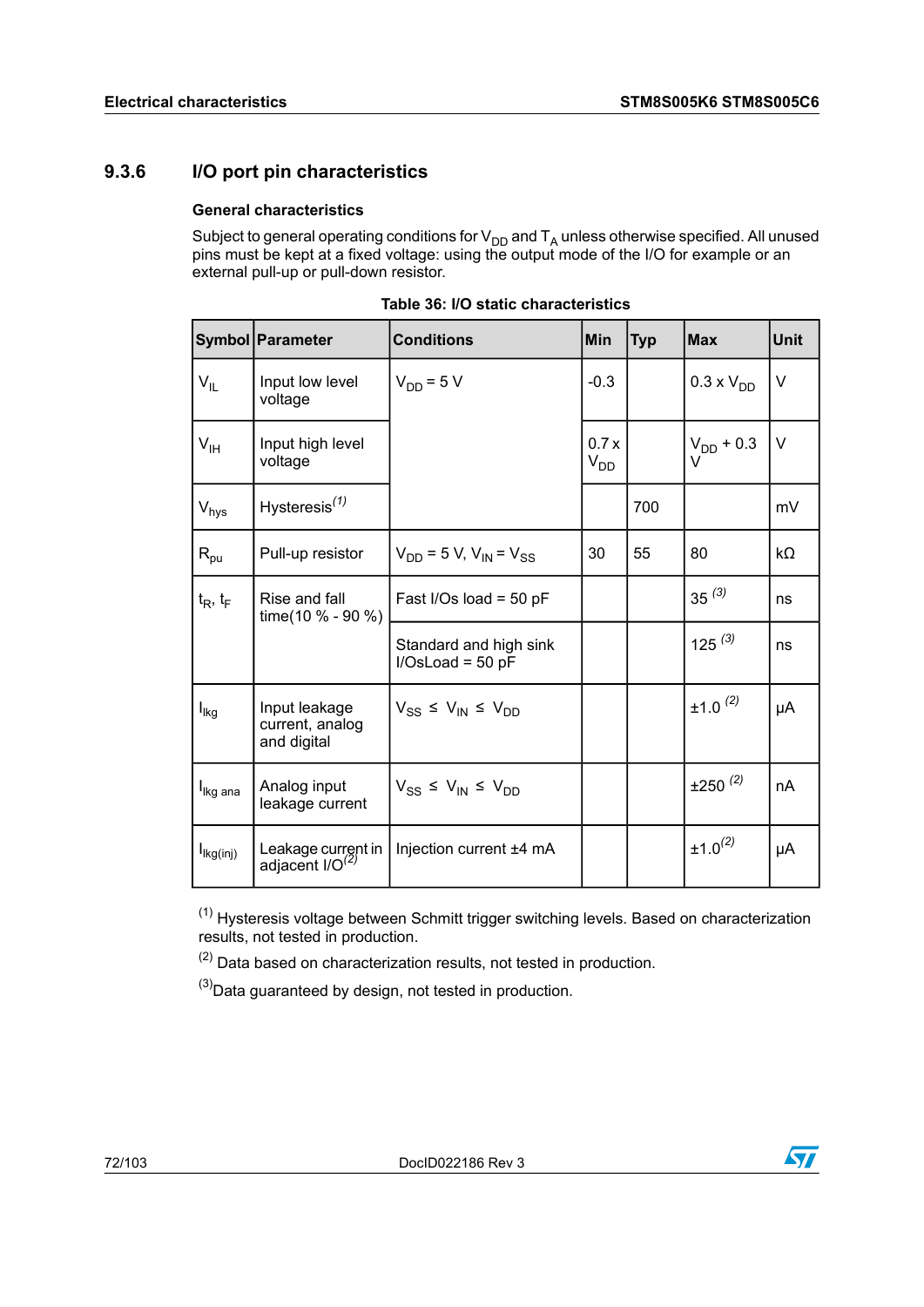

**Figure 21: Typical VIL and VIH vs VDD @ 3 temperatures**









**1.** The pull-up is a pure resistor (slope goes through 0).

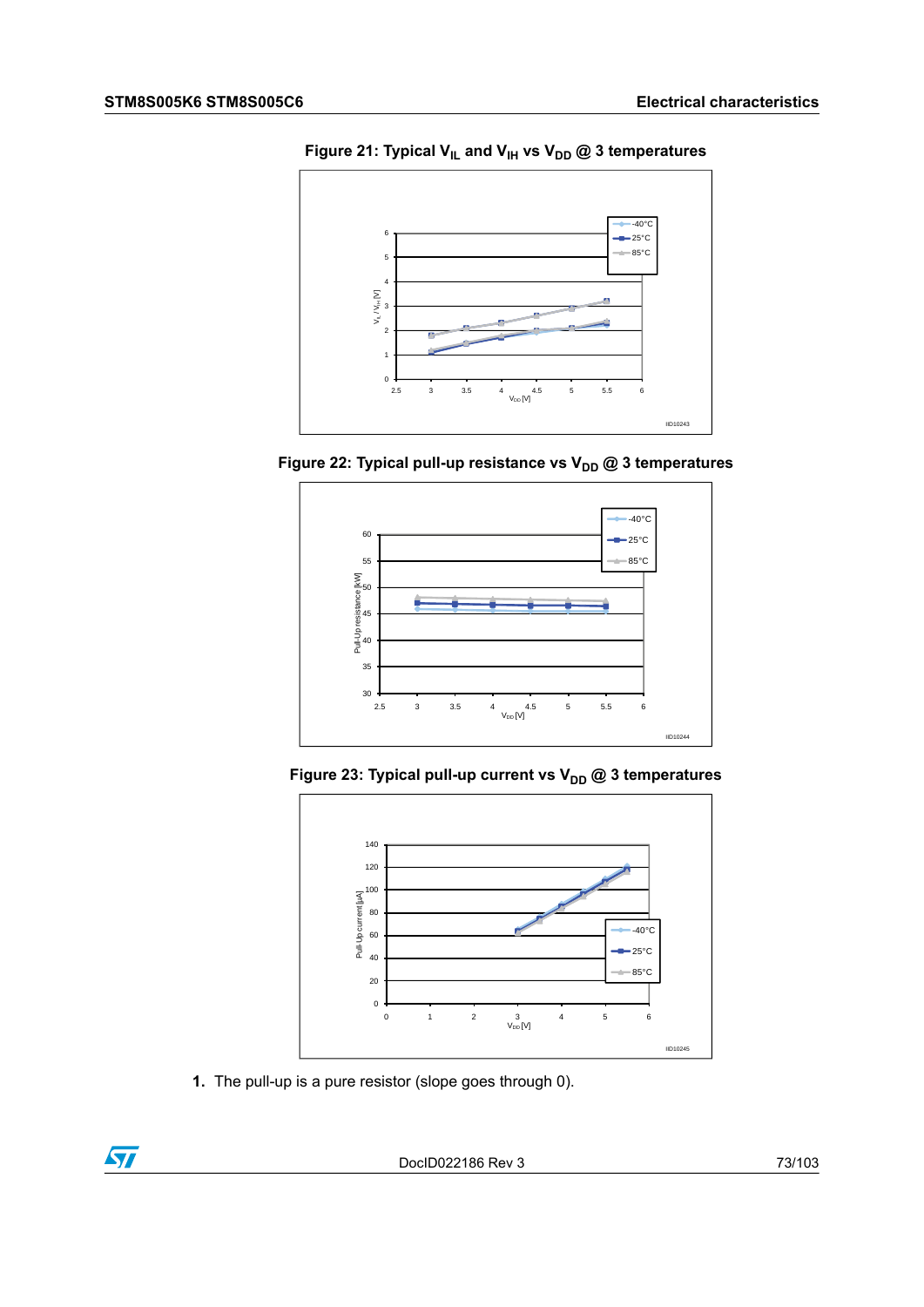|          | Symbol   Parameter                                                                                              | <b>Conditions</b>                                                                                             | Min         | <b>IMax</b> | <b>Unit</b> |
|----------|-----------------------------------------------------------------------------------------------------------------|---------------------------------------------------------------------------------------------------------------|-------------|-------------|-------------|
| $V_{OL}$ | Output low level with four pins $\begin{vmatrix} I_{IO} = 4 \text{ mA} \\ V_{DD} = 3.3 \text{ V} \end{vmatrix}$ |                                                                                                               |             | 1.0 $(1)$   | $\vee$      |
|          | Output low level with eight<br>pins sunk                                                                        | $\begin{cases} I_{10} = 10 \text{ mA,} \\ V_{DD} = 5 \text{ V} \end{cases}$                                   |             | 2.0         |             |
| $V_{OH}$ | Output high level with four<br>pins sourced                                                                     | $ I_{IO} = 4 \text{ mA},$<br>$V_{DD} = 3.3 \text{ V}$                                                         | $2.0^{(1)}$ |             | v           |
|          | Output high level with eight<br>pins sourced                                                                    | $\left  \begin{array}{l l} I_{\text{IO}} = 10 \text{ mA}, \\ V_{\text{DD}} = 5 \text{ V} \end{array} \right $ | 2.4         |             |             |

| Table 37: Output driving current (standard ports) |  |  |
|---------------------------------------------------|--|--|
|                                                   |  |  |

<span id="page-73-0"></span> $(1)$  Data based on characterization results, not tested in production

|          | <b>Symbol Parameter</b>                | <b>Conditions</b>                                                  | <b>Max</b>  | Unit |
|----------|----------------------------------------|--------------------------------------------------------------------|-------------|------|
| $V_{OL}$ | Output low level with two pins<br>sunk | $I_{\text{IO}}$ = 10 mA, $V_{\text{DD}}$ = 3.3 V $\big  1.5^{(1)}$ |             |      |
|          |                                        | $I_{IO}$ = 10 mA, $V_{DD}$ = 5 V                                   | 1.0         |      |
|          |                                        | $I_{10}$ = 20 mA, $V_{DD}$ = 5 V                                   | $2.0^{(1)}$ |      |

### **Table 38: Output driving current (true open drain ports)**

<span id="page-73-1"></span> $(1)$  Data based on characterization results, not tested in production

|          | Symbol   Parameter                       | <b>Conditions</b>                     | <b>Min</b> | <b>Max</b>  | Unit |  |  |
|----------|------------------------------------------|---------------------------------------|------------|-------------|------|--|--|
| $V_{OL}$ | Output low level with four pins<br>sunk  | $I_{IO}$ = 10 mA,<br>$V_{DD}$ = 3.3 V |            | $1.1^{(1)}$ | ٧    |  |  |
|          | Output low level with eight pins<br>sunk | $I_{IO}$ = 10 mA,<br>$V_{DD}$ = 5 V   |            | 0.9         |      |  |  |

| Table 39: Output driving current (high sink ports) |  |  |
|----------------------------------------------------|--|--|
|----------------------------------------------------|--|--|

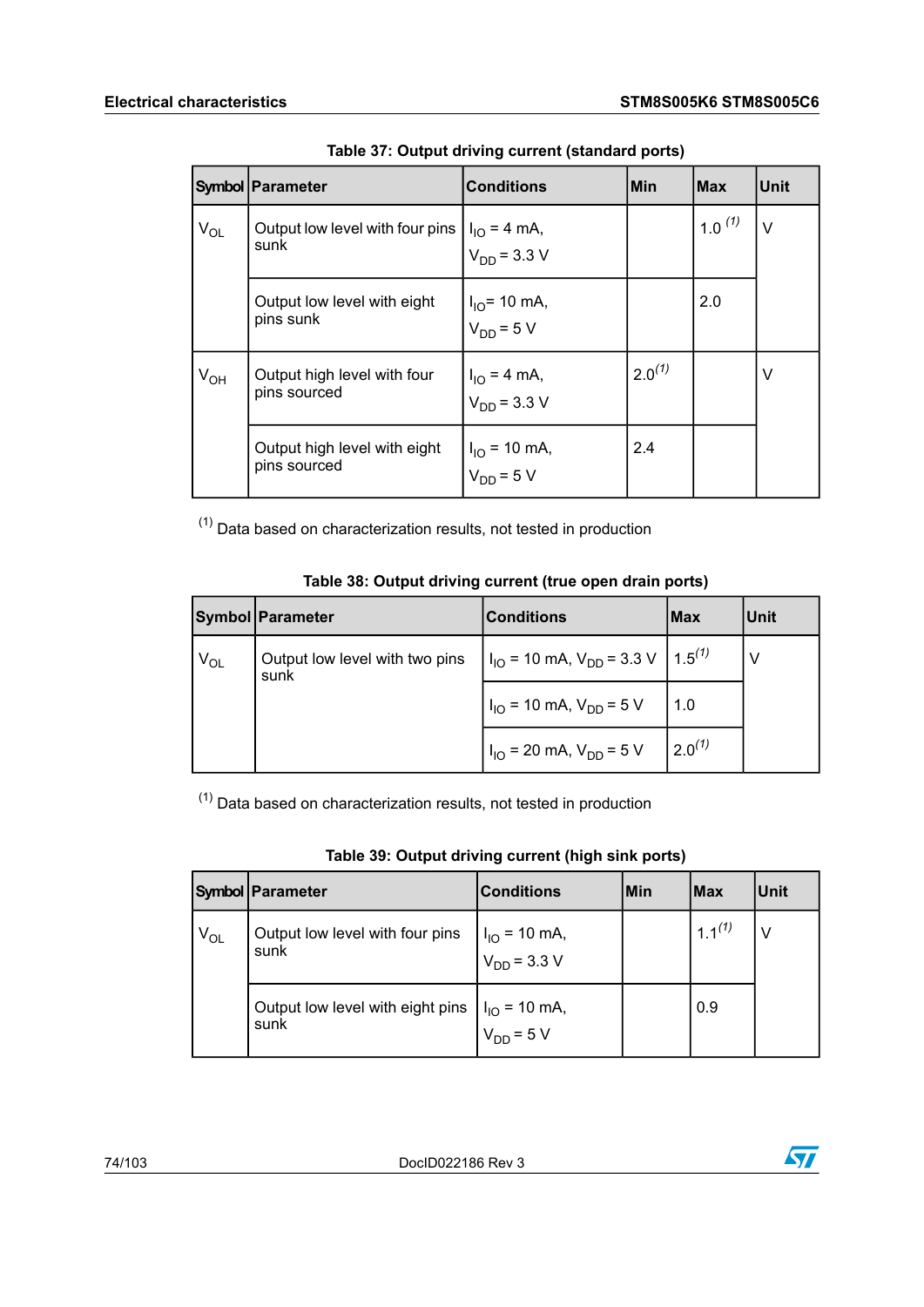|          | <b>Symbol Parameter</b>                                                                                           | <b>Conditions</b>                                                                               | Min         | <b>Max</b>  | <b>Unit</b> |
|----------|-------------------------------------------------------------------------------------------------------------------|-------------------------------------------------------------------------------------------------|-------------|-------------|-------------|
|          | Output low level with four pins<br>sunk                                                                           | $I1O = 20 mA,VDD = 5 V$                                                                         |             | $1.6^{(1)}$ |             |
| $V_{OH}$ | Output high level with four pins<br>sourced                                                                       | $\begin{vmatrix} I_{\text{IO}} = 10 \text{ mA,} \\ V_{\text{DD}} = 3.3 \text{ V} \end{vmatrix}$ | $1.9^{(1)}$ |             |             |
|          | Output high level with eight pins $\begin{vmatrix} I_{1O} = 10 \text{ mA,} \\ V_{DD} = 5 \text{ V} \end{vmatrix}$ |                                                                                                 | 3.8         |             |             |
|          | Output high level with four pins<br>sourced                                                                       | $I_{IO}$ = 20 mA,<br>$V_{DD}$ = 5 V                                                             | $2.9^{(1)}$ |             |             |

<span id="page-74-0"></span> $(1)$  Data based on characterization results, not tested in production

# **9.3.7 Typical output level curves**

The following figures show typical output level curves measured with output on a single pin.

**Figure** 24: **Typ.**  $V_{OL}$  @  $V_{DD}$  = 5 V (standard ports)

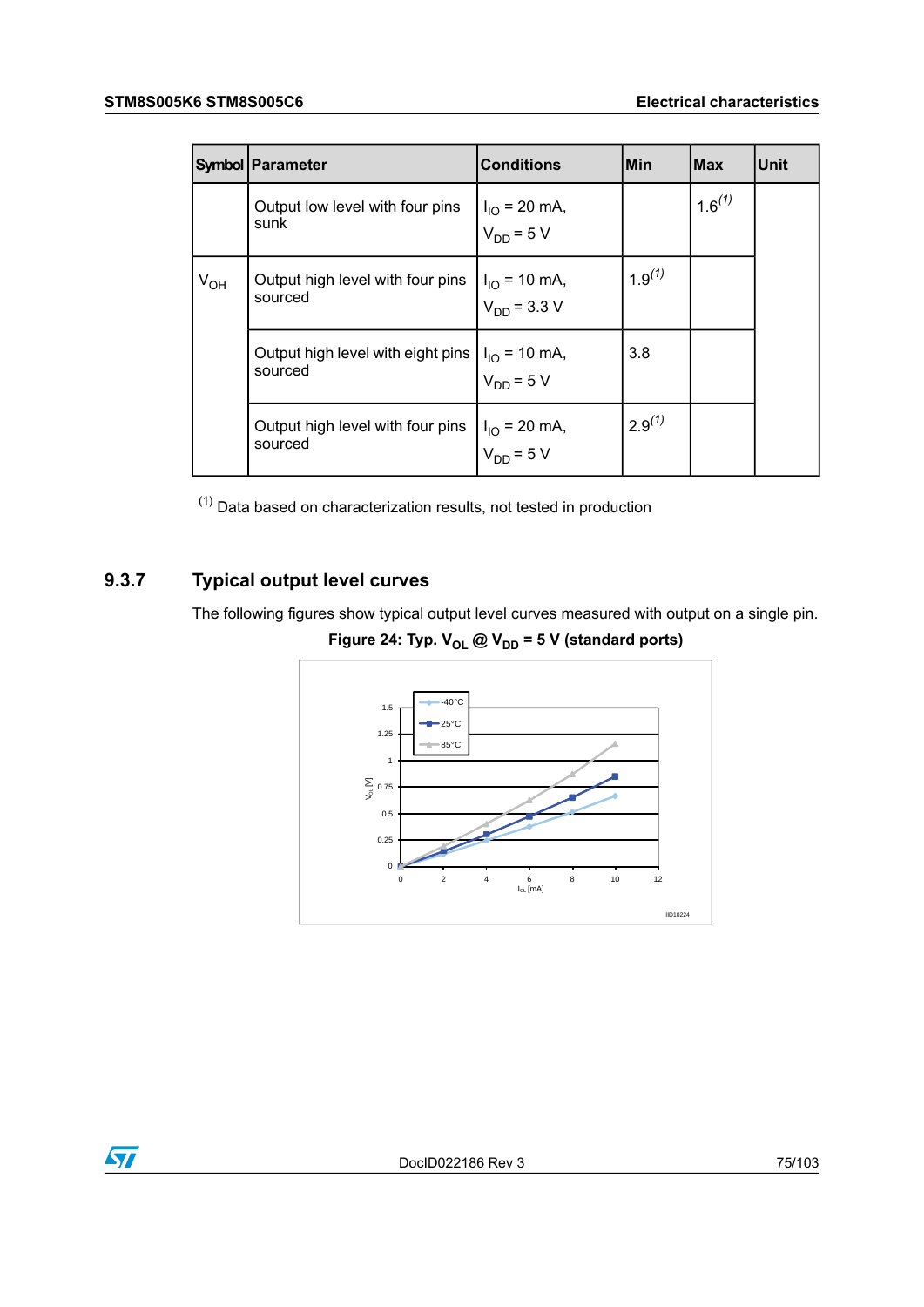

**Figure** 25: **Typ.**  $V_{OL}$  @  $V_{DD}$  = 3.3 V (standard ports)

**Figure** 26: **Typ.**  $V_{OL}$  @  $V_{DD}$  = 5 V (true open drain ports)



**Figure** 27: **Typ.**  $V_{OL}$  @  $V_{DD}$  = 3.3 V (true open drain ports)



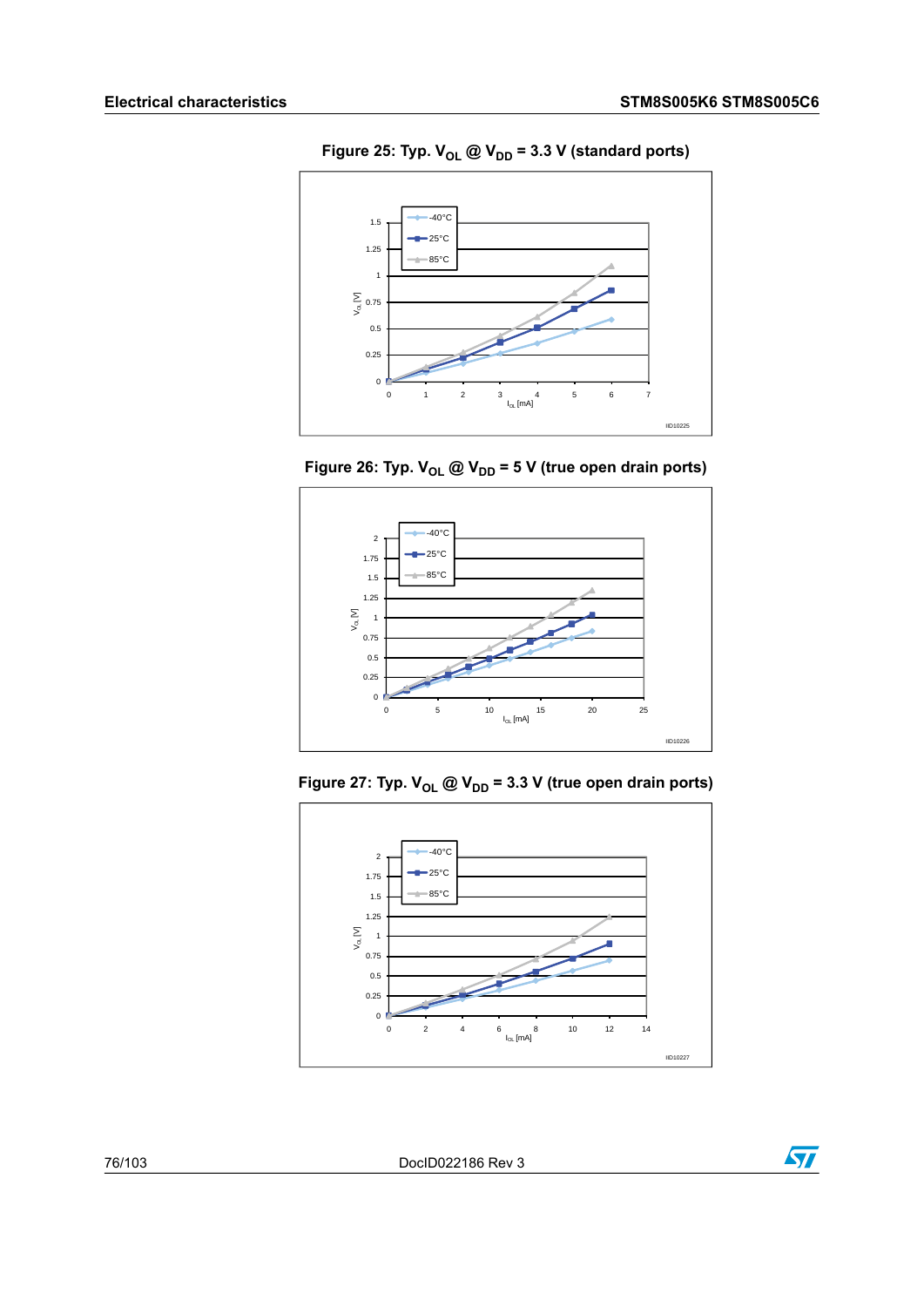

**Figure** 28: **Typ.**  $V_{OL}$   $@V_{DD} = 5 V$  (high sink ports)





**Figure** 30: Typ.  $V_{DD}$  -  $V_{OH}$  @  $V_{DD}$  = 5 V (standard ports)



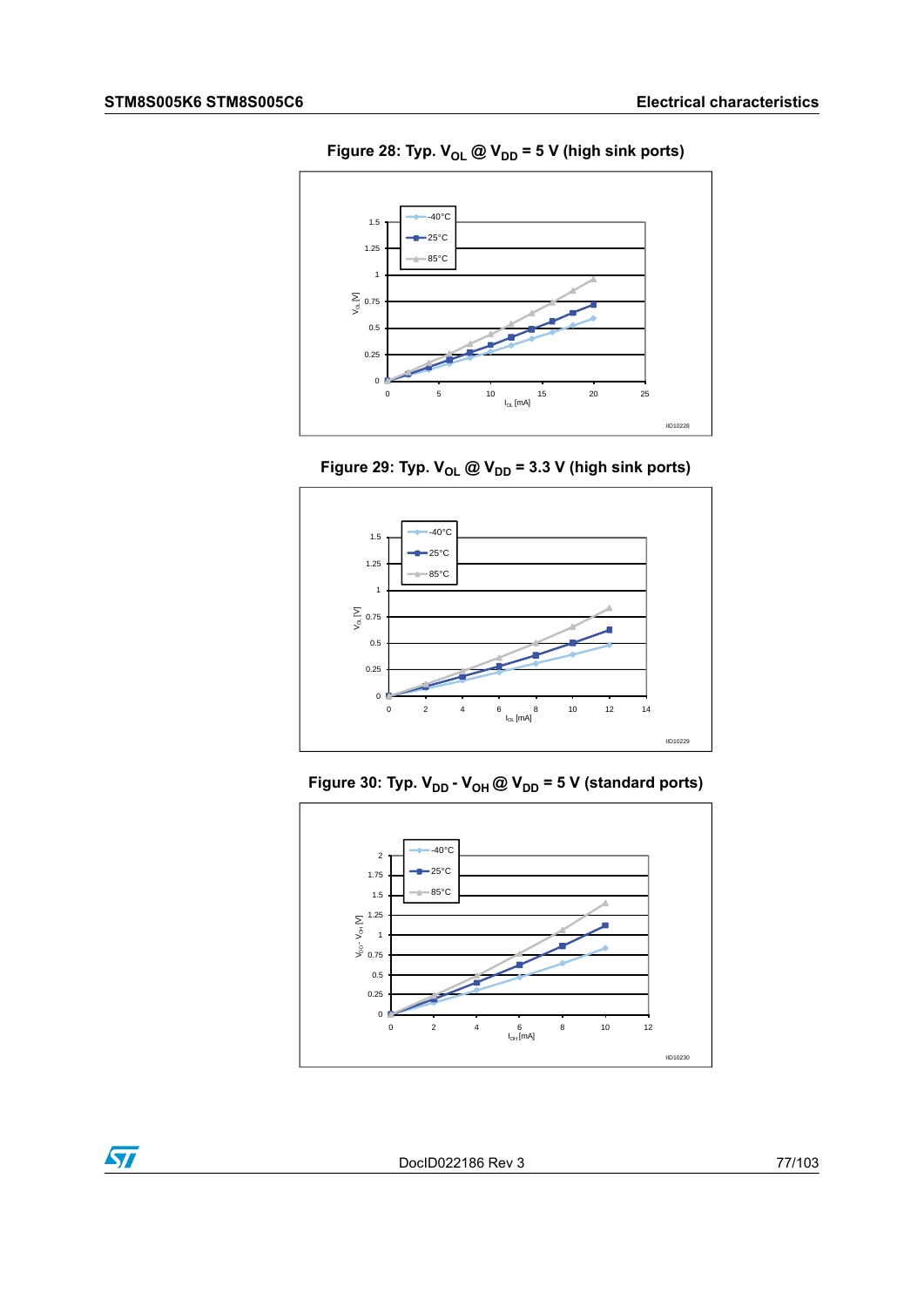

**Figure** 31: **Typ.**  $V_{DD}$  **-**  $V_{OH}$  @  $V_{DD}$  = 3.3 V (standard ports)

**Figure 32: Typ. VDD - VOH @ VDD = 5 V (high sink ports)**



**Figure** 33: **Typ.**  $V_{DD}$  **-**  $V_{OH}$  @  $V_{DD}$  = 3.3 V (high sink ports)



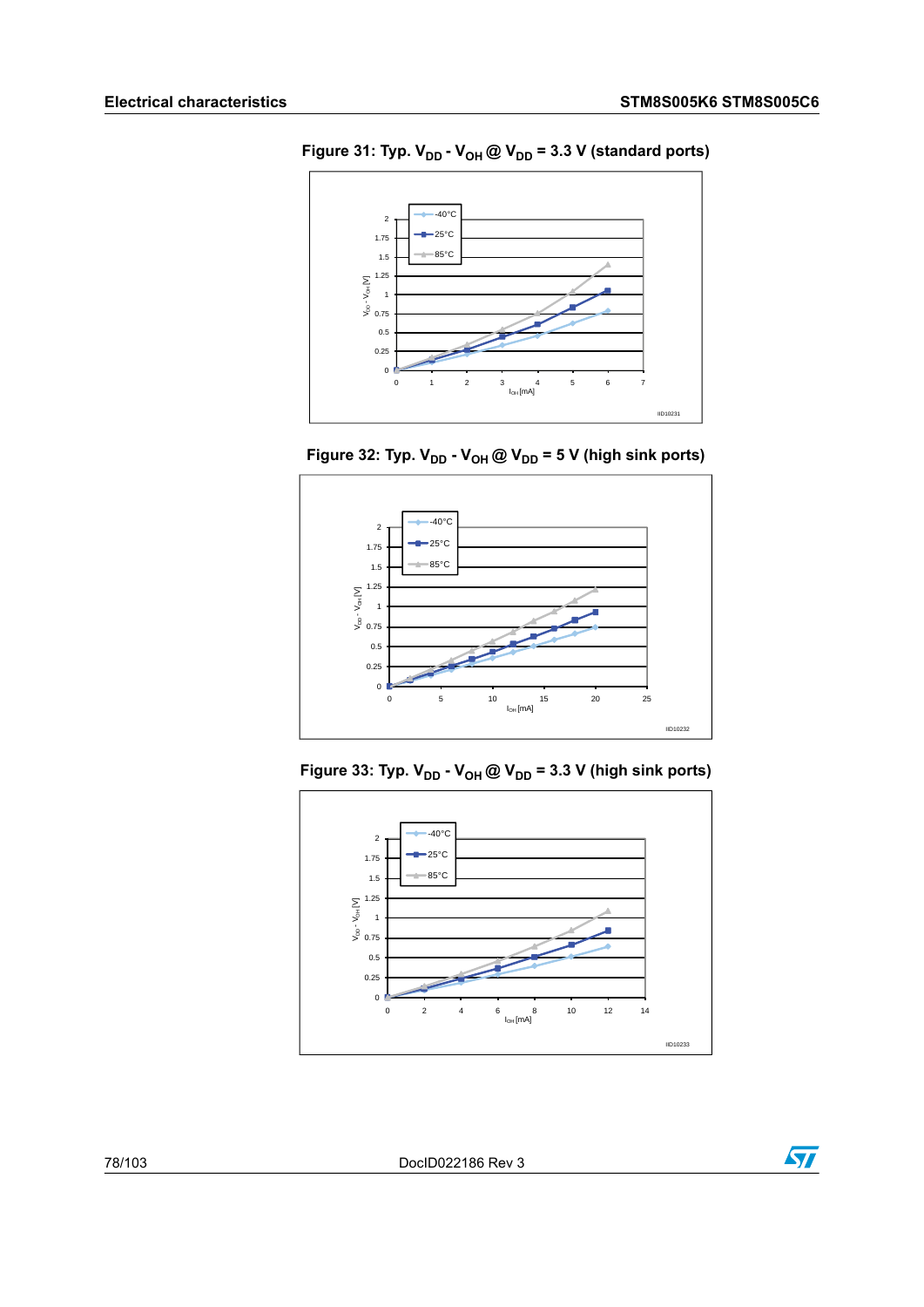## <span id="page-78-3"></span>**9.3.8 Reset pin characteristics**

Subject to general operating conditions for  $V_{DD}$  and  $T_A$  unless otherwise specified.

| <b>Symbol</b>         | <b>Parameter</b>                                | <b>Conditions</b> | Min                 | <b>Typ</b> | <b>Max</b>          | <b>Unit</b> |
|-----------------------|-------------------------------------------------|-------------------|---------------------|------------|---------------------|-------------|
| $V_{IL(NRST)}$        | NRST input low<br>level voltage $(1)$           |                   | $-0.3$              |            | $0.3 \times V_{DD}$ |             |
| $V_{IH(NRST)}$        | NRST input high<br>level voltage $(1)$          | $I_{OL}$ =2 mA    | $0.7 \times V_{DD}$ |            | $V_{DD}$ + 0.3      | $\vee$      |
| $V_{OL(NRST)}$        | NRST output low<br>level voltage $(1)$          |                   |                     |            | 0.5                 |             |
| $R_{PU(NRST)}$        | NRST pull-up<br>resistor $^{(2)}$               |                   | 30                  | 55         | 80                  | $k\Omega$   |
| $t_i$ FP(NRST)        | NRST input filtered<br>pulse <sup>(3)</sup>     |                   |                     |            | 75                  | ns          |
| $t_{IN}$ FP(NRST)     | NRST input not<br>filtered pulse <sup>(3)</sup> |                   | 500                 |            |                     |             |
| t <sub>OP(NRST)</sub> | NRST output<br>pulse <sup>(3)</sup>             |                   | 15                  |            |                     | μs          |

|  |  |  | Table 40: NRST pin characteristics |
|--|--|--|------------------------------------|
|--|--|--|------------------------------------|

<span id="page-78-2"></span><span id="page-78-1"></span><span id="page-78-0"></span> $(1)$  Data based on characterization results, not tested in production.

 $(2)$  The R<sub>PU</sub> pull-up equivalent resistor is based on a resistive transistor

 $(3)$  Data guaranteed by design, not tested in production.

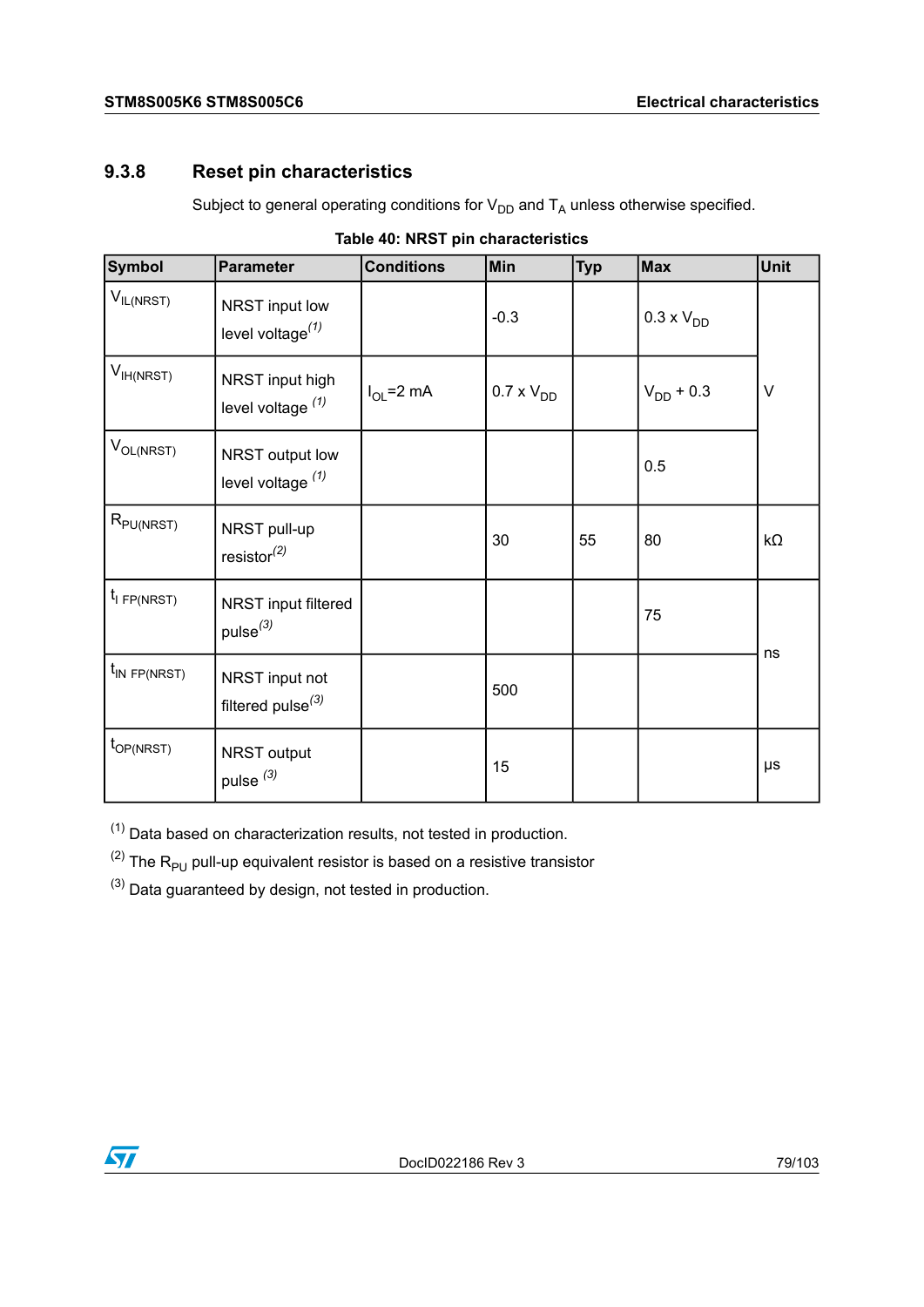

**Figure 34: Typical NRST VIL and VIH vs VDD @ 3 temperatures**









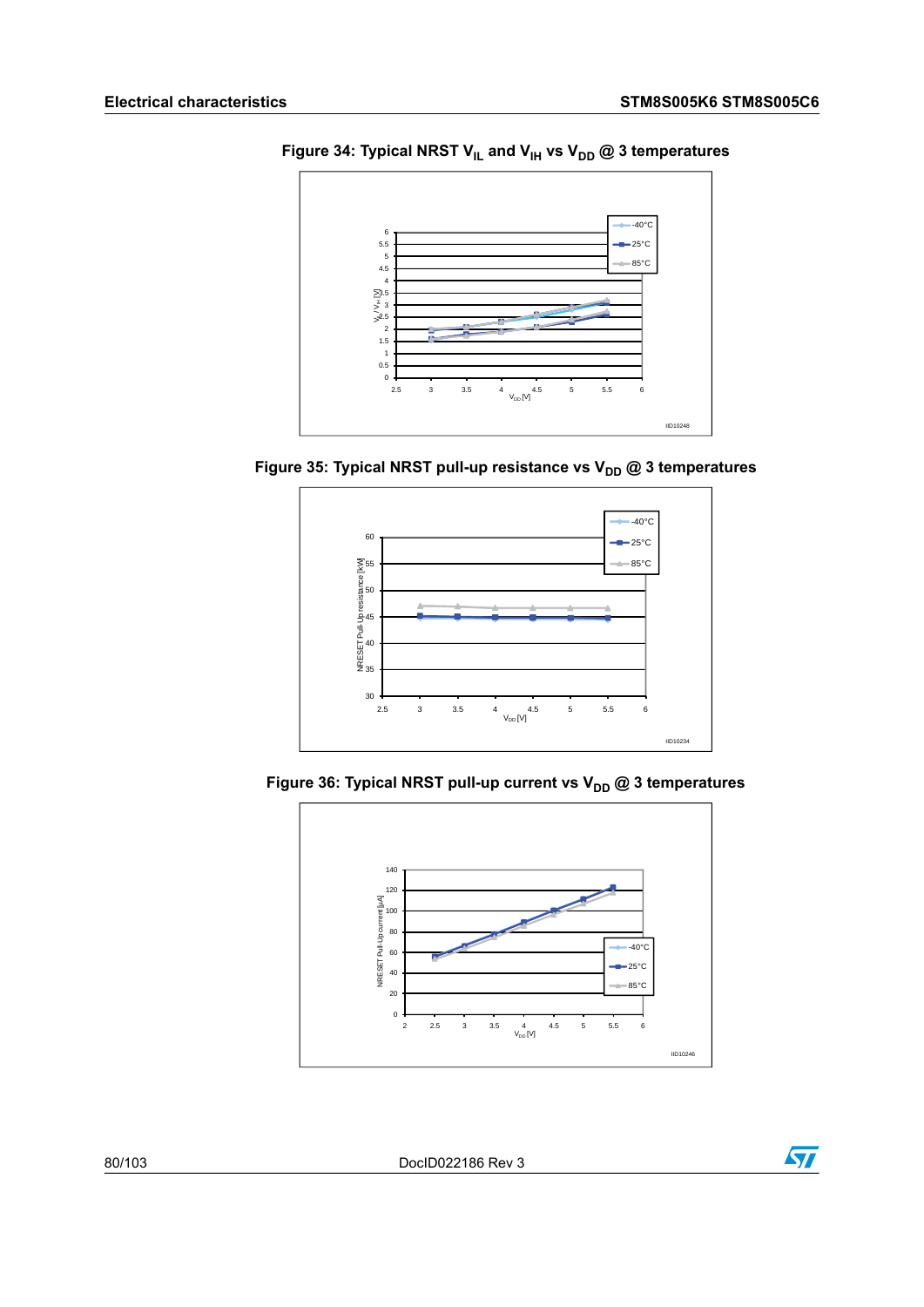The reset network shown in the following figure protects the device against parasitic resets. The user must ensure that the level on the NRST pin can go below V<sub>IL(NRST)</sub> max. (see *[Table](#page-78-3) 40: NRST pin [characteristics](#page-78-3)* ), otherwise the reset is not taken into account internally.

For power consumption sensitive applications, the external reset capacitor value can be reduced to limit the charge/discharge current. If NRST signal is used to reset external circuitry, attention must be taken to the charge/discharge time of the external capacitor to fulfill the external devices reset timing conditions. Minimum recommended capacity is 100 nF.





### **9.3.9 SPI serial peripheral interface**

Unless otherwise specified, the parameters given in the following table are derived from tests performed under ambient temperature,  $f_{\text{MASTER}}$  frequency and  $V_{\text{DD}}$  supply voltage conditions.  $t_{\text{MASTER}} = 1/f_{\text{MASTER}}$ .

Refer to I/O port characteristics for more details on the input/output alternate function characteristics (NSS, SCK, MOSI, MISO).

| Symbol                       | <b>Parameter</b>                | <b>Conditions</b>          | <b>Min</b>                 | lMax | Unit       |
|------------------------------|---------------------------------|----------------------------|----------------------------|------|------------|
| $f_{\rm SCK}$ 1              | SPI clock<br>frequency          | Master mode                | 0                          | 8    | <b>MHz</b> |
| $t_{c(SCK)}$                 |                                 | Slave mode                 | 0                          | 6    |            |
| $t_{r(SCK)}$<br>$t_{f(SCK)}$ | SPI clock rise<br>and fall time | Capacitive load: C = 30 pF |                            | 25   | ns         |
| (1)<br>$t_{\text{su(NSS)}}$  | NSS setup time                  | Slave mode                 | 4 x<br><sup>L</sup> MASTER |      | ns         |
| (1)<br>$t_{h(NSS)}$          | NSS hold time                   | Slave mode                 | 70                         |      | ns         |

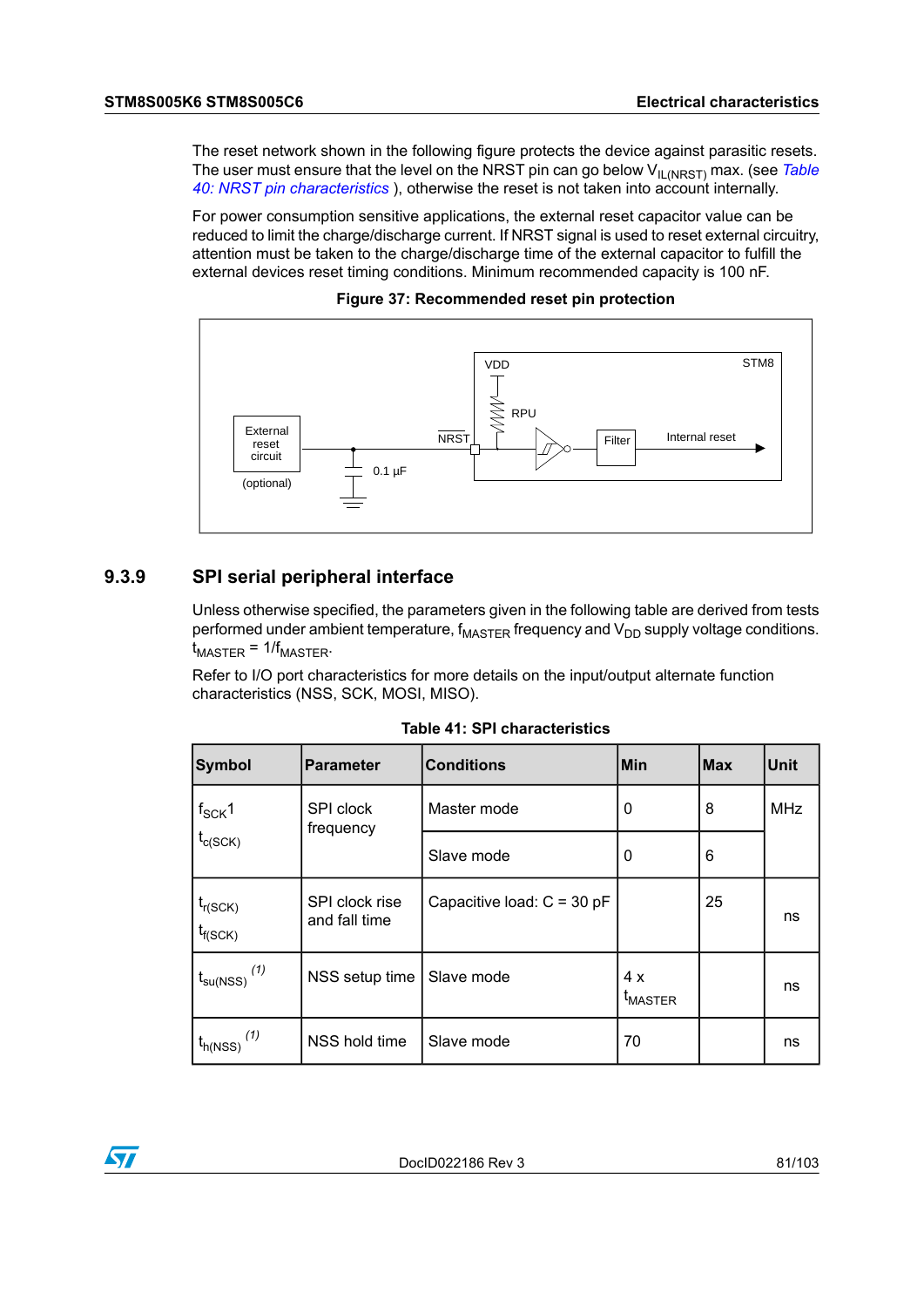| <b>Symbol</b>                                                                                            | <b>Parameter</b>            | <b>Conditions</b>                  | Min                 | <b>Max</b>                | Unit |
|----------------------------------------------------------------------------------------------------------|-----------------------------|------------------------------------|---------------------|---------------------------|------|
| (1)<br>$t_{w(SCKH)}$<br>$t_{\rm w(SCKL)}$ $^{(1)}$                                                       | SCK high and<br>low time    | Master mode                        | $t_{SCK}/2$ -<br>15 | $t_{SCK}/2 +$<br>15       | ns   |
| $\mathfrak{t}_{\mathsf{su}(\mathsf{MI})}$ $^{(1)}$<br>$\mathfrak{t}_{\mathsf{su}(\mathsf{SI})}$ $^{(1)}$ | Data input<br>setup time    | Master mode                        | 5                   |                           | ns   |
|                                                                                                          | Data input<br>setup time    | Slave mode                         | 5                   |                           | ns   |
| $(\mathcal{1})$<br>$t_{h(Ml)}$<br>$\mathfrak{t}_{\mathsf{h}(\mathbb{S}\mathsf{I})}$ $^{(1)}$             | Data input hold<br>time     | Master mode                        | 7                   |                           | ns   |
|                                                                                                          | Data input hold<br>time     | Slave mode                         | 10                  |                           | ns   |
| $\mathfrak{t}_{\mathsf{a}(\mathrm{SO})}$ $^{(1)$ $^{(2)}$                                                | Data output<br>access time  | Slave mode                         |                     | 3x<br>$t_{\text{MASTER}}$ | ns   |
| $t_{\rm dis(SO)}$ $^{(1)\ (3)}$                                                                          | Data output<br>disable time | Slave mode                         | 25                  |                           | ns   |
| $t_{\rm v(SO)}$ $^{(1)}$                                                                                 | Data output<br>valid time   | Slave mode<br>(after enable edge)  |                     | 73                        | ns   |
| $t_{\rm v(MO)}^{\phantom{\rm u}}{}^{\rm (1)}$                                                            | Data output<br>valid time   | Master mode<br>(after enable edge) |                     | 36                        | ns   |
| $t_{h(SO)}$ $^{\left( 1\right) }$                                                                        | Data output<br>hold time    | Slave mode<br>(after enable edge)  | 28                  |                           | ns   |
| $\mathfrak{t}_{\mathsf{h}(\mathsf{MO})}$ $^{(1)}$                                                        |                             | Master mode<br>(after enable edge) | 12                  |                           | ns   |

<span id="page-81-2"></span><span id="page-81-1"></span><span id="page-81-0"></span> $(1)$  Values based on design simulation and/or characterization results, and not tested in production.

 $(2)$  Min time is for the minimum time to drive the output and the max time is for the maximum time to validate the data.

 $(3)$  Min time is for the minimum time to invalidate the output and the max time is for the maximum time to put the data in Hi-Z.

82/103 DocID022186 Rev 3

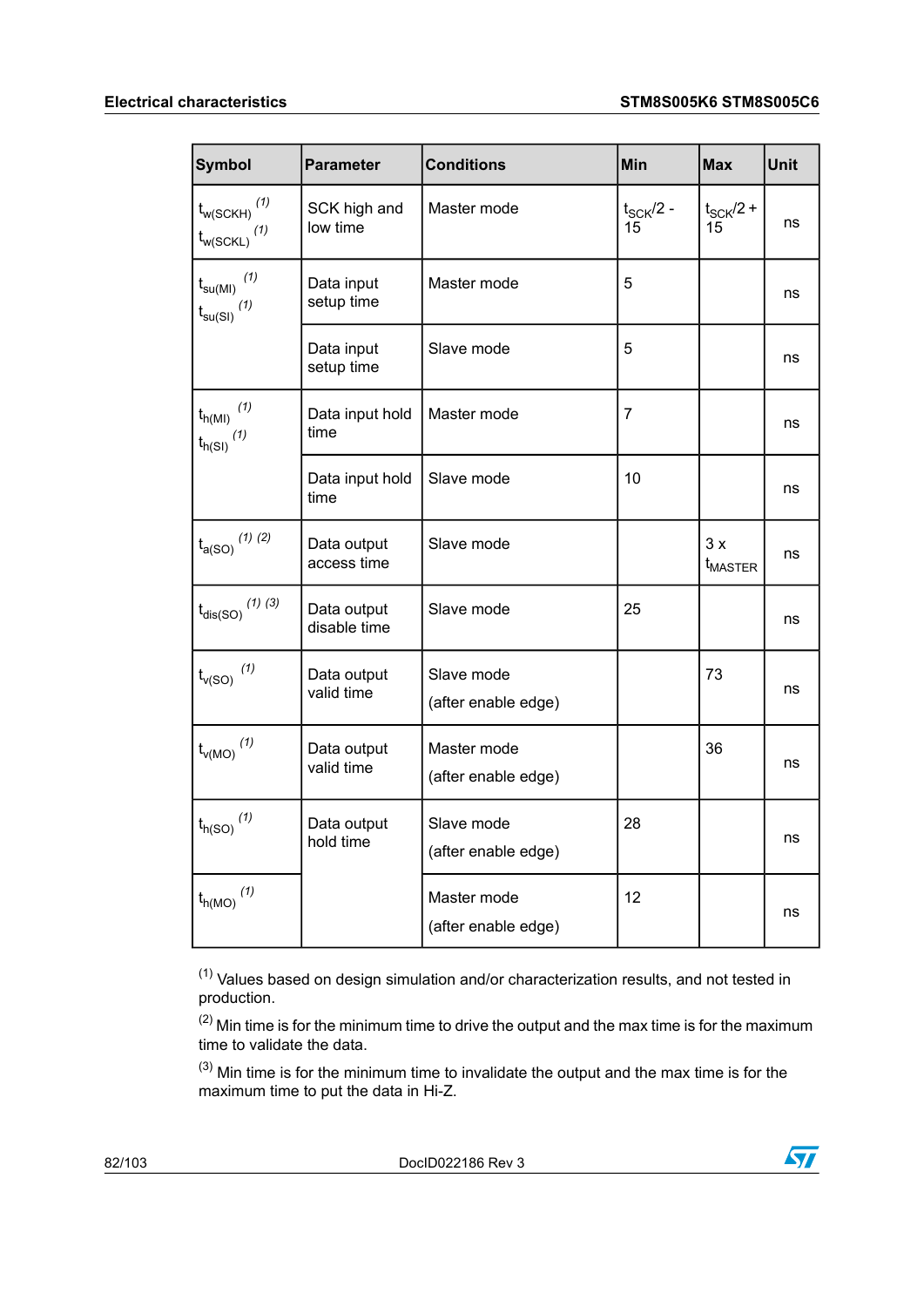

**Figure 38: SPI timing diagram - slave mode and CPHA = 0**

**Figure 39: SPI timing diagram - slave mode and CPHA = 1 (1)**



**1.** Measurement points are made at CMOS levels:  $0.3 V_{DD}$  and  $0.7 V_{DD}$ .

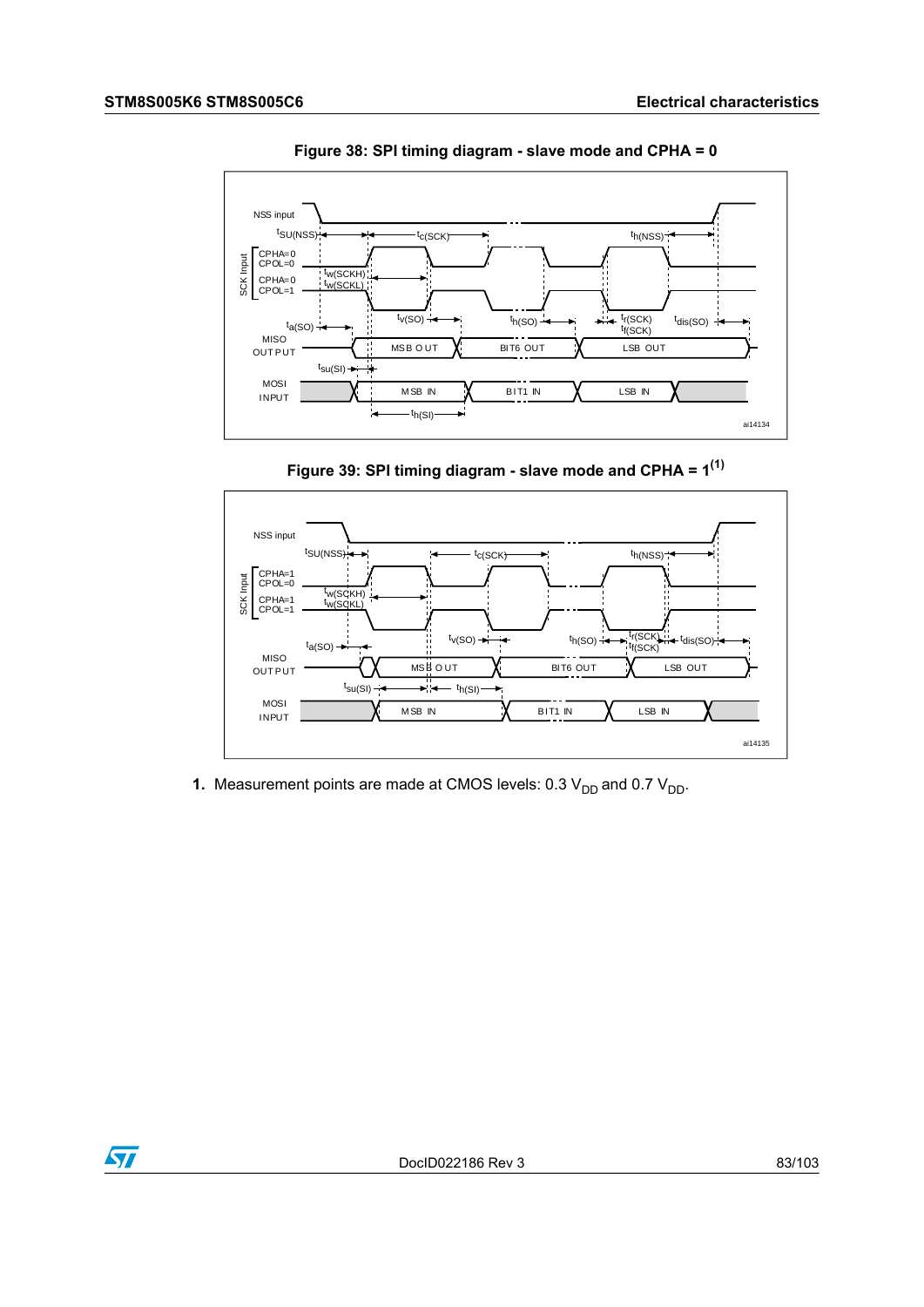<span id="page-83-0"></span>

**Figure 40: SPI timing diagram - master mode(1)**

**1.** Measurement points are made at CMOS levels:  $0.3 V_{DD}$  and  $0.7 V_{DD}$ .

# **I 2 9.3.10 C interface characteristics**

**Table 42: I <sup>2</sup>C characteristics**

| Symbol                          | Parameter             | Standard mode l <sup>2</sup> C |                                             | <b>Fast mode <math>I^2C^{(1)}</math></b> |                    | Unit |
|---------------------------------|-----------------------|--------------------------------|---------------------------------------------|------------------------------------------|--------------------|------|
|                                 |                       | $\ln^{(2)}$                    | $ {\mathsf M}{\mathsf a}{\mathsf x}^{(2)} $ | $ \mathsf{Min}^{(2)} $                   | $\sqrt{Max^{(2)}}$ |      |
| $t_{w(SCLL)}$                   | SCL clock low time    | 4.7                            |                                             | 1.3                                      |                    | μs   |
| $t_{w(SCLH)}$                   | SCL clock high time   | 4.0                            |                                             | 0.6                                      |                    | μs   |
| $t_{\mathsf{su}(\mathsf{SDA})}$ | SDA setup time        | 250                            |                                             | 100                                      |                    | ns   |
| $t_{h(SDA)}$                    | SDA data hold time    | $0^{(3)}$                      |                                             | $0^{(4)}$                                | $900^{(3)}$        | ns   |
| $t_{r(SDA)}$<br>$t_{r(SCL)}$    | SDA and SCL rise time |                                | 1000                                        |                                          | 300                | ns   |
| $t_{f(SDA)}$<br>$t_{f(SCL)}$    | SDA and SCL fall time |                                | 300                                         |                                          | 300                | ns   |

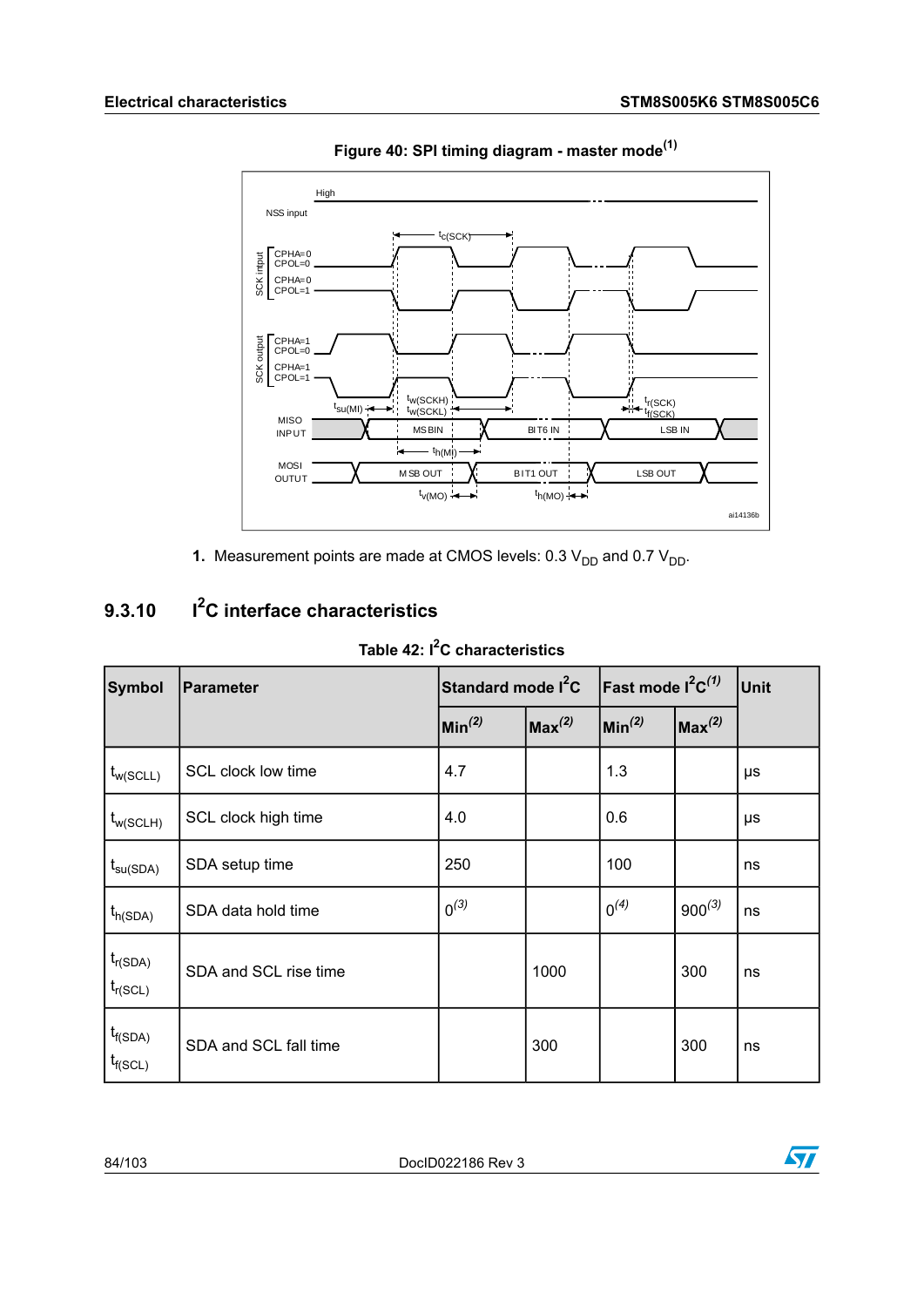| Symbol                          | <b>Parameter</b>                           | Standard mode l <sup>2</sup> C |                         | <b>Fast mode <math>I^2C^{(1)}</math></b> |                    | Unit |
|---------------------------------|--------------------------------------------|--------------------------------|-------------------------|------------------------------------------|--------------------|------|
|                                 |                                            | Min <sup>(2)</sup>             | $ {\bf Max}^{\rm (2)} $ | $\mathsf{Min}^{(2)}$                     | Max <sup>(2)</sup> |      |
| $t_{h(STA)}$                    | START condition hold time                  | 4.0                            |                         | 0.6                                      |                    | μs   |
| $t_{\mathsf{su}(\mathsf{STA})}$ | Repeated START condition<br>setup time     | 4.7                            |                         | 0.6                                      |                    | μs   |
| $t_{\text{su(STO)}}$            | STOP condition setup time                  | 4.0                            |                         | 0.6                                      |                    | μs   |
| $t_{w(STO:STA)}$                | STOP to START condition time<br>(bus free) | 4.7                            |                         | 1.3                                      |                    | μs   |
| $C_{b}$                         | Capacitive load for each bus line          |                                | 400                     |                                          | 400                | рF   |

<span id="page-84-2"></span><span id="page-84-1"></span><span id="page-84-0"></span> $^{(1)}$  f<sub>MASTER</sub>, must be at least 8 MHz to achieve max fast I<sup>2</sup>C speed (400kHz).

 $^{(2)}$  Data based on standard  $1^2C$  protocol requirement, not tested in production.

<span id="page-84-3"></span> $(3)$  The maximum hold time of the start condition has only to be met if the interface does not stretch the low time.

 $(4)$  The device must internally provide a hold time of at least 300 ns for the SDA signal in order to bridge the undefined region of the falling edge of SCL.





**1.** Measurement points are made at CMOS levels:  $0.3 \times V_{DD}$  and  $0.7 \times V_{DD}$ 

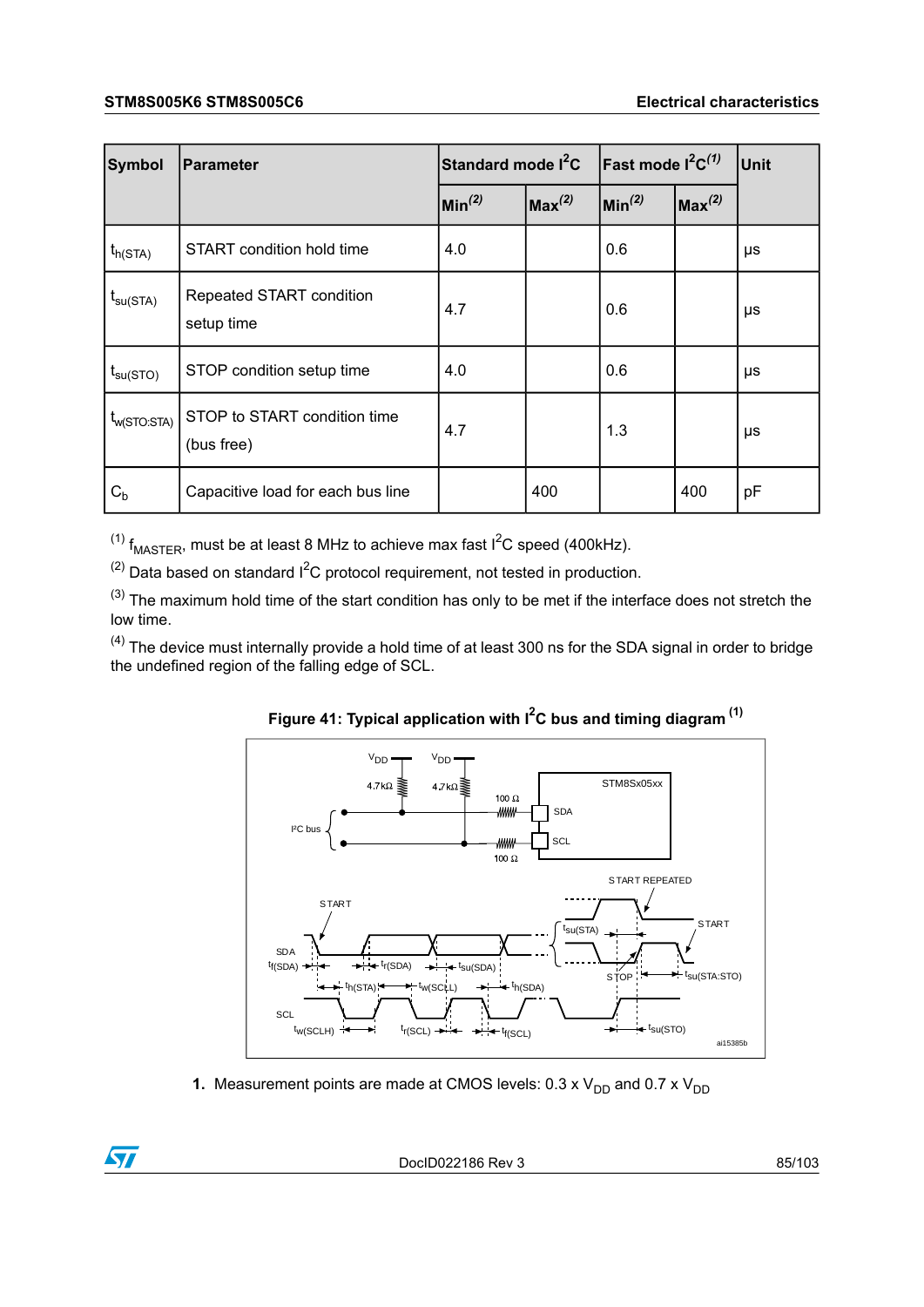## **9.3.11 10-bit ADC characteristics**

Subject to general operating conditions for  $V_{DDA}$ ,  $f_{MASTER}$ , and  $T_A$  unless otherwise specified.

|                                 | Symbol   Parameter                                 | <b>Conditions</b>                                    | Min          | <b>Typ</b> | <b>Max</b>  | <b>Unit</b> |
|---------------------------------|----------------------------------------------------|------------------------------------------------------|--------------|------------|-------------|-------------|
| $f_{ADC}$                       | ADC clock frequency                                | $V_{\text{DNA}}$ = 2.95 to 5.5 V                     | 1.0          |            | 4.0         | <b>MHz</b>  |
|                                 |                                                    | $V_{DDA} = 4.5$ to 5.5 V                             | 1.0          |            | 6.0         |             |
| $V_{DDA}$                       | Analog supply                                      |                                                      | 3.0          |            | 5.5         | $\vee$      |
| $V_{REF+}$                      | Positive reference voltage                         |                                                      | $2.75^{(1)}$ |            | $V_{DDA}$   | V           |
| $V_{REF}$                       | Negative reference voltage                         |                                                      | V SSA        |            | $0.5^{(1)}$ | V           |
| $V_{AIN}$                       | Conversion voltage range <sup>(2)</sup>            |                                                      | V SSA        |            | V DDA       | V           |
|                                 |                                                    | Devices with<br>external<br>$V_{REF+}/V_{REF-}$ pins | $V_{REF}$    |            | $V_{REF+}$  | $\vee$      |
| $C_{ADC}$                       | Internal sample and hold<br>capacitor              |                                                      |              | 3.0        |             | pF          |
| $t_{\rm S}$ $^{(2)}$            | Sampling time                                      | $f_{ADC} = 4 MHz$                                    | 0.75         |            | μs          |             |
|                                 |                                                    | $f_{ADC} = 6 MHz$                                    | 0.5          |            |             |             |
| $t_{\scriptstyle{\text{STAB}}}$ | Wakeup time from standby                           |                                                      |              | 7.0        |             | μs          |
| $t_{\text{CONV}}$               | Total conversion time<br>(including sampling time, | $f_{ADC} = 4 MHz$                                    | 3.5          |            | μs          |             |
|                                 | 10-bit resolution)                                 | $f_{ADC} = 6 MHz$                                    | 2.33         |            | μs          |             |
|                                 |                                                    |                                                      | 14           |            |             | $1/f_{ADC}$ |

| Table 43: ADC characteristics |  |
|-------------------------------|--|
|-------------------------------|--|

<span id="page-85-1"></span><span id="page-85-0"></span> $(1)$  Data guaranteed by design, not tested in production..

 $^{(2)}$  During the sample time the input capacitance  $\textsf{C}_\textsf{AIN}$  (3 pF max) can be charged/discharged by the external source. The internal resistance of the analog source must allow the capacitance to reach its final voltage level within t<sub>S.</sub> After the end of the sample time t<sub>S</sub>,

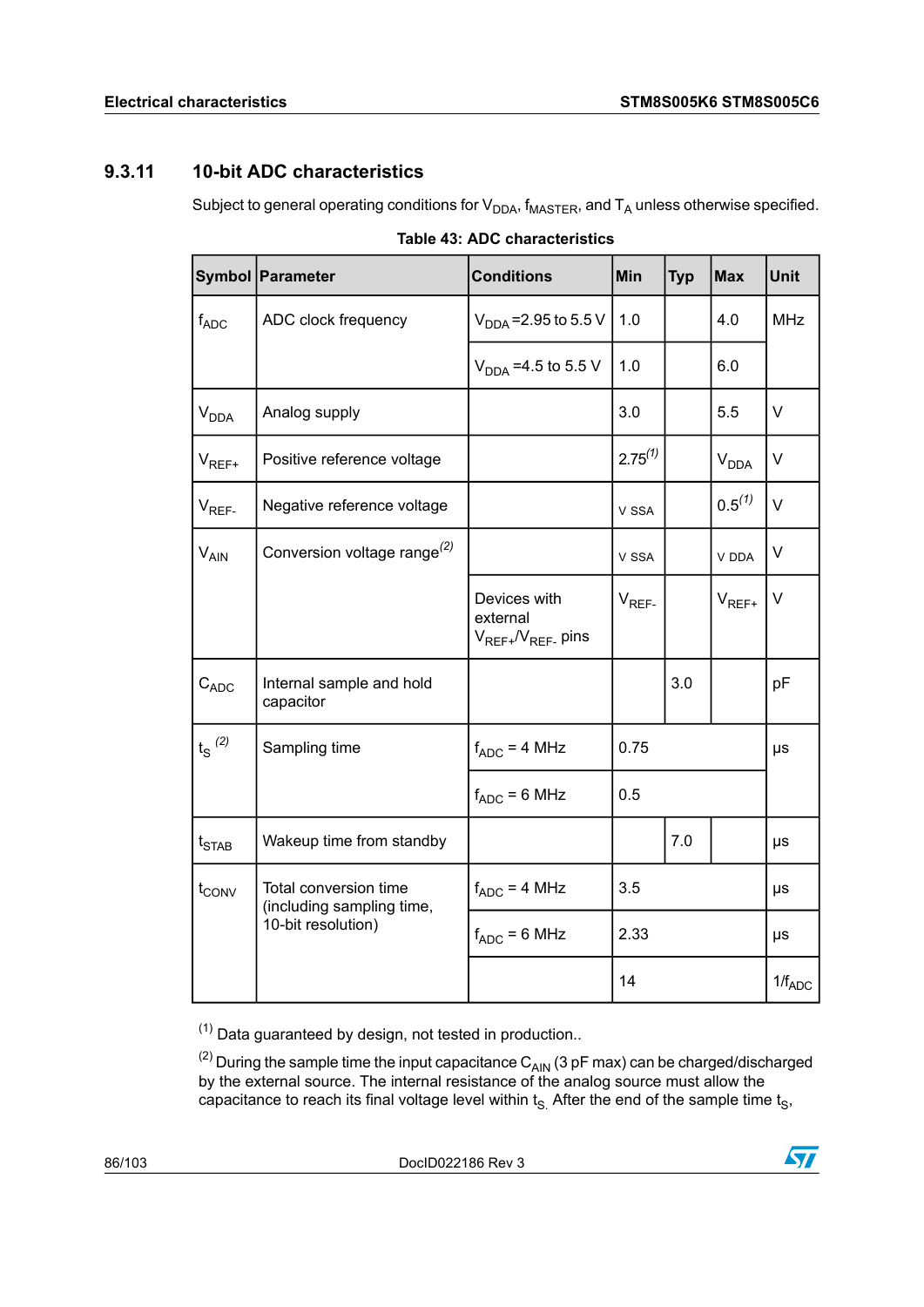changes of the analog input voltage have no effect on the conversion result. Values for the sample clock  $t<sub>S</sub>$  depend on programming.

| <b>Symbol</b> | Parameter                                   | <b>Conditions</b> | <b>Typ</b> | Max <sup>(1)</sup> | <b>Unit</b> |
|---------------|---------------------------------------------|-------------------|------------|--------------------|-------------|
| $ E_T $       | Total unadjusted error <sup>(2)</sup>       | $f_{ADC}$ = 2 MHz | 1.0        | 2.5                | <b>LSB</b>  |
|               |                                             | $f_{ADC} = 4 MHz$ | 1.4        | 3.0                |             |
|               |                                             | $f_{ADC} = 6 MHz$ | 1.6        | 3.5                |             |
| $ E_O $       | Offset error <sup>(2)</sup>                 | $f_{ADC}$ = 2 MHz | 0.6        | 2.0                |             |
|               |                                             | $f_{ADC} = 4 MHz$ | 1.1        | 2.5                |             |
|               |                                             | $f_{ADC} = 6 MHz$ | 1.2        | 2.5                |             |
| $ E_G $       | Gain $error(2)$                             | $f_{ADC} = 2 MHz$ | 0.2        | 2.0                |             |
|               |                                             | $f_{ADC} = 4 MHz$ | 0.6        | 2.5                |             |
|               |                                             | $f_{ADC} = 6 MHz$ | 0.8        | 2.5                |             |
| $ E_D $       | Differential linearity error <sup>(2)</sup> | $f_{ADC}$ = 2 MHz | 0.7        | 1.5                |             |
|               |                                             | $f_{ADC} = 4 MHz$ | 0.7        | 1.5                |             |
|               |                                             | $f_{ADC} = 6 MHz$ | 0.8        | 1.5                |             |
| $ E_L $       | Integral linearity error <sup>(2)</sup>     | $f_{ADC} = 2 MHz$ | 0.6        | 1.5                |             |
|               |                                             | $f_{ADC} = 4 MHz$ | 0.6        | 1.5                |             |
|               |                                             | $f_{ADC} = 6 MHz$ | 0.6        | 1.5                |             |

| Table 44: ADC accuracy with R <sub>AIN</sub> < 10 kΩ , V <sub>DDA</sub> = 5 V |  |  |  |
|-------------------------------------------------------------------------------|--|--|--|
|-------------------------------------------------------------------------------|--|--|--|

<span id="page-86-1"></span><span id="page-86-0"></span> $(1)$  Data based on characterisation results, not tested in production.

 $(2)$  ADC accuracy vs. negative injection current: Injecting negative current on any of the analog input pins should be avoided as this significantly reduces the accuracy of the conversion being performed on another analog input. It is recommended to add a Schottky diode (pin to ground) to standard analog pins which may potentially inject negative current.

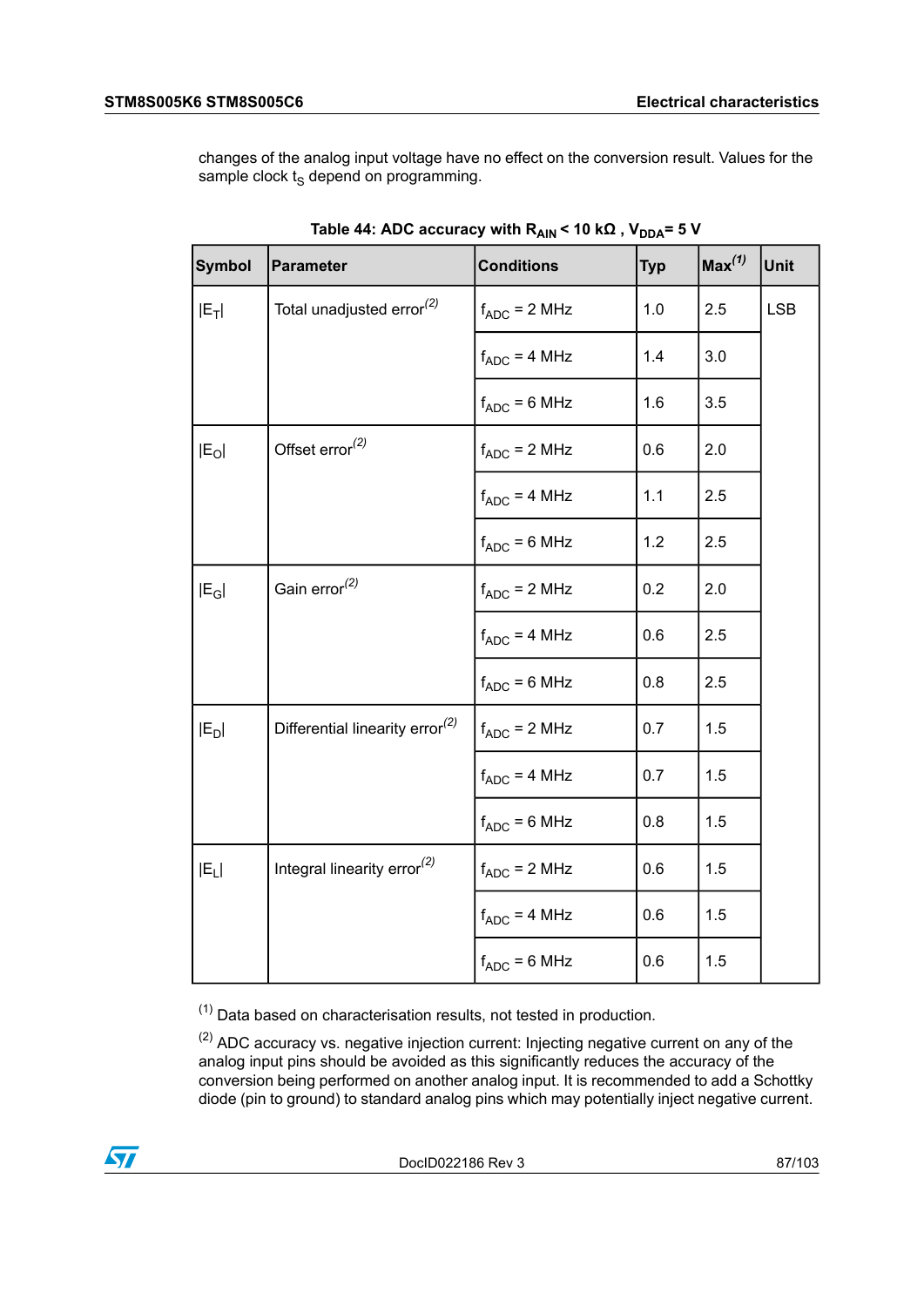Any positive injection current within the limits specified for I<sub>INJ(PIN)</sub> and ΣI<sub>INJ(PIN)</sub> in the I/O port pin characteristics section does not affect the ADC accuracy.

| <b>Symbol</b>     | <b>Parameter</b>                            | <b>Conditions</b> | <b>Typ</b> | Max <sup>(1)</sup> | Unit       |
|-------------------|---------------------------------------------|-------------------|------------|--------------------|------------|
| $ E_T $           | Total unadjusted error <sup>(2)</sup>       | $f_{ADC}$ = 2 MHz | 1.1        | 2.0                | <b>LSB</b> |
|                   |                                             | $f_{ADC} = 4 MHz$ | 1.6        | 2.5                |            |
| $ E_O $           | Offset error $(2)$                          | $f_{ADC}$ = 2 MHz | 0.7        | 1.5                |            |
|                   |                                             | $f_{ADC} = 4 MHz$ | 1.3        | 2.0                |            |
| $ E_G $           | Gain error <sup>(2)</sup>                   | $f_{ADC}$ = 2 MHz | 0.2        | 1.5                |            |
|                   |                                             | $f_{ADC} = 4 MHz$ | 0.5        | 2.0                |            |
| $ E_D $           | Differential linearity error <sup>(2)</sup> | $f_{ADC}$ = 2 MHz | 0.7        | 1.0                |            |
|                   |                                             | $f_{ADC} = 4 MHz$ | 0.7        | 1.0                |            |
| IE <sub>L</sub> I | Integral linearity error <sup>(2)</sup>     | $f_{ADC}$ = 2 MHz | 0.6        | 1.5                |            |
|                   |                                             | $f_{ADC} = 4 MHz$ | 0.6        | 1.5                |            |

<span id="page-87-1"></span><span id="page-87-0"></span> $(1)$  Data based on characterisation results, not tested in production.

 $(2)$  ADC accuracy vs. negative injection current: Injecting negative current on any of the analog input pins should be avoided as this significantly reduces the accuracy of the conversion being performed on another analog input. It is recommended to add a Schottky diode (pin to ground) to standard analog pins which may potentially inject negative current. Any positive injection current within the limits specified for I<sub>INJ(PIN)</sub> and ΣI<sub>INJ(PIN)</sub> in *I/O [port](#page-71-0) pin [characteristics](#page-71-0)* does not affect the ADC accuracy.

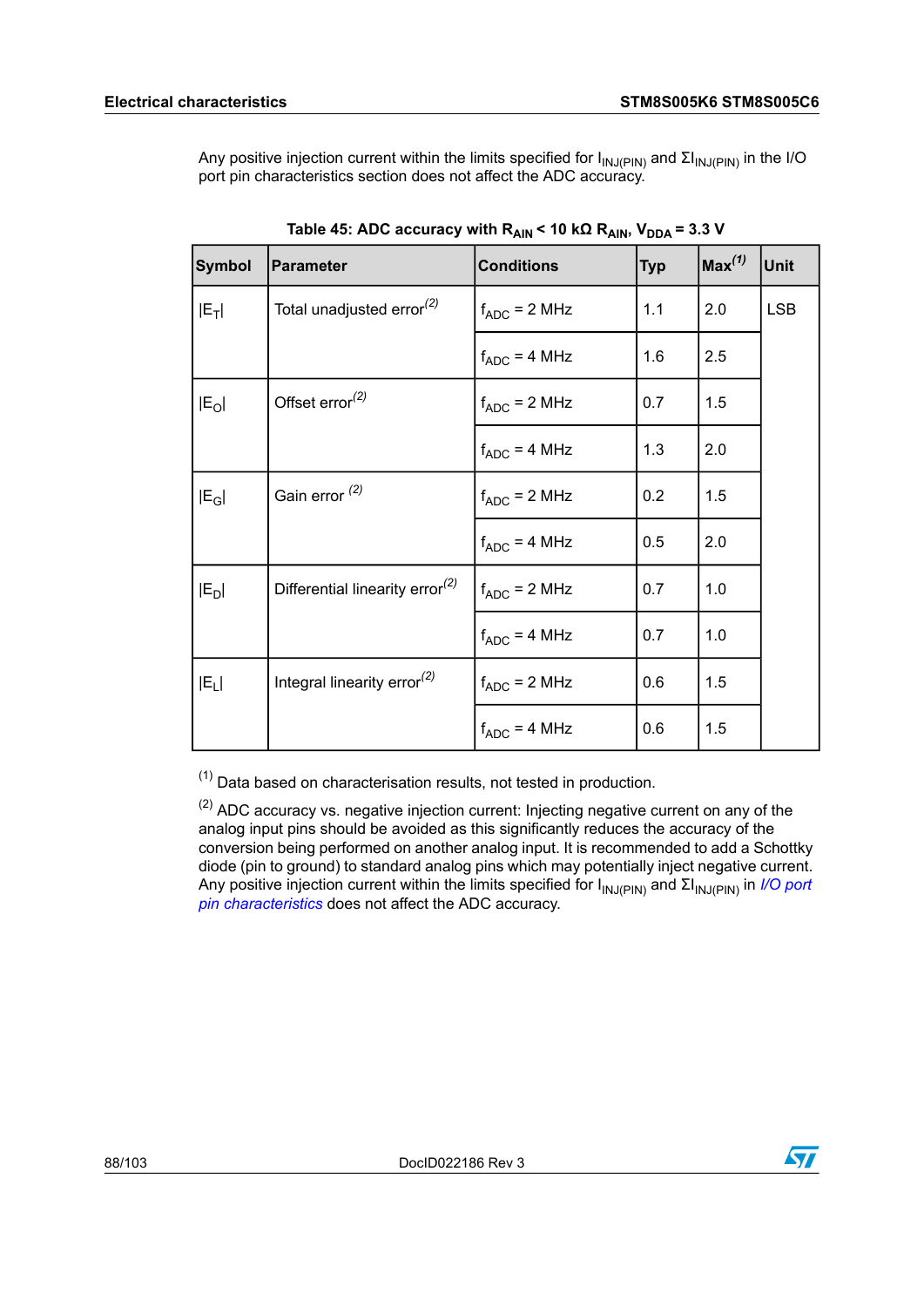

**Figure 42: ADC accuracy characteristics**

- **1.** Example of an actual transfer curve.
- **2.** The ideal transfer curve
- **3.** End point correlation line

 $E_T$  = Total unadjusted error: maximum deviation between the actual and the ideal transfer curves.

 $E_{\Omega}$  = Offset error: deviation between the first actual transition and the first ideal one.

 $E_G$  = Gain error: deviation between the last ideal transition and the last actual one.

 $E_D$  = Differential linearity error: maximum deviation between actual steps and the ideal one.

 $E_1$  = Integral linearity error: maximum deviation between any actual transition and the end point correlation line.



**Figure 43: Typical application with ADC**

## **9.3.12 EMC characteristics**

Susceptibility tests are performed on a sample basis during product characterization.



DocID022186 Rev 3 89/103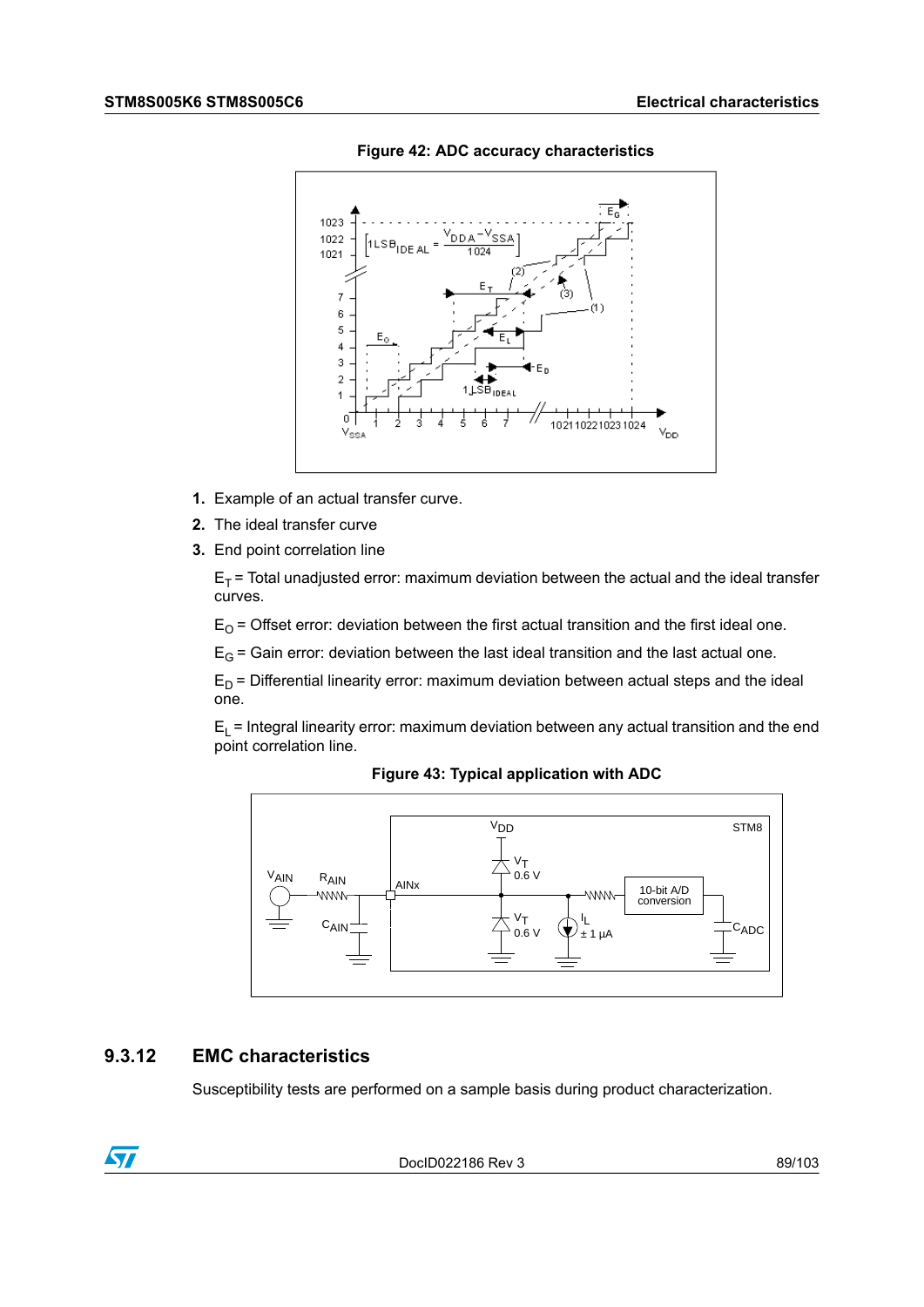### **9.3.12.1 Functional EMS (electromagnetic susceptibility)**

While executing a simple application (toggling 2 LEDs through I/O ports), the product is stressed by two electromagnetic events until a failure occurs (indicated by the LEDs).

- FESD: Functional electrostatic discharge (positive and negative) is applied on all pins of the device until a functional disturbance occurs. This test conforms with the IEC 61000-4-2 standard.
- FTB: A burst of fast transient voltage (positive and negative) is applied to  $V_{DD}$  and  $V_{SS}$ through a 100 pF capacitor, until a functional disturbance occurs. This test conforms with the IEC 61000-4-4 standard.

A device reset allows normal operations to be resumed. The test results are given in the table below based on the EMS levels and classes defined in application note AN1709 (EMC design guide for STMicrocontrollers).

### **9.3.12.2 Designing hardened software to avoid noise problems**

EMC characterization and optimization are performed at component level with a typical application environment and simplified MCU software. It should be noted that good EMC performance is highly dependent on the user application and the software in particular.

Therefore it is recommended that the user applies EMC software optimization and prequalification tests in relation with the EMC level requested for his application.

#### **Software recommendations**

The software flowchart must include the management of runaway conditions such as:

- Corrupted program counter
- Unexpected reset
- Critical data corruption (control registers...)

#### **Prequalification trials**

Most of the common failures (unexpected reset and program counter corruption) can be recovered by applying a low state on the NRST pin or the oscillator pins for 1 second.

To complete these trials, ESD stress can be applied directly on the device, over the range of specification values. When unexpected behavior is detected, the software can be hardened to prevent unrecoverable errors occurring. See application note AN1015 (Software techniques for improving microcontroller EMC performance).

| Symbol       | Parameter                                                                                                                                                        | <b>Conditions</b>                                                                                   | Level/ class |
|--------------|------------------------------------------------------------------------------------------------------------------------------------------------------------------|-----------------------------------------------------------------------------------------------------|--------------|
| <b>VFESD</b> | Voltage limits to be applied on<br>any I/O pin to induce a<br>functional disturbance                                                                             | $V_{DD}$ = 5 V, T <sub>A</sub> = 25 °C, f <sub>MASTFR</sub> = 16 MHz,<br>conforming to IEC 1000-4-2 | $_{2/B}$ (1) |
| <b>VEFTB</b> | Fast transient voltage burst<br>limits to be applied through 100 $\vert$<br>pF on V <sub>DD</sub> and V <sub>SS</sub> pins to<br>induce a functional disturbance | $V_{DD}$ = 5 V, T <sub>A</sub> = 25 °C, f <sub>MASTER</sub> = 16 MHz, conforming<br>to IEC 1000-4-4 | $_{4/A}$ (1) |

#### **Table 46: EMS data**

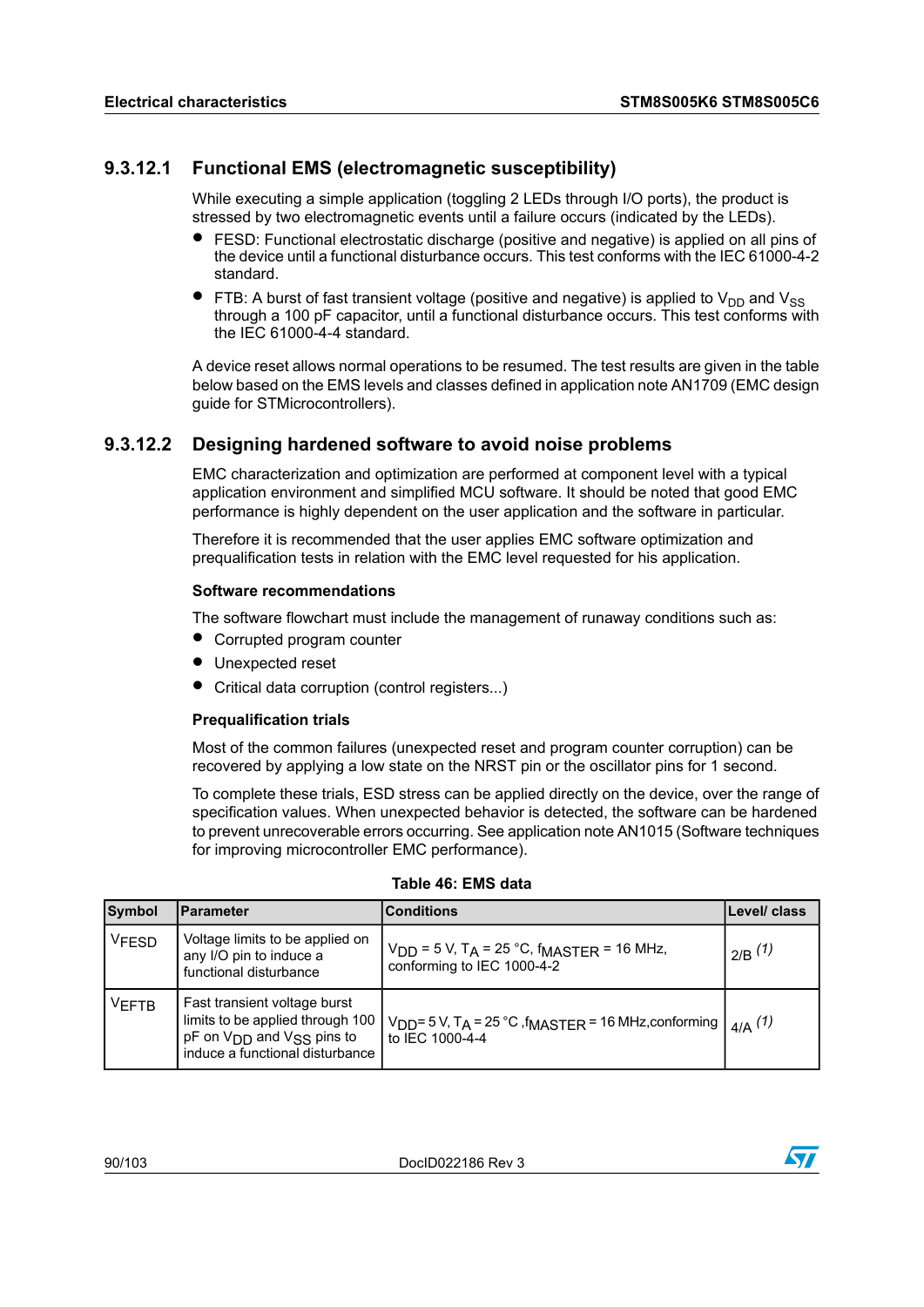<span id="page-90-0"></span> $(1)$ Data obtained with HSI clock configuration, after applying HW recommendations described in AN2860 (EMC guidelines for STM8S microcontrollers).

## **9.3.12.3 Electromagnetic interference (EMI)**

Emission tests conform to the IEC61967-2 standard for test software, board layout and pin loading.

|            | <b>Symbol Parameter Conditions</b> | <b>Unit</b>                 |                               |                           |                         |      |  |
|------------|------------------------------------|-----------------------------|-------------------------------|---------------------------|-------------------------|------|--|
|            |                                    | General<br>conditions       | <b>Monitored</b><br>frequency | Max $f_{HSE}/f_{CPU}$ (1) |                         |      |  |
|            |                                    |                             | band                          | 8 MHz/ 8<br><b>MHz</b>    | 8 MHz/ 16<br><b>MHz</b> |      |  |
| $S_{EMI}$  | Peak level $V_{DD} = 5 V$ ,        | $T_A$ = +25 °C,             | 0.1 MHz to<br>30 MHz          | 13                        | 14                      | dBµV |  |
|            | LQFP48<br>package<br>conforming to | 30 MHz to<br><b>130 MHz</b> | 23                            | 19                        |                         |      |  |
| IEC61967-2 | 130 MHz to 1<br>GHz                | $-4.0$                      | $-4.0$                        |                           |                         |      |  |
|            | <b>SAE EMI</b><br>level            |                             |                               | 2.0                       | 1.5                     |      |  |

| Table 47: EMI data |
|--------------------|
|--------------------|

<span id="page-90-1"></span> $(1)$  Data based on characterization results, not tested in production.

### **9.3.12.4 Absolute maximum ratings (electrical sensitivity)**

Based on two different tests (ESD and LU) using specific measurement methods, the product is stressed in order to determine its performance in terms of electrical sensitivity. For more details, refer to the application note AN1181.

### **9.3.12.5 Electrostatic discharge (ESD)**

Electrostatic discharges (3 positive then 3 negative pulses separated by 1 second) are applied to the pins of each sample according to each pin combination. The sample size depends on the number of supply pins in the device (3 parts\*(n+1) supply pin). This test conforms to the JESD22-A114A/A115A standard. For more details, refer to the application note AN1181.

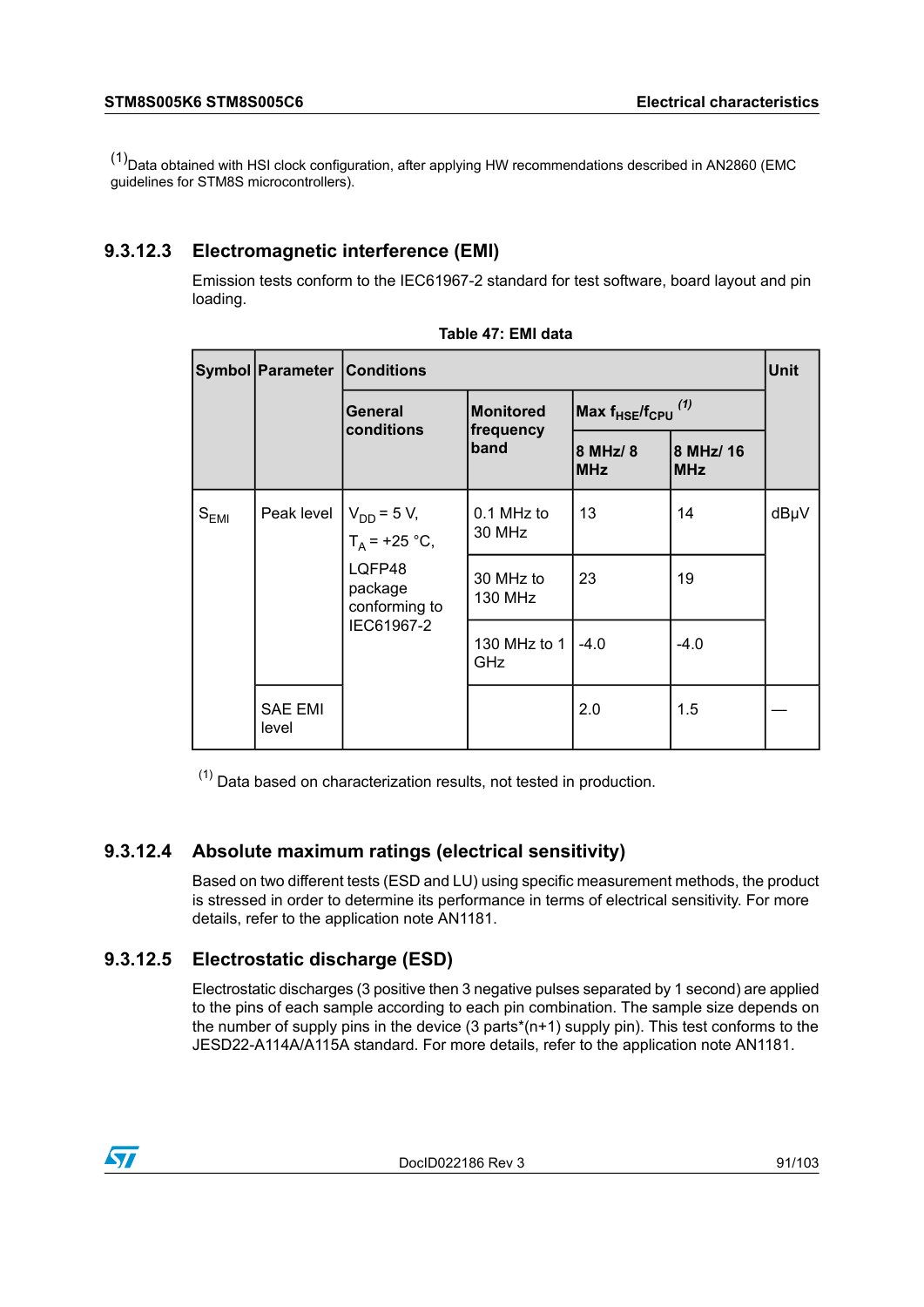| <b>Symbol</b>  | <b>Ratings</b>                                              | <b>Conditions</b>                              |     | <b>Class Maximum</b><br>value $^{(1)}$ | <b>Unit</b> |
|----------------|-------------------------------------------------------------|------------------------------------------------|-----|----------------------------------------|-------------|
| $V_{ESD(HBM)}$ | Electrostatic discharge<br>voltage (Human body model)       | $T_A$ = +25°C,<br>conforming to<br>JESD22-A114 | A   | 2000                                   | v           |
| $V_{ESD(CDM)}$ | Electrostatic discharge<br>voltage (Charge device<br>model) | $T_A$ =+25°C, conforming<br>to JESD22-C101     | -lv | 1000                                   | v           |

**Table 48: ESD absolute maximum ratings**

<span id="page-91-0"></span> $(1)$  Data based on characterization results, not tested in production

## **9.3.12.6 Static latch-up**

Two complementary static tests are required on 10 parts to assess the latch-up performance:

- A supply overvoltage (applied to each power supply pin)<br>• A current injection (applied to each input output and con
- <sup>A</sup> current injection (applied to each input, output and configurable I/O pin) are performed on each sample.

This test conforms to the EIA/JESD 78 IC latch-up standard. For more details, refer to the application note AN1181.

<span id="page-91-1"></span>

| <b>Symbol</b> | Parameter             | <b>Conditions</b> | $ {\mathsf{Class}}^{(1)} $ |
|---------------|-----------------------|-------------------|----------------------------|
|               | Static latch-up class | $T_A$ = +25 °C    | A                          |
|               |                       | $T_A$ = +85 °C    | $\overline{A}$             |

|  | Table 49: Electrical sensitivities |
|--|------------------------------------|
|  |                                    |

 $(1)$  Class description: A Class is an STMicroelectronics internal specification. All its limits are higher than the JEDEC specifications, that means when a device belongs to class A it exceeds the JEDEC standard. B class strictly covers all the JEDEC criteria (international standard).

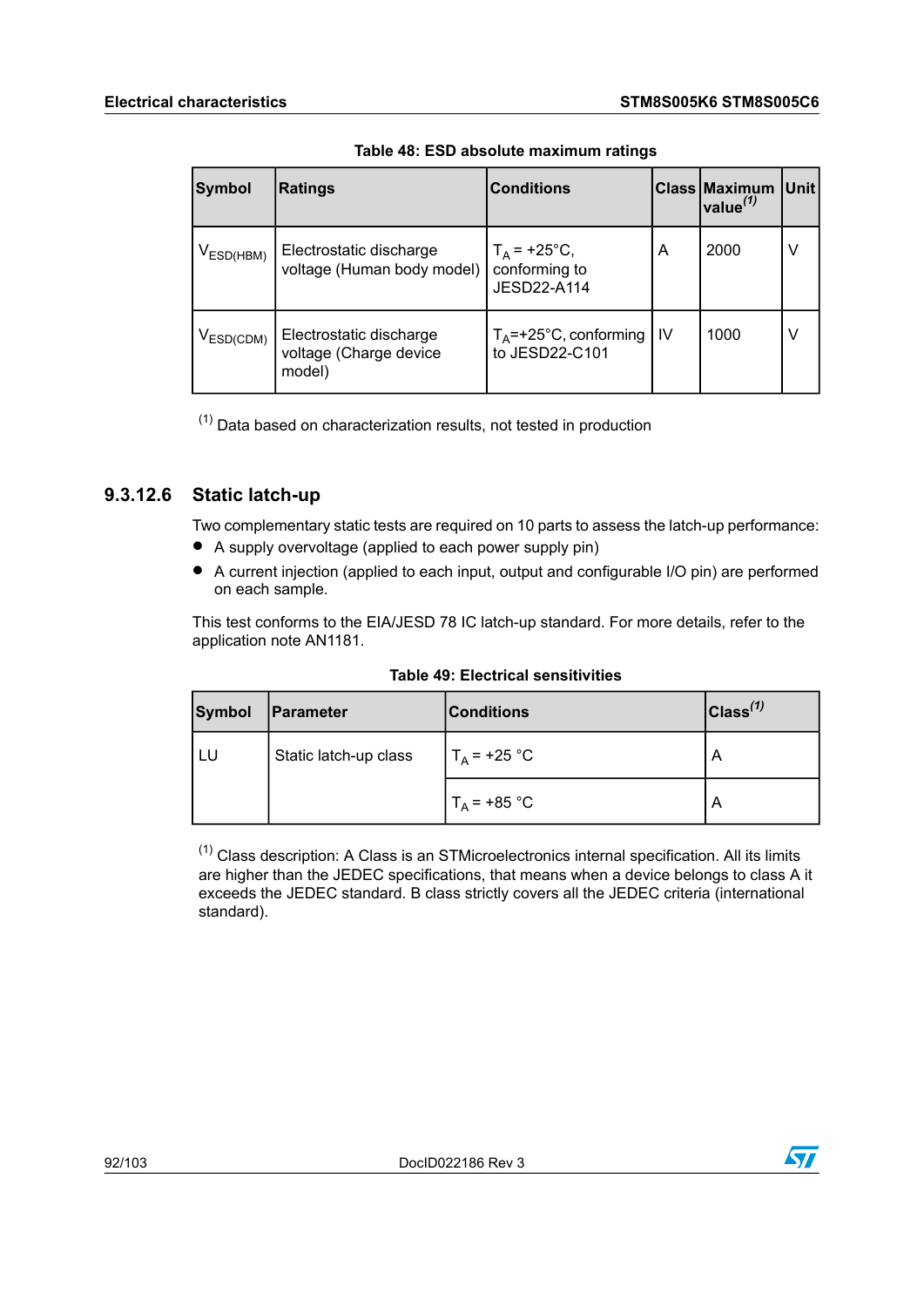# **10 Package information**

In order to meet environmental requirements, ST offers these devices in different grades of  $\mathsf{ECOPACK}^\circ$  packages, depending on their level of environmental compliance.  $\mathsf{ECOPACK}^\circ$ specifications, grade definitions and product status are available at: www.st.com. ECOPACK® is an ST trademark.

# **10.1 48-pin LQFP package mechanical data**



**Figure 44: 48-pin low profile quad flat package (7 x 7)**

| Table 50: 48-pin low profile quad flat package mechanical data |  |  |  |  |  |
|----------------------------------------------------------------|--|--|--|--|--|
|----------------------------------------------------------------|--|--|--|--|--|

| Dim.           | mm    |            |            | $ $ inches $^{(1)}$ |            |            |
|----------------|-------|------------|------------|---------------------|------------|------------|
|                | Min   | <b>Typ</b> | <b>Max</b> | Min                 | <b>Typ</b> | <b>Max</b> |
| A              |       |            | 1.600      |                     |            | 0.0630     |
| A <sub>1</sub> | 0.050 |            | 0.150      | 0.0020              |            | 0.0059     |
| A <sub>2</sub> | 1.350 | 1.400      | 1.450      | 0.0531              | 0.0551     | 0.0571     |
| $\mathsf b$    | 0.170 | 0.220      | 0.270      | 0.0067              | 0.0087     | 0.0106     |
| C              | 0.090 |            | 0.200      | 0.0035              |            | 0.0079     |
| D              | 8.800 | 9.000      | 9.200      | 0.3465              | 0.3543     | 0.3622     |

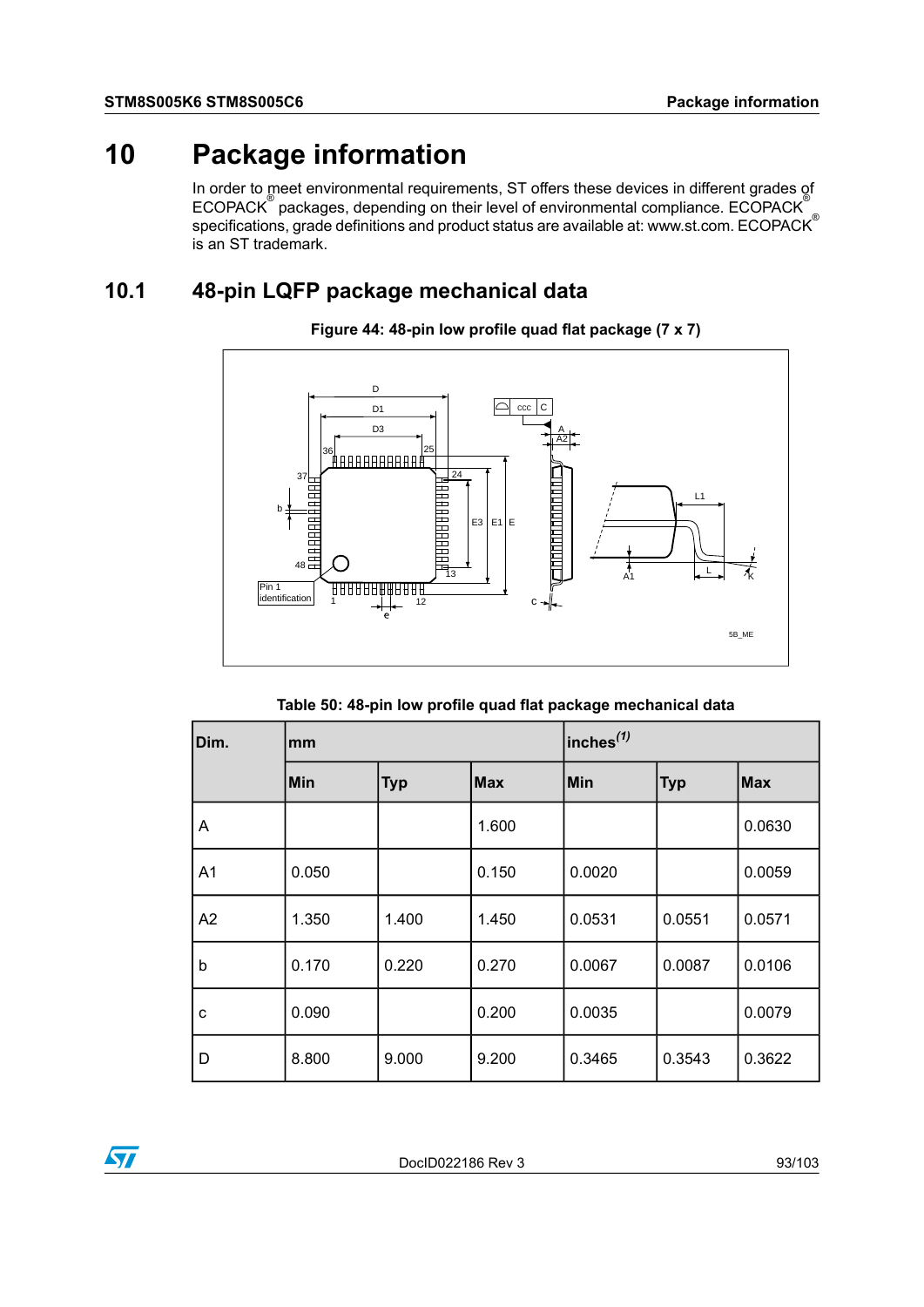| Dim.                              | mm          |             |             | inches <sup>(1)</sup> |             |             |
|-----------------------------------|-------------|-------------|-------------|-----------------------|-------------|-------------|
|                                   | Min         | <b>Typ</b>  | <b>Max</b>  | Min                   | <b>Typ</b>  | <b>Max</b>  |
| D <sub>1</sub>                    | 6.800       | 7.000       | 7.200       | 0.2677                | 0.2756      | 0.2835      |
| D <sub>3</sub>                    |             | 5.500       |             |                       | 0.2165      |             |
| Е                                 | 8.800       | 9.000       | 9.200       | 0.3465                | 0.3543      | 0.3622      |
| E1                                | 6.800       | 7.000       | 7.200       | 0.2677                | 0.2756      | 0.2835      |
| E <sub>3</sub>                    |             | 5.500       |             |                       | 0.2165      |             |
| $\mathsf{e}% _{t}\left( t\right)$ |             | 0.500       |             |                       | 0.0197      |             |
| L                                 | 0.450       | 0.600       | 0.750       | 0.0177                | 0.0236      | 0.0295      |
| L1                                |             | 1.000       |             |                       | 0.0394      |             |
| k                                 | $0^{\circ}$ | $3.5^\circ$ | $7.0^\circ$ | $0^{\circ}$           | $3.5^\circ$ | $7.0^\circ$ |
| ccc                               |             |             | 0.080       |                       |             | 0.0031      |

<span id="page-93-0"></span> $(1)$  Values in inches are converted from mm and rounded to 4 decimal digits

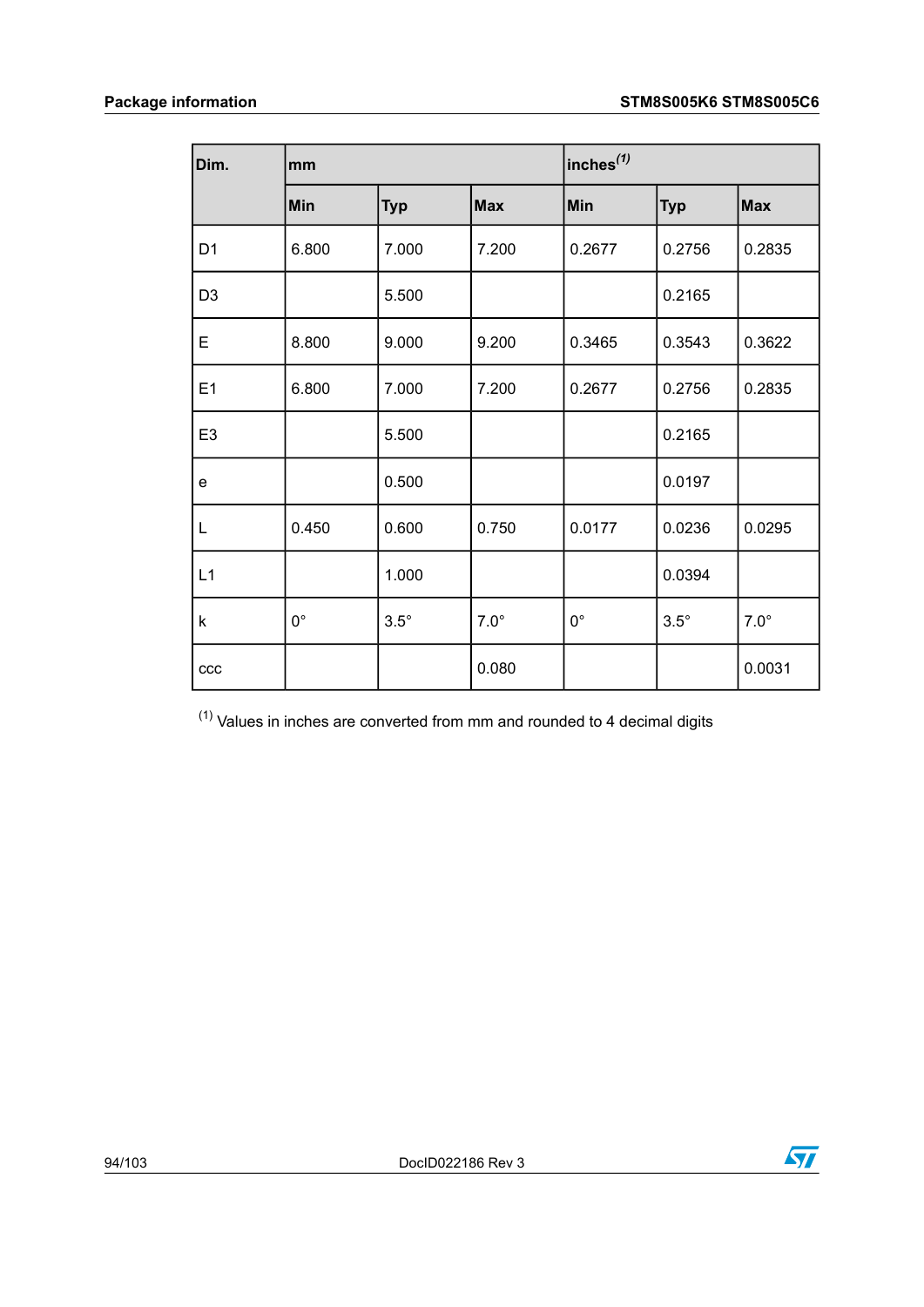# **10.2 32-pin LQFP package mechanical data**

**Figure 45: 32-pin low profile quad flat package (7 x 7)**



**Table 51: 32-pin low profile quad flat package mechanical data**

| Dim.           | mm    |            |            | inches <sup>(1)</sup> |            |            |
|----------------|-------|------------|------------|-----------------------|------------|------------|
|                | Min   | <b>Typ</b> | <b>Max</b> | <b>Min</b>            | <b>Typ</b> | <b>Max</b> |
| A              |       |            | 1.600      |                       |            | 0.0630     |
| A <sub>1</sub> | 0.050 |            | 0.150      | 0.0020                |            | 0.0059     |
| A2             | 1.350 | 1.400      | 1.450      | 0.0531                | 0.0551     | 0.0571     |
| b              | 0.300 | 0.370      | 0.450      | 0.0118                | 0.0146     | 0.0177     |
| C              | 0.090 |            | 0.200      | 0.0035                |            | 0.0079     |
| D              | 8.800 | 9.000      | 9.200      | 0.3465                | 0.3543     | 0.3622     |
| D <sub>1</sub> | 6.800 | 7.000      | 7.200      | 0.2677                | 0.2756     | 0.2835     |
| D <sub>3</sub> |       | 5.600      |            |                       | 0.2205     |            |
| E              | 8.800 | 9.000      | 9.200      | 0.3465                | 0.3543     | 0.3622     |
| E1             | 6.800 | 7.000      | 7.200      | 0.2677                | 0.2756     | 0.2835     |

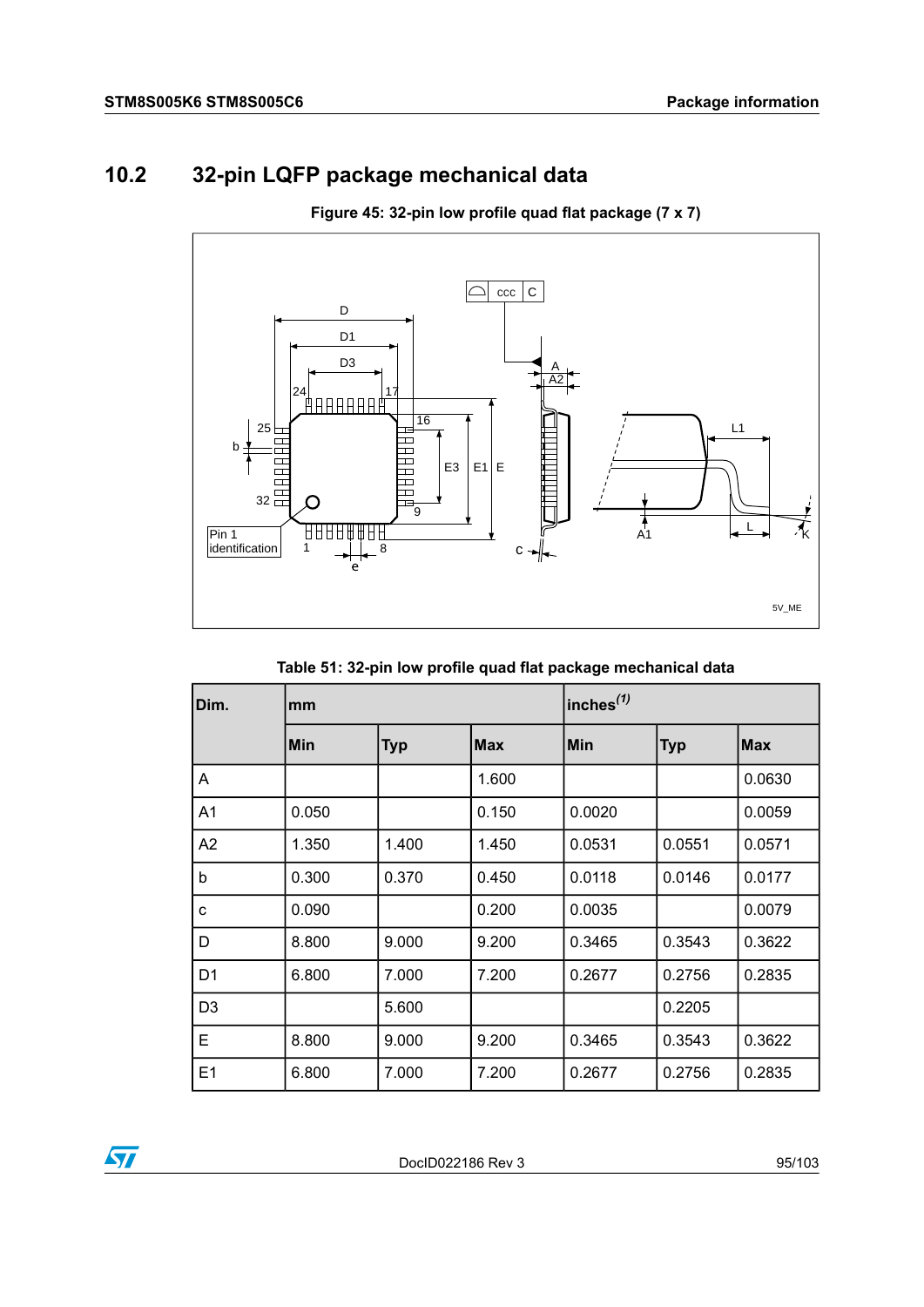| Dim.           | mm          |             |             | $ $ inches $^{(1)}$ |             |             |
|----------------|-------------|-------------|-------------|---------------------|-------------|-------------|
|                | Min         | <b>Typ</b>  | <b>Max</b>  | Min                 | <b>Typ</b>  | <b>Max</b>  |
| E <sub>3</sub> |             | 5.600       |             |                     | 0.2205      |             |
| e              |             | 0.800       |             |                     | 0.0315      |             |
|                | 0.450       | 0.600       | 0.750       | 0.0177              | 0.0236      | 0.0295      |
| L1             |             | 1.000       |             |                     | 0.0394      |             |
| k              | $0^{\circ}$ | $3.5^\circ$ | $7.0^\circ$ | $0^{\circ}$         | $3.5^\circ$ | $7.0^\circ$ |
| CCC            |             |             | 0.100       |                     |             | 0.0039      |

<span id="page-95-0"></span> $(1)$  Values in inches are converted from mm and rounded to 4 decimal digits

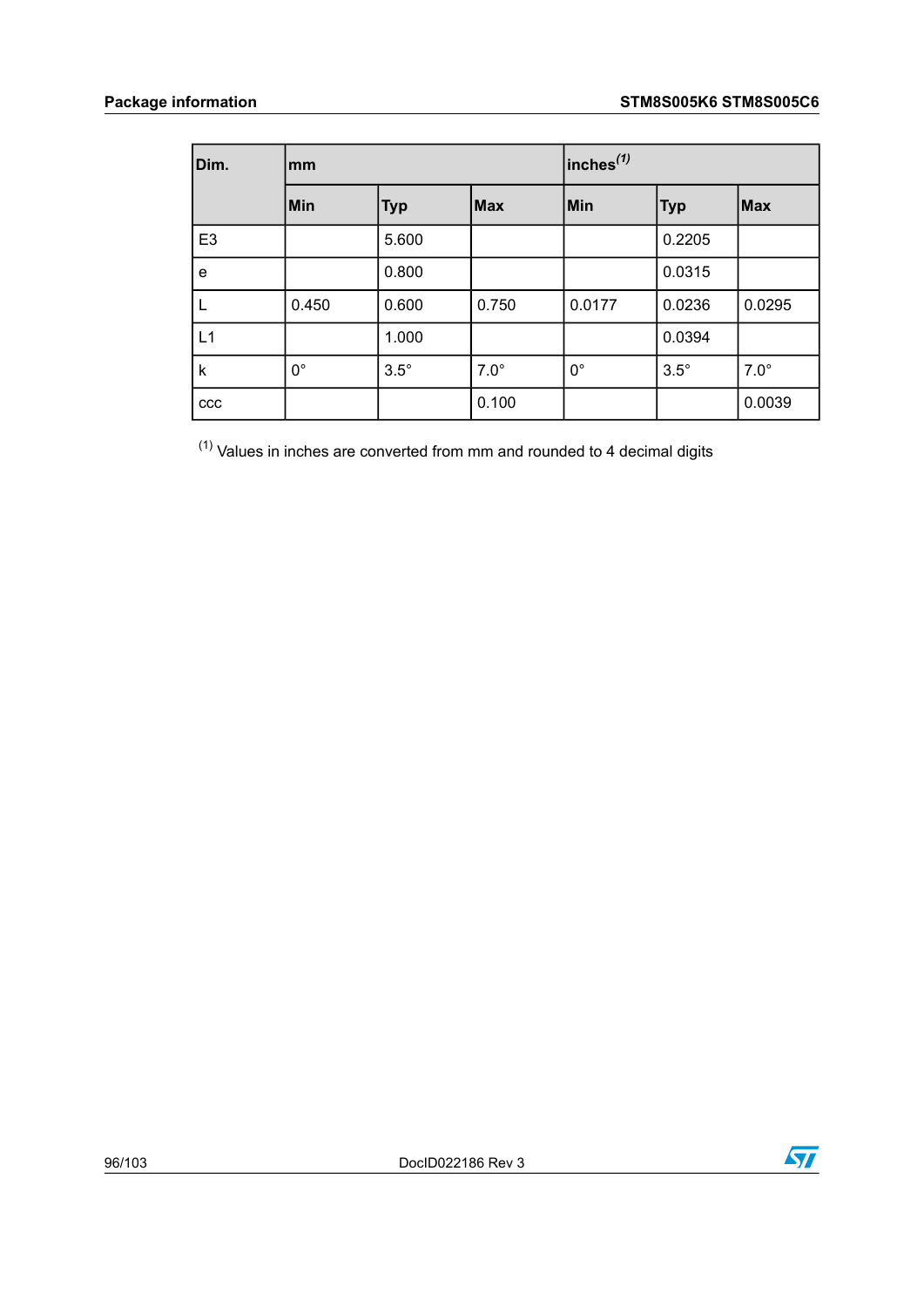# **11 Thermal characteristics**

The maximum chip junction temperature  $(T_{J \text{ max}})$  must never exceed the values given in *Operating [conditions](#page-51-0)*

The maximum chip-junction temperature,  $T_{Jmax}$ , in degrees Celsius, may be calculated using the following equation:

 $T_{Jmax} = T_{Amax} + (P_{Dmax} \times \Theta_{JA})$ 

Where:

- $\bullet$  T<sub>Amax</sub> is the maximum ambient temperature in  $\degree$ C
- $\bullet$   $\Theta_{JA}$  is the package junction-to-ambient thermal resistance in  $\degree$  C/W
- $\blacktriangleright$  P<sub>Dmax</sub> is the sum of P<sub>INTmax</sub> and P<sub>I/Omax</sub> (P<sub>Dmax</sub> = P<sub>INTmax</sub> + P<sub>I/Omax</sub>)
- $\bullet$  P<sub>INTmax</sub> is the product of I<sub>DD</sub> andV<sub>DD</sub>, expressed in Watts. This is the maximum chip internal power.
- $P_{UOmax}$  represents the maximum power dissipation on output pinsWhere: $P_{UOmax}$ =Σ ( $V_{O1}$ \* $I_{O1}$ ) +  $\widetilde{\Sigma}((\widetilde{V}_{DD}-V_{OH})^{\dagger}I_{OH})$ , taking into account the actual  $V_{OL}/I_{OL}$  and  $V_{OH}/I_{OH}$  of the I/Os at low and high level in the application.

| Symbol        | Parameter                                                 | <b>Value</b> | Unit          |
|---------------|-----------------------------------------------------------|--------------|---------------|
| $\Theta_{JA}$ | Thermal resistance junction-ambient<br>LQFP 48 - 7 x 7 mm | 57           | $\degree$ C/W |
| $\Theta_{JA}$ | Thermal resistance junction-ambient<br>LQFP 32 - 7 x 7 mm | 60           | $\degree$ C/W |

#### **Table 52: Thermal characteristics(1)**

**1.** Thermal resistances are based on JEDEC JESD51-2 with 4-layer PCB in a natural convection environment.

# **11.1 Reference document**

JESD51-2 integrated circuits thermal test method environment conditions - natural convection (still air). Available from *www.jedec.org.*

# **11.2 Selecting the product temperature range**

When ordering the microcontroller, the temperature range is specified in the order code.

The following example shows how to calculate the temperature range needed for a given application.

Assuming the following application conditions:

- Maximum ambient temperature  $T_{Amax}$  = 82 °C (measured according to JESD51-2)
- $I_{DDmax}$  = 15 mA,  $V_{DD}$  = 5.5 V



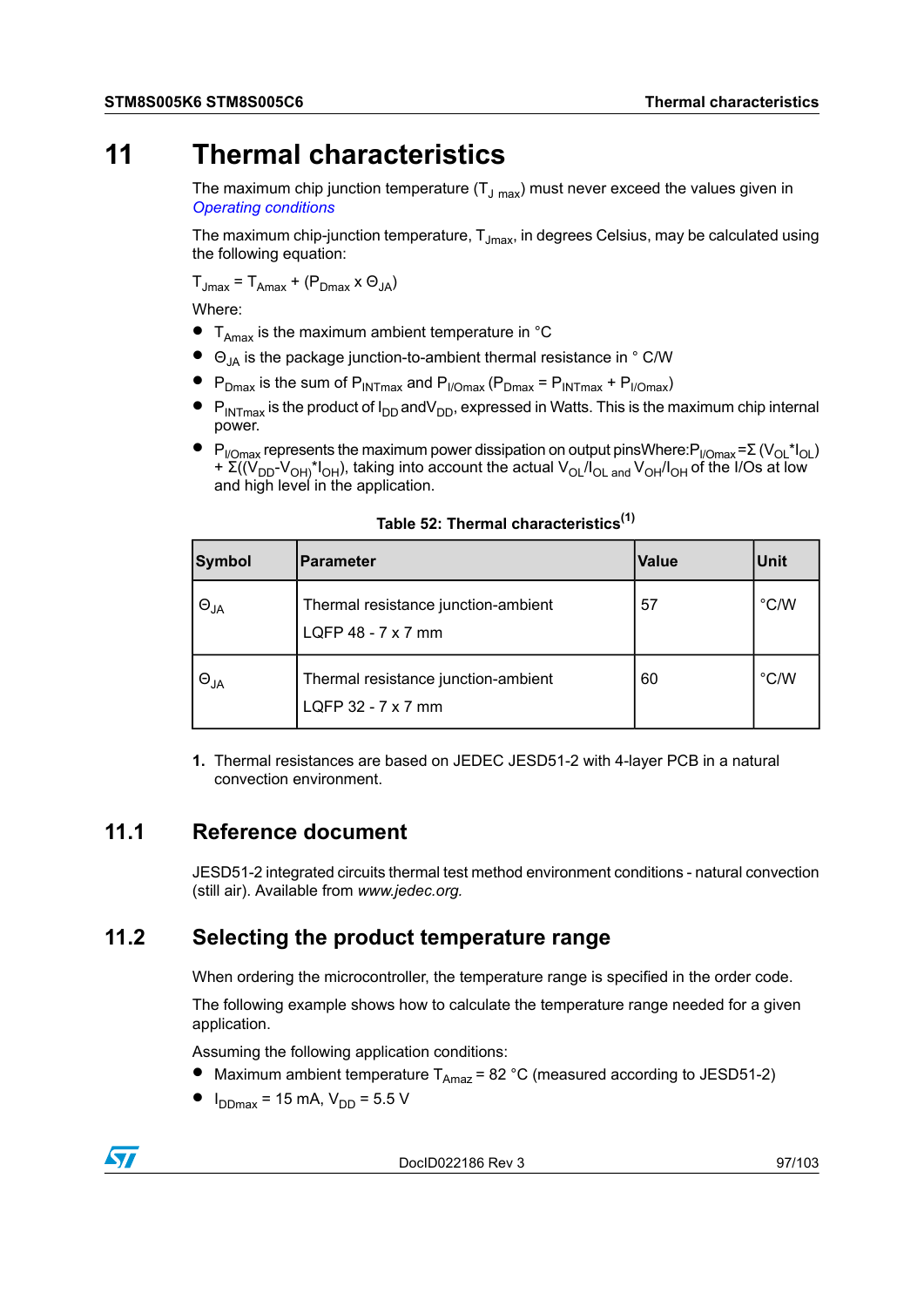- Maximum 8 standard I/Os used at the same time in output at low level with  $I_{OL} = 10$  mA,  $V_{\Omega}$  = 2 V
- Maximum 4 high sink I/Os used at the same time in output at low level with  $I_{OL} = 20$  mA,  $V_{OL}$ = 1.5 V
- Maximum 2 true open drain I/Os used at the same time in output at low level with  $I_{\text{O}}$  = 20 mA,  $V_{\text{OL}} = 2 V$

 $P_{INTmax}$  = 15 mA x 5.5 V = 82.5 mW

 $P_{10\text{max}}$  = (10 mA x 2 V x 8 )+(20 mA x 2 V x 2)+(20 mA x 1.5 V x 4) = 360 mW

This gives:  $P_{INTmax}$  = 82.5 mW and  $P_{IOMax}$  360 mW:

 $P_{Dmax}$  = 82.5 mW + 360 mW

Thus:  $P_{Dmax}$  = 443 mW

 $T_{Jmax}$  for LQFP32 can be calculated as follows, using the thermal resistance  $\Theta_{IA}$  :

 $T_{\text{Jmax}}$  = 75° C + (59° C/W x 464 mW) = 75°C + 27°C = 102° C

This is within the range of the suffix 6 version parts (-40 <  $T<sub>1</sub>$  < 106° C). In this case, parts must be ordered at least with the temperature range suffix 6.

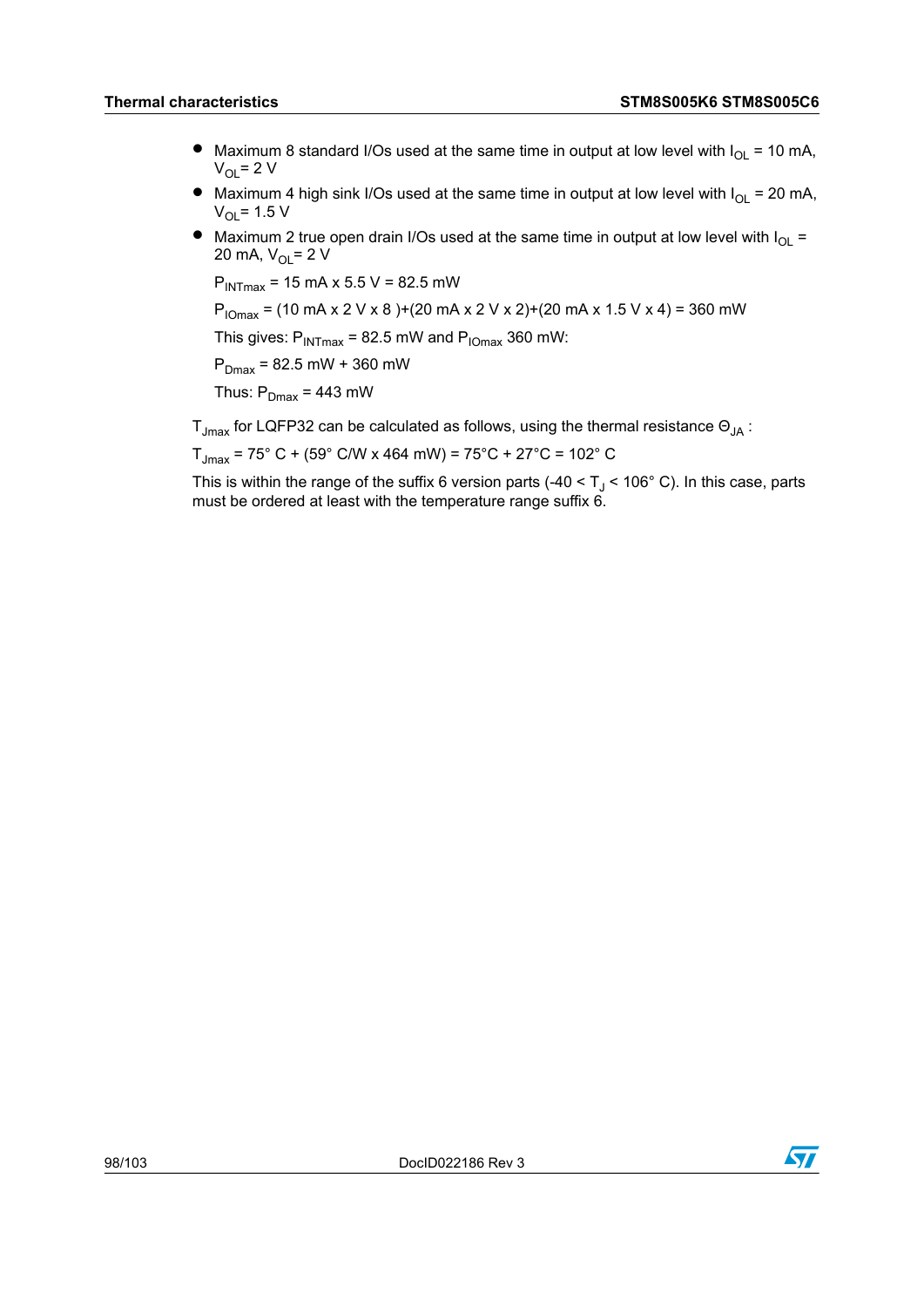# **12 Ordering information**

**Figure 46: STM8S005xx value line ordering information scheme**

| Example:                                            |                                                     |  |
|-----------------------------------------------------|-----------------------------------------------------|--|
|                                                     | C<br><b>TR</b><br>STM8<br>S<br>005 K<br>6<br>T<br>6 |  |
|                                                     |                                                     |  |
| Product class                                       |                                                     |  |
|                                                     |                                                     |  |
|                                                     |                                                     |  |
|                                                     |                                                     |  |
| Family type<br>$S = Standard$                       |                                                     |  |
|                                                     |                                                     |  |
|                                                     |                                                     |  |
| Sub-family type                                     |                                                     |  |
| 005 = Value line STM8S005x                          |                                                     |  |
|                                                     |                                                     |  |
| Pin count                                           |                                                     |  |
| $K = 32 \text{ pins}$                               |                                                     |  |
| $C = 48$ pins                                       |                                                     |  |
|                                                     |                                                     |  |
|                                                     |                                                     |  |
|                                                     |                                                     |  |
| Program memory size                                 |                                                     |  |
| $6 = 32$ Kbytes                                     |                                                     |  |
|                                                     |                                                     |  |
|                                                     |                                                     |  |
| Package type                                        |                                                     |  |
| $T = LQFP$                                          |                                                     |  |
|                                                     |                                                     |  |
|                                                     |                                                     |  |
|                                                     |                                                     |  |
|                                                     |                                                     |  |
| Temperature range                                   |                                                     |  |
| 6 = -40 °C to 85 °C                                 |                                                     |  |
|                                                     |                                                     |  |
|                                                     |                                                     |  |
| Package pitch                                       |                                                     |  |
| No character = $0.5$ mm                             |                                                     |  |
| $C = 0.8$ mm                                        |                                                     |  |
|                                                     |                                                     |  |
|                                                     |                                                     |  |
| Packing                                             |                                                     |  |
| No character = Tray or tube<br>$TR = Tape$ and reel |                                                     |  |
|                                                     |                                                     |  |
|                                                     |                                                     |  |
|                                                     |                                                     |  |

**1.** For a list of available options (e.g. memory size, package) and orderable part numbers or for further information on any aspect of this device, please go to www.st.com or contact the ST sales office nearest to you.

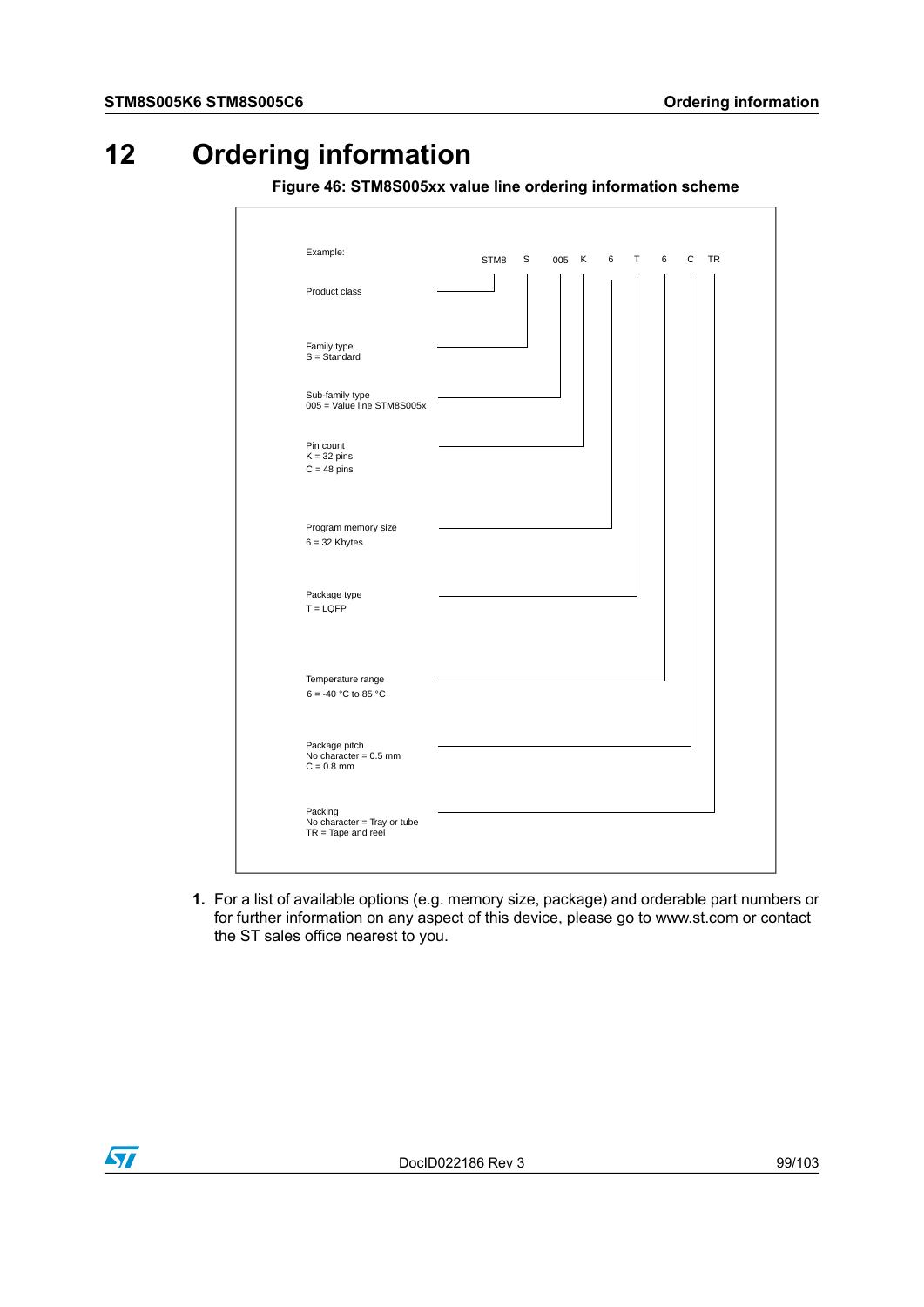# **13 STM8 development tools**

Development tools for the STM8 microcontrollers include the full-featured STice emulation system supported by a complete software tool package including C compiler, assembler and integrated development environment with high-level language debugger. In addition, the STM8 is to be supported by a complete range of tools including starter kits, evaluation boards and a low-cost in-circuit debugger/programmer.

# **13.1 Emulation and in-circuit debugging tools**

The STice emulation system offers a complete range of emulation and in-circuit debugging features on a platform that is designed for versatility and cost-effectiveness. In addition, STM8 application development is supported by a low-cost in-circuit debugger/programmer.

The STice is the fourth generation of full featured emulators from STMicroelectronics. It offers new advanced debugging capabilities including profiling and coverage to help detect and eliminate bottlenecks in application execution and dead code when fine tuning an application.

In addition, STice offers in-circuit debugging and programming of STM8 microcontrollers via the STM8 single wire interface module (SWIM), which allows non-intrusive debugging of an application while it runs on the target microcontroller.

For improved cost effectiveness, STice is based on a modular design that allows you to order exactly what you need to meet your development requirements and to adapt your emulation system to support existing and future ST microcontrollers.

### **STice key features**

- Occurrence and time profiling and code coverage (new features)
- Advanced breakpoints with up to <sup>4</sup> levels of conditions
- Data breakpoints
- Program and data trace recording up to <sup>128</sup> KB records
- Read/write on the fly of memory during emulation
- In-circuit debugging/programming via SWIM protocol
- 8-bit probe analyzer
- 1 input and 2 output triggers
- Power supply follower managing application voltages between 1.62 to 5.5 <sup>V</sup>
- Modularity that allows you to specify the components you need to meet your development requirements and adapt to future requirements
- Supported by free software tools that include integrated development environment (IDE), programming software interface and assembler for STM8.

# **13.2 Software tools**

STM8 development tools are supported by a complete, free software package from STMicroelectronics that includes ST Visual Develop (STVD) IDE and the ST Visual Programmer (STVP) software interface. STVD provides seamless integration of the Cosmic and Raisonance C compilers for STM8, which are available in a free version that outputs up to 16 Kbytes of code.

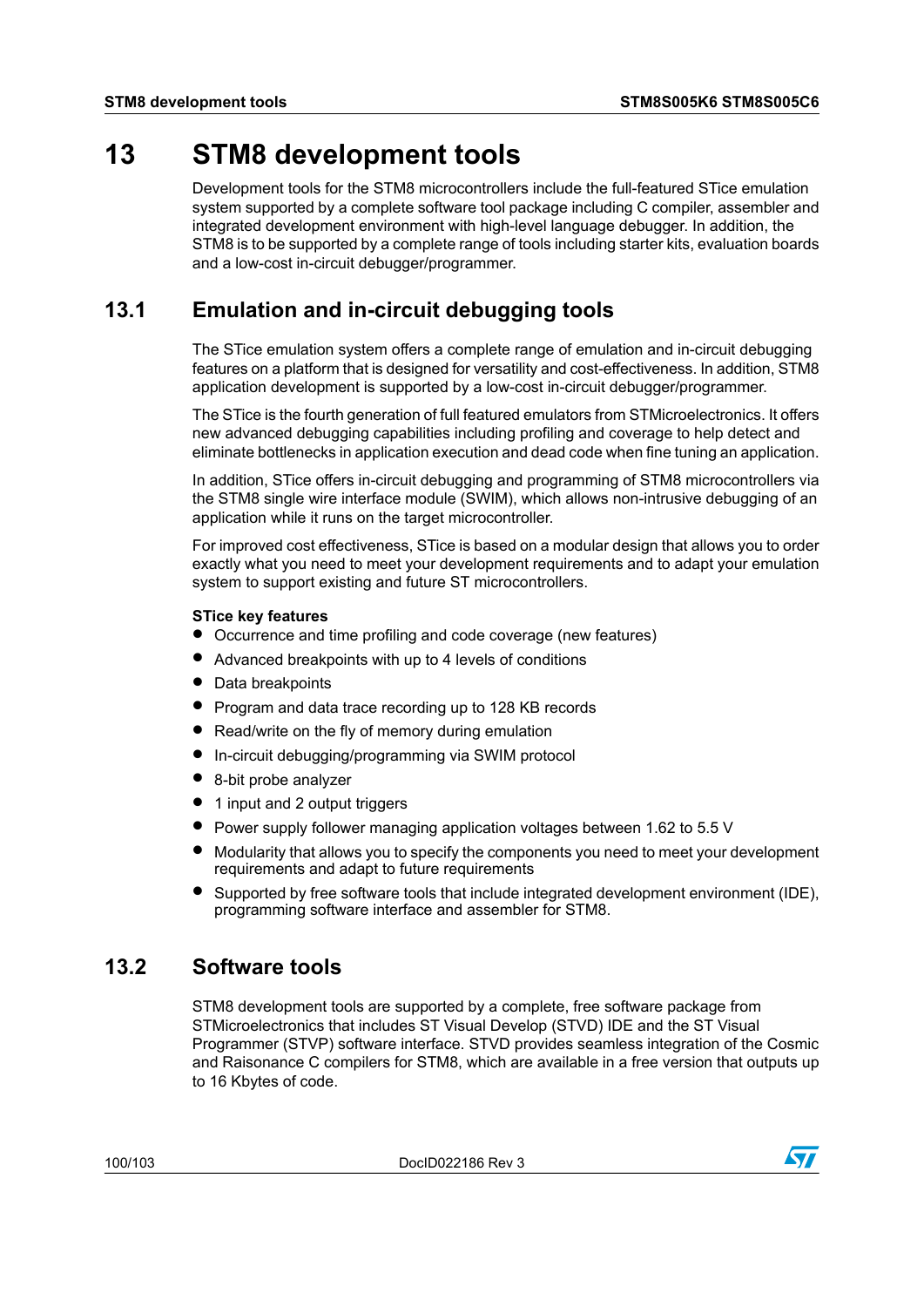### **13.2.1 STM8 toolset**

*STM8 toolset* with STVD integrated development environment and STVP programming software is available for free download at www.st.com/mcu. This package includes:

*ST Visual Develop* – Full-featured integrated development environment from ST, featuring

- Seamless integration of <sup>C</sup> and ASM toolsets
- Full-featured debugger
- Project management
- Syntax highlighting editor
- Integrated programming interface
- Support of advanced emulation features for STice such as code profiling and coverage

*ST Visual Programmer (STVP)* – Easy-to-use, unlimited graphical interface allowing read, write and verify of your STM8 microcontroller's Flash program memory, data EEPROM and option bytes. STVP also offers project mode for saving programming configurations and automating programming sequences.

### **13.2.2 C and assembly toolchains**

Control of C and assembly toolchains is seamlessly integrated into the STVD integrated development environment, making it possible to configure and control the building of your application directly from an easy-to-use graphical interface.

Available toolchains include:

- *Cosmic <sup>C</sup> compiler for STM8* Available in <sup>a</sup> free version that outputs up to <sup>16</sup> Kbytes of code. For more information, see www.cosmic-software.com.
- *Raisonance <sup>C</sup> compiler for STM8* Available in <sup>a</sup> free version that outputs up to 16 Kbytes of code. For more information, see www.raisonance.com.
- *STM8 assembler linker* Free assembly toolchain included in the STVD toolset, which allows you to assemble and link your application source code.

# **13.3 Programming tools**

During the development cycle, STice provides in-circuit programming of the STM8 Flash microcontroller on your application board via the SWIM protocol. Additional tools are to include a low-cost in-circuit programmer as well as ST socket boards, which provide dedicated programming platforms with sockets for programming your STM8.

For production environments, programmers will include a complete range of gang and automated programming solutions from third-party tool developers already supplying programmers for the STM8 family.

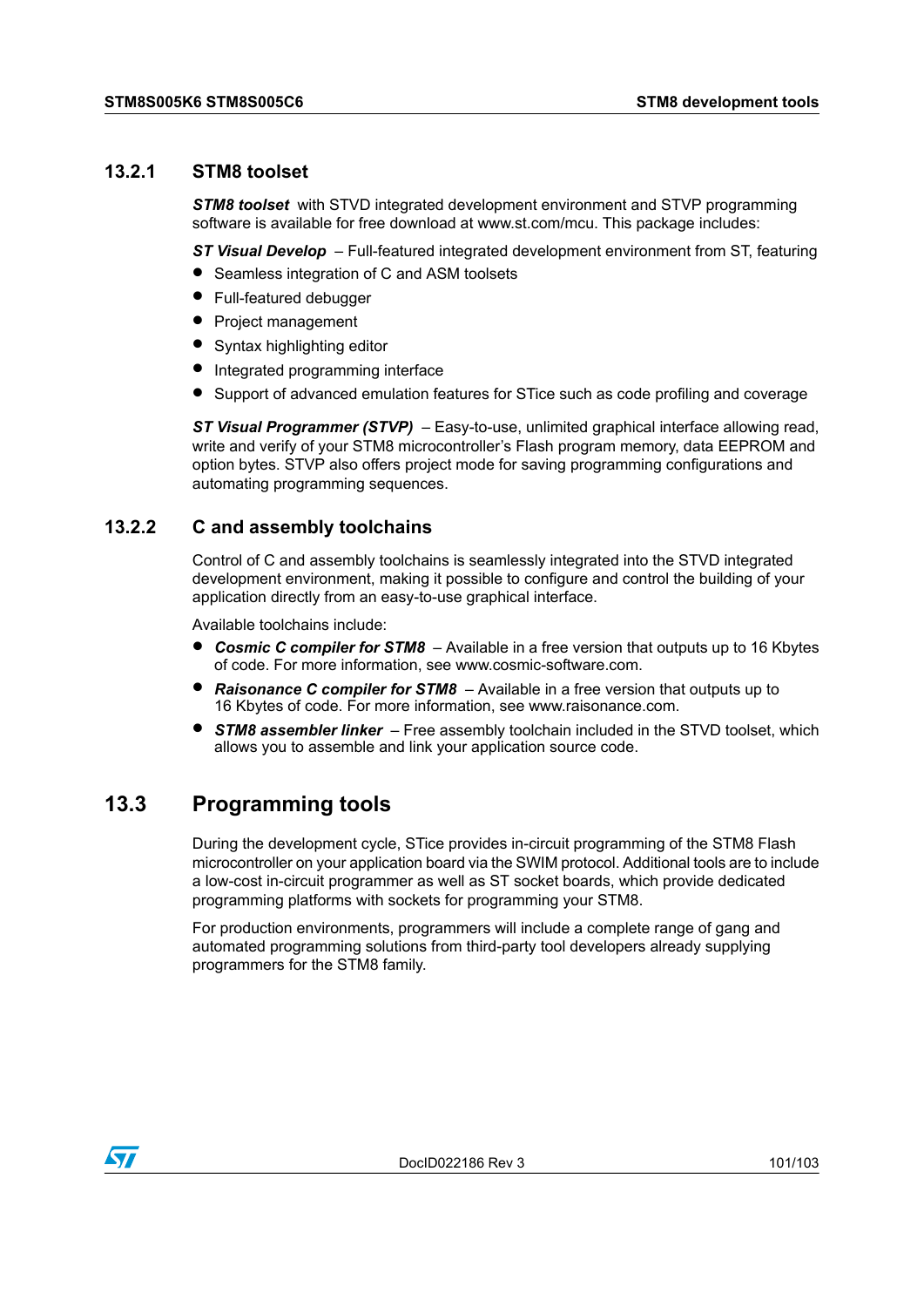# **14 Revision history**

**Table 53: Document revision history**

| Date        | <b>Revision</b> | <b>Changes</b>                                                                                                   |
|-------------|-----------------|------------------------------------------------------------------------------------------------------------------|
| 14-Oct-2011 |                 | Initial release.                                                                                                 |
| 09-Jan-2012 | 2               | Updated t <sub>RFT</sub> in Table 35: Flash program memory/data<br><b>EEPROM</b> memory                          |
|             |                 | Updated R <sub>PU</sub> in Table 40: NRST pin characteristics and Table<br>36: I/O static characteristics.       |
|             |                 | Updated notes related to $V_{\text{CAP}}$ in Operating conditions.                                               |
| 13-Jun-2012 | 3               | Updated temperature condition for factory calibrated $ACC_{HSI}$<br>in Table 32: HSI oscillator characteristics. |
|             |                 | Changed SCK input to SCK output in Figure 40: SPI timing<br>diagram - master mode(1)                             |